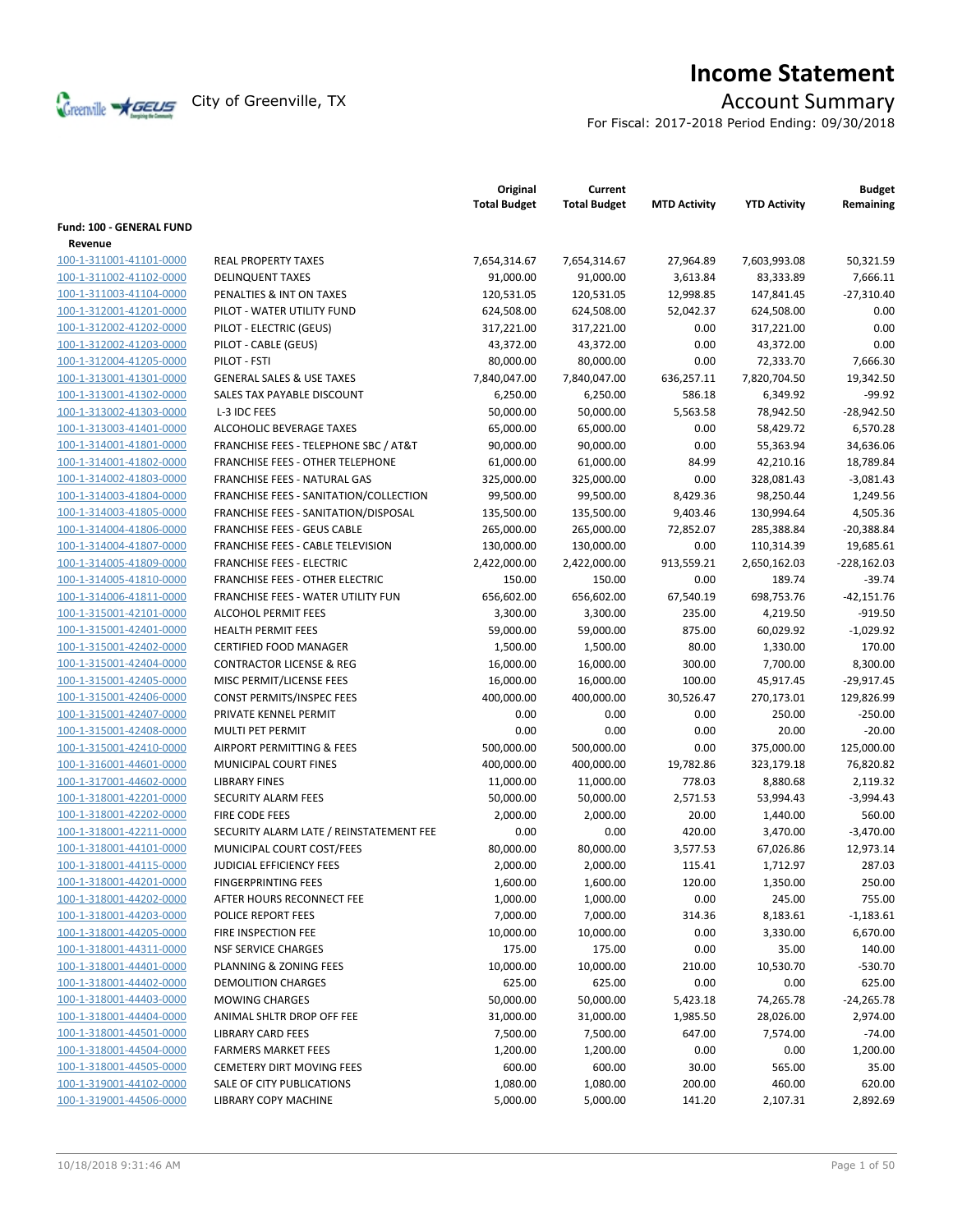|                                                    |                                          | Original<br><b>Total Budget</b> | Current<br><b>Total Budget</b> | <b>MTD Activity</b> | <b>YTD Activity</b>    | <b>Budget</b><br>Remaining |
|----------------------------------------------------|------------------------------------------|---------------------------------|--------------------------------|---------------------|------------------------|----------------------------|
| 100-1-319001-45302-0000                            | <b>CEMETERY LOTS SALES</b>               | 150.00                          | 150.00                         | 0.00                | 50.00                  | 100.00                     |
| 100-1-319001-45303-0000                            | <b>LAND SALES</b>                        | 0.00                            | 0.00                           | 0.00                | 65,000.00              | $-65,000.00$               |
| 100-1-319001-45304-0000                            | <b>PROPERTY SALES</b>                    | 10,000.00                       | 10,000.00                      | 4,561.90            | 153,261.41             | $-143,261.41$              |
| 100-1-319001-45305-0000                            | <b>AUCTION PROCEEDS</b>                  | 1,500.00                        | 1,500.00                       | 0.00                | 0.00                   | 1,500.00                   |
| 100-1-319001-45401-0000                            | <b>INTEREST REVENUES</b>                 | 18,000.00                       | 18,000.00                      | 2,045.53            | 43,492.20              | $-25,492.20$               |
| 100-1-319001-45501-0000                            | LIBRARY MTG ROOM RENTAL                  | 800.00                          | 800.00                         | 100.00              | 1,192.50               | $-392.50$                  |
| 100-1-319001-45503-0000                            | PAVILION RENTALS                         | 18,255.00                       | 18,255.00                      | 960.00              | 8,657.83               | 9,597.17                   |
| 100-1-319001-45601-0000                            | <b>MISCELLANEOUS REVENUES</b>            | 32,000.00                       | 32,000.00                      | 243.69              | 37,254.44              | $-5,254.44$                |
| 100-1-319001-45604-0000                            | OTHER REVENUE / OVER/SHORT               | 0.00                            | 0.00                           | $-173.35$           | $-3,140.44$            | 3,140.44                   |
| 100-1-322001-43002-0000                            | ANIMAL SHELTER CONTRIB                   | 100,000.00                      | 100,000.00                     | 0.00                | 100,000.00             | 0.00                       |
| 100-1-322001-43003-0000                            | <b>HUNT CO CONTRIB - FIRE</b>            | 28,800.00                       | 28,800.00                      | 2,400.00            | 28,800.00              | 0.00                       |
| 100-1-322001-43004-0000                            | HUNT CO MEM HOSP REIM                    | 22,400.00                       | 22,400.00                      | 3,733.34            | 22,400.04              | $-0.04$                    |
| 100-1-323001-46007-0000                            | <b>XFR - GUN RANGE</b>                   | 32,225.00                       | 32,225.00                      | 2,685.38            | 32,225.00              | 0.00                       |
| 100-1-323001-46008-0000                            | <b>XFR - TOURISM FUND</b>                | 175,000.00                      | 180,115.00                     | 14,583.37           | 180,115.00             | 0.00                       |
| 100-1-324001-46506-0000                            | CA - RECREATION FUND                     | 5,811.00                        | 5,811.00                       | 424.25              | 5,751.00               | 60.00                      |
| 100-1-324001-46509-0000                            | CA - VENUE MGMT FUND                     | 14,129.00                       | 14,129.00                      | 1,177.38            | 14,129.00              | 0.00                       |
| 100-1-324001-46537-0000                            | CA - MAIL MACHINE LEASE                  | 3,132.00                        | 3,132.00                       | 1,556.40            | 2,869.68               | 262.32                     |
| 100-1-324001-46614-0000                            | CA - SANITATION FUND COLLECTION          | 30,488.00                       | 30,488.00                      | 2,540.63            | 30,488.00              | 0.00                       |
| 100-1-324001-46650-0000                            | CA - UTILITY FUND TO GENERAL GOVERNME    | 318,332.00                      | 318,332.00                     | 26,527.63           | 318,332.00             | 0.00                       |
| 100-1-324001-46651-0000                            | CA - UTILITY FUND TO PUBLIC WORKS        | 162,430.00                      | 162,430.00                     | 13,535.87           | 162,430.00             | 0.00                       |
| 100-1-324001-46801-0000                            | <b>CA - SPENCE FUND</b>                  | 600.00                          | 600.00                         | 50.00               | 600.00                 | 0.00                       |
| 100-1-324009-46901-0000                            | <b>CA - ELECTRIC UTILITY</b>             | 298,924.00                      | 298,924.00                     | 24,910.37           | 298,924.00             | 0.00                       |
| 100-1-324009-46906-0000                            | <b>CA - CABLE UTILITY</b>                | 48,192.00                       | 48,192.00                      | 4,016.00            | 48,192.00              | 0.00                       |
|                                                    | <b>Revenue Total:</b>                    | 24,065,743.72                   | 24,070,858.72                  | 1,985,227.56        | 24,168,779.19          | $-97,920.47$               |
| Expense                                            |                                          |                                 |                                |                     |                        |                            |
| 100-1-411000-52001-0000                            | <b>OFFICE SUPPLIES</b>                   | 60.00                           | 60.00                          | 0.00                | 37.99                  | 22.01                      |
| 100-1-411000-52005-0000                            | PRINTED MATERIALS                        | 96.00                           | 96.00                          | 0.00                | 0.00                   | 96.00                      |
| 100-1-411000-52103-0000                            | <b>MEETING SUPPLIES</b>                  | 1,800.00                        | 1,800.00                       | 0.00                | 1,273.14               | 526.86                     |
| 100-1-411000-54001-0000                            | <b>TELEPHONE CHARGES</b>                 | 3,563.28                        | 3,563.28                       | 111.99              | 1,232.06               | 2,331.22                   |
| 100-1-411000-54101-0000                            | PROFESSIONAL SERVICES                    | 0.00                            | 0.00                           | 0.00                | 8,298.10               | $-8,298.10$                |
| 100-1-411000-54201-0000                            | MEMBERSHIPS & SUBSCRIPTIONS              | 6,250.00                        | 6,250.00                       | 0.00                | 6,025.00               | 225.00                     |
| 100-1-411000-54204-0000                            | <b>PUBLIC RELATIONS</b>                  | 1,000.00                        | 1,000.00                       | 0.00                | 1,100.00               | $-100.00$                  |
| 100-1-411000-54213-0000                            | PLAQUES AND AWARDS                       | 750.00                          | 750.00                         | 22.95               | 270.29                 | 479.71                     |
| 100-1-411000-54214-0000                            | <b>TRAVEL &amp; TRAINING</b>             | 15,579.00                       | 15,579.00                      | 301.94              | 10,259.20              | 5,319.80                   |
| 100-1-411400-51001-0000                            | <b>REGULAR SALARIES</b>                  | 78,543.00                       | 78,543.00                      | 6,174.72            | 78,055.35              | 487.65                     |
| 100-1-411400-51021-0000                            | LONGEVITY                                | 1,464.00                        | 1,464.00                       | 0.00                | 1,464.00               | 0.00                       |
| 100-1-411400-51116-0000                            | <b>CAR ALLOWANCE</b>                     | 4,200.00                        | 4,200.00                       | 323.08              | 4,200.04               | $-0.04$                    |
| 100-1-411400-51117-0000                            | <b>CELL PHONE ALLOWANCE</b>              | 696.00                          | 696.00                         | 53.54               | 696.02                 | $-0.02$                    |
| 100-1-411400-51201-0000                            | <b>FICA</b>                              | 5,252.00                        | 5,252.00                       | 386.23              | 5,045.25               | 206.75                     |
| 100-1-411400-51202-0000                            | <b>MEDICARE</b>                          | 1,228.00                        | 1,228.00                       | 90.34               | 1,179.98               | 48.02                      |
| 100-1-411400-51203-0000                            | HEALTH INSURANCE                         | 10,725.00                       | 10,725.00                      | 893.75              | 10,725.00              | 0.00                       |
| 100-1-411400-51204-0000                            | <b>WORKERS COMPENSATION</b>              | 232.00                          | 232.00                         | 19.37               | 232.00                 | 0.00                       |
| 100-1-411400-51205-0000                            | STATE UNEMPLOYMENT                       | 70.00                           | 70.00                          | 0.00                | 92.18                  | $-22.18$                   |
| 100-1-411400-51301-0000                            | <b>TMRS</b>                              | 9,751.00                        | 9,751.00                       | 775.09              | 9,719.58               | 31.42                      |
| 100-1-411400-52001-0000                            | OFFICE SUPPLIES                          | 56.00                           | 56.00                          | 278.50              | 345.89                 | $-289.89$                  |
| 100-1-411400-52002-0000                            | POSTAGE / FREIGHT                        | 150.00                          | 150.00                         | 32.60               | 147.35                 | 2.65                       |
| 100-1-411400-52005-0000                            | PRINTED MATERIALS                        | 240.00                          | 240.00                         | 0.00                | 107.00                 | 133.00                     |
| 100-1-411400-54001-0000                            | <b>TELEPHONE CHARGES</b>                 | 1,200.00                        | 1,200.00                       | 77.65               | 731.60                 | 468.40                     |
| 100-1-411400-54101-0000                            | PROFESSIONAL SERVICES                    | 875.00                          | 875.00                         | 0.00                | 875.00                 | 0.00                       |
| 100-1-411400-54201-0000                            | MEMBERSHIPS & SUBSCRIPTIONS              | 135.00                          | 135.00                         | 0.00                | 125.00                 | 10.00                      |
| 100-1-411400-54206-0000<br>100-1-411400-54212-0000 | <b>ELECTION EXPENSE</b>                  | 5,500.00                        | 5,500.00                       | 0.00                | 12,944.19              | $-7,444.19$                |
| 100-1-411400-54214-0000                            | PRINTING<br><b>TRAVEL &amp; TRAINING</b> | 4,000.00                        | 4,000.00                       | 0.00<br>414.89      | 3,798.50<br>541.39     | 201.50<br>483.61           |
| 100-1-412100-51001-0000                            | <b>REGULAR SALARIES</b>                  | 1,025.00                        | 1,025.00                       | 10,695.74           |                        | 33,369.84                  |
| 100-1-412100-51020-0000                            | <b>OVERTIME</b>                          | 176,813.00<br>5,500.00          | 176,813.00<br>5,500.00         | 382.54              | 143,443.16<br>5,247.36 | 252.64                     |
| 100-1-412100-51021-0000                            | LONGEVITY                                | 5,344.00                        | 5,344.00                       | 0.00                | 5,344.00               | 0.00                       |
| 100-1-412100-51101-0000                            | <b>CERTIFICATION PAY</b>                 | 3,600.00                        | 3,600.00                       | 161.54              | 2,561.62               | 1,038.38                   |
| 100-1-412100-51201-0000                            | <b>FICA</b>                              | 11,929.00                       | 11,929.00                      | 615.55              | 9,048.45               | 2,880.55                   |
| 100-1-412100-51202-0000                            | MEDICARE                                 | 2,790.00                        | 2,790.00                       | 143.95              | 2,116.17               | 673.83                     |
|                                                    |                                          |                                 |                                |                     |                        |                            |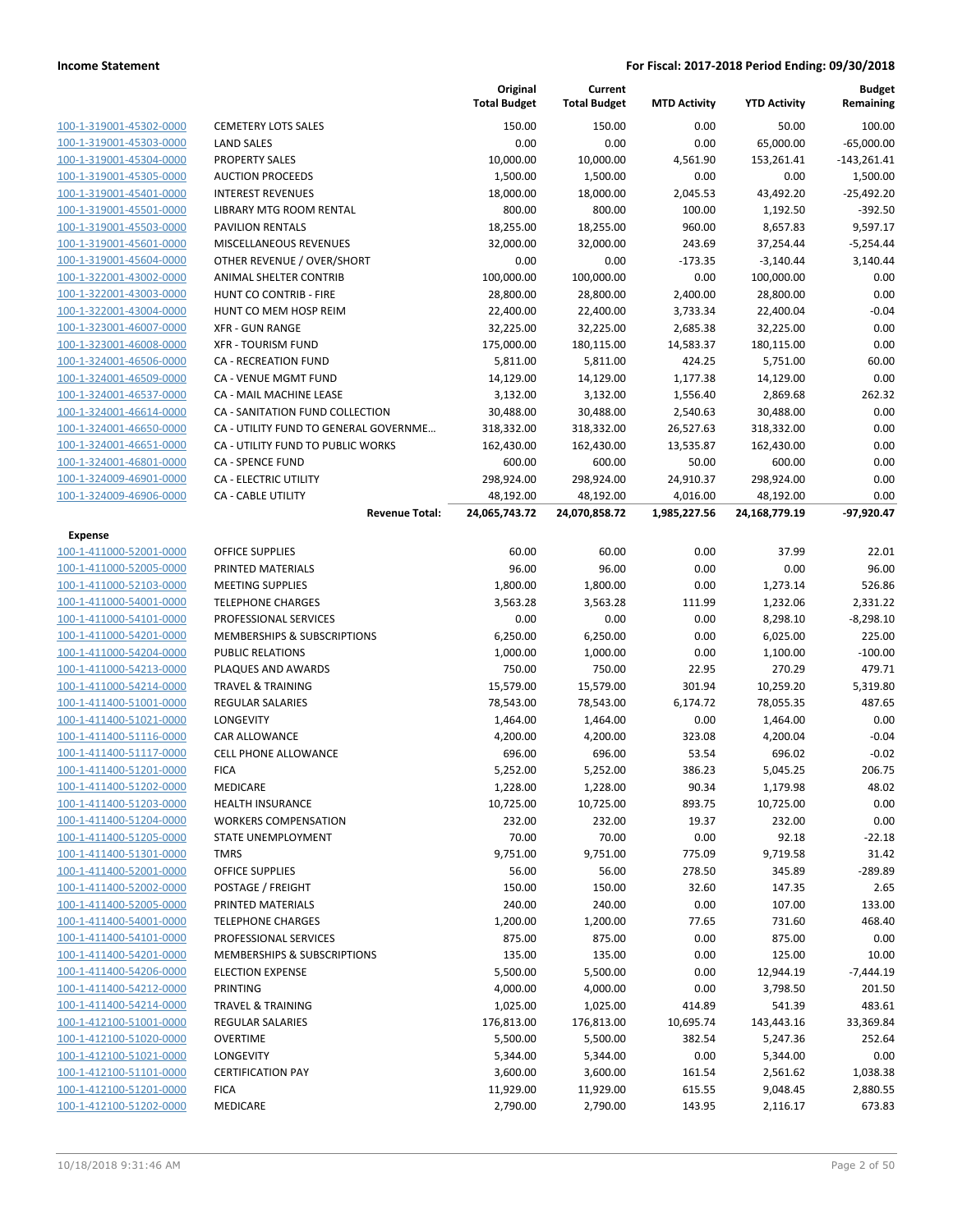| 100-1-412100-51203-0000        |
|--------------------------------|
| 100-1-412100-51204-0000        |
| 100-1-412100-51205-0000        |
| <u>100-1-412100-51301-0000</u> |
| 100-1-412100-51401-0000        |
| 100-1-412100-52001-0000        |
| 100-1-412100-52002-0000        |
| 100-1-412100-52005-0000        |
| <u>100-1-412100-52102-0000</u> |
| 100-1-412100-52110-0000        |
| 100-1-412100-53201-0000        |
| 100-1-412100-54001-0000        |
| 100-1-412100-54101-0000        |
| <u>100-1-412100-54201-0000</u> |
| 100-1-412100-54207-0000        |
| 100-1-412100-54214-0000        |
| 100-1-413200-51001-0000        |
| 100-1-413200-51020-0000        |
| 100-1-413200-51021-0000        |
| 100-1-413200-51101-0000        |
| 100-1-413200-51116-0000        |
| 100-1-413200-51117-0000        |
| 100-1-413200-51201-0000        |
|                                |
| <u>100-1-413200-51202-0000</u> |
| 100-1-413200-51203-0000        |
| 100-1-413200-51204-0000        |
| 100-1-413200-51205-0000        |
| 100-1-413200-51301-0000        |
| 100-1-413200-51303-0000        |
| 100-1-413200-51401-0000        |
| 100-1-413200-52001-0000        |
| 100-1-413200-52002-0000        |
| 100-1-413200-52102-0000        |
| <u>100-1-413200-52103-0000</u> |
| 100-1-413200-52201-0000        |
| 100-1-413200-54001-0000        |
| 100-1-413200-54101-0000        |
| 100-1-413200-54201-0000        |
| 100-1-413200-54205-0000        |
| 100-1-413200-54212-0000        |
| 100-1-413200-54214-0000        |
| 100-1-415100-51001-0000        |
| 100-1-415100-51020-0000        |
| 100-1-415100-51021-0000        |
| <u>100-1-415100-51116-0000</u> |
| <u>100-1-415100-51117-0000</u> |
| 100-1-415100-51201-0000        |
| 100-1-415100-51202-0000        |
| 100-1-415100-51203-0000        |
| <u>100-1-415100-51204-0000</u> |
| 100-1-415100-51205-0000        |
| 100-1-415100-51301-0000        |
| 100-1-415100-51401-0000        |
| 100-1-415100-52001-0000        |
| <u>100-1-415100-52002-0000</u> |
| 100-1-415100-54001-0000        |
| <u>100-1-415100-54110-0000</u> |
| 100-1-415100-54201-0000        |
| <u>100-1-415100-54211-0000</u> |
|                                |

|                         |                               | Original<br><b>Total Budget</b> | Current<br><b>Total Budget</b> | <b>MTD Activity</b> | <b>YTD Activity</b> | <b>Budget</b><br>Remaining |
|-------------------------|-------------------------------|---------------------------------|--------------------------------|---------------------|---------------------|----------------------------|
| 100-1-412100-51203-0000 | <b>HEALTH INSURANCE</b>       | 42,900.00                       | 42,900.00                      | 3,575.00            | 42,900.00           | 0.00                       |
| 100-1-412100-51204-0000 | <b>WORKERS COMPENSATION</b>   | 526.00                          | 526.00                         | 43.87               | 526.00              | 0.00                       |
| 100-1-412100-51205-0000 | STATE UNEMPLOYMENT            | 407.00                          | 407.00                         | $-0.33$             | 570.20              | $-163.20$                  |
| 100-1-412100-51301-0000 | <b>TMRS</b>                   | 21,333.00                       | 21,333.00                      | 1,369.44            | 16,627.12           | 4,705.88                   |
| 100-1-412100-51401-0000 | <b>CONTRA - SALARIES</b>      | 0.00                            | 0.00                           | 0.00                | 2,092.84            | $-2,092.84$                |
| 100-1-412100-52001-0000 | <b>OFFICE SUPPLIES</b>        | 900.00                          | 900.00                         | 0.00                | 897.37              | 2.63                       |
| 100-1-412100-52002-0000 | POSTAGE / FREIGHT             | 3,700.00                        | 3,700.00                       | 677.32              | 2,884.34            | 815.66                     |
| 100-1-412100-52005-0000 | PRINTED MATERIALS             | 1,500.00                        | 1,500.00                       | 0.00                | 868.58              | 631.42                     |
| 100-1-412100-52102-0000 | <b>BOOKS / REF SUPPLIES</b>   | 100.00                          | 100.00                         | 0.00                | 100.50              | $-0.50$                    |
| 100-1-412100-52110-0000 | <b>TICKET WRITER SUPPLIES</b> | 8,700.00                        | 8,700.00                       | 0.00                | 6,201.00            | 2,499.00                   |
| 100-1-412100-53201-0000 | FURNITURE & OFFICE EQUIPMENT  | 1,300.00                        | 1,300.00                       | 0.00                | 1,211.54            | 88.46                      |
| 100-1-412100-54001-0000 | <b>TELEPHONE CHARGES</b>      | 5,000.00                        | 5,000.00                       | 341.06              | 5,550.54            | $-550.54$                  |
| 100-1-412100-54101-0000 | PROFESSIONAL SERVICES         | 27,192.00                       | 27,192.00                      | 70.00               | 21,307.68           | 5,884.32                   |
| 100-1-412100-54201-0000 | MEMBERSHIPS & SUBSCRIPTIONS   | 550.00                          | 550.00                         | 0.00                | 349.29              | 200.71                     |
| 100-1-412100-54207-0000 | COURT COSTS, JURY, WIT FEES   | 360.00                          | 360.00                         | 0.00                | 144.00              | 216.00                     |
| 100-1-412100-54214-0000 | <b>TRAVEL &amp; TRAINING</b>  | 7,700.00                        | 7,700.00                       | 0.00                | 4,554.40            | 3,145.60                   |
| 100-1-413200-51001-0000 | REGULAR SALARIES              | 220,911.00                      | 220,911.00                     | 16,055.62           | 201,758.45          | 19,152.55                  |
| 100-1-413200-51020-0000 | <b>OVERTIME</b>               | 126.00                          | 126.00                         | 0.00                | 90.00               | 36.00                      |
| 100-1-413200-51021-0000 | LONGEVITY                     | 2,662.00                        | 2,662.00                       | 0.00                | 2,662.00            | 0.00                       |
| 100-1-413200-51101-0000 | <b>CERTIFICATION PAY</b>      | 1,200.00                        | 1,200.00                       | $-46.15$            | 599.95              | 600.05                     |
| 100-1-413200-51116-0000 | <b>CAR ALLOWANCE</b>          | 7,380.00                        | 7,380.00                       | 546.91              | 6,274.65            | 1,105.35                   |
| 100-1-413200-51117-0000 | CELL PHONE ALLOWANCE          | 0.00                            | 0.00                           | 110.76              | 359.96              | $-359.96$                  |
| 100-1-413200-51201-0000 | <b>FICA</b>                   | 8,856.00                        | 8,856.00                       | 1,431.41            | 14,705.06           | $-5,849.06$                |
| 100-1-413200-51202-0000 | MEDICARE                      | 3,357.00                        | 3,357.00                       | 229.45              | 4,221.39            | $-864.39$                  |
| 100-1-413200-51203-0000 | <b>HEALTH INSURANCE</b>       | 21,450.00                       | 21,450.00                      | 1,787.50            | 21,450.00           | 0.00                       |
| 100-1-413200-51204-0000 | <b>WORKERS COMPENSATION</b>   | 634.00                          | 634.00                         | 52.87               | 634.00              | 0.00                       |
| 100-1-413200-51205-0000 | STATE UNEMPLOYMENT            | 141.00                          | 141.00                         | 0.00                | 196.70              | $-55.70$                   |
| 100-1-413200-51301-0000 | <b>TMRS</b>                   | 26,651.00                       | 26,651.00                      | 1,974.74            | 34,284.86           | $-7,633.86$                |
| 100-1-413200-51303-0000 | SUP 457 COMP PLAN             | 0.00                            | 0.00                           | 1,695.24            | 5,933.34            | $-5,933.34$                |
| 100-1-413200-51401-0000 | <b>CONTRA - SALARIES</b>      | 0.00                            | 0.00                           | 5,000.00            | 5,000.00            | $-5,000.00$                |
| 100-1-413200-52001-0000 | <b>OFFICE SUPPLIES</b>        | 550.00                          | 550.00                         | 12.99               | 298.94              | 251.06                     |
| 100-1-413200-52002-0000 | POSTAGE / FREIGHT             | 200.00                          | 200.00                         | 7.46                | 45.59               | 154.41                     |
| 100-1-413200-52102-0000 | <b>BOOKS / REF SUPPLIES</b>   | 100.00                          | 100.00                         | 0.00                | 0.00                | 100.00                     |
| 100-1-413200-52103-0000 | <b>MEETING SUPPLIES</b>       | 475.00                          | 475.00                         | 66.25               | 428.02              | 46.98                      |
| 100-1-413200-52201-0000 | MINOR TOOLS & EQUIPMENT       | 300.00                          | 300.00                         | 0.00                | 0.00                | 300.00                     |
| 100-1-413200-54001-0000 | <b>TELEPHONE CHARGES</b>      | 6,000.00                        | 6,000.00                       | 293.68              | 4,620.50            | 1,379.50                   |
| 100-1-413200-54101-0000 | PROFESSIONAL SERVICES         | 100.00                          | 100.00                         | 0.00                | 0.00                | 100.00                     |
| 100-1-413200-54201-0000 | MEMBERSHIPS & SUBSCRIPTIONS   | 1,400.00                        | 1,400.00                       | 49.00               | 785.29              | 614.71                     |
| 100-1-413200-54205-0000 | <b>BUSINESS MEALS</b>         | 1,000.00                        | 1,000.00                       | 353.98              | 671.40              | 328.60                     |
| 100-1-413200-54212-0000 | PRINTING                      | 450.00                          | 450.00                         | 0.00                | 48.00               | 402.00                     |
| 100-1-413200-54214-0000 | <b>TRAVEL &amp; TRAINING</b>  | 8,000.00                        | 8,000.00                       | 6,401.01            | 8,606.28            | $-606.28$                  |
| 100-1-415100-51001-0000 | <b>REGULAR SALARIES</b>       | 270,017.00                      | 270,017.00                     | 13,617.12           | 242,653.95          | 27,363.05                  |
| 100-1-415100-51020-0000 | <b>OVERTIME</b>               | 1,103.00                        | 1,103.00                       | 137.33              | 910.29              | 192.71                     |
| 100-1-415100-51021-0000 | LONGEVITY                     | 3,702.00                        | 3,702.00                       | 0.00                | 3,702.00            | 0.00                       |
| 100-1-415100-51116-0000 | CAR ALLOWANCE                 | 4,200.00                        | 4,200.00                       | 392.31              | 2,584.66            | 1,615.34                   |
| 100-1-415100-51117-0000 | CELL PHONE ALLOWANCE          | 420.00                          | 420.00                         | 94.61               | 493.78              | $-73.78$                   |
| 100-1-415100-51201-0000 | <b>FICA</b>                   | 17,305.00                       | 17,305.00                      | 1,049.72            | 14,562.48           | 2,742.52                   |
| 100-1-415100-51202-0000 | MEDICARE                      | 4,047.00                        | 4,047.00                       | 245.50              | 3,405.73            | 641.27                     |
| 100-1-415100-51203-0000 | <b>HEALTH INSURANCE</b>       | 53,624.00                       | 53,624.00                      | 4,468.63            | 53,624.00           | 0.00                       |
| 100-1-415100-51204-0000 | <b>WORKERS COMPENSATION</b>   | 764.00                          | 764.00                         | 63.63               | 764.00              | 0.00                       |
| 100-1-415100-51205-0000 | STATE UNEMPLOYMENT            | 352.00                          | 352.00                         | 37.44               | 575.07              | $-223.07$                  |
| 100-1-415100-51301-0000 | <b>TMRS</b>                   | 32,127.00                       | 32,127.00                      | 1,992.97            | 29,116.11           | 3,010.89                   |
| 100-1-415100-51401-0000 | <b>CONTRA - SALARIES</b>      | 0.00                            | 0.00                           | 0.00                | $-231.78$           | 231.78                     |
| 100-1-415100-52001-0000 | <b>OFFICE SUPPLIES</b>        | 1,700.00                        | 1,700.00                       | 328.07              | 1,607.72            | 92.28                      |
| 100-1-415100-52002-0000 | POSTAGE / FREIGHT             | 5,000.00                        | 5,000.00                       | 913.34              | 4,025.32            | 974.68                     |
| 100-1-415100-54001-0000 | <b>TELEPHONE CHARGES</b>      | 3,400.00                        | 3,400.00                       | 2,179.46            | 8,134.48            | $-4,734.48$                |
| 100-1-415100-54110-0000 | <b>AUDIT</b>                  | 66,650.00                       | 64,950.00                      | 0.00                | 58,181.00           | 6,769.00                   |
| 100-1-415100-54201-0000 | MEMBERSHIPS & SUBSCRIPTIONS   | 2,345.00                        | 2,345.00                       | 80.00               | 1,719.00            | 626.00                     |
| 100-1-415100-54211-0000 | ADVERTISING                   | 25,000.00                       | 25,000.00                      | 0.00                | 31,020.47           | $-6,020.47$                |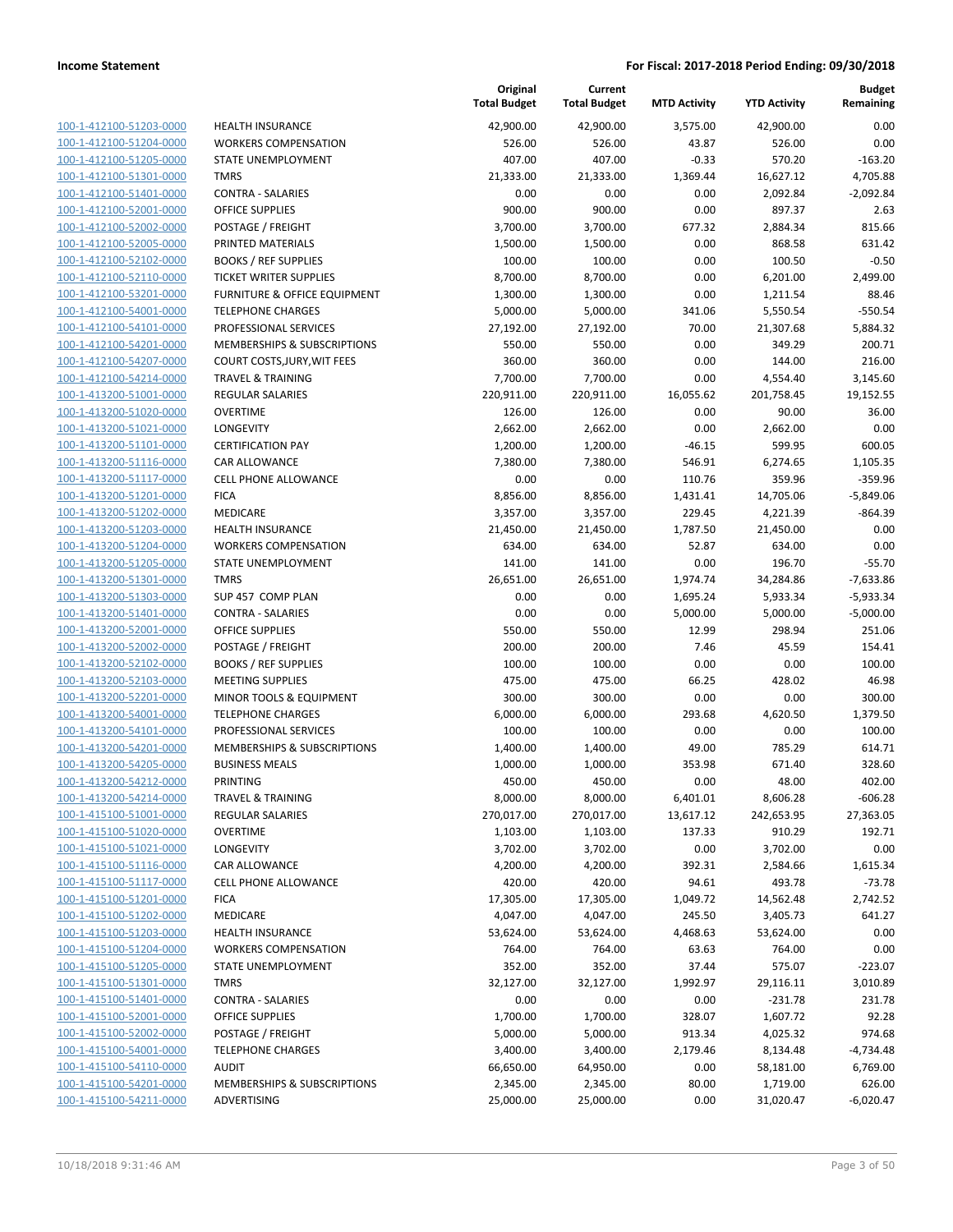| 100-1-415100-54212-0000        |
|--------------------------------|
| 100-1-415100-54214-0000        |
| 100-1-415150-54401-0000        |
| 100-1-415150-54402-0000        |
| 100-1-415300-54106-0000        |
| 100-1-415500-51001-0000        |
| 100-1-415500-51020-0000        |
| 100-1-415500-51021-0000        |
| 100-1-415500-51116-0000        |
| 100-1-415500-51117-0000        |
| 100-1-415500-51201-0000        |
| 100-1-415500-51202-0000        |
| 100-1-415500-51203-0000        |
| 100-1-415500-51204-0000        |
| 100-1-415500-51205-0000        |
| 100-1-415500-51301-0000        |
| 100-1-415500-52001-0000        |
| 100-1-415500-52002-0000        |
| 100-1-415500-52303-0000        |
| 100-1-415500-52401-0000        |
| 100-1-415500-54001-0000        |
| 100-1-415500-54102-0000        |
| 100-1-415500-54103-0000        |
| 100-1-415500-54107-0000        |
| 100-1-415500-54118-0000        |
| 100-1-415500-54119-0000        |
| 100-1-415500-54201-0000        |
| 100-1-415500-54213-0000        |
| 100-1-415500-54214-0000        |
|                                |
| 100-1-421100-51001-0000        |
| 100-1-421100-51020-0000        |
| 100-1-421100-51021-0000        |
| 100-1-421100-51101-0000        |
| 100-1-421100-51115-0000        |
| 100-1-421100-51117-0000        |
| 100-1-421100-51201-0000        |
| 100-1-421100-51202-0000        |
| 100-1-421100-51203-0000        |
| 100-1-421100-51204-0000        |
| 100-1-421100-51205-0000        |
| 100-1-421100-51301-0000        |
| <u>100-1-421100-51401-0000</u> |
| 100-1-421100-52001-0000        |
| <u>100-1-421100-52002-0000</u> |
| 100-1-421100-52004-0000        |
| 100-1-421100-52005-0000        |
| <u>100-1-421100-52103-0000</u> |
| <u>100-1-421100-52104-0000</u> |
| <u>100-1-421100-52201-0000</u> |
| 100-1-421100-52203-0000        |
| 100-1-421100-52302-0000        |
| 100-1-421100-52305-0000        |
| <u>100-1-421100-53202-0000</u> |
| <u>100-1-421100-53205-0000</u> |
| 100-1-421100-54001-0000        |
| <u>100-1-421100-54002-0000</u> |
| <u>100-1-421100-54201-0000</u> |
| <u>100-1-421100-54205-0000</u> |
| <u>100-1-421100-54212-0000</u> |
|                                |

| 'RINTING                                      |
|-----------------------------------------------|
| <b>RAVEL &amp; TRAINING</b>                   |
| <b>\PPRAISER</b>                              |
| :OLLECTOR                                     |
| <b>\TTORNEY FEES</b>                          |
| EGULAR SALARIES:                              |
| <b>OVERTIME</b>                               |
| ONGEVITY                                      |
| AR ALLOWANCE:                                 |
| <b>ELL PHONE ALLOWANCE</b>                    |
| ICA                                           |
| <i>A</i> EDICARE                              |
| IEALTH INSURANCE                              |
| VORKERS COMPENSATION                          |
| TATE UNEMPLOYMENT                             |
| <b>MRS</b>                                    |
| <b>DEFICE SUPPLIES</b>                        |
| OSTAGE / FREIGHT                              |
| <b>RAINING SUPPLIES</b>                       |
| ECREATIONAL SUPPLIES:                         |
| <b>ELEPHONE CHARGES</b>                       |
| AVR CHECKS                                    |
| :ONSULTING                                    |
| <i><b>AEDICAL</b></i>                         |
| <i><b>AEDICAL - POLICE</b></i>                |
| AEDICAL - FIRE                                |
| AEMBERSHIPS & SUBSCRIPTIONS                   |
| LAQUES AND AWARDS                             |
| <b>RAVEL &amp; TRAINING</b>                   |
| EGULAR SALARIES:                              |
| <b>OVERTIME</b>                               |
| ONGEVITY                                      |
| <b>ERTIFICATION PAY</b>                       |
| LOTHING ALLOWANCE:                            |
| <b>ELL PHONE ALLOWANCE</b>                    |
| ICA                                           |
| <b><i>AEDICARE</i></b>                        |
| <b>IEALTH INSURANCE</b>                       |
| VORKERS COMPENSATION                          |
| TATE UNEMPLOYMENT                             |
| MRS                                           |
| <b>CONTRA - SALARIES</b>                      |
| <b>PERCE SUPPLIES</b>                         |
| OSTAGE / FREIGHT                              |
| OMPUTER SUPPLIES                              |
| <b>RINTED MATERIALS</b>                       |
| <b><i>MEETING SUPPLIES</i></b>                |
| <b>VEARING APPAREL</b>                        |
| AINOR TOOLS & EQUIPMENT                       |
| <b><i>IOTOR VEHICLE FUEL</i></b>              |
| <b><i>AEDICAL SUPPLIES</i></b>                |
| <b>UBLIC EDUCATION</b>                        |
| <b><i>AACHINE, TOOLS &amp; IMPLMNTS</i></b>   |
| <b><i>AOTOR VEHICLES</i></b>                  |
| <b>ELEPHONE CHARGES</b>                       |
| <b>JTILITY CHARGES</b>                        |
| <b><i>AEMBERSHIPS &amp; SUBSCRIPTIONS</i></b> |
| USINESS MEALS                                 |

|                                                    |                                            | Original<br><b>Total Budget</b> | Current<br><b>Total Budget</b> | <b>MTD Activity</b> | <b>YTD Activity</b> | <b>Budget</b><br>Remaining |
|----------------------------------------------------|--------------------------------------------|---------------------------------|--------------------------------|---------------------|---------------------|----------------------------|
| 100-1-415100-54212-0000                            | PRINTING                                   | 3,500.00                        | 3,500.00                       | 0.00                | 0.00                | 3,500.00                   |
| 100-1-415100-54214-0000                            | <b>TRAVEL &amp; TRAINING</b>               | 4,500.00                        | 6,200.00                       | 1,934.95            | 6,058.82            | 141.18                     |
| 100-1-415150-54401-0000                            | APPRAISER                                  | 251,500.00                      | 251,500.00                     | 63,517.48           | 254,069.92          | $-2,569.92$                |
| 100-1-415150-54402-0000                            | <b>COLLECTOR</b>                           | 16,000.00                       | 16,000.00                      | 0.00                | 15,873.80           | 126.20                     |
| 100-1-415300-54106-0000                            | <b>ATTORNEY FEES</b>                       | 200,000.00                      | 200,000.00                     | 16,240.48           | 235,000.18          | $-35,000.18$               |
| 100-1-415500-51001-0000                            | <b>REGULAR SALARIES</b>                    | 164,210.00                      | 164,210.00                     | 13,833.44           | 166,010.23          | $-1,800.23$                |
| 100-1-415500-51020-0000                            | <b>OVERTIME</b>                            | 500.00                          | 500.00                         | $-125.75$           | 875.60              | $-375.60$                  |
| 100-1-415500-51021-0000                            | LONGEVITY                                  | 3,726.00                        | 3,726.00                       | 0.00                | 3,726.00            | 0.00                       |
| 100-1-415500-51116-0000                            | <b>CAR ALLOWANCE</b>                       | 4,200.00                        | 4,200.00                       | 323.08              | 4,200.04            | $-0.04$                    |
| 100-1-415500-51117-0000                            | <b>CELL PHONE ALLOWANCE</b>                | 960.00                          | 960.00                         | 73.84               | 959.92              | 0.08                       |
| 100-1-415500-51201-0000                            | <b>FICA</b>                                | 10,711.00                       | 10,711.00                      | 822.23              | 10,379.37           | 331.63                     |
| 100-1-415500-51202-0000                            | MEDICARE                                   | 2,505.00                        | 2,505.00                       | 192.30              | 2,427.44            | 77.56                      |
| 100-1-415500-51203-0000                            | <b>HEALTH INSURANCE</b>                    | 32,175.00                       | 32,175.00                      | 2,681.25            | 32,175.00           | 0.00                       |
| 100-1-415500-51204-0000                            | <b>WORKERS COMPENSATION</b>                | 473.00                          | 473.00                         | 39.38               | 473.00              | 0.00                       |
| 100-1-415500-51205-0000                            | STATE UNEMPLOYMENT                         | 211.00                          | 211.00                         | 0.00                | 295.78              | $-84.78$                   |
| 100-1-415500-51301-0000                            | <b>TMRS</b>                                | 19,885.00                       | 19,885.00                      | 1,667.56            | 20,190.54           | $-305.54$                  |
| 100-1-415500-52001-0000                            | <b>OFFICE SUPPLIES</b>                     | 1,500.00                        | 1,500.00                       | 0.00                | 3,094.62            | $-1,594.62$                |
| 100-1-415500-52002-0000                            | POSTAGE / FREIGHT                          | 700.00                          | 700.00                         | 292.50              | 1,244.92            | $-544.92$                  |
| 100-1-415500-52303-0000                            | <b>TRAINING SUPPLIES</b>                   | 500.00                          | 500.00                         | 0.00                | 0.00                | 500.00                     |
| 100-1-415500-52401-0000                            | RECREATIONAL SUPPLIES                      | 2,800.00                        | 2,800.00                       | 0.00                | 484.95              | 2,315.05                   |
| 100-1-415500-54001-0000                            | <b>TELEPHONE CHARGES</b>                   | 2,500.00                        | 2,500.00                       | 174.05              | 2,123.67            | 376.33                     |
| 100-1-415500-54102-0000                            | <b>MVR CHECKS</b>                          | 200.00                          | 200.00                         | 0.00                | 78.22               | 121.78                     |
| 100-1-415500-54103-0000                            | CONSULTING                                 | 300.00                          | 300.00                         | 0.00                | 0.00                | 300.00                     |
| 100-1-415500-54107-0000                            | <b>MEDICAL</b>                             | 5,000.00                        | 5,000.00                       | 447.00              | 5,428.00            | $-428.00$                  |
| 100-1-415500-54118-0000                            | <b>MEDICAL - POLICE</b>                    | 2,500.00                        | 2,500.00                       | 330.00              | 4,079.67            | $-1,579.67$                |
| 100-1-415500-54119-0000                            | <b>MEDICAL - FIRE</b>                      | 1,500.00                        | 1,500.00                       | 290.00              | 2,300.00            | $-800.00$                  |
| 100-1-415500-54201-0000                            | MEMBERSHIPS & SUBSCRIPTIONS                | 3,500.00                        | 3,500.00                       | 61.61               | 2,556.26            | 943.74                     |
| 100-1-415500-54213-0000                            | PLAQUES AND AWARDS                         | 13,910.00                       | 13,910.00                      | 174.95              | 12,379.10           | 1,530.90                   |
| 100-1-415500-54214-0000                            | <b>TRAVEL &amp; TRAINING</b>               | 3,000.00                        | 3,000.00                       | 0.00                | 2,396.56            | 603.44                     |
| 100-1-421100-51001-0000                            | <b>REGULAR SALARIES</b><br><b>OVERTIME</b> | 263,787.00                      | 263,787.00                     | 33,370.41           | 297,815.98          | $-34,028.98$               |
| 100-1-421100-51020-0000                            | LONGEVITY                                  | 1,684.00                        | 1,684.00                       | 793.68<br>0.00      | 8,875.69            | $-7,191.69$<br>0.00        |
| 100-1-421100-51021-0000<br>100-1-421100-51101-0000 | <b>CERTIFICATION PAY</b>                   | 4,128.00                        | 4,128.00<br>3,000.00           | 484.61              | 4,128.00            | $-1,153.80$                |
| 100-1-421100-51115-0000                            | <b>CLOTHING ALLOWANCE</b>                  | 3,000.00<br>600.00              | 600.00                         | 41.58               | 4,153.80<br>840.24  | $-240.24$                  |
| 100-1-421100-51117-0000                            | <b>CELL PHONE ALLOWANCE</b>                | 1,560.00                        | 1,560.00                       | 230.76              | 1,855.36            | $-295.36$                  |
| 100-1-421100-51201-0000                            | <b>FICA</b>                                | 17,013.00                       | 17,013.00                      | 2,047.68            | 18,617.90           | $-1,604.90$                |
| 100-1-421100-51202-0000                            | MEDICARE                                   | 3,979.00                        | 3,979.00                       | 478.89              | 4,354.21            | $-375.21$                  |
| 100-1-421100-51203-0000                            | <b>HEALTH INSURANCE</b>                    | 42,900.00                       | 42,900.00                      | 3,575.00            | 42,900.00           | 0.00                       |
| 100-1-421100-51204-0000                            | <b>WORKERS COMPENSATION</b>                | 5,289.00                        | 5,289.00                       | 440.75              | 5,289.00            | 0.00                       |
| 100-1-421100-51205-0000                            | STATE UNEMPLOYMENT                         | 281.00                          | 281.00                         | 0.00                | 383.56              | $-102.56$                  |
| 100-1-421100-51301-0000                            | <b>TMRS</b>                                | 31,583.00                       | 31,583.00                      | 4,103.83            | 36,623.83           | $-5,040.83$                |
| 100-1-421100-51401-0000                            | <b>CONTRA - SALARIES</b>                   | 0.00                            | 0.00                           | 0.00                | $-892.44$           | 892.44                     |
| 100-1-421100-52001-0000                            | <b>OFFICE SUPPLIES</b>                     | 1,000.00                        | 1,000.00                       | 20.55               | 1,219.46            | $-219.46$                  |
| 100-1-421100-52002-0000                            | POSTAGE / FREIGHT                          | 2,300.00                        | 2,300.00                       | 198.48              | 682.47              | 1,617.53                   |
| 100-1-421100-52004-0000                            | <b>COMPUTER SUPPLIES</b>                   | 300.00                          | 300.00                         | 0.00                | 39.99               | 260.01                     |
| 100-1-421100-52005-0000                            | PRINTED MATERIALS                          | 210.00                          | 210.00                         | 0.00                | 152.38              | 57.62                      |
| 100-1-421100-52103-0000                            | <b>MEETING SUPPLIES</b>                    | 1,200.00                        | 1,200.00                       | 302.56              | 1,493.71            | $-293.71$                  |
| 100-1-421100-52104-0000                            | <b>WEARING APPAREL</b>                     | 300.00                          | 300.00                         | 0.00                | 333.96              | $-33.96$                   |
| 100-1-421100-52201-0000                            | MINOR TOOLS & EQUIPMENT                    | 600.00                          | 600.00                         | 52.19               | 65.05               | 534.95                     |
| 100-1-421100-52203-0000                            | <b>MOTOR VEHICLE FUEL</b>                  | 4,000.00                        | 4,000.00                       | 385.35              | 4,271.58            | $-271.58$                  |
| 100-1-421100-52302-0000                            | <b>MEDICAL SUPPLIES</b>                    | 300.00                          | 300.00                         | 17.67               | 241.55              | 58.45                      |
| 100-1-421100-52305-0000                            | PUBLIC EDUCATION                           | 9,481.00                        | 9,481.00                       | 525.53              | 4,722.26            | 4,758.74                   |
| 100-1-421100-53202-0000                            | MACHINE, TOOLS & IMPLMNTS                  | 150.00                          | 150.00                         | 0.00                | 0.00                | 150.00                     |
| 100-1-421100-53205-0000                            | <b>MOTOR VEHICLES</b>                      | 2,500.00                        | 2,500.00                       | 554.59              | 3,989.21            | $-1,489.21$                |
| 100-1-421100-54001-0000                            | <b>TELEPHONE CHARGES</b>                   | 30,000.00                       | 30,000.00                      | 1,757.08            | 21,441.09           | 8,558.91                   |
| 100-1-421100-54002-0000                            | UTILITY CHARGES                            | 78,000.00                       | 78,000.00                      | 7,312.14            | 80,876.44           | $-2,876.44$                |
| 100-1-421100-54201-0000                            | MEMBERSHIPS & SUBSCRIPTIONS                | 2,533.18                        | 2,533.18                       | 0.00                | 2,642.49            | $-109.31$                  |
| 100-1-421100-54205-0000                            | <b>BUSINESS MEALS</b>                      | 150.00                          | 150.00                         | 0.00                | 171.67              | $-21.67$                   |
| 100-1-421100-54212-0000                            | PRINTING                                   | 200.00                          | 200.00                         | 0.00                | 0.00                | 200.00                     |
|                                                    |                                            |                                 |                                |                     |                     |                            |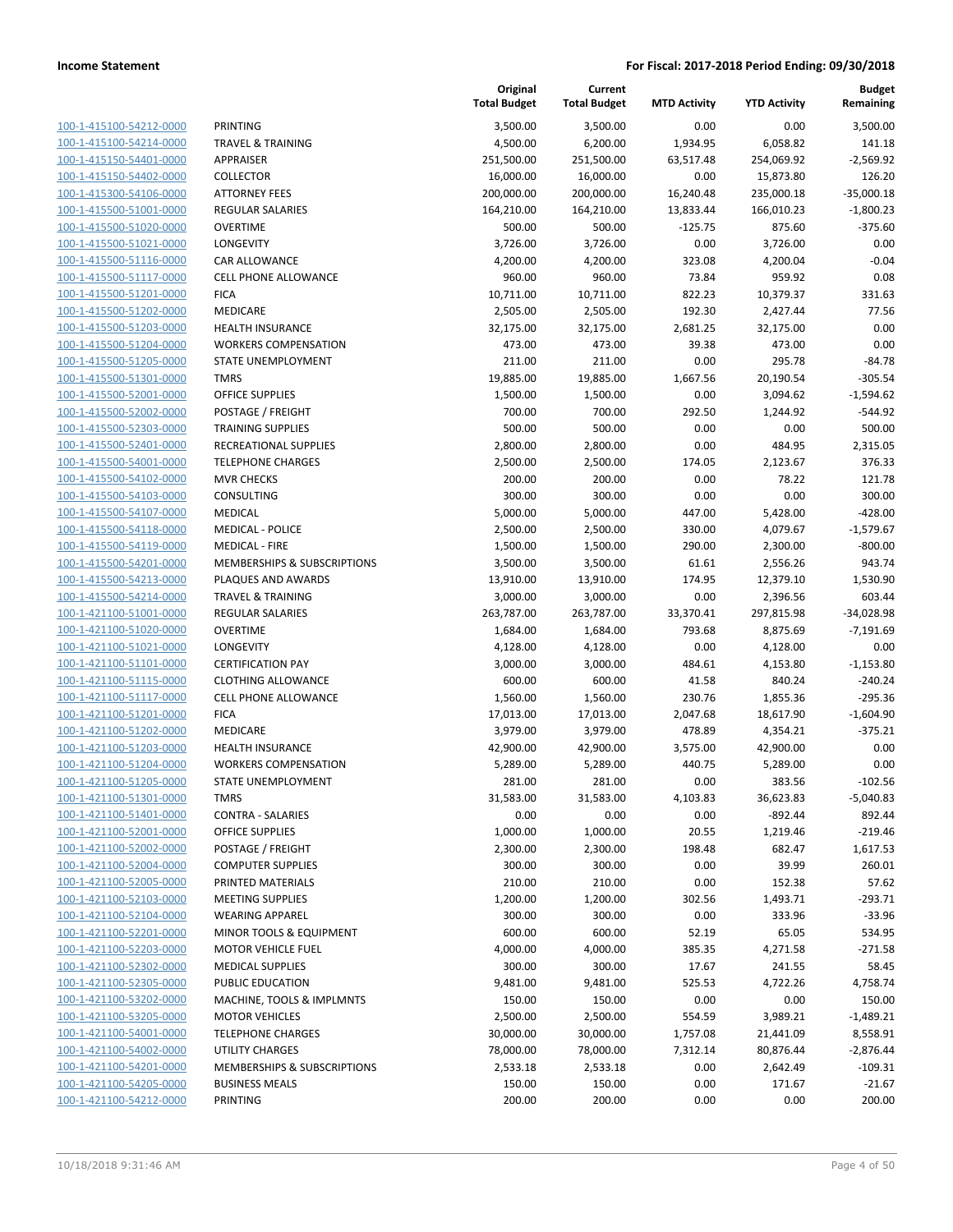| 100-1-421100-54213-0000                            |
|----------------------------------------------------|
| 100-1-421100-54214-0000                            |
| 100-1-421210-51001-0000                            |
| 100-1-421210-51020-0000                            |
| 100-1-421210-51021-0000                            |
| 100-1-421210-51101-0000                            |
| 100-1-421210-51115-0000                            |
| 100-1-421210-51117-0000                            |
| 100-1-421210-51201-0000                            |
| 100-1-421210-51202-0000                            |
| 100-1-421210-51203-0000                            |
| 100-1-421210-51204-0000                            |
| 100-1-421210-51205-0000                            |
| 100-1-421210-51301-0000                            |
| 100-1-421210-51401-0000                            |
| 100-1-421210-52001-0000                            |
| 100-1-421210-52002-0000                            |
| 100-1-421210-52004-0000                            |
| 100-1-421210-52005-0000                            |
| 100-1-421210-52102-0000                            |
| 100-1-421210-52104-0000                            |
| 100-1-421210-52108-0000                            |
| 100-1-421210-52201-0000                            |
| 100-1-421210-52203-0000                            |
| 100-1-421210-53203-0000                            |
| 100-1-421210-53205-0000                            |
| 100-1-421210-54001-0000                            |
|                                                    |
| 100-1-421210-54201-0000                            |
| 100-1-421210-54208-0000                            |
| 100-1-421210-54214-0000                            |
| 100-1-421210-54215-0000<br>100-1-421210-54216-0000 |
| 100-1-421230-51001-0000                            |
| 100-1-421230-51020-0000                            |
| 100-1-421230-51021-0000                            |
| 100-1-421230-51101-0000                            |
| 100-1-421230-51102-0000                            |
| 100-1-421230-51115-0000                            |
| 100-1-421230-51117-0000                            |
| 100-1-421230-51201-0000                            |
|                                                    |
| 100-1-421230-51202-0000<br>100-1-421230-51203-0000 |
|                                                    |
| <u>100-1-421230-51204-0000</u>                     |
| <u>100-1-421230-51205-0000</u>                     |
| <u>100-1-421230-51301-0000</u>                     |
| <u>100-1-421230-51401-0000</u>                     |
| 100-1-421230-52001-0000                            |
| <u>100-1-421230-52002-0000</u>                     |
| <u>100-1-421230-52004-0000</u>                     |
| <u>100-1-421230-52005-0000</u>                     |
| <u>100-1-421230-52102-0000</u>                     |
| 100-1-421230-52104-0000                            |
| 100-1-421230-52108-0000                            |
| <u>100-1-421230-52109-0000</u>                     |
| <u>100-1-421230-52111-0000</u>                     |
| <u>100-1-421230-52201-0000</u>                     |
| 100-1-421230-52203-0000                            |
| <u>100-1-421230-52303-0000</u>                     |
| 100-1-421230-52309-0000                            |

|                         |                                    | Original<br><b>Total Budget</b> | Current<br><b>Total Budget</b> | <b>MTD Activity</b> | <b>YTD Activity</b> | <b>Budget</b><br>Remaining |
|-------------------------|------------------------------------|---------------------------------|--------------------------------|---------------------|---------------------|----------------------------|
| 100-1-421100-54213-0000 | PLAQUES AND AWARDS                 | 200.00                          | 200.00                         | 0.00                | 200.00              | 0.00                       |
| 100-1-421100-54214-0000 | <b>TRAVEL &amp; TRAINING</b>       | 5,400.00                        | 5,400.00                       | 0.00                | 4,784.15            | 615.85                     |
| 100-1-421210-51001-0000 | <b>REGULAR SALARIES</b>            | 742,891.00                      | 742,891.00                     | 46,405.40           | 625,152.03          | 117,738.97                 |
| 100-1-421210-51020-0000 | <b>OVERTIME</b>                    | 42,510.00                       | 42,510.00                      | 6,690.26            | 62,846.00           | $-20,336.00$               |
| 100-1-421210-51021-0000 | LONGEVITY                          | 18,918.00                       | 18,918.00                      | 152.32              | 12,941.17           | 5,976.83                   |
| 100-1-421210-51101-0000 | <b>CERTIFICATION PAY</b>           | 18,000.00                       | 18,000.00                      | 1,084.59            | 15,138.12           | 2,861.88                   |
| 100-1-421210-51115-0000 | <b>CLOTHING ALLOWANCE</b>          | 6,600.00                        | 6,600.00                       | 124.74              | 6,314.76            | 285.24                     |
| 100-1-421210-51117-0000 | <b>CELL PHONE ALLOWANCE</b>        | 3,720.00                        | 3,720.00                       | 267.72              | 3,997.24            | $-277.24$                  |
| 100-1-421210-51201-0000 | <b>FICA</b>                        | 51,317.00                       | 51,317.00                      | 3,156.69            | 44,166.92           | 7,150.08                   |
| 100-1-421210-51202-0000 | MEDICARE                           | 12,001.00                       | 12,001.00                      | 738.25              | 10,329.36           | 1,671.64                   |
| 100-1-421210-51203-0000 | <b>HEALTH INSURANCE</b>            | 117,975.00                      | 117,975.00                     | 9,831.25            | 117,975.00          | 0.00                       |
| 100-1-421210-51204-0000 | <b>WORKERS COMPENSATION</b>        | 21,941.00                       | 21,941.00                      | 1,828.38            | 21,941.00           | 0.00                       |
| 100-1-421210-51205-0000 | STATE UNEMPLOYMENT                 | 773.00                          | 773.00                         | 0.00                | 999.65              | $-226.65$                  |
| 100-1-421210-51301-0000 | <b>TMRS</b>                        | 95,267.00                       | 95,267.00                      | 6,480.75            | 87,058.78           | 8,208.22                   |
| 100-1-421210-51401-0000 | <b>CONTRA - SALARIES</b>           | 0.00                            | 0.00                           | $-7,072.57$         | $-9,458.41$         | 9,458.41                   |
| 100-1-421210-52001-0000 | <b>OFFICE SUPPLIES</b>             | 1,635.00                        | 1,635.00                       | 0.00                | 805.44              | 829.56                     |
| 100-1-421210-52002-0000 | POSTAGE / FREIGHT                  | 150.00                          | 150.00                         | 12.48               | 76.29               | 73.71                      |
| 100-1-421210-52004-0000 | <b>COMPUTER SUPPLIES</b>           | 1,785.00                        | 1,785.00                       | 0.00                | 531.41              | 1,253.59                   |
| 100-1-421210-52005-0000 | PRINTED MATERIALS                  | 100.00                          | 100.00                         | 0.00                | 144.00              | $-44.00$                   |
| 100-1-421210-52102-0000 | <b>BOOKS / REF SUPPLIES</b>        | 120.00                          | 120.00                         | 0.00                | 58.75               | 61.25                      |
| 100-1-421210-52104-0000 | <b>WEARING APPAREL</b>             | 300.00                          | 300.00                         | 0.00                | 0.00                | 300.00                     |
| 100-1-421210-52108-0000 | <b>MENAGERIE SUPPLIES</b>          | 0.00                            | 0.00                           | 122.62              | 122.62              | $-122.62$                  |
| 100-1-421210-52201-0000 | MINOR TOOLS & EQUIPMENT            | 4,155.00                        | 4,155.00                       | 0.00                | 3,672.70            | 482.30                     |
| 100-1-421210-52203-0000 | <b>MOTOR VEHICLE FUEL</b>          | 9,000.00                        | 9,000.00                       | 221.91              | 6,718.91            | 2,281.09                   |
| 100-1-421210-53203-0000 | <b>INSTRUMENTS &amp; APPARATUS</b> | 150.00                          | 150.00                         | 0.00                | 0.00                | 150.00                     |
| 100-1-421210-53205-0000 | <b>MOTOR VEHICLES</b>              | 7,000.00                        | 7,000.00                       | 308.12              | 3,674.33            | 3,325.67                   |
| 100-1-421210-54001-0000 | <b>TELEPHONE CHARGES</b>           | 40,000.00                       | 40,000.00                      | 2,101.47            | 27,785.39           | 12,214.61                  |
| 100-1-421210-54201-0000 | MEMBERSHIPS & SUBSCRIPTIONS        | 7,307.00                        | 7,307.00                       | 1,716.69            | 7,148.69            | 158.31                     |
| 100-1-421210-54208-0000 | <b>LABORATORY WORK</b>             | 13,000.00                       | 13,000.00                      | 5,229.57            | 5,218.45            | 7,781.55                   |
| 100-1-421210-54214-0000 | <b>TRAVEL &amp; TRAINING</b>       | 8,450.00                        | 8,450.00                       | $-2,016.51$         | 6,026.59            | 2,423.41                   |
| 100-1-421210-54215-0000 | <b>EVIDENCE PURCHASES</b>          | 2,000.00                        | 2,000.00                       | 0.00                | 2,000.00            | 0.00                       |
| 100-1-421210-54216-0000 | <b>INFORMANT EXPENSES</b>          | 1,000.00                        | 1,000.00                       | 0.00                | 1,000.00            | 0.00                       |
| 100-1-421230-51001-0000 | <b>REGULAR SALARIES</b>            | 2,702,769.00                    | 2,702,769.00                   | 189,542.26          | 2,484,063.57        | 218,705.43                 |
| 100-1-421230-51020-0000 | <b>OVERTIME</b>                    | 215,966.00                      | 215,966.00                     | 24,228.71           | 351,626.49          | $-135,660.49$              |
| 100-1-421230-51021-0000 | LONGEVITY                          | 44,814.00                       | 44,814.00                      | 795.41              | 39,305.55           | 5,508.45                   |
| 100-1-421230-51101-0000 | <b>CERTIFICATION PAY</b>           | 48,000.00                       | 48,000.00                      | 2,676.90            | 39,022.57           | 8,977.43                   |
| 100-1-421230-51102-0000 | <b>BILINGUAL PAY</b>               | 600.00                          | 600.00                         | 46.16               | 992.44              | $-392.44$                  |
| 100-1-421230-51115-0000 | <b>CLOTHING ALLOWANCE</b>          | 600.00                          | 600.00                         | 540.54              | 4,674.54            | $-4,074.54$                |
| 100-1-421230-51117-0000 | <b>CELL PHONE ALLOWANCE</b>        | 1,920.00                        | 1,920.00                       | 147.68              | 2,547.48            | $-627.48$                  |
| 100-1-421230-51201-0000 | <b>FICA</b>                        | 184,751.00                      | 184,751.00                     | 14,808.82           | 1//,283.31          | 7,467.69                   |
| 100-1-421230-51202-0000 | MEDICARE                           | 43,208.00                       | 43,208.00                      | 3,463.36            | 41,461.43           | 1,746.57                   |
| 100-1-421230-51203-0000 | <b>HEALTH INSURANCE</b>            | 450,450.00                      | 450,450.00                     | 37,537.50           | 450,450.00          | 0.00                       |
| 100-1-421230-51204-0000 | <b>WORKERS COMPENSATION</b>        | 78,540.00                       | 78,540.00                      | 6,545.00            | 78,540.00           | 0.00                       |
| 100-1-421230-51205-0000 | STATE UNEMPLOYMENT                 | 2,953.00                        | 2,953.00                       | 175.32              | 4,592.89            | $-1,639.89$                |
| 100-1-421230-51301-0000 | <b>TMRS</b>                        | 342,980.00                      | 342,980.00                     | 29,009.43           | 343,688.07          | $-708.07$                  |
| 100-1-421230-51401-0000 | <b>CONTRA - SALARIES</b>           | 0.00                            | 0.00                           | $-1,144.10$         | $-72,862.10$        | 72,862.10                  |
| 100-1-421230-52001-0000 | <b>OFFICE SUPPLIES</b>             | 1,300.00                        | 1,300.00                       | 0.00                | 1,113.07            | 186.93                     |
| 100-1-421230-52002-0000 | POSTAGE / FREIGHT                  | 430.00                          | 430.00                         | 12.07               | 73.76               | 356.24                     |
| 100-1-421230-52004-0000 | <b>COMPUTER SUPPLIES</b>           | 500.00                          | 500.00                         | 47.99               | 168.65              | 331.35                     |
| 100-1-421230-52005-0000 | PRINTED MATERIALS                  | 1,000.00                        | 1,000.00                       | 24.00               | 266.55              | 733.45                     |
| 100-1-421230-52102-0000 | <b>BOOKS / REF SUPPLIES</b>        | 40.00                           | 40.00                          | 0.00                | 0.00                | 40.00                      |
| 100-1-421230-52104-0000 | <b>WEARING APPAREL</b>             | 13,250.00                       | 13,250.00                      | 1,652.64            | 18,100.26           | -4,850.26                  |
| 100-1-421230-52108-0000 | <b>MENAGERIE SUPPLIES</b>          | 475.00                          | 475.00                         | 0.00                | 207.50              | 267.50                     |
| 100-1-421230-52109-0000 | <b>SUPPORT OF PRISONERS</b>        | 2,440.00                        | 2,440.00                       | 105.68              | 1,019.52            | 1,420.48                   |
| 100-1-421230-52111-0000 | <b>AMMUNITION</b>                  | 15,154.30                       | 15,154.30                      | 5,609.98            | 14,970.49           | 183.81                     |
| 100-1-421230-52201-0000 | MINOR TOOLS & EQUIPMENT            | 23,051.00                       | 23,051.00                      | 518.00              | 3,258.11            | 19,792.89                  |
| 100-1-421230-52203-0000 | <b>MOTOR VEHICLE FUEL</b>          | 90,000.00                       | 90,000.00                      | 10,363.46           | 96,222.88           | $-6,222.88$                |
| 100-1-421230-52303-0000 | <b>TRAINING SUPPLIES</b>           | 97.00                           | 97.00                          | 0.00                | 32.00               | 65.00                      |
| 100-1-421230-52309-0000 | <b>BODY ARMOR</b>                  | 10,800.00                       | 10,800.00                      | 0.00                | 0.00                | 10,800.00                  |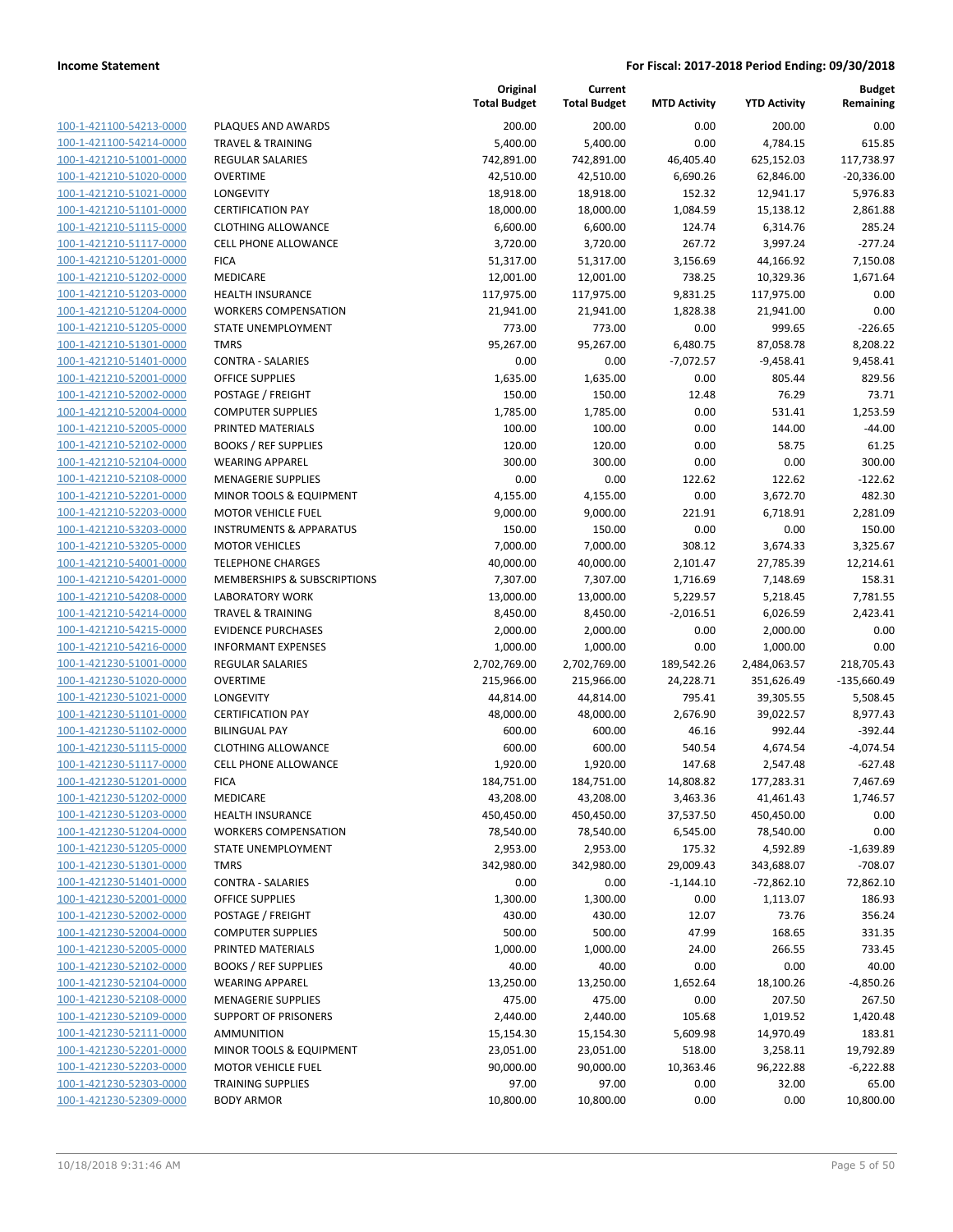| 100-1-421230-53202-0000        |
|--------------------------------|
| 100-1-421230-53205-0000        |
| 100-1-421230-54001-0000        |
| 100-1-421230-54108-0000        |
| 100-1-421230-54201-0000        |
| 100-1-421230-54214-0000        |
| 100-1-421240-51001-0000        |
| 100-1-421240-51020-0000        |
| 100-1-421240-51021-0000        |
|                                |
| 100-1-421240-51101-0000        |
| 100-1-421240-51102-0000        |
| 100-1-421240-51115-0000        |
| 100-1-421240-51117-0000        |
| 100-1-421240-51201-0000        |
| 100-1-421240-51202-0000        |
| 100-1-421240-51203-0000        |
| 100-1-421240-51204-0000        |
| 100-1-421240-51205-0000        |
| 100-1-421240-51301-0000        |
| 100-1-421240-51302-0000        |
| 100-1-421240-51401-0000        |
|                                |
| 100-1-421240-52001-0000        |
| 100-1-421240-52002-0000        |
| 100-1-421240-52004-0000        |
| 100-1-421240-52005-0000        |
| 100-1-421240-52102-0000        |
| 100-1-421240-52104-0000        |
| 100-1-421240-52201-0000        |
| 100-1-421240-52203-0000        |
| 100-1-421240-52303-0000        |
| 100-1-421240-53202-0000        |
| 100-1-421240-53205-0000        |
| 100-1-421240-53207-0000        |
| 100-1-421240-54001-0000        |
|                                |
| 100-1-421240-54101-0000        |
| 100-1-421240-54201-0000        |
| 100-1-421240-54212-0000        |
| 100-1-421240-54214-0000        |
| 100-1-421240-55231-0000        |
| 100-1-421240-55232-0000        |
| 100-1-421600-52104-0000        |
| 100-1-421600-52111-0000        |
| <u>100-1-421600-52201-0000</u> |
| <u>100-1-421600-52206-0000</u> |
| 100-1-421600-52309-0000        |
| 100-1-421600-53202-0000        |
| 100-1-421600-54201-0000        |
|                                |
| 100-1-421600-54214-0000        |
| <u>100-1-421600-55201-0000</u> |
| 100-1-422100-51001-0000        |
| 100-1-422100-51020-0000        |
| 100-1-422100-51021-0000        |
| 100-1-422100-51101-0000        |
| <u>100-1-422100-51116-0000</u> |
| <u>100-1-422100-51117-0000</u> |
| 100-1-422100-51201-0000        |
| 100-1-422100-51202-0000        |
| <u>100-1-422100-51203-0000</u> |
|                                |
| <u>100-1-422100-51204-0000</u> |

|                         |                                        | Original<br><b>Total Budget</b> | Current<br><b>Total Budget</b> | <b>MTD Activity</b> | <b>YTD Activity</b> | <b>Budget</b><br>Remaining |
|-------------------------|----------------------------------------|---------------------------------|--------------------------------|---------------------|---------------------|----------------------------|
| 100-1-421230-53202-0000 | MACHINE, TOOLS & IMPLMNTS              | 1,500.00                        | 1,500.00                       | 339.00              | 1,600.50            | $-100.50$                  |
| 100-1-421230-53205-0000 | <b>MOTOR VEHICLES</b>                  | 40,000.00                       | 40,000.00                      | 9,406.54            | 41,731.59           | $-1,731.59$                |
| 100-1-421230-54001-0000 | <b>TELEPHONE CHARGES</b>               | 65,000.00                       | 65,000.00                      | 3,337.73            | 50,132.72           | 14,867.28                  |
| 100-1-421230-54108-0000 | <b>VETERINARY SERVICES</b>             | 650.00                          | 650.00                         | 0.00                | 472.24              | 177.76                     |
| 100-1-421230-54201-0000 | <b>MEMBERSHIPS &amp; SUBSCRIPTIONS</b> | 30.00                           | 30.00                          | 0.00                | 0.00                | 30.00                      |
| 100-1-421230-54214-0000 | <b>TRAVEL &amp; TRAINING</b>           | 3,695.00                        | 3,695.00                       | 35.00               | 3,639.12            | 55.88                      |
| 100-1-421240-51001-0000 | REGULAR SALARIES                       | 755,956.00                      | 755,956.00                     | 52,800.72           | 667,852.86          | 88,103.14                  |
| 100-1-421240-51020-0000 | <b>OVERTIME</b>                        | 40,182.00                       | 40,182.00                      | 5,354.34            | 92,997.80           | $-52,815.80$               |
| 100-1-421240-51021-0000 | LONGEVITY                              | 13,012.00                       | 13,012.00                      | 207.70              | 11,342.34           | 1,669.66                   |
| 100-1-421240-51101-0000 | <b>CERTIFICATION PAY</b>               | 13,200.00                       | 13,200.00                      | 946.15              | 13,546.01           | $-346.01$                  |
| 100-1-421240-51102-0000 | <b>BILINGUAL PAY</b>                   | 2,100.00                        | 2,100.00                       | 69.24               | 900.12              | 1,199.88                   |
| 100-1-421240-51115-0000 | <b>CLOTHING ALLOWANCE</b>              | 0.00                            | 0.00                           | 13.86               | 101.64              | $-101.64$                  |
| 100-1-421240-51117-0000 | <b>CELL PHONE ALLOWANCE</b>            | 1,920.00                        | 1,920.00                       | 147.68              | 1,919.84            | 0.16                       |
| 100-1-421240-51201-0000 | <b>FICA</b>                            | 20,958.00                       | 20,958.00                      | 1,756.87            | 23,486.52           | $-2,528.52$                |
| 100-1-421240-51202-0000 | MEDICARE                               | 11,958.00                       | 11,958.00                      | 770.77              | 10,872.87           | 1,085.13                   |
| 100-1-421240-51203-0000 | HEALTH INSURANCE                       | 198,413.00                      | 198,413.00                     | 16,534.42           | 198,413.04          | $-0.04$                    |
| 100-1-421240-51204-0000 | <b>WORKERS COMPENSATION</b>            | 4,594.00                        | 4,594.00                       | 382.87              | 4,594.00            | 0.00                       |
| 100-1-421240-51205-0000 | STATE UNEMPLOYMENT                     | 1,371.00                        | 1,371.00                       | 96.01               | 2,329.22            | $-958.22$                  |
| 100-1-421240-51301-0000 | <b>TMRS</b>                            | 44,858.00                       | 44,858.00                      | 3,655.75            | 46,637.63           | $-1,779.63$                |
| 100-1-421240-51302-0000 | <b>FR&amp;R RETIREMENT</b>             | 70,544.00                       | 70,544.00                      | 4,571.96            | 65,798.95           | 4,745.05                   |
| 100-1-421240-51401-0000 | <b>CONTRA - SALARIES</b>               | 0.00                            | 0.00                           | 0.00                | $-1,088.02$         | 1,088.02                   |
| 100-1-421240-52001-0000 | <b>OFFICE SUPPLIES</b>                 | 2,247.00                        | 2,247.00                       | 0.00                | 2,282.51            | $-35.51$                   |
| 100-1-421240-52002-0000 | POSTAGE / FREIGHT                      | 2,290.00                        | 2,290.00                       | 303.37              | 1,362.18            | 927.82                     |
| 100-1-421240-52004-0000 | <b>COMPUTER SUPPLIES</b>               | 500.00                          | 500.00                         | 0.00                | 551.75              | $-51.75$                   |
| 100-1-421240-52005-0000 | PRINTED MATERIALS                      | 535.00                          | 535.00                         | 0.00                | 518.00              | 17.00                      |
| 100-1-421240-52102-0000 | <b>REFERENCE SUPPLIES</b>              | 1,400.00                        | 1,400.00                       | 0.00                | 0.00                | 1,400.00                   |
| 100-1-421240-52104-0000 | <b>WEARING APPAREL</b>                 | 1,800.00                        | 1,800.00                       | 20.99               | 570.56              | 1,229.44                   |
| 100-1-421240-52201-0000 | MINOR TOOLS & EQUIPMENT                | 2,200.00                        | 2,200.00                       | 332.28              | 2,010.55            | 189.45                     |
| 100-1-421240-52203-0000 | <b>MOTOR VEHICLE FUEL</b>              | 600.00                          | 600.00                         | 0.00                | 111.65              | 488.35                     |
| 100-1-421240-52303-0000 | <b>TRAINING SUPPLIES</b>               | 970.00                          | 970.00                         | 39.96               | 265.23              | 704.77                     |
| 100-1-421240-53202-0000 | MACHINE, TOOLS & IMPLMNTS              | 194.00                          | 194.00                         | 0.00                | 194.00              | 0.00                       |
| 100-1-421240-53205-0000 | <b>MOTOR VEHICLES</b>                  | 840.00                          | 840.00                         | 0.00                | 200.30              | 639.70                     |
| 100-1-421240-53207-0000 | RADIO/COMMUNICATIONS                   | 46,288.00                       | 46,288.00                      | 0.00                | 52,159.00           | $-5,871.00$                |
| 100-1-421240-54001-0000 | <b>TELEPHONE CHARGES</b>               | 38,500.00                       | 38,500.00                      | 2,303.37            | 29,716.59           | 8,783.41                   |
| 100-1-421240-54101-0000 | PROFESSIONAL SERVICES                  | 18,106.00                       | 18,106.00                      | 1,100.00            | 15,498.07           | 2,607.93                   |
| 100-1-421240-54201-0000 | MEMBERSHIPS & SUBSCRIPTIONS            | 1,263.00                        | 1,263.00                       | 1,600.00            | 1,794.20            | $-531.20$                  |
| 100-1-421240-54212-0000 | <b>PRINTING</b>                        | 485.00                          | 485.00                         | 0.00                | 0.00                | 485.00                     |
| 100-1-421240-54214-0000 | <b>TRAVEL &amp; TRAINING</b>           | 19,725.00                       | 19,725.00                      | 3,142.23            | 17,457.45           | 2,267.55                   |
| 100-1-421240-55231-0000 | LESS LETHAL PROGRAM                    | 18,010.00                       | 18,010.00                      | 0.00                | 18,413.89           | $-403.89$                  |
| 100-1-421240-55232-0000 | <b>FIREARMS PROGRAM</b>                | 25,884.90                       | 25,884.90                      | 0.00                | 25,578.71           | 306.19                     |
| 100-1-421600-52104-0000 | <b>WEARING APPAREL</b>                 | 3,321.00                        | 3,321.00                       | 0.00                | 2,704.20            | 616.80                     |
| 100-1-421600-52111-0000 | <b>AMMUNITION</b>                      | 6,650.00                        | 6,650.00                       | 0.00                | 6,496.40            | 153.60                     |
| 100-1-421600-52201-0000 | MINOR TOOLS & EQUIPMENT                | 23,190.83                       | 23,190.83                      | 260.68              | 22,807.42           | 383.41                     |
| 100-1-421600-52206-0000 | SPECIAL OPS EQUIPMENT                  | 6,820.00                        | 6,820.00                       | 1,973.41            | 6,325.21            | 494.79                     |
| 100-1-421600-52309-0000 | <b>BODY ARMOR</b>                      | 13,528.00                       | 13,528.00                      | 0.00                | 13,528.00           | 0.00                       |
| 100-1-421600-53202-0000 | MACHINE, TOOLS & IMPLMNTS              | 50.00                           | 50.00                          | 0.00                | 25.55               | 24.45                      |
| 100-1-421600-54201-0000 | MEMBERSHIPS & SUBSCRIPTIONS            | 440.00                          | 440.00                         | 0.00                | 200.00              | 240.00                     |
| 100-1-421600-54214-0000 | <b>TRAVEL &amp; TRAINING</b>           | 6,400.00                        | 3,400.00                       | 0.00                | 3,978.19            | $-578.19$                  |
| 100-1-421600-55201-0000 | <b>EQUIPMENT PURCHASES</b>             | 5,340.25                        | 8,340.25                       | 0.00                | 8,048.20            | 292.05                     |
| 100-1-422100-51001-0000 | REGULAR SALARIES                       | 240,456.00                      | 240,456.00                     | 19,067.83           | 244,074.17          | $-3,618.17$                |
| 100-1-422100-51020-0000 | <b>OVERTIME</b>                        | 1,336.00                        | 1,336.00                       | -1,341.88           | 8,347.14            | $-7,011.14$                |
| 100-1-422100-51021-0000 | LONGEVITY                              | 3,712.00                        | 3,712.00                       | 124.61              | 3,702.14            | 9.86                       |
| 100-1-422100-51101-0000 | <b>CERTIFICATION PAY</b>               | 3,720.00                        | 3,720.00                       | 406.16              | 4,172.48            | $-452.48$                  |
| 100-1-422100-51116-0000 | CAR ALLOWANCE                          | 7,800.00                        | 7,800.00                       | 507.68              | 6,599.84            | 1,200.16                   |
| 100-1-422100-51117-0000 | <b>CELL PHONE ALLOWANCE</b>            | 1,920.00                        | 1,920.00                       | 120.00              | 1,560.00            | 360.00                     |
| 100-1-422100-51201-0000 | <b>FICA</b>                            | 3,079.00                        | 3,079.00                       | 190.40              | 2,776.36            | 302.64                     |
| 100-1-422100-51202-0000 | MEDICARE                               | 3,749.00                        | 3,749.00                       | 283.41              | 3,834.70            | $-85.70$                   |
| 100-1-422100-51203-0000 | <b>HEALTH INSURANCE</b>                | 32,175.00                       | 32,175.00                      | 2,681.25            | 32,175.00           | 0.00                       |
| 100-1-422100-51204-0000 | <b>WORKERS COMPENSATION</b>            | 4,666.00                        | 4,666.00                       | 388.87              | 4,666.00            | 0.00                       |
|                         |                                        |                                 |                                |                     |                     |                            |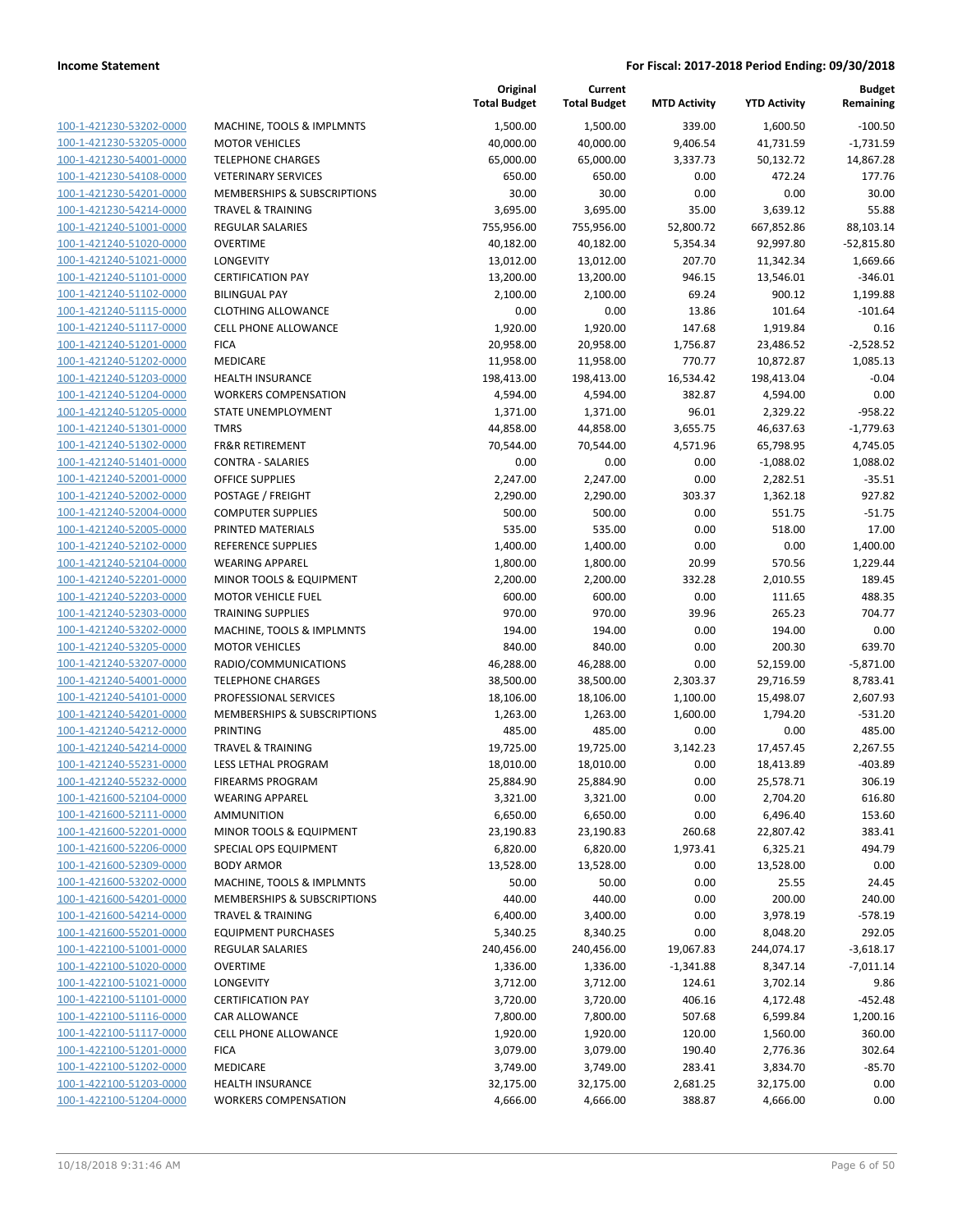100-1-422100-51205-0000 100-1-422100-51301-0000 100-1-422100-51302-0000 100-1-422100-52001-0000 100-1-422100-52002-0000 100-1-422100-52102-0000 100-1-422100-52103-0000 100-1-422100-52104-0000 100-1-422100-53207-0000 100-1-422100-54001-0000 100-1-422100-54002-0000 100-1-422100-54101-0000 100-1-422100-54201-0000 100-1-422100-54214-0000 100-1-422200-51001-0000 100-1-422200-51020-0000 100-1-422200-51021-0000 100-1-422200-51101-0000 100-1-422200-51102-0000 100-1-422200-51117-0000 100-1-422200-51202-0000 100-1-422200-51203-0000 100-1-422200-51204-0000 100-1-422200-51205-0000 100-1-422200-51302-0000 100-1-422200-51401-0000 100-1-422200-52001-0000 100-1-422200-52101-0000 100-1-422200-52104-0000 100-1-422200-52201-0000 100-1-422200-52203-0000 100-1-422200-52205-0000 100-1-422200-52207-0000 100-1-422200-52306-0000 100-1-422200-53202-0000 100-1-422200-53205-0000 100-1-422200-53208-0000 100-1-422200-53213-0000 100-1-422200-53402-0000 100-1-422200-54001-0000 100-1-422200-54002-0000 100-1-422200-54109-0000 100-1-422200-54214-0000 100-1-422200-54908-0000 100-1-422200-55201-0000 100-1-422200-55207-0000 100-1-422300-51001-0000 100-1-422300-51020-0000 100-1-422300-51021-0000 100-1-422300-51101-0000 100-1-422300-51117-0000 100-1-422300-51201-0000 100-1-422300-51202-0000 100-1-422300-51203-0000 100-1-422300-51204-0000 100-1-422300-51205-0000 100-1-422300-51302-0000 100-1-422300-51401-0000 100-1-422300-52001-0000

|                                                  | Original<br><b>Total Budget</b> | Current<br><b>Total Budget</b> | <b>MTD Activity</b> | <b>YTD Activity</b>      | <b>Budget</b><br>Remaining |
|--------------------------------------------------|---------------------------------|--------------------------------|---------------------|--------------------------|----------------------------|
|                                                  |                                 |                                |                     |                          |                            |
| STATE UNEMPLOYMENT                               | 211.00                          | 211.00                         | 0.00                | 277.77                   | $-66.77$                   |
| <b>TMRS</b>                                      | 5,717.00                        | 5,717.00                       | 420.54              | 5,718.34                 | $-1.34$                    |
| <b>FR&amp;R RETIREMENT</b>                       | 36,138.00                       | 36,138.00                      | 2,700.16            | 37,852.53                | $-1,714.53$                |
| <b>OFFICE SUPPLIES</b>                           | 1,177.00                        | 1,177.00                       | 45.91               | 1,175.59                 | 1.41                       |
| POSTAGE / FREIGHT                                | 100.00                          | 100.00                         | 24.10               | 94.25                    | 5.75                       |
| <b>REFERENCE SUPPLIES</b>                        | 2,540.00                        | 2,540.00                       | 0.00                | 2,309.02                 | 230.98                     |
| <b>MEETING SUPPLIES</b>                          | 900.00                          | 900.00                         | 0.00                | 878.51                   | 21.49                      |
| <b>WEARING APPAREL</b>                           | 1,301.00                        | 801.00                         | 0.00                | 140.47                   | 660.53                     |
| RADIO/COMMUNICATIONS                             | 7,000.00                        | 7,000.00                       | 0.00                | 1,679.75                 | 5,320.25                   |
| <b>TELEPHONE CHARGES</b>                         | 5,500.00                        | 5,500.00                       | 230.38              | 3,783.29                 | 1,716.71                   |
| UTILITY CHARGES                                  | 5,400.00                        | 5,400.00                       | 555.16              | 5,688.35                 | $-288.35$                  |
| PROFESSIONAL SERVICES                            | 7,600.00                        | 7,600.00                       | 288.00              | 4,364.94                 | 3,235.06                   |
| MEMBERSHIPS & SUBSCRIPTIONS                      | 5,765.00                        | 5,765.00                       | 971.45              | 5,429.39                 | 335.61                     |
| <b>TRAVEL &amp; TRAINING</b><br>REGULAR SALARIES | 5,500.00                        | 5,500.00                       | 0.00<br>244,159.66  | 2,672.41<br>2,865,586.55 | 2,827.59                   |
| <b>OVERTIME</b>                                  | 2,857,464.00<br>345,659.00      | 2,857,464.00<br>345,659.00     | $-53,921.51$        | 373,345.39               | $-8,122.55$                |
| LONGEVITY                                        | 51,002.00                       | 51,002.00                      | 339.43              | 51,360.98                | $-27,686.39$<br>$-358.98$  |
| <b>CERTIFICATION PAY</b>                         | 61,440.00                       | 61,440.00                      | 5,353.95            | 66,979.81                | $-5,539.81$                |
| <b>BILINGUAL PAY</b>                             | 600.00                          | 600.00                         | 46.16               | 600.08                   | $-0.08$                    |
| CELL PHONE ALLOWANCE                             | 1,560.00                        | 1,560.00                       | 119.06              | 1,547.78                 | 12.22                      |
| MEDICARE                                         | 47,969.00                       | 47,969.00                      | 2,688.41            | 47,345.24                | 623.76                     |
| <b>HEALTH INSURANCE</b>                          | 514,800.00                      | 514,800.00                     | 42,900.00           | 514,800.00               | 0.00                       |
| <b>WORKERS COMPENSATION</b>                      | 71,404.00                       | 71,404.00                      | 5,950.37            | 71,404.00                | 0.00                       |
| STATE UNEMPLOYMENT                               | 3,375.00                        | 3,375.00                       | 108.75              | 5,081.94                 | $-1,706.94$                |
| <b>FR&amp;R RETIREMENT</b>                       | 572,317.00                      | 572,317.00                     | 34,895.86           | 581,448.19               | $-9,131.19$                |
| <b>CONTRA - SALARIES</b>                         | 0.00                            | 0.00                           | $-645.00$           | $-28,863.77$             | 28,863.77                  |
| <b>OFFICE SUPPLIES</b>                           | 1,223.00                        | 1,223.00                       | 124.75              | 531.83                   | 691.17                     |
| <b>JANITORIAL SUPPLIES</b>                       | 6,000.00                        | 6,000.00                       | 1,032.28            | 6,511.27                 | $-511.27$                  |
| <b>WEARING APPAREL</b>                           | 20,079.00                       | 19,079.00                      | 627.14              | 15,642.38                | 3,436.62                   |
| MINOR TOOLS & EQUIPMENT                          | 29,542.00                       | 29,542.00                      | 399.45              | 29,354.94                | 187.06                     |
| <b>MOTOR VEHICLE FUEL</b>                        | 25,000.00                       | 25,000.00                      | 3,152.19            | 31,731.16                | $-6,731.16$                |
| FIRST RESPONDER SUPPLIES                         | 19,500.00                       | 19,500.00                      | 1,387.97            | 19,246.17                | 253.83                     |
| <b>BUNKER GEAR</b>                               | 32,600.00                       | 34,100.00                      | 4,833.62            | 35,220.37                | $-1,120.37$                |
| <b>HAZMAT SUPPLIES</b>                           | 13,000.00                       | 13,000.00                      | 5,903.60            | 12,435.50                | 564.50                     |
| MACHINE, TOOLS & IMPLMNTS                        | 1,800.00                        | 1,800.00                       | 0.00                | 1,793.09                 | 6.91                       |
| <b>MOTOR VEHICLES</b>                            | 50,000.00                       | 50,000.00                      | 4,339.30            | 54,933.66                | -4,933.66                  |
| FIRE HOSE/NOZZLES                                | 6,500.00                        | 6,500.00                       | 0.00                | 6,150.23                 | 349.77                     |
| <b>SCBA MAINTENANCE</b>                          | 2,000.00                        | 2,000.00                       | 18.63               | 2,001.64                 | $-1.64$                    |
| <b>BUILDING MAINTENANCE</b>                      | 9,567.00                        | 9,567.00                       | 0.00                | 12,080.01                | $-2,513.01$                |
| <b>TELEPHONE CHARGES</b>                         | 7,500.00                        | 7,500.00                       | 735.89              | 7,691.44                 | $-191.44$                  |
| UTILITY CHARGES                                  | 55,000.00                       | 55,000.00                      | 5,103.52            | 60,143.89                | $-5,143.89$                |
| INSPECTIONS/TESTING                              | 7,640.00                        | 7,640.00                       | 0.00                | 7,024.25                 | 615.75                     |
| <b>TRAVEL &amp; TRAINING</b>                     | 16,650.00                       | 16,650.00                      | 1,091.02            | 10,322.48                | 6,327.52                   |
| LEASE PURCHASE PAYMENTS                          | 65,073.00                       | 65,073.00                      | 5,419.72            | 65,036.64                | 36.36                      |
| <b>EQUIPMENT PURCHASES</b>                       | 675.00                          | 675.00                         | 0.00                | 672.67                   | 2.33                       |
| RADIO COMMUNICATION EQUIP                        | 7,000.00                        | 7,000.00                       | 5,984.99            | 5,984.99                 | 1,015.01                   |
| <b>REGULAR SALARIES</b>                          | 96,132.00                       | 96,132.00                      | 7,552.72            | 98,220.52                | $-2,088.52$                |
| <b>OVERTIME</b>                                  | 9,613.20                        | 9,613.20                       | 85.45               | 2,931.23                 | 6,681.97                   |
| LONGEVITY                                        | 1,552.00                        | 1,552.00                       | 0.00                | 1,552.00                 | 0.00                       |
| <b>CERTIFICATION PAY</b>                         | 1,920.00                        | 1,920.00                       | 147.70              | 1,920.10                 | $-0.10$                    |
| CELL PHONE ALLOWANCE                             | 600.00                          | 600.00                         | 46.16               | 600.08                   | $-0.08$                    |
| <b>FICA</b>                                      | 7,002.00                        | 7,002.00                       | 0.00                | 0.00                     | 7,002.00                   |
| MEDICARE                                         | 1,638.00                        | 1,638.00                       | 115.36              | 1,523.85                 | 114.15                     |
| HEALTH INSURANCE                                 | 10,725.00                       | 10,725.00                      | 893.75              | 10,725.00                | 0.00                       |
| <b>WORKERS COMPENSATION</b>                      | 2,438.00                        | 2,438.00                       | 203.13              | 2,438.00                 | 0.00                       |
| STATE UNEMPLOYMENT                               | 70.00                           | 70.00                          | 0.00                | 92.19                    | $-22.19$                   |
| <b>FR&amp;R RETIREMENT</b>                       | 19,538.00                       | 19,538.00                      | 1,375.35            | 18,204.16                | 1,333.84                   |
| <b>CONTRA - SALARIES</b>                         | 0.00                            | 0.00                           | 0.00                | $-22,119.19$             | 22,119.19                  |
| OFFICE SUPPLIES                                  | 516.00                          | 516.00                         | 0.00                | 208.04                   | 307.96                     |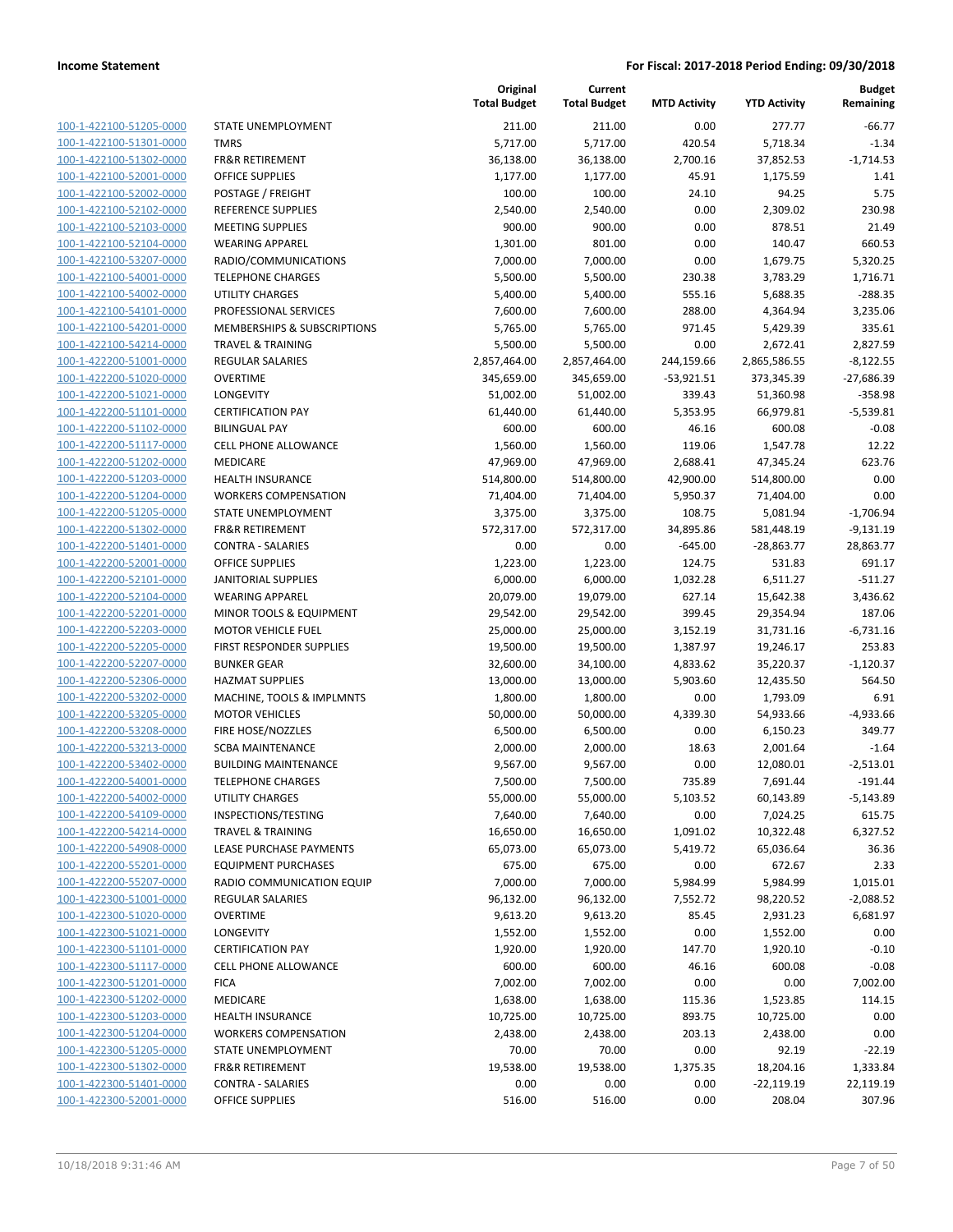| 100-1-422300-52002-0000<br>100-1-422300-52005-0000<br>100-1-422300-52104-0000<br>100-1-422300-52201-0000<br>100-1-422300-52203-0000<br>100-1-422300-52304-0000<br>100-1-422300-53205-0000<br>100-1-422300-54001-0000<br>100-1-422300-54201-0000<br>100-1-422300-54208-0000<br>100-1-422300-54210-0000<br>100-1-422300-54214-0000<br>100-1-422300-54217-0000<br>100-1-422400-53209-0000<br>100-1-422400-54001-0000<br>100-1-422400-54201-0000<br>100-1-422400-54214-0000<br>100-1-431100-51001-0000<br>100-1-431100-51021-0000<br>100-1-431100-51116-0000<br>100-1-431100-51117-0000<br>100-1-431100-51201-0000<br>100-1-431100-51202-0000<br>100-1-431100-51203-0000<br>100-1-431100-51204-0000<br>100-1-431100-51205-0000<br>100-1-431100-51301-0000<br>100-1-431100-52001-0000<br>100-1-431100-52002-0000<br>100-1-431100-52103-0000<br>100-1-431100-52203-0000<br>100-1-431100-53201-0000<br>100-1-431100-53205-0000<br>100-1-431100-53207-0000<br>100-1-431100-54001-<br>-0000<br>100-1-431100-54002-0000<br>100-1-431100-54101-0000<br>100-1-431100-54201-0000 |
|---------------------------------------------------------------------------------------------------------------------------------------------------------------------------------------------------------------------------------------------------------------------------------------------------------------------------------------------------------------------------------------------------------------------------------------------------------------------------------------------------------------------------------------------------------------------------------------------------------------------------------------------------------------------------------------------------------------------------------------------------------------------------------------------------------------------------------------------------------------------------------------------------------------------------------------------------------------------------------------------------------------------------------------------------------------------|
|                                                                                                                                                                                                                                                                                                                                                                                                                                                                                                                                                                                                                                                                                                                                                                                                                                                                                                                                                                                                                                                                     |
|                                                                                                                                                                                                                                                                                                                                                                                                                                                                                                                                                                                                                                                                                                                                                                                                                                                                                                                                                                                                                                                                     |
|                                                                                                                                                                                                                                                                                                                                                                                                                                                                                                                                                                                                                                                                                                                                                                                                                                                                                                                                                                                                                                                                     |
|                                                                                                                                                                                                                                                                                                                                                                                                                                                                                                                                                                                                                                                                                                                                                                                                                                                                                                                                                                                                                                                                     |
|                                                                                                                                                                                                                                                                                                                                                                                                                                                                                                                                                                                                                                                                                                                                                                                                                                                                                                                                                                                                                                                                     |
|                                                                                                                                                                                                                                                                                                                                                                                                                                                                                                                                                                                                                                                                                                                                                                                                                                                                                                                                                                                                                                                                     |
|                                                                                                                                                                                                                                                                                                                                                                                                                                                                                                                                                                                                                                                                                                                                                                                                                                                                                                                                                                                                                                                                     |
|                                                                                                                                                                                                                                                                                                                                                                                                                                                                                                                                                                                                                                                                                                                                                                                                                                                                                                                                                                                                                                                                     |
|                                                                                                                                                                                                                                                                                                                                                                                                                                                                                                                                                                                                                                                                                                                                                                                                                                                                                                                                                                                                                                                                     |
|                                                                                                                                                                                                                                                                                                                                                                                                                                                                                                                                                                                                                                                                                                                                                                                                                                                                                                                                                                                                                                                                     |
|                                                                                                                                                                                                                                                                                                                                                                                                                                                                                                                                                                                                                                                                                                                                                                                                                                                                                                                                                                                                                                                                     |
|                                                                                                                                                                                                                                                                                                                                                                                                                                                                                                                                                                                                                                                                                                                                                                                                                                                                                                                                                                                                                                                                     |
|                                                                                                                                                                                                                                                                                                                                                                                                                                                                                                                                                                                                                                                                                                                                                                                                                                                                                                                                                                                                                                                                     |
|                                                                                                                                                                                                                                                                                                                                                                                                                                                                                                                                                                                                                                                                                                                                                                                                                                                                                                                                                                                                                                                                     |
|                                                                                                                                                                                                                                                                                                                                                                                                                                                                                                                                                                                                                                                                                                                                                                                                                                                                                                                                                                                                                                                                     |
|                                                                                                                                                                                                                                                                                                                                                                                                                                                                                                                                                                                                                                                                                                                                                                                                                                                                                                                                                                                                                                                                     |
|                                                                                                                                                                                                                                                                                                                                                                                                                                                                                                                                                                                                                                                                                                                                                                                                                                                                                                                                                                                                                                                                     |
|                                                                                                                                                                                                                                                                                                                                                                                                                                                                                                                                                                                                                                                                                                                                                                                                                                                                                                                                                                                                                                                                     |
|                                                                                                                                                                                                                                                                                                                                                                                                                                                                                                                                                                                                                                                                                                                                                                                                                                                                                                                                                                                                                                                                     |
|                                                                                                                                                                                                                                                                                                                                                                                                                                                                                                                                                                                                                                                                                                                                                                                                                                                                                                                                                                                                                                                                     |
|                                                                                                                                                                                                                                                                                                                                                                                                                                                                                                                                                                                                                                                                                                                                                                                                                                                                                                                                                                                                                                                                     |
|                                                                                                                                                                                                                                                                                                                                                                                                                                                                                                                                                                                                                                                                                                                                                                                                                                                                                                                                                                                                                                                                     |
|                                                                                                                                                                                                                                                                                                                                                                                                                                                                                                                                                                                                                                                                                                                                                                                                                                                                                                                                                                                                                                                                     |
|                                                                                                                                                                                                                                                                                                                                                                                                                                                                                                                                                                                                                                                                                                                                                                                                                                                                                                                                                                                                                                                                     |
|                                                                                                                                                                                                                                                                                                                                                                                                                                                                                                                                                                                                                                                                                                                                                                                                                                                                                                                                                                                                                                                                     |
|                                                                                                                                                                                                                                                                                                                                                                                                                                                                                                                                                                                                                                                                                                                                                                                                                                                                                                                                                                                                                                                                     |
|                                                                                                                                                                                                                                                                                                                                                                                                                                                                                                                                                                                                                                                                                                                                                                                                                                                                                                                                                                                                                                                                     |
|                                                                                                                                                                                                                                                                                                                                                                                                                                                                                                                                                                                                                                                                                                                                                                                                                                                                                                                                                                                                                                                                     |
|                                                                                                                                                                                                                                                                                                                                                                                                                                                                                                                                                                                                                                                                                                                                                                                                                                                                                                                                                                                                                                                                     |
|                                                                                                                                                                                                                                                                                                                                                                                                                                                                                                                                                                                                                                                                                                                                                                                                                                                                                                                                                                                                                                                                     |
|                                                                                                                                                                                                                                                                                                                                                                                                                                                                                                                                                                                                                                                                                                                                                                                                                                                                                                                                                                                                                                                                     |
|                                                                                                                                                                                                                                                                                                                                                                                                                                                                                                                                                                                                                                                                                                                                                                                                                                                                                                                                                                                                                                                                     |
|                                                                                                                                                                                                                                                                                                                                                                                                                                                                                                                                                                                                                                                                                                                                                                                                                                                                                                                                                                                                                                                                     |
|                                                                                                                                                                                                                                                                                                                                                                                                                                                                                                                                                                                                                                                                                                                                                                                                                                                                                                                                                                                                                                                                     |
|                                                                                                                                                                                                                                                                                                                                                                                                                                                                                                                                                                                                                                                                                                                                                                                                                                                                                                                                                                                                                                                                     |
|                                                                                                                                                                                                                                                                                                                                                                                                                                                                                                                                                                                                                                                                                                                                                                                                                                                                                                                                                                                                                                                                     |
|                                                                                                                                                                                                                                                                                                                                                                                                                                                                                                                                                                                                                                                                                                                                                                                                                                                                                                                                                                                                                                                                     |
|                                                                                                                                                                                                                                                                                                                                                                                                                                                                                                                                                                                                                                                                                                                                                                                                                                                                                                                                                                                                                                                                     |
|                                                                                                                                                                                                                                                                                                                                                                                                                                                                                                                                                                                                                                                                                                                                                                                                                                                                                                                                                                                                                                                                     |
| 100-1-431100-54214-0000                                                                                                                                                                                                                                                                                                                                                                                                                                                                                                                                                                                                                                                                                                                                                                                                                                                                                                                                                                                                                                             |
| 100-1-431200-51001-0000                                                                                                                                                                                                                                                                                                                                                                                                                                                                                                                                                                                                                                                                                                                                                                                                                                                                                                                                                                                                                                             |
| 100-1-431200-51020-0000                                                                                                                                                                                                                                                                                                                                                                                                                                                                                                                                                                                                                                                                                                                                                                                                                                                                                                                                                                                                                                             |
| 100-1-431200-51021-0000                                                                                                                                                                                                                                                                                                                                                                                                                                                                                                                                                                                                                                                                                                                                                                                                                                                                                                                                                                                                                                             |
| <u>100-1-431200-51117-0000</u>                                                                                                                                                                                                                                                                                                                                                                                                                                                                                                                                                                                                                                                                                                                                                                                                                                                                                                                                                                                                                                      |
| 100-1-431200-51201-0000                                                                                                                                                                                                                                                                                                                                                                                                                                                                                                                                                                                                                                                                                                                                                                                                                                                                                                                                                                                                                                             |
| 100-1-431200-51202-0000                                                                                                                                                                                                                                                                                                                                                                                                                                                                                                                                                                                                                                                                                                                                                                                                                                                                                                                                                                                                                                             |
| 100-1-431200-51203-0000                                                                                                                                                                                                                                                                                                                                                                                                                                                                                                                                                                                                                                                                                                                                                                                                                                                                                                                                                                                                                                             |
|                                                                                                                                                                                                                                                                                                                                                                                                                                                                                                                                                                                                                                                                                                                                                                                                                                                                                                                                                                                                                                                                     |
| 100-1-431200-51204-0000                                                                                                                                                                                                                                                                                                                                                                                                                                                                                                                                                                                                                                                                                                                                                                                                                                                                                                                                                                                                                                             |
| 100-1-431200-51205-0000                                                                                                                                                                                                                                                                                                                                                                                                                                                                                                                                                                                                                                                                                                                                                                                                                                                                                                                                                                                                                                             |
| 100-1-431200-51301-0000                                                                                                                                                                                                                                                                                                                                                                                                                                                                                                                                                                                                                                                                                                                                                                                                                                                                                                                                                                                                                                             |
| 100-1-431200-52001-0000                                                                                                                                                                                                                                                                                                                                                                                                                                                                                                                                                                                                                                                                                                                                                                                                                                                                                                                                                                                                                                             |
|                                                                                                                                                                                                                                                                                                                                                                                                                                                                                                                                                                                                                                                                                                                                                                                                                                                                                                                                                                                                                                                                     |
| 100-1-431200-52002-0000                                                                                                                                                                                                                                                                                                                                                                                                                                                                                                                                                                                                                                                                                                                                                                                                                                                                                                                                                                                                                                             |
| 100-1-431200-52103-0000                                                                                                                                                                                                                                                                                                                                                                                                                                                                                                                                                                                                                                                                                                                                                                                                                                                                                                                                                                                                                                             |
| <u>100-1-431200-52104-0000</u>                                                                                                                                                                                                                                                                                                                                                                                                                                                                                                                                                                                                                                                                                                                                                                                                                                                                                                                                                                                                                                      |
| 100-1-431200-52106-0000                                                                                                                                                                                                                                                                                                                                                                                                                                                                                                                                                                                                                                                                                                                                                                                                                                                                                                                                                                                                                                             |
| 1-431200-52107-0000<br><u> 100-</u>                                                                                                                                                                                                                                                                                                                                                                                                                                                                                                                                                                                                                                                                                                                                                                                                                                                                                                                                                                                                                                 |
| 100-1-431200-52201-0000                                                                                                                                                                                                                                                                                                                                                                                                                                                                                                                                                                                                                                                                                                                                                                                                                                                                                                                                                                                                                                             |
| 100-1-431200-52203-0000                                                                                                                                                                                                                                                                                                                                                                                                                                                                                                                                                                                                                                                                                                                                                                                                                                                                                                                                                                                                                                             |
| <u>100-1-431200-52302-0000</u>                                                                                                                                                                                                                                                                                                                                                                                                                                                                                                                                                                                                                                                                                                                                                                                                                                                                                                                                                                                                                                      |

|                                                    |                                                  | Original<br><b>Total Budget</b> | Current<br><b>Total Budget</b> | <b>MTD Activity</b> | <b>YTD Activity</b> | <b>Budget</b><br>Remaining |
|----------------------------------------------------|--------------------------------------------------|---------------------------------|--------------------------------|---------------------|---------------------|----------------------------|
| 100-1-422300-52002-0000                            | POSTAGE / FREIGHT                                | 100.00                          | 100.00                         | 1.70                | 10.40               | 89.60                      |
| 100-1-422300-52005-0000                            | PRINTED MATERIALS                                | 424.00                          | 424.00                         | 0.00                | 398.00              | 26.00                      |
| 100-1-422300-52104-0000                            | <b>WEARING APPAREL</b>                           | 1,205.00                        | 1,205.00                       | 0.00                | 1,114.57            | 90.43                      |
| 100-1-422300-52201-0000                            | MINOR TOOLS & EQUIPMENT                          | 535.00                          | 535.00                         | 0.00                | 530.95              | 4.05                       |
| 100-1-422300-52203-0000                            | <b>MOTOR VEHICLE FUEL</b>                        | 2,200.00                        | 2,200.00                       | 76.57               | 891.46              | 1,308.54                   |
| 100-1-422300-52304-0000                            | FIRE PREVENTION SUPPLIES                         | 9,252.00                        | 9,252.00                       | 106.95              | 7,521.73            | 1,730.27                   |
| 100-1-422300-53205-0000                            | <b>MOTOR VEHICLES</b>                            | 680.00                          | 680.00                         | 2.66                | 747.13              | $-67.13$                   |
| 100-1-422300-54001-0000                            | <b>TELEPHONE CHARGES</b>                         | 600.00                          | 600.00                         | 27.69               | 338.20              | 261.80                     |
| 100-1-422300-54201-0000                            | <b>MEMBERSHIPS &amp; SUBSCRIPTIONS</b>           | 1,851.00                        | 1,851.00                       | 0.00                | 1,718.54            | 132.46                     |
| 100-1-422300-54208-0000                            | <b>LABORATORY WORK</b>                           | 600.00                          | 600.00                         | 0.00                | 145.00              | 455.00                     |
| 100-1-422300-54210-0000                            | PHOTO PROCESSING                                 | 50.00                           | 50.00                          | 0.00                | 0.00                | 50.00                      |
| 100-1-422300-54214-0000                            | <b>TRAVEL &amp; TRAINING</b>                     | 3,100.00                        | 3,100.00                       | 526.98              | 2,538.30            | 561.70                     |
| 100-1-422300-54217-0000                            | <b>AWARDS PROGRAM</b>                            | 500.00                          | 500.00                         | 0.00                | 500.00              | 0.00                       |
| 100-1-422400-53209-0000                            | HARDWARE/SOFTWARE                                | 12,500.00                       | 12,500.00                      | 0.00                | 10,000.00           | 2,500.00                   |
| 100-1-422400-54001-0000                            | <b>TELEPHONE CHARGES</b>                         | 2,000.00                        | 2,000.00                       | 299.44              | 3,456.89            | $-1,456.89$                |
| 100-1-422400-54201-0000                            | MEMBERSHIPS & SUBSCRIPTIONS                      | 3,100.00                        | 3,100.00                       | 0.00                | 3,000.00            | 100.00                     |
| 100-1-422400-54214-0000                            | <b>TRAVEL &amp; TRAINING</b>                     | 1,200.00                        | 1,200.00                       | 0.00                | 1,018.77            | 181.23                     |
| 100-1-431100-51001-0000                            | REGULAR SALARIES                                 | 129,182.00                      | 129,182.00                     | 9,977.36            | 128,065.62          | 1,116.38                   |
| 100-1-431100-51021-0000                            | LONGEVITY                                        | 342.00                          | 342.00                         | 0.00                | 342.00              | 0.00                       |
| 100-1-431100-51116-0000                            | <b>CAR ALLOWANCE</b>                             | 4,200.00                        | 4,200.00                       | 323.08              | 4,200.04            | $-0.04$                    |
| 100-1-431100-51117-0000                            | CELL PHONE ALLOWANCE                             | 420.00                          | 420.00                         | 32.30               | 419.90              | 0.10                       |
| 100-1-431100-51201-0000                            | <b>FICA</b>                                      | 8,738.00                        | 8,738.00                       | 600.94              | 7,841.61            | 896.39                     |
| 100-1-431100-51202-0000                            | MEDICARE                                         | 1,939.00                        | 1,939.00                       | 140.55              | 1,833.99            | 105.01                     |
| 100-1-431100-51203-0000                            | <b>HEALTH INSURANCE</b>                          | 21,450.00                       | 21,450.00                      | 1,787.50            | 21,450.00           | 0.00                       |
| 100-1-431100-51204-0000                            | <b>WORKERS COMPENSATION</b>                      | 366.00                          | 366.00                         | 30.50               | 366.00              | 0.00                       |
| 100-1-431100-51205-0000                            | STATE UNEMPLOYMENT                               | 141.00                          | 141.00                         | 0.00                | 202.97              | $-61.97$                   |
| 100-1-431100-51301-0000                            | <b>TMRS</b>                                      | 15,392.00                       | 15,392.00                      | 1,222.84            | 15,323.35           | 68.65                      |
| 100-1-431100-52001-0000                            | <b>OFFICE SUPPLIES</b>                           | 850.00                          | 850.00                         | 0.00                | 737.54              | 112.46                     |
| 100-1-431100-52002-0000                            | POSTAGE / FREIGHT                                | 300.00                          | 300.00                         | 9.33                | 43.00               | 257.00                     |
| 100-1-431100-52103-0000                            | <b>MEETING SUPPLIES</b>                          | 0.00                            | 0.00                           | 19.68               | 19.68               | $-19.68$                   |
| 100-1-431100-52203-0000                            | <b>MOTOR VEHICLE FUEL</b>                        | 200.00                          | 200.00                         | 0.00                | 71.15               | 128.85                     |
| 100-1-431100-53201-0000                            | FURNITURE & OFFICE EQUIPMENT                     | 250.00                          | 250.00                         | 0.00                | 0.00                | 250.00                     |
| 100-1-431100-53205-0000                            | <b>MOTOR VEHICLES</b>                            | 400.00                          | 400.00                         | 0.00                | 339.43              | 60.57                      |
| 100-1-431100-53207-0000                            | RADIO/COMMUNICATIONS<br><b>TELEPHONE CHARGES</b> | 1,000.00                        | 1,000.00                       | 0.00                | 0.00                | 1,000.00                   |
| 100-1-431100-54001-0000<br>100-1-431100-54002-0000 | <b>UTILITY CHARGES</b>                           | 3,000.00                        | 3,000.00                       | 244.79<br>8.01      | 3,237.78<br>803.70  | $-237.78$<br>196.30        |
| 100-1-431100-54101-0000                            | PROFESSIONAL SERVICES                            | 1,000.00<br>1,000.00            | 1,000.00                       | 0.00                | 10.00               | 990.00                     |
| 100-1-431100-54201-0000                            | MEMBERSHIPS & SUBSCRIPTIONS                      | 600.00                          | 1,000.00<br>600.00             | 299.00              | 853.19              | $-253.19$                  |
| 100-1-431100-54214-0000                            | <b>TRAVEL &amp; TRAINING</b>                     | 2,500.00                        | 2,500.00                       | 607.57              | 1,247.54            | 1,252.46                   |
| 100-1-431200-51001-0000                            | <b>REGULAR SALARIES</b>                          | 346,775.00                      | 346,775.00                     | 27,469.15           | 294,273.38          | 52,501.62                  |
| 100-1-431200-51020-0000                            | OVERTIME                                         | 18,000.00                       | 18,000.00                      | 1,618.05            | 10,021.50           | 7,978.50                   |
| 100-1-431200-51021-0000                            | LONGEVITY                                        | 6,008.00                        | 6,008.00                       | 0.00                | 5,882.00            | 126.00                     |
| 100-1-431200-51117-0000                            | CELL PHONE ALLOWANCE                             | 864.00                          | 864.00                         | 33.22               | 431.86              | 432.14                     |
| 100-1-431200-51201-0000                            | <b>FICA</b>                                      | 23,612.00                       | 23,612.00                      | 1,624.92            | 17,862.03           | 5,749.97                   |
| 100-1-431200-51202-0000                            | MEDICARE                                         | 5,522.00                        | 5,522.00                       | 380.02              | 4,177.39            | 1,344.61                   |
| 100-1-431200-51203-0000                            | <b>HEALTH INSURANCE</b>                          | 117,975.00                      | 117,975.00                     | 9,831.25            | 117,975.00          | 0.00                       |
| 100-1-431200-51204-0000                            | <b>WORKERS COMPENSATION</b>                      | 18,784.00                       | 18,784.00                      | 1,565.37            | 18,784.00           | 0.00                       |
| 100-1-431200-51205-0000                            | STATE UNEMPLOYMENT                               | 773.00                          | 773.00                         | 53.10               | 1,502.99            | -729.99                    |
| 100-1-431200-51301-0000                            | <b>TMRS</b>                                      | 43,835.00                       | 43,835.00                      | 3,431.12            | 35,786.16           | 8,048.84                   |
| 100-1-431200-52001-0000                            | <b>OFFICE SUPPLIES</b>                           | 350.00                          | 350.00                         | 18.48               | 188.47              | 161.53                     |
| 100-1-431200-52002-0000                            | POSTAGE / FREIGHT                                | 20.00                           | 20.00                          | 0.11                | 0.66                | 19.34                      |
| 100-1-431200-52103-0000                            | <b>MEETING SUPPLIES</b>                          | 623.00                          | 623.00                         | 0.00                | 141.50              | 481.50                     |
| 100-1-431200-52104-0000                            | <b>WEARING APPAREL</b>                           | 10,746.40                       | 10,746.40                      | 859.78              | 5,472.00            | 5,274.40                   |
| 100-1-431200-52106-0000                            | <b>CHEMICAL SUPPLIES</b>                         | 2,002.90                        | 2,002.90                       | 0.00                | 961.08              | 1,041.82                   |
| 100-1-431200-52107-0000                            | <b>BOTANICAL SUPPLIES</b>                        | 449.99                          | 449.99                         | 0.00                | 310.05              | 139.94                     |
| 100-1-431200-52201-0000                            | MINOR TOOLS & EQUIPMENT                          | 7,718.65                        | 7,718.65                       | 3,773.73            | 6,367.22            | 1,351.43                   |
| 100-1-431200-52203-0000                            | <b>MOTOR VEHICLE FUEL</b>                        | 35,000.00                       | 35,000.00                      | 4,538.25            | 39,247.56           | $-4,247.56$                |
| 100-1-431200-52302-0000                            | <b>MEDICAL SUPPLIES</b>                          | 150.00                          | 150.00                         | 0.00                | 0.00                | 150.00                     |
| 100-1-431200-52303-0000                            | <b>TRAINING SUPPLIES</b>                         | 212.99                          | 212.99                         | 0.00                | 117.50              | 95.49                      |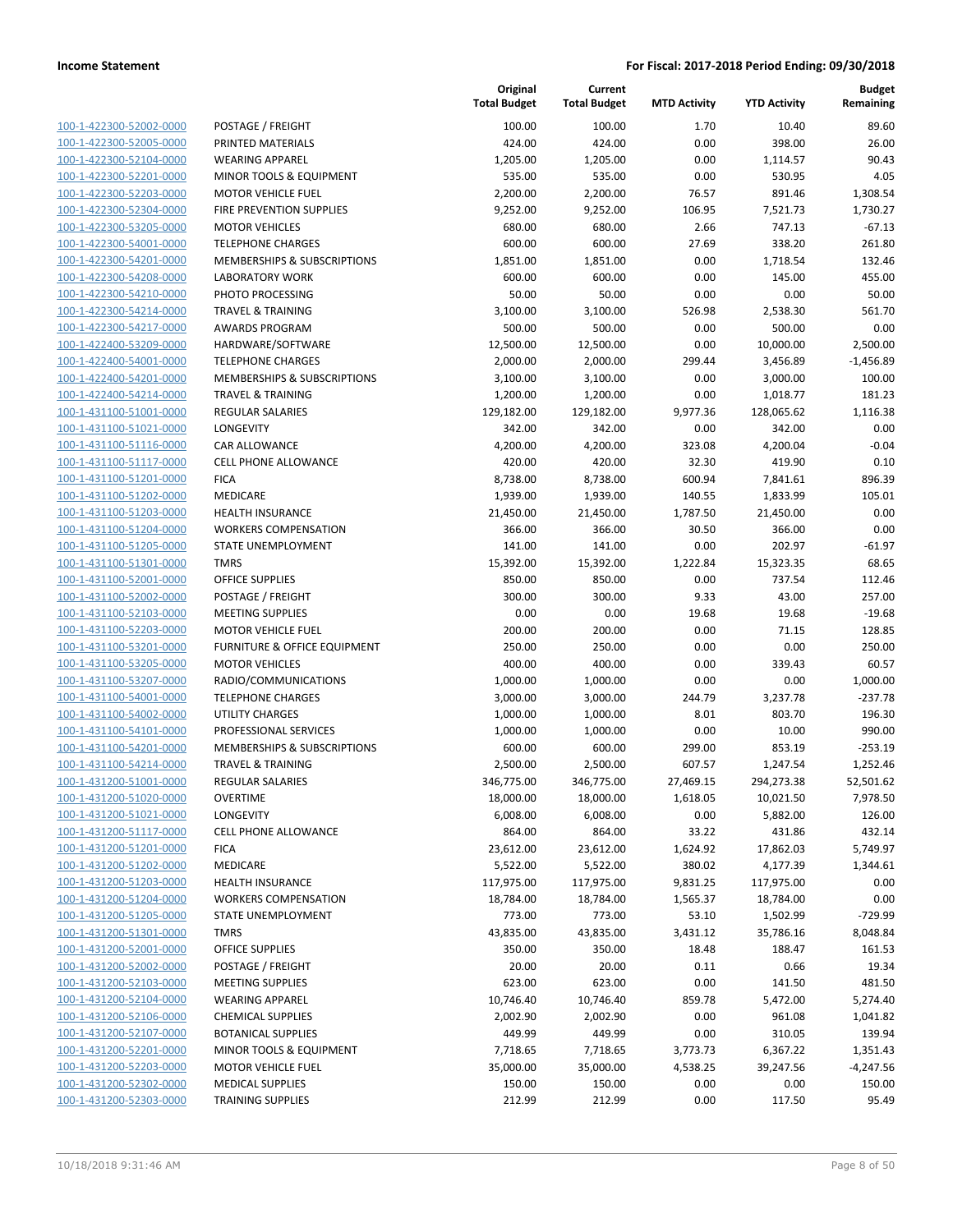| 100-1-431200-53202-0000        |
|--------------------------------|
| 100-1-431200-53205-0000        |
| 100-1-431200-53207-0000        |
| 100-1-431200-53301-0000        |
| 100-1-431200-53303-0000        |
| 100-1-431200-53305-0000        |
| 100-1-431200-53308-0000        |
| 100-1-431200-54001-0000        |
| 100-1-431200-54002-0000        |
| 100-1-431200-54201-0000        |
| 100-1-431200-54214-0000        |
|                                |
| 100-1-431600-51001-0000        |
| 100-1-431600-51020-0000        |
| 100-1-431600-51021-0000        |
| 100-1-431600-51101-0000        |
| 100-1-431600-51201-0000        |
| 100-1-431600-51202-0000        |
| 100-1-431600-51203-0000        |
| 100-1-431600-51204-0000        |
| 100-1-431600-51205-0000        |
| 100-1-431600-51301-0000        |
| 100-1-431600-52001-0000        |
| 100-1-431600-52104-0000        |
| 100-1-431600-52106-0000        |
| 100-1-431600-52201-0000        |
| 100-1-431600-52203-0000        |
|                                |
| 100-1-431600-53202-0000        |
| 100-1-431600-53205-0000        |
| 100-1-431600-53207-0000        |
| 100-1-431600-53303-0000        |
| 100-1-431600-54001-0000        |
| 100-1-431600-54002-0000        |
| 100-1-431600-54214-0000        |
| 100-1-431700-51001-0000        |
| 100-1-431700-51020-0000        |
| 100-1-431700-51021-0000        |
| 100-1-431700-51117-0000        |
| 100-1-431700-51201-0000        |
| 100-1-431700-51202-0000        |
| 100-1-431700-51203-0000        |
| 100-1-431700-51204-0000        |
| 100-1-431700-51205-0000        |
| 100-1-431700-51301-0000        |
|                                |
| <u>100-1-431700-52001-0000</u> |
| <u>100-1-431700-52002-0000</u> |
| 100-1-431700-52104-0000        |
| <u>100-1-431700-52201-0000</u> |
| <u>100-1-431700-52203-0000</u> |
| <u>100-1-431700-52303-0000</u> |
| <u>100-1-431700-53201-0000</u> |
| 100-1-431700-53205-0000        |
| 100-1-431700-53207-0000        |
| <u>100-1-431700-54001-0000</u> |
| <u>100-1-431700-54002-0000</u> |
| <u>100-1-431700-54201-0000</u> |
| 100-1-431700-54212-0000        |
| <u>100-1-431700-54214-0000</u> |
| <u>100-1-431700-54410-0000</u> |
|                                |
| <u>100-1-441100-51001-0000</u> |

|                         |                                         | Original<br><b>Total Budget</b> | Current<br><b>Total Budget</b> | <b>MTD Activity</b> | <b>YTD Activity</b> | <b>Budget</b><br>Remaining |
|-------------------------|-----------------------------------------|---------------------------------|--------------------------------|---------------------|---------------------|----------------------------|
| 100-1-431200-53202-0000 | MACHINE, TOOLS & IMPLMNTS               | 3,389.99                        | 3,389.99                       | 36.16               | 950.22              | 2,439.77                   |
| 100-1-431200-53205-0000 | <b>MOTOR VEHICLES</b>                   | 45,000.00                       | 45,000.00                      | 2,543.84            | 25,237.38           | 19,762.62                  |
| 100-1-431200-53207-0000 | RADIO/COMMUNICATIONS                    | 5,930.00                        | 5,930.00                       | 0.00                | 5,360.00            | 570.00                     |
| 100-1-431200-53301-0000 | SIDEWALKS, CURBS, & GUTTERS             | 12,125.00                       | 12,125.00                      | 5,289.41            | 12,062.91           | 62.09                      |
| 100-1-431200-53303-0000 | MAINT - STREET / ALLEY/APRN/RNWY        | 100,000.00                      | 100,000.00                     | 12,328.29           | 65,499.53           | 34,500.47                  |
| 100-1-431200-53305-0000 | <b>BRIDGES &amp; CULVERTS</b>           | 6,912.80                        | 6,912.80                       | 1,305.60            | 3,266.72            | 3,646.08                   |
| 100-1-431200-53308-0000 | <b>STORM SEWERS</b>                     | 5,071.61                        | 5,071.61                       | 0.00                | 1,661.60            | 3,410.01                   |
| 100-1-431200-54001-0000 | <b>TELEPHONE CHARGES</b>                | 2,500.00                        | 2,500.00                       | 146.40              | 1,787.20            | 712.80                     |
| 100-1-431200-54002-0000 | <b>UTILITY CHARGES</b>                  | 5,800.00                        | 5,800.00                       | 461.10              | 6,513.87            | $-713.87$                  |
| 100-1-431200-54201-0000 | MEMBERSHIPS & SUBSCRIPTIONS             | 525.00                          | 525.00                         | 0.00                | 111.00              | 414.00                     |
| 100-1-431200-54214-0000 | <b>TRAVEL &amp; TRAINING</b>            | 330.00                          | 330.00                         | 0.00                | 310.97              | 19.03                      |
| 100-1-431600-51001-0000 | REGULAR SALARIES                        | 68,993.00                       | 68,993.00                      | 5,383.35            | 69,772.49           | $-779.49$                  |
| 100-1-431600-51020-0000 | <b>OVERTIME</b>                         | 7,786.00                        | 7,786.00                       | 148.20              | 3,292.25            | 4,493.75                   |
| 100-1-431600-51021-0000 | LONGEVITY                               | 2,604.00                        | 2,604.00                       | 0.00                | 2,604.00            | 0.00                       |
| 100-1-431600-51101-0000 | <b>CERTIFICATION PAY</b>                | 600.00                          | 600.00                         | 46.16               | 600.08              | $-0.08$                    |
| 100-1-431600-51201-0000 | <b>FICA</b>                             | 4,933.00                        | 4,933.00                       | 326.29              | 4,553.99            | 379.01                     |
| 100-1-431600-51202-0000 | MEDICARE                                | 1,154.00                        | 1,154.00                       | 76.31               | 1,065.05            | 88.95                      |
| 100-1-431600-51203-0000 | <b>HEALTH INSURANCE</b>                 | 21,450.00                       | 21,450.00                      | 1,787.50            | 21,450.00           | 0.00                       |
| 100-1-431600-51204-0000 | <b>WORKERS COMPENSATION</b>             | 5,099.00                        | 5,099.00                       | 424.88              | 5,099.00            | 0.00                       |
| 100-1-431600-51205-0000 | <b>STATE UNEMPLOYMENT</b>               | 141.00                          | 141.00                         | 0.00                | 218.66              | $-77.66$                   |
| 100-1-431600-51301-0000 | <b>TMRS</b>                             | 9,158.00                        | 9,158.00                       | 661.60              | 8,774.21            | 383.79                     |
| 100-1-431600-52001-0000 | <b>OFFICE SUPPLIES</b>                  | 240.40                          | 240.40                         | 0.00                | 0.00                | 240.40                     |
| 100-1-431600-52104-0000 | <b>WEARING APPAREL</b>                  | 2,625.28                        | 2,625.28                       | 325.00              | 1,514.69            | 1,110.59                   |
| 100-1-431600-52106-0000 | <b>CHEMICAL SUPPLIES</b>                | 326.66                          | 326.66                         | 0.00                | 0.00                | 326.66                     |
| 100-1-431600-52201-0000 | MINOR TOOLS & EQUIPMENT                 | 3,254.84                        | 3,254.84                       | 2,178.74            | 4,155.08            | $-900.24$                  |
| 100-1-431600-52203-0000 | <b>MOTOR VEHICLE FUEL</b>               | 4,000.00                        | 4,000.00                       | 584.61              | 4,609.30            | $-609.30$                  |
| 100-1-431600-53202-0000 | MACHINE, TOOLS & IMPLMNTS               | 1,148.96                        | 1,148.96                       | 0.00                | 801.91              | 347.05                     |
| 100-1-431600-53205-0000 | <b>MOTOR VEHICLES</b>                   | 3,500.00                        | 3,500.00                       | 667.49              | 4,266.70            | $-766.70$                  |
| 100-1-431600-53207-0000 | RADIO/COMMUNICATIONS                    | 1,400.00                        | 1,400.00                       | 0.00                | 0.00                | 1,400.00                   |
| 100-1-431600-53303-0000 | MAINT - STREET /ALLEY/APRN/RNWY         | 34,747.95                       | 34,747.95                      | 2,747.90            | 21,435.24           | 13,312.71                  |
| 100-1-431600-54001-0000 | <b>TELEPHONE CHARGES</b>                | 1,500.00                        | 1,500.00                       | 55.39               | 889.16              | 610.84                     |
| 100-1-431600-54002-0000 | UTILITY CHARGES                         | 330,000.00                      | 330,000.00                     | 26,834.94           | 311,832.76          | 18,167.24                  |
| 100-1-431600-54214-0000 | <b>TRAVEL &amp; TRAINING</b>            | 395.00                          | 395.00                         | 0.00                | 117.50              | 277.50                     |
| 100-1-431700-51001-0000 | REGULAR SALARIES                        | 106,361.00                      | 106,361.00                     | 8,271.60            | 106,320.85          | 40.15                      |
| 100-1-431700-51020-0000 | <b>OVERTIME</b>                         | 329.00                          | 329.00                         | 0.00                | 0.00                | 329.00                     |
| 100-1-431700-51021-0000 | LONGEVITY                               | 1,722.00                        | 1,722.00                       | 0.00                | 1,722.00            | 0.00                       |
| 100-1-431700-51117-0000 | CELL PHONE ALLOWANCE                    | 864.00                          | 864.00                         | 32.30               | 419.90              | 444.10                     |
| 100-1-431700-51201-0000 | <b>FICA</b>                             | 6,736.00                        | 6,736.00                       | 463.65              | 6,161.20            | 574.80                     |
| 100-1-431700-51202-0000 | MEDICARE                                | 1,575.00                        | 1,575.00                       | 108.44              | 1,441.00            | 134.00                     |
| 100-1-431700-51203-0000 | <b>HEALTH INSURANCE</b>                 | 21,450.00                       | 21,450.00                      | 1,787.50            | 21,450.00           | 0.00                       |
| 100-1-431700-51204-0000 | <b>WORKERS COMPENSATION</b>             | 674.00                          | 674.00                         | 56.13               | 674.00              | 0.00                       |
| 100-1-431700-51205-0000 | STATE UNEMPLOYMENT                      | 141.00                          | 141.00                         | 0.00                | 185.58              | $-44.58$                   |
| 100-1-431700-51301-0000 | <b>TMRS</b>                             | 12,506.00                       | 12,506.00                      | 982.56              | 12,431.52           | 74.48                      |
| 100-1-431700-52001-0000 | <b>OFFICE SUPPLIES</b>                  | 2,400.00                        | 2,400.00                       | 0.00                | 970.51              | 1,429.49                   |
| 100-1-431700-52002-0000 | POSTAGE / FREIGHT                       | 100.00                          | 100.00                         | 0.00                | 0.00                | 100.00                     |
| 100-1-431700-52104-0000 | <b>WEARING APPAREL</b>                  | 850.00                          | 850.00                         | 0.00                | 411.87              | 438.13                     |
| 100-1-431700-52201-0000 | MINOR TOOLS & EQUIPMENT                 | 500.00                          | 500.00                         | 49.96               | 330.92              | 169.08                     |
| 100-1-431700-52203-0000 | <b>MOTOR VEHICLE FUEL</b>               | 3,200.00                        | 3,200.00                       | 287.54              | 3,461.25            | $-261.25$                  |
| 100-1-431700-52303-0000 | <b>TRAINING SUPPLIES</b>                | 150.00                          | 150.00                         | 147.93              | 147.93              | 2.07                       |
| 100-1-431700-53201-0000 | <b>FURNITURE &amp; OFFICE EQUIPMENT</b> | 800.00                          | 800.00                         | 0.00                | 0.00                | 800.00                     |
| 100-1-431700-53205-0000 | <b>MOTOR VEHICLES</b>                   | 1,100.00                        | 1,100.00                       | 18.00               | 1,405.48            | $-305.48$                  |
| 100-1-431700-53207-0000 | RADIO/COMMUNICATIONS                    | 200.00                          | 200.00                         | 0.00                | 0.00                | 200.00                     |
| 100-1-431700-54001-0000 | <b>TELEPHONE CHARGES</b>                | 1,400.00                        | 1,400.00                       | 83.08               | 1,214.70            | 185.30                     |
| 100-1-431700-54002-0000 | <b>UTILITY CHARGES</b>                  | 1,000.00                        | 1,000.00                       | 8.00                | 803.68              | 196.32                     |
| 100-1-431700-54201-0000 | MEMBERSHIPS & SUBSCRIPTIONS             | 600.00                          | 600.00                         | 226.00              | 226.00              | 374.00                     |
| 100-1-431700-54212-0000 | PRINTING                                | 200.00                          | 200.00                         | 0.00                | 24.00               | 176.00                     |
| 100-1-431700-54214-0000 | <b>TRAVEL &amp; TRAINING</b>            | 700.00                          | 700.00                         | 0.00                | 456.95              | 243.05                     |
| 100-1-431700-54410-0000 | PERMITS/FEES                            | 200.00                          | 200.00                         | 0.00                | 0.00                | 200.00                     |
| 100-1-441100-51001-0000 | <b>REGULAR SALARIES</b>                 | 60,912.00                       | 60,912.00                      | 4,976.48            | 61,469.09           | $-557.09$                  |
|                         |                                         |                                 |                                |                     |                     |                            |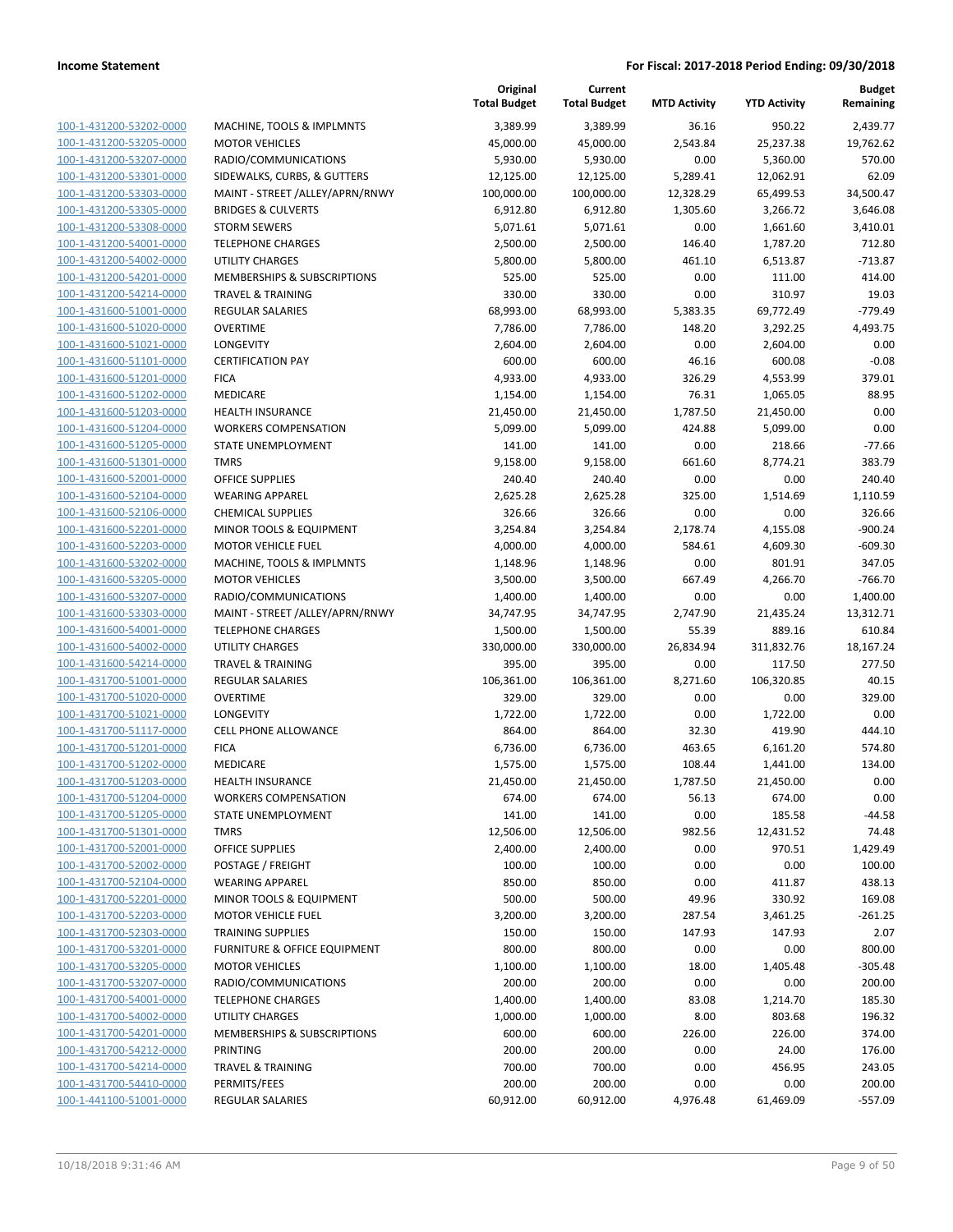| 100-1-441100-51020-0000        |
|--------------------------------|
| 100-1-441100-51021-0000        |
| 100-1-441100-51102-0000        |
| 100-1-441100-51201-0000        |
| <u>100-1-441100-51202-0000</u> |
| 100-1-441100-51203-0000        |
| 100-1-441100-51204-0000        |
| 100-1-441100-51205-0000        |
| 100-1-441100-51301-0000        |
| <u>100-1-441100-52001-0000</u> |
| 100-1-441100-52002-0000        |
| 100-1-441100-52005-0000        |
| 100-1-441100-54001-0000        |
| 100-1-441100-54002-0000        |
| <u>100-1-441200-51001-0000</u> |
| 100-1-441200-51021-0000        |
| 100-1-441200-51201-0000        |
| 100-1-441200-51202-0000        |
|                                |
| 100-1-441200-51203-0000        |
| 100-1-441200-51204-0000        |
| 100-1-441200-51205-0000        |
| 100-1-441200-51301-0000        |
| 100-1-441200-52102-0000        |
| 100-1-441200-52104-0000        |
| <u>100-1-441200-54201-0000</u> |
| 100-1-441200-54214-0000        |
| 100-1-441300-51001-0000        |
| 100-1-441300-51020-0000        |
| 100-1-441300-51021-0000        |
| <u>100-1-441300-51101-0000</u> |
| 100-1-441300-51117-0000        |
| 100-1-441300-51201-0000        |
| 100-1-441300-51202-0000        |
| <u>100-1-441300-51203-0000</u> |
| <u>100-1-441300-51204-0000</u> |
| 100-1-441300-51205-0000        |
| 100-1-441300-51301-0000        |
| 100-1-441300-52002-0000        |
| 100-1-441300-52005-0000        |
| 100-1-441300-52102-0000        |
| 100-1-441300-52104-0000        |
| 100-1-441300-52201-0000        |
| 100-1-441300-52203-0000        |
|                                |
| <u>100-1-441300-53205-0000</u> |
| <u>100-1-441300-54001-0000</u> |
| <u>100-1-441300-54002-0000</u> |
| 100-1-441300-54201-0000        |
| 100-1-441300-54214-0000        |
| 100-1-441300-54410-0000        |
| 100-1-443200-51001-0000        |
| <u>100-1-443200-51020-0000</u> |
| 100-1-443200-51021-0000        |
| 100-1-443200-51102-0000        |
| <u>100-1-443200-51117-0000</u> |
| <u>100-1-443200-51201-0000</u> |
| <u>100-1-443200-51202-0000</u> |
| 100-1-443200-51203-0000        |
| 100-1-443200-51204-0000        |
| <u>100-1-443200-51205-0000</u> |
|                                |

|                         |                              | Original<br><b>Total Budget</b> | Current<br><b>Total Budget</b> | <b>MTD Activity</b> | <b>YTD Activity</b> | <b>Budget</b><br>Remaining |
|-------------------------|------------------------------|---------------------------------|--------------------------------|---------------------|---------------------|----------------------------|
| 100-1-441100-51020-0000 | <b>OVERTIME</b>              | 1,031.00                        | 1,031.00                       | 0.00                | 157.54              | 873.46                     |
| 100-1-441100-51021-0000 | LONGEVITY                    | 618.00                          | 618.00                         | 0.00                | 618.00              | 0.00                       |
| 100-1-441100-51102-0000 | <b>BILINGUAL PAY</b>         | 1,200.00                        | 1,200.00                       | 92.32               | 1,200.16            | $-0.16$                    |
| 100-1-441100-51201-0000 | <b>FICA</b>                  | 3,953.00                        | 3,953.00                       | 272.63              | 3,554.98            | 398.02                     |
| 100-1-441100-51202-0000 | MEDICARE                     | 925.00                          | 925.00                         | 63.77               | 831.41              | 93.59                      |
| 100-1-441100-51203-0000 | HEALTH INSURANCE             | 21,450.00                       | 21,450.00                      | 1,787.50            | 21,450.00           | 0.00                       |
| 100-1-441100-51204-0000 | <b>WORKERS COMPENSATION</b>  | 174.00                          | 174.00                         | 14.50               | 174.00              | 0.00                       |
| 100-1-441100-51205-0000 | STATE UNEMPLOYMENT           | 141.00                          | 141.00                         | 0.00                | 247.94              | $-106.94$                  |
| 100-1-441100-51301-0000 | <b>TMRS</b>                  | 7,339.00                        | 7,339.00                       | 599.26              | 7,304.78            | 34.22                      |
| 100-1-441100-52001-0000 | <b>OFFICE SUPPLIES</b>       | 3,000.00                        | 3,000.00                       | 36.45               | 2,149.19            | 850.81                     |
| 100-1-441100-52002-0000 | POSTAGE / FREIGHT            | 800.00                          | 800.00                         | 66.50               | 398.61              | 401.39                     |
| 100-1-441100-52005-0000 | PRINTED MATERIALS            | 285.00                          | 285.00                         | 82.77               | 289.70              | $-4.70$                    |
| 100-1-441100-54001-0000 | <b>TELEPHONE CHARGES</b>     | 2,500.00                        | 2,500.00                       | 93.74               | 2,701.08            | $-201.08$                  |
| 100-1-441100-54002-0000 | UTILITY CHARGES              | 1,000.00                        | 1,000.00                       | 8.01                | 803.67              | 196.33                     |
| 100-1-441200-51001-0000 | <b>REGULAR SALARIES</b>      | 42,770.00                       | 42,770.00                      | 4,390.96            | 44,341.12           | $-1,571.12$                |
| 100-1-441200-51021-0000 | <b>LONGEVITY</b>             | 222.00                          | 222.00                         | 0.00                | 222.00              | 0.00                       |
| 100-1-441200-51201-0000 | <b>FICA</b>                  | 2,767.00                        | 2,767.00                       | 244.65              | 2,719.40            | 47.60                      |
| 100-1-441200-51202-0000 | MEDICARE                     | 647.00                          | 647.00                         | 57.21               | 635.91              | 11.09                      |
| 100-1-441200-51203-0000 | <b>HEALTH INSURANCE</b>      | 10,725.00                       | 10,725.00                      | 893.75              | 10,725.00           | 0.00                       |
| 100-1-441200-51204-0000 | <b>WORKERS COMPENSATION</b>  | 277.00                          | 277.00                         | 23.12               | 277.00              | 0.00                       |
| 100-1-441200-51205-0000 | STATE UNEMPLOYMENT           | 70.00                           | 70.00                          | 0.00                | 92.21               | $-22.21$                   |
| 100-1-441200-51301-0000 | <b>TMRS</b>                  | 5,136.00                        | 5,136.00                       | 517.31              | 5,546.67            | $-410.67$                  |
| 100-1-441200-52102-0000 | <b>BOOKS / REF SUPPLIES</b>  | 500.00                          | 500.00                         | 0.00                | 0.00                | 500.00                     |
| 100-1-441200-52104-0000 | <b>WEARING APPAREL</b>       | 500.04                          | 500.04                         | 0.00                | 0.00                | 500.04                     |
| 100-1-441200-54201-0000 | MEMBERSHIPS & SUBSCRIPTIONS  | 250.00                          | 250.00                         | 0.00                | 0.00                | 250.00                     |
| 100-1-441200-54214-0000 | <b>TRAVEL &amp; TRAINING</b> | 250.00                          | 250.00                         | 0.00                | 140.00              | 110.00                     |
| 100-1-441300-51001-0000 | <b>REGULAR SALARIES</b>      | 252,387.00                      | 252,387.00                     | 19,630.26           | 251,291.49          | 1,095.51                   |
| 100-1-441300-51020-0000 | <b>OVERTIME</b>              | 0.00                            | 0.00                           | 0.00                | 60.93               | $-60.93$                   |
| 100-1-441300-51021-0000 | LONGEVITY                    | 2,256.00                        | 2,256.00                       | 0.00                | 2,256.00            | 0.00                       |
| 100-1-441300-51101-0000 | <b>CERTIFICATION PAY</b>     | 1,800.00                        | 1,800.00                       | 207.70              | 1,984.62            | $-184.62$                  |
| 100-1-441300-51117-0000 | <b>CELL PHONE ALLOWANCE</b>  | 1,824.00                        | 1,824.00                       | 98.74               | 1,283.62            | 540.38                     |
| 100-1-441300-51201-0000 | <b>FICA</b>                  | 15,994.00                       | 15,994.00                      | 1,186.94            | 15,481.05           | 512.95                     |
| 100-1-441300-51202-0000 | MEDICARE                     | 3,740.00                        | 3,740.00                       | 277.58              | 3,620.55            | 119.45                     |
| 100-1-441300-51203-0000 | HEALTH INSURANCE             | 53,625.00                       | 53,625.00                      | 4,468.75            | 53,625.00           | 0.00                       |
| 100-1-441300-51204-0000 | <b>WORKERS COMPENSATION</b>  | 1,651.00                        | 1,651.00                       | 137.73              | 1,651.00            | 0.00                       |
| 100-1-441300-51205-0000 | STATE UNEMPLOYMENT           | 352.00                          | 352.00                         | 0.00                | 463.33              | $-111.33$                  |
| 100-1-441300-51301-0000 | <b>TMRS</b>                  | 29,691.00                       | 29,691.00                      | 2,358.92            | 29,584.93           | 106.07                     |
| 100-1-441300-52002-0000 | POSTAGE / FREIGHT            | 6,000.00                        | 6,000.00                       | 806.17              | 3,507.39            | 2,492.61                   |
| 100-1-441300-52005-0000 | PRINTED MATERIALS            | 500.00                          | 500.00                         | 0.00                | 412.05              | 87.95                      |
| 100-1-441300-52102-0000 | <b>BOOKS / REF SUPPLIES</b>  | 1,500.00                        | 1,500.00                       | 71.96               | 680.22              | 819.78                     |
| 100-1-441300-52104-0000 | <b>WEARING APPAREL</b>       | 2,400.00                        | 2,400.00                       | 0.00                | 189.98              | 2,210.02                   |
| 100-1-441300-52201-0000 | MINOR TOOLS & EQUIPMENT      | 500.00                          | 500.00                         | 0.00                | 0.00                | 500.00                     |
| 100-1-441300-52203-0000 | <b>MOTOR VEHICLE FUEL</b>    | 4,500.00                        | 4,500.00                       | 510.64              | 4,732.20            | $-232.20$                  |
| 100-1-441300-53205-0000 | <b>MOTOR VEHICLES</b>        | 2,500.00                        | 2,500.00                       | 762.90              | 1,786.89            | 713.11                     |
| 100-1-441300-54001-0000 | <b>TELEPHONE CHARGES</b>     | 7,200.00                        | 7,200.00                       | 232.09              | 4,484.58            | 2,715.42                   |
| 100-1-441300-54002-0000 | <b>UTILITY CHARGES</b>       | 1,000.00                        | 1,000.00                       | 8.00                | 803.66              | 196.34                     |
| 100-1-441300-54201-0000 | MEMBERSHIPS & SUBSCRIPTIONS  | 750.00                          | 750.00                         | 220.00              | 660.00              | 90.00                      |
| 100-1-441300-54214-0000 | <b>TRAVEL &amp; TRAINING</b> | 4,000.00                        | 4,000.00                       | 65.00               | 3,539.56            | 460.44                     |
| 100-1-441300-54410-0000 | PERMITS/FEES                 | 15,000.00                       | 15,000.00                      | 462.00              | 31,741.00           | $-16,741.00$               |
| 100-1-443200-51001-0000 | <b>REGULAR SALARIES</b>      | 152,236.00                      | 152,236.00                     | 13,269.27           | 164,111.94          | $-11,875.94$               |
| 100-1-443200-51020-0000 | <b>OVERTIME</b>              | 6,120.00                        | 6,120.00                       | 868.15              | 9,076.77            | $-2,956.77$                |
| 100-1-443200-51021-0000 | <b>LONGEVITY</b>             | 6,240.00                        | 6,240.00                       | 0.00                | 6,198.00            | 42.00                      |
| 100-1-443200-51102-0000 | <b>BILINGUAL PAY</b>         | 0.00                            | 0.00                           | 69.24               | 369.28              | $-369.28$                  |
| 100-1-443200-51117-0000 | CELL PHONE ALLOWANCE         | 432.00                          | 432.00                         | 33.22               | 431.86              | 0.14                       |
| 100-1-443200-51201-0000 | <b>FICA</b>                  | 10,172.00                       | 10,172.00                      | 742.96              | 9,787.57            | 384.43                     |
| 100-1-443200-51202-0000 | MEDICARE                     | 2,379.00                        | 2,379.00                       | 173.75              | 2,289.03            | 89.97                      |
| 100-1-443200-51203-0000 | <b>HEALTH INSURANCE</b>      | 42,900.00                       | 42,900.00                      | 3,575.00            | 42,900.00           | 0.00                       |
| 100-1-443200-51204-0000 | <b>WORKERS COMPENSATION</b>  | 5,666.00                        | 5,666.00                       | 472.13              | 5,666.00            | 0.00                       |
| 100-1-443200-51205-0000 | STATE UNEMPLOYMENT           | 352.00                          | 352.00                         | 0.00                | 621.82              | $-269.82$                  |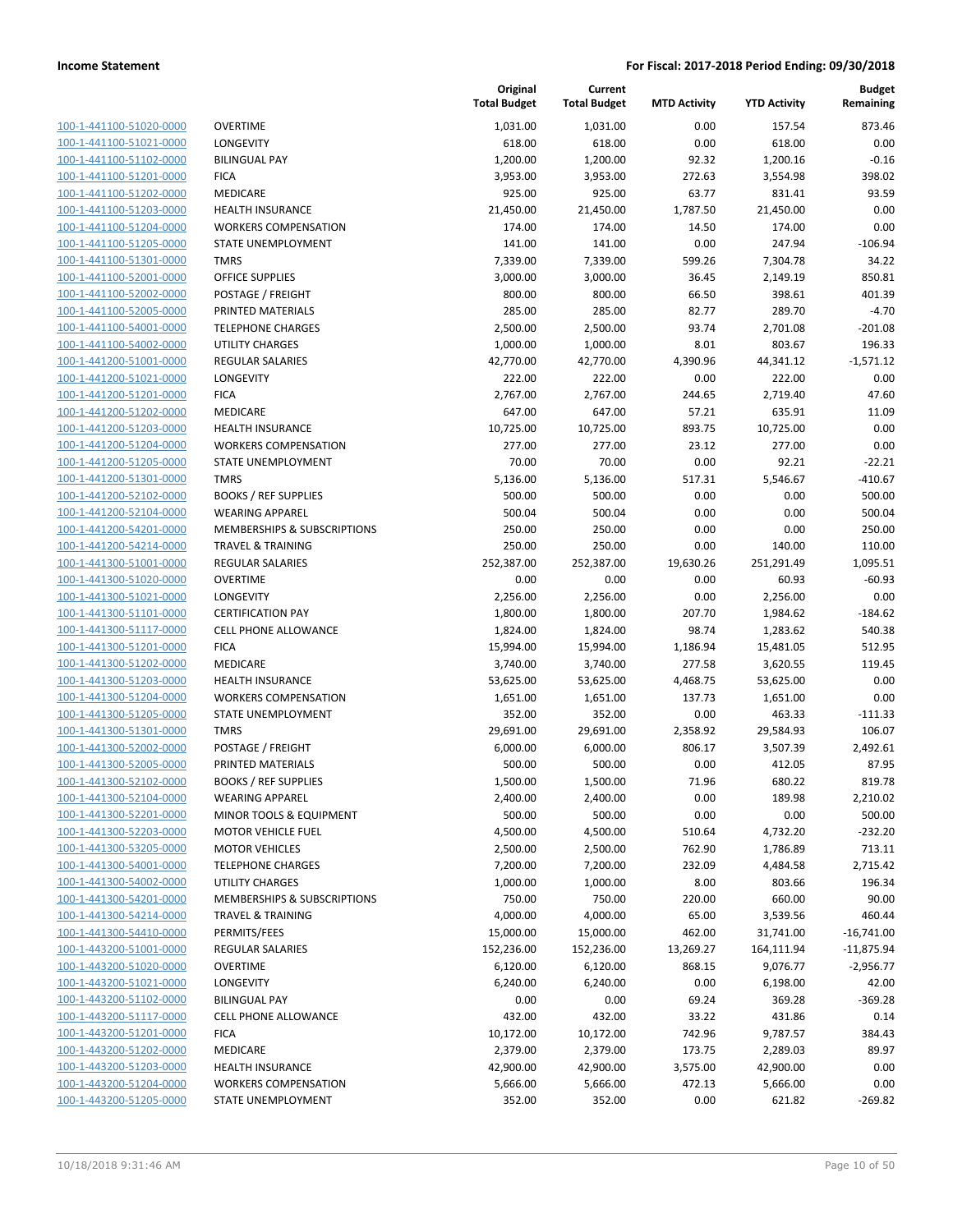| 100-1-443200-51301-0000        |
|--------------------------------|
| 100-1-443200-52001-0000        |
| 100-1-443200-52002-0000        |
| 100-1-443200-52101-0000        |
| 100-1-443200-52104-0000        |
| 100-1-443200-52106-0000        |
| 100-1-443200-52108-0000        |
| 100-1-443200-52201-0000        |
| 100-1-443200-52203-0000        |
| 100-1-443200-53202-0000        |
| 100-1-443200-53205-0000        |
| 100-1-443200-53207-0000        |
| 100-1-443200-54001-0000        |
|                                |
| 100-1-443200-54002-0000        |
| <u>100-1-443200-54107-0000</u> |
| 100-1-443200-54108-0000        |
| 100-1-443200-54214-0000        |
| 100-1-451100-51001-0000        |
| 100-1-451100-51020-0000        |
| 100-1-451100-51021-0000        |
| 100-1-451100-51101-0000        |
| 100-1-451100-51102-0000        |
| 100-1-451100-51116-0000        |
| 100-1-451100-51117-0000        |
| 100-1-451100-51201-0000        |
| 100-1-451100-51202-0000        |
| 100-1-451100-51203-0000        |
| 100-1-451100-51204-0000        |
| 100-1-451100-51205-0000        |
| 100-1-451100-51301-0000        |
| 100-1-451100-52001-0000        |
| 100-1-451100-52002-0000        |
| 100-1-451100-52101-0000        |
|                                |
| 100-1-451100-52104-0000        |
| 100-1-451100-52106-0000        |
| 100-1-451100-52107-0000        |
| 100-1-451100-52201-0000        |
| 100-1-451100-52203-0000        |
| 100-1-451100-52401-0000        |
| 100-1-451100-53201-0000        |
| 100-1-451100-53202-0000        |
| <u>100-1-451100-53205-0000</u> |
| 100-1-451100-53207-0000        |
| 100-1-451100-53402-0000        |
| <u>100-1-451100-53707-0000</u> |
| 100-1-451100-53708-0000        |
| 100-1-451100-53710-0000        |
| 100-1-451100-54001-0000        |
| 100-1-451100-54002-0000        |
| <u>100-1-451100-54201-0000</u> |
| <u>100-1-451100-54211-0000</u> |
| <u>100-1-451100-54212-0000</u> |
| 100-1-451100-54214-0000        |
| 100-1-451100-54301-0000        |
|                                |
| 100-1-451100-54409-0000        |
| 100-1-455100-51001-0000        |
| <u>100-1-455100-51020-0000</u> |
| 100-1-455100-51021-0000        |
| 100-1-455100-51102-0000        |
|                                |

|                         |                              | Original<br><b>Total Budget</b> | Current<br><b>Total Budget</b> | <b>MTD Activity</b> | <b>YTD Activity</b> | <b>Budget</b><br>Remaining |
|-------------------------|------------------------------|---------------------------------|--------------------------------|---------------------|---------------------|----------------------------|
| 100-1-443200-51301-0000 | <b>TMRS</b>                  | 18,883.00                       | 18,883.00                      | 1,510.81            | 19,326.88           | $-443.88$                  |
| 100-1-443200-52001-0000 | <b>OFFICE SUPPLIES</b>       | 1,120.00                        | 1,120.00                       | 351.97              | 1,308.31            | $-188.31$                  |
| 100-1-443200-52002-0000 | POSTAGE / FREIGHT            | 40.00                           | 40.00                          | 0.00                | 0.00                | 40.00                      |
| 100-1-443200-52101-0000 | <b>JANITORIAL SUPPLIES</b>   | 2,000.00                        | 2,000.00                       | 330.95              | 1,534.96            | 465.04                     |
| 100-1-443200-52104-0000 | <b>WEARING APPAREL</b>       | 1,800.00                        | 1,800.00                       | 0.00                | 1,441.63            | 358.37                     |
| 100-1-443200-52106-0000 | <b>CHEMICAL SUPPLIES</b>     | 18,000.00                       | 18,000.00                      | 2,214.43            | 16,070.37           | 1,929.63                   |
| 100-1-443200-52108-0000 | <b>MENAGERIE SUPPLIES</b>    | 7,500.00                        | 7,500.00                       | 499.84              | 6,908.51            | 591.49                     |
| 100-1-443200-52201-0000 | MINOR TOOLS & EQUIPMENT      | 1,000.00                        | 1,000.00                       | 0.00                | 1,106.48            | $-106.48$                  |
| 100-1-443200-52203-0000 | <b>MOTOR VEHICLE FUEL</b>    | 6,500.00                        | 6,500.00                       | 396.31              | 5,221.77            | 1,278.23                   |
| 100-1-443200-53202-0000 | MACHINE, TOOLS & IMPLMNTS    | 1,500.00                        | 1,500.00                       | 0.00                | 0.00                | 1,500.00                   |
| 100-1-443200-53205-0000 | <b>MOTOR VEHICLES</b>        | 2,500.00                        | 2,500.00                       | 141.58              | 447.99              | 2,052.01                   |
| 100-1-443200-53207-0000 | RADIO/COMMUNICATIONS         | 300.00                          | 300.00                         | 0.00                | 0.00                | 300.00                     |
| 100-1-443200-54001-0000 | <b>TELEPHONE CHARGES</b>     | 2,400.00                        | 2,400.00                       | 150.42              | 1,834.57            | 565.43                     |
| 100-1-443200-54002-0000 | <b>UTILITY CHARGES</b>       | 33,000.00                       | 33,000.00                      | 2,785.60            | 30,358.64           | 2,641.36                   |
| 100-1-443200-54107-0000 | MEDICAL                      | 2,500.00                        | 2,500.00                       | 141.48              | 1,650.00            | 850.00                     |
| 100-1-443200-54108-0000 | <b>VETERINARY SERVICES</b>   | 1,000.00                        | 1,000.00                       | $-1,505.00$         | $-8,038.00$         | 9,038.00                   |
| 100-1-443200-54214-0000 | <b>TRAVEL &amp; TRAINING</b> | 600.00                          | 600.00                         | 0.00                | 198.00              | 402.00                     |
| 100-1-451100-51001-0000 | <b>REGULAR SALARIES</b>      | 483,189.00                      | 483,189.00                     | 37,816.87           | 461,023.57          | 22,165.43                  |
| 100-1-451100-51020-0000 | <b>OVERTIME</b>              | 15,011.00                       | 15,011.00                      | 670.02              | 12,294.43           | 2,716.57                   |
| 100-1-451100-51021-0000 | <b>LONGEVITY</b>             | 6,502.00                        | 6,502.00                       | 0.00                | 5,392.00            | 1,110.00                   |
| 100-1-451100-51101-0000 | <b>CERTIFICATION PAY</b>     | 3,600.00                        | 3,600.00                       | 253.86              | 2,700.10            | 899.90                     |
| 100-1-451100-51102-0000 | <b>BILINGUAL PAY</b>         | 600.00                          | 600.00                         | 69.24               | 253.88              | 346.12                     |
| 100-1-451100-51116-0000 | CAR ALLOWANCE                | 2,400.00                        | 2,400.00                       | 184.62              | 2,400.06            | $-0.06$                    |
| 100-1-451100-51117-0000 | <b>CELL PHONE ALLOWANCE</b>  | 1,632.00                        | 2,832.00                       | 240.94              | 2,693.70            | 138.30                     |
| 100-1-451100-51201-0000 | <b>FICA</b>                  | 31,885.00                       | 31,885.00                      | 2,281.41            | 29,025.25           | 2,859.75                   |
| 100-1-451100-51202-0000 | MEDICARE                     | 7,457.00                        | 7,457.00                       | 533.56              | 6,788.19            | 668.81                     |
| 100-1-451100-51203-0000 | <b>HEALTH INSURANCE</b>      | 123,338.00                      | 123,338.00                     | 10,278.13           | 123,338.00          | 0.00                       |
| 100-1-451100-51204-0000 | <b>WORKERS COMPENSATION</b>  | 12,019.00                       | 12,019.00                      | 1,001.62            | 12,019.00           | 0.00                       |
| 100-1-451100-51205-0000 | STATE UNEMPLOYMENT           | 1,359.00                        | 1,359.00                       | 147.21              | 2,743.48            | $-1,384.48$                |
| 100-1-451100-51301-0000 | <b>TMRS</b>                  | 53,157.00                       | 53,157.00                      | 4,332.16            | 55,028.85           | $-1,871.85$                |
| 100-1-451100-52001-0000 | <b>OFFICE SUPPLIES</b>       | 500.00                          | 500.00                         | 71.88               | 385.59              | 114.41                     |
| 100-1-451100-52002-0000 | POSTAGE / FREIGHT            | 1,000.00                        | 1,000.00                       | 4.04                | 24.71               | 975.29                     |
| 100-1-451100-52101-0000 | <b>JANITORIAL SUPPLIES</b>   | 7,060.00                        | 5,860.00                       | 306.53              | 5,406.67            | 453.33                     |
| 100-1-451100-52104-0000 | <b>WEARING APPAREL</b>       | 10,600.00                       | 10,600.00                      | 1,871.76            | 9,472.54            | 1,127.46                   |
| 100-1-451100-52106-0000 | <b>CHEMICAL SUPPLIES</b>     | 9,700.00                        | 5,700.00                       | 2,018.46            | 4,226.32            | 1,473.68                   |
| 100-1-451100-52107-0000 | <b>BOTANICAL SUPPLIES</b>    | 12,500.00                       | 9,900.00                       | 202.62              | 8,084.18            | 1,815.82                   |
| 100-1-451100-52201-0000 | MINOR TOOLS & EQUIPMENT      | 11,250.00                       | 11,250.00                      | 536.51              | 9,512.29            | 1,737.71                   |
| 100-1-451100-52203-0000 | MOTOR VEHICLE FUEL           | 30,000.00                       | 30,000.00                      | 3,529.76            | 25,878.69           | 4,121.31                   |
| 100-1-451100-52401-0000 | RECREATIONAL SUPPLIES        | 500.00                          | 600.00                         | 0.00                | 593.55              | 6.45                       |
| 100-1-451100-53201-0000 | FURNITURE & OFFICE EQUIPMENT | 522.00                          | 599.88                         | 0.00                | 599.88              | 0.00                       |
| 100-1-451100-53202-0000 | MACHINE, TOOLS & IMPLMNTS    | 4,560.00                        | 4,560.00                       | 226.65              | 3,908.55            | 651.45                     |
| 100-1-451100-53205-0000 | <b>MOTOR VEHICLES</b>        | 16,000.00                       | 14,922.12                      | 652.94              | 7,570.92            | 7,351.20                   |
| 100-1-451100-53207-0000 | RADIO/COMMUNICATIONS         | 1,320.00                        | 1,370.00                       | 0.00                | 1,350.00            | 20.00                      |
| 100-1-451100-53402-0000 | <b>BUILDING MAINTENANCE</b>  | 850.00                          | 850.00                         | 0.00                | 700.88              | 149.12                     |
| 100-1-451100-53707-0000 | <b>MAINT - GROUNDS</b>       | 17,385.00                       | 17,385.00                      | 0.00                | 15,754.47           | 1,630.53                   |
| 100-1-451100-53708-0000 | <b>ATHLETIC FIELDS</b>       | 18,485.00                       | 19,485.00                      | 1,900.67            | 12,982.78           | 6,502.22                   |
| 100-1-451100-53710-0000 | PARK IMPROVEMENTS            | 12,000.00                       | 12,000.00                      | 3,940.29            | 11,865.37           | 134.63                     |
| 100-1-451100-54001-0000 | <b>TELEPHONE CHARGES</b>     | 4,000.00                        | 8,000.00                       | 458.59              | 7,431.71            | 568.29                     |
| 100-1-451100-54002-0000 | <b>UTILITY CHARGES</b>       | 160,000.00                      | 160,000.00                     | 11,583.22           | 162,406.84          | $-2,406.84$                |
| 100-1-451100-54201-0000 | MEMBERSHIPS & SUBSCRIPTIONS  | 1,492.50                        | 1,492.50                       | 10.00               | 1,001.23            | 491.27                     |
| 100-1-451100-54211-0000 | ADVERTISING                  | 3,900.00                        | 5,200.00                       | 53.99               | 4,826.79            | 373.21                     |
| 100-1-451100-54212-0000 | PRINTING                     | 0.00                            | 0.00                           | 0.00                | 24.00               | $-24.00$                   |
| 100-1-451100-54214-0000 | <b>TRAVEL &amp; TRAINING</b> | 1,000.00                        | 1,400.00                       | 0.00                | 1,180.74            | 219.26                     |
| 100-1-451100-54301-0000 | <b>SPECIAL EVENTS</b>        | 38,750.00                       | 39,500.00                      | 415.08              | 39,368.50           | 131.50                     |
| 100-1-451100-54409-0000 | <b>CEMETERY MAINTENANCE</b>  | 72,000.00                       | 72,000.00                      | 6,725.00            | 73,213.00           | $-1,213.00$                |
| 100-1-455100-51001-0000 | REGULAR SALARIES             | 314,484.00                      | 314,484.00                     | 21,956.07           | 307,424.53          | 7,059.47                   |
| 100-1-455100-51020-0000 | <b>OVERTIME</b>              | 0.00                            | 0.00                           | 0.00                | 191.62              | $-191.62$                  |
| 100-1-455100-51021-0000 | LONGEVITY                    | 2,850.00                        | 2,850.00                       | 0.00                | 2,520.00            | 330.00                     |
| 100-1-455100-51102-0000 | <b>BILINGUAL PAY</b>         | 0.00                            | 0.00                           | 69.24               | 253.88              | $-253.88$                  |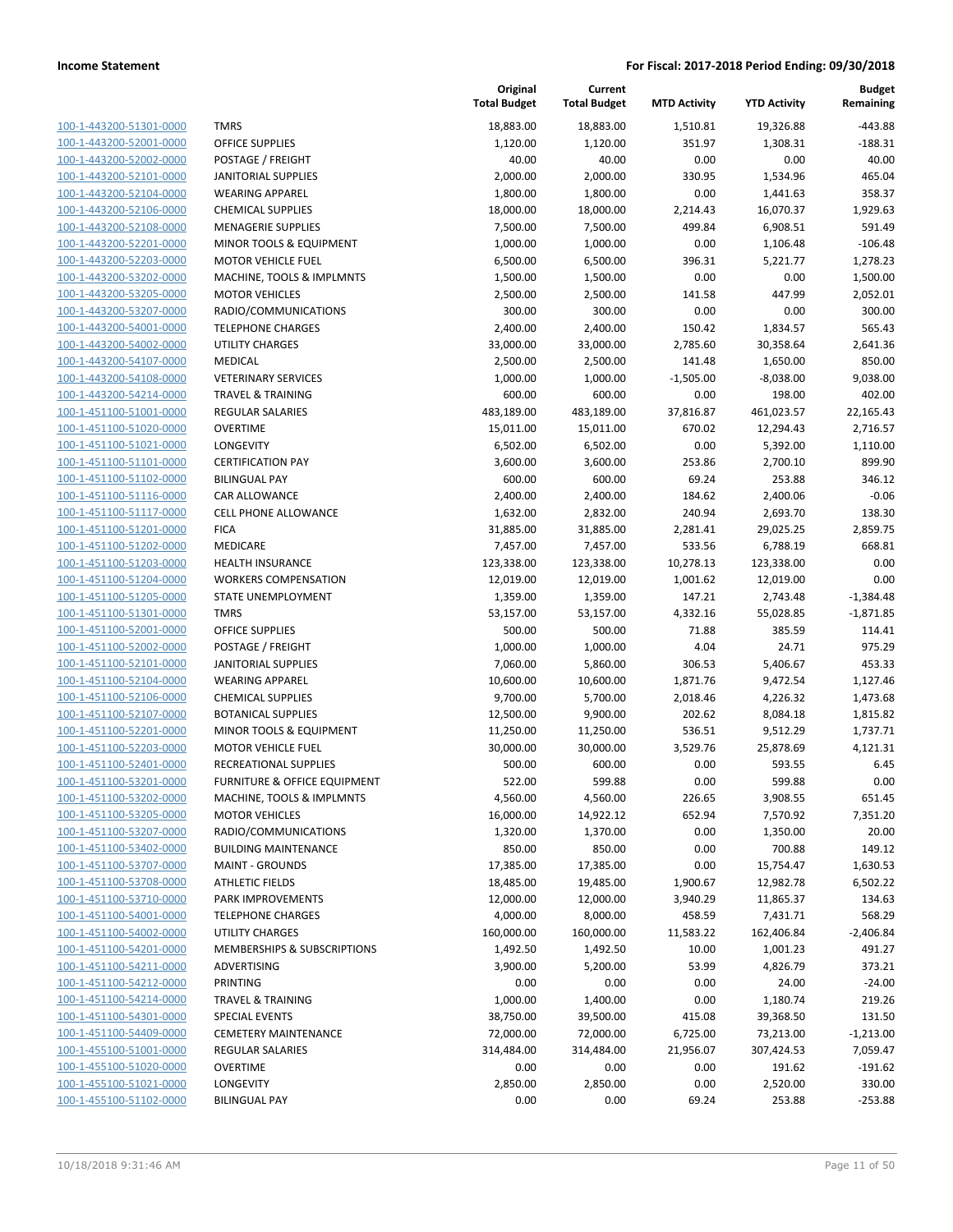| 100-1-455100-51116-0000        |
|--------------------------------|
| 100-1-455100-51117-0000        |
| 100-1-455100-51201-0000        |
| 100-1-455100-51202-0000        |
| 100-1-455100-51203-0000        |
| 100-1-455100-51204-0000        |
| 100-1-455100-51205-0000        |
| 100-1-455100-51301-0000        |
| 100-1-455100-51401-0000        |
| 100-1-455100-52001-0000        |
| 100-1-455100-52002-0000        |
| 100-1-455100-52004-0000        |
| 100-1-455100-52005-0000        |
| 100-1-455100-52115-0000        |
| <u>100-1-455100-52201-0000</u> |
| 100-1-455100-52402-0000        |
| 100-1-455100-53201-0000        |
| 100-1-455100-54001-0000        |
| 100-1-455100-54002-0000        |
| 100-1-455100-54201-0000        |
|                                |
| 100-1-455100-54202-0000        |
| 100-1-455100-54214-0000        |
| 100-1-455100-55203-0000        |
| 100-1-455100-55211-0000        |
| <u>100-1-456100-51001-0000</u> |
| 100-1-456100-51021-0000        |
| 100-1-456100-51116-0000        |
| 100-1-456100-51117-0000        |
| 100-1-456100-51201-0000        |
| 100-1-456100-51202-0000        |
| 100-1-456100-51203-0000        |
| 100-1-456100-51204-0000        |
| 100-1-456100-51205-0000        |
| 100-1-456100-51301-0000        |
| 100-1-456100-52001-0000        |
| 100-1-456100-52002-0000        |
| 100-1-456100-52005-0000        |
| 100-1-456100-52103-0000        |
| 100-1-456100-53402-0000        |
| 100-1-456100-54001-0000        |
| 100-1-456100-54201-0000        |
| 100-1-456100-54205-0000        |
| 100-1-456100-54214-0000        |
| <u>100-1-456100-54301-0000</u> |
| <u>100-1-480000-52003-0000</u> |
| 100-1-480000-52006-0000        |
| 100-1-480000-54002-0000        |
|                                |
| 100-1-480000-54105-0000        |
| <u>100-1-480000-54201-0000</u> |
| <u>100-1-480000-54904-0000</u> |
| <u>100-1-480000-54905-0000</u> |
| 100-1-480000-54906-0000        |
| 100-1-480000-56309-0000        |
| <u>100-1-480000-56309-0001</u> |
| <u>100-1-480000-57005-0000</u> |
| <u>100-1-480000-57007-0000</u> |
| 100-1-480000-57008-0000        |
| 100-1-480000-57015-0000        |
| 100-1-491000-58040-0000        |
|                                |

|                         |                                    | Original<br><b>Total Budget</b> | Current<br><b>Total Budget</b> | <b>MTD Activity</b> | <b>YTD Activity</b> | <b>Budget</b><br>Remaining |
|-------------------------|------------------------------------|---------------------------------|--------------------------------|---------------------|---------------------|----------------------------|
| 100-1-455100-51116-0000 | <b>CAR ALLOWANCE</b>               | 3,600.00                        | 3,600.00                       | 0.00                | 0.00                | 3,600.00                   |
| 100-1-455100-51117-0000 | <b>CELL PHONE ALLOWANCE</b>        | 432.00                          | 432.00                         | 32.30               | 419.90              | 12.10                      |
| 100-1-455100-51201-0000 | <b>FICA</b>                        | 19,912.00                       | 19,912.00                      | 1,322.99            | 18,477.28           | 1,434.72                   |
| 100-1-455100-51202-0000 | MEDICARE                           | 4,657.00                        | 4,657.00                       | 309.41              | 4,321.29            | 335.71                     |
| 100-1-455100-51203-0000 | <b>HEALTH INSURANCE</b>            | 41,875.00                       | 41,875.00                      | 3,489.62            | 41,875.00           | 0.00                       |
| 100-1-455100-51204-0000 | <b>WORKERS COMPENSATION</b>        | 999.00                          | 999.00                         | 83.25               | 999.00              | 0.00                       |
| 100-1-455100-51205-0000 | STATE UNEMPLOYMENT                 | 816.00                          | 816.00                         | 47.75               | 1,713.20            | $-897.20$                  |
| 100-1-455100-51301-0000 | <b>TMRS</b>                        | 28,281.00                       | 28,281.00                      | 2,178.46            | 29,763.81           | $-1,482.81$                |
| 100-1-455100-51401-0000 | <b>CONTRA - SALARIES</b>           | 0.00                            | 0.00                           | 0.00                | $-2,487.88$         | 2,487.88                   |
| 100-1-455100-52001-0000 | <b>OFFICE SUPPLIES</b>             | 2,968.00                        | 2,968.00                       | 8.99                | 2,262.58            | 705.42                     |
| 100-1-455100-52002-0000 | POSTAGE / FREIGHT                  | 110.00                          | 110.00                         | 9.90                | 60.52               | 49.48                      |
| 100-1-455100-52004-0000 | <b>COMPUTER SUPPLIES</b>           | 75.00                           | 75.00                          | 0.00                | 63.80               | 11.20                      |
| 100-1-455100-52005-0000 | PRINTED MATERIALS                  | 48.00                           | 48.00                          | 0.00                | 0.00                | 48.00                      |
| 100-1-455100-52115-0000 | <b>CATALOGING SUPPLIES</b>         | 800.00                          | 800.00                         | 0.00                | 1,083.80            | $-283.80$                  |
| 100-1-455100-52201-0000 | MINOR TOOLS & EQUIPMENT            | 75.00                           | 75.00                          | 0.00                | 74.44               | 0.56                       |
| 100-1-455100-52402-0000 | <b>BASIC PROGRAM EXPENSE</b>       | 3,000.00                        | 3,000.00                       | 34.99               | 2,524.66            | 475.34                     |
| 100-1-455100-53201-0000 | FURNITURE & OFFICE EQUIPMENT       | 909.50                          | 909.50                         | 0.00                | 909.50              | 0.00                       |
| 100-1-455100-54001-0000 | <b>TELEPHONE CHARGES</b>           | 5,000.00                        | 5,000.00                       | 450.86              | 5,504.98            | $-504.98$                  |
| 100-1-455100-54002-0000 | <b>UTILITY CHARGES</b>             | 45,500.00                       | 45,500.00                      | 3,747.93            | 35,971.40           | 9,528.60                   |
| 100-1-455100-54201-0000 | MEMBERSHIPS & SUBSCRIPTIONS        | 9,320.00                        | 9,320.00                       | 1,934.29            | 8,677.13            | 642.87                     |
| 100-1-455100-54202-0000 | <b>LIBRARY PERIODICALS</b>         | 2,525.00                        | 2,525.00                       | 0.00                | 2,525.00            | 0.00                       |
| 100-1-455100-54214-0000 | <b>TRAVEL &amp; TRAINING</b>       | 2,000.00                        | 2,000.00                       | 0.00                | 1,527.23            | 472.77                     |
| 100-1-455100-55203-0000 | <b>FURNITURE/OFFICE EQUIP</b>      | 250.00                          | 250.00                         | 0.00                | 201.66              | 48.34                      |
| 100-1-455100-55211-0000 | <b>BOOKS</b>                       | 46,401.25                       | 46,401.25                      | 583.64              | 38,574.72           | 7,826.53                   |
| 100-1-456100-51001-0000 | REGULAR SALARIES                   | 55,254.00                       | 55,254.00                      | 4,273.20            | 54,811.36           | 442.64                     |
| 100-1-456100-51021-0000 | LONGEVITY                          | 1,488.00                        | 1,488.00                       | 0.00                | 1,488.00            | 0.00                       |
| 100-1-456100-51116-0000 | CAR ALLOWANCE                      | 3,600.00                        | 3,600.00                       | 276.92              | 3,599.96            | 0.04                       |
| 100-1-456100-51117-0000 | <b>CELL PHONE ALLOWANCE</b>        | 432.00                          | 432.00                         | 33.22               | 431.86              | 0.14                       |
| 100-1-456100-51201-0000 | <b>FICA</b>                        | 3,756.00                        | 3,756.00                       | 248.32              | 3,324.41            | 431.59                     |
| 100-1-456100-51202-0000 | <b>MEDICARE</b>                    | 878.00                          | 878.00                         | 58.07               | 777.50              | 100.50                     |
| 100-1-456100-51203-0000 | <b>HEALTH INSURANCE</b>            | 10,725.00                       | 10,725.00                      | 893.75              | 10,725.00           | 0.00                       |
| 100-1-456100-51204-0000 | <b>WORKERS COMPENSATION</b>        | 166.00                          | 166.00                         | 13.87               | 166.00              | 0.00                       |
| 100-1-456100-51205-0000 | STATE UNEMPLOYMENT                 | 70.00                           | 70.00                          | 0.00                | 92.18               | $-22.18$                   |
| 100-1-456100-51301-0000 | <b>TMRS</b>                        | 6,973.00                        | 6,973.00                       | 542.41              | 6,945.04            | 27.96                      |
| 100-1-456100-52001-0000 | <b>OFFICE SUPPLIES</b>             | 100.00                          | 100.00                         | 22.26               | 45.29               | 54.71                      |
| 100-1-456100-52002-0000 | POSTAGE / FREIGHT                  | 200.00                          | 200.00                         | 27.45               | 167.78              | 32.22                      |
| 100-1-456100-52005-0000 | PRINTED MATERIALS                  | 500.00                          | 500.00                         | 0.00                | 0.00                | 500.00                     |
| 100-1-456100-52103-0000 | <b>MEETING SUPPLIES</b>            | 50.00                           | 50.00                          | 0.00                | 32.45               | 17.55                      |
| 100-1-456100-53402-0000 | <b>MAINTENANCE OF BUILDINGS</b>    | 0.00                            | 0.00                           | 0.00                | 12.50               | $-12.50$                   |
| 100-1-456100-54001-0000 | <b>TELEPHONE CHARGES</b>           | 500.00                          | 500.00                         | 31.64               | 386.50              | 113.50                     |
| 100-1-456100-54201-0000 | MEMBERSHIPS & SUBSCRIPTIONS        | 1,200.00                        | 1,200.00                       | 0.00                | 880.00              | 320.00                     |
| 100-1-456100-54205-0000 | <b>BUSINESS MEALS</b>              | 50.00                           | 50.00                          | 0.00                | 25.00               | 25.00                      |
| 100-1-456100-54214-0000 | <b>TRAVEL &amp; TRAINING</b>       | 500.00                          | 500.00                         | 20.00               | 220.00              | 280.00                     |
| 100-1-456100-54301-0000 | <b>SPECIAL EVENTS</b>              | 81,800.00                       | 86,915.00                      | 3,354.06            | 85,095.25           | 1,819.75                   |
| 100-1-480000-52003-0000 | <b>COPIER CHARGES</b>              | 65,000.00                       | 65,000.00                      | 6,536.10            | 65,998.58           | $-998.58$                  |
| 100-1-480000-52006-0000 | <b>COPIER PAPER</b>                | 5,000.00                        | 5,000.00                       | 659.25              | 4,632.72            | 367.28                     |
| 100-1-480000-54002-0000 | UTILITY CHARGES                    | 600.00                          | 600.00                         | 46.63               | 559.17              | 40.83                      |
| 100-1-480000-54105-0000 | MARKETING                          | 6,550.00                        | 6,550.00                       | 3,250.00            | 6,750.00            | $-200.00$                  |
| 100-1-480000-54201-0000 | MEMBERSHIPS & SUBSCRIPTIONS        | 8,601.00                        | 8,601.00                       | 1,689.47            | 7,248.48            | 1,352.52                   |
| 100-1-480000-54904-0000 | POSTAGE METER RENTAL               | 0.00                            | 0.00                           | $-930.09$           | $-533.55$           | 533.55                     |
| 100-1-480000-54905-0000 | MAIL MACHINE LEASE INT             | 600.00                          | 600.00                         | 0.00                | 136.77              | 463.23                     |
| 100-1-480000-54906-0000 | MAIL MACHINE LEASE PRINC           | 2,500.00                        | 2,500.00                       | 0.00                | 490.23              | 2,009.77                   |
| 100-1-480000-56309-0000 | PAYOUT ARRANGEMENT LOCAL SALES TAX | 268,096.00                      | 268,096.00                     | 14,841.30           | 194,423.60          | 73,672.40                  |
| 100-1-480000-56309-0001 | PAYOUT ARRANGEMENT - 380 AGREEMENT | 0.00                            | 0.00                           | 0.00                | 77,539.66           | $-77,539.66$               |
| 100-1-480000-57005-0000 | <b>ACCRUED VAC &amp; SICK PAY</b>  | 160,000.00                      | 160,000.00                     | 29,438.60           | 246,033.28          | $-86,033.28$               |
| 100-1-480000-57007-0000 | <b>COMMUNITY SERVICES</b>          | 18,600.00                       | 18,600.00                      | 0.00                | 9,300.00            | 9,300.00                   |
| 100-1-480000-57008-0000 | <b>BANK CHARGES</b>                | 15,000.00                       | 15,000.00                      | 1,047.72            | 12,286.84           | 2,713.16                   |
| 100-1-480000-57015-0000 | <b>CONTINGENCY EXPENSE</b>         | 150,000.00                      | 150,000.00                     | 0.00                | 0.00                | 150,000.00                 |
| 100-1-491000-58040-0000 | <b>XFR - GENERAL CIP</b>           | 2,977,923.00                    | 2,977,923.00                   | 248,160.25          | 2,977,923.00        | 0.00                       |
|                         |                                    |                                 |                                |                     |                     |                            |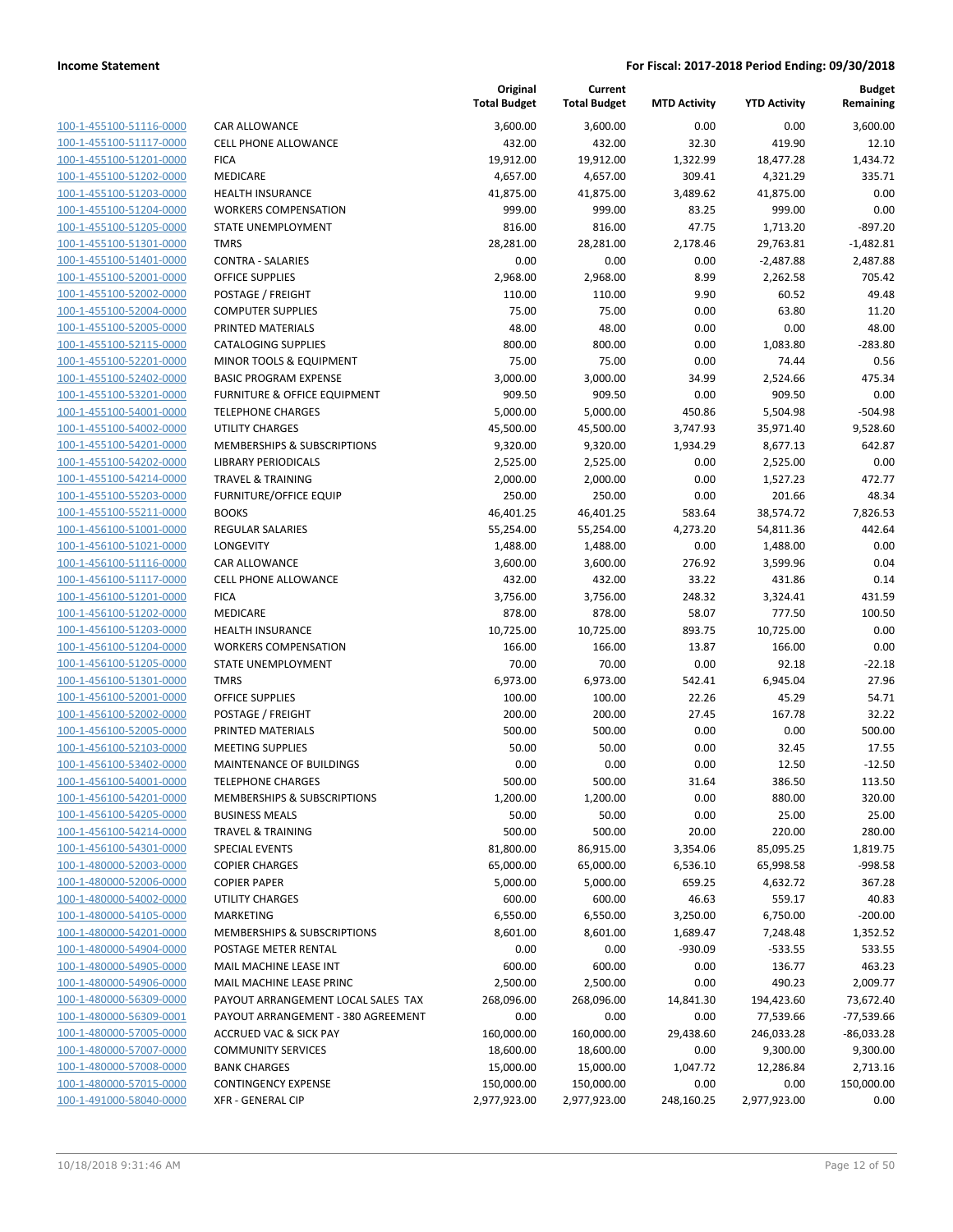|                                                    |                                                                       | Original<br><b>Total Budget</b> | Current<br><b>Total Budget</b> | <b>MTD Activity</b> | <b>YTD Activity</b> | <b>Budget</b><br>Remaining |
|----------------------------------------------------|-----------------------------------------------------------------------|---------------------------------|--------------------------------|---------------------|---------------------|----------------------------|
| 100-1-491000-58204-0000                            | XFR - VEHICLE/EQUIP RPLCMNT                                           | 679,144.00                      | 679,144.00                     | 56,595.37           | 679,144.00          | 0.00                       |
| 100-1-495000-58702-0000                            | CA - GEN GOV TO CENTRAL SERVICE FUND                                  | 3,435.00                        | 3,435.00                       | 286.25              | 3,435.00            | 0.00                       |
| 100-1-495000-58703-0000                            | CA - PUBLIC WORKS TO CENTRAL SERVICE FU                               | 85,773.00                       | 85,773.00                      | 7,147.75            | 85,773.00           | 0.00                       |
| 100-1-495000-58704-0000                            | CA - PUBLIC SAFETY TO CENTRAL SERVICE FU                              | 235,963.00                      | 235,963.00                     | 19,663.62           | 235,963.00          | 0.00                       |
| 100-1-495000-58705-0000                            | CA - COM DEV TO CENTRAL SERVICE FUND                                  | 43,407.00                       | 43,407.00                      | 3,617.14            | 43,407.00           | 0.00                       |
| 100-1-495000-58706-0000                            | CA - PARKS & REC TO CENTRAL SERVICE FUND                              | 198,241.00                      | 198,241.00                     | 16,520.12           | 198,241.00          | 0.00                       |
| 100-1-495000-58712-0000                            | CA - GEN GOV TO INSURANCE FUND                                        | 3,962.00                        | 3,962.00                       | 330.13              | 3,962.00            | 0.00                       |
| 100-1-495000-58713-0000                            | CA - PUBLIC WORKS TO INSURANCE FUND                                   | 31,298.00                       | 31,298.00                      | 2,608.13            | 31,298.00           | 0.00                       |
| 100-1-495000-58714-0000                            | CA - PUBLIC SAFETY TO INSURANCE FUND                                  | 141,326.00                      | 141,326.00                     | 11,777.13           | 141,326.00          | 0.00                       |
| 100-1-495000-58715-0000                            | CA - COM DEV TO INSURANCE FUND                                        | 14,194.00                       | 14,194.00                      | 1,182.87            | 14,194.00           | 0.00                       |
| 100-1-495000-58716-0000                            | CA - PARKS & REC TO INSURANCE FUND                                    | 50,377.00                       | 50,377.00                      | 4,198.12            | 50,377.00           | 0.00                       |
| 100-1-495000-58722-0000                            | CA - GEN GOVERNMENT TO MIS FUND                                       | 35,414.00                       | 35,414.00                      | 2,951.13            | 35,414.00           | 0.00                       |
| 100-1-495000-58723-0000                            | CA - PUBLIC WORKS TO MIS FUND                                         | 26,347.00                       | 26,347.00                      | 2,195.62            | 26,347.00           | 0.00                       |
| 100-1-495000-58724-0000                            | CA - PUBLIC SAFETY TO MIS FUND                                        | 315,405.00                      | 315,405.00                     | 26,283.75           | 315,405.00          | 0.00                       |
| 100-1-495000-58725-0000                            | CA - COM DEV TO MIS FUND                                              | 88,809.00                       | 88,809.00                      | 7,400.75            | 88,809.00           | 0.00                       |
| 100-1-495000-58726-0000                            | CA - PARKS & REC TO MIS FUND                                          | 156,283.00                      | 156,283.00                     | 13,023.62           | 156,283.00          | 0.00                       |
|                                                    | <b>Expense Total:</b>                                                 | 25,345,936.65                   | 25,351,051.65                  | 1,964,411.03        | 24,540,362.46       | 810,689.19                 |
|                                                    | Fund: 100 - GENERAL FUND Surplus (Deficit):                           | $-1,280,192.93$                 | $-1,280,192.93$                | 20,816.53           | -371,583.27         | -908,609.66                |
| Fund: 101 - MUNICIPAL COURT BUILDING SECURITY FEES |                                                                       |                                 |                                |                     |                     |                            |
| Revenue                                            |                                                                       |                                 |                                |                     |                     |                            |
| 101-1-318001-44101-0000                            | MUNICIPAL COURT COST/FEES                                             | 8,300.00                        | 8,300.00                       | 529.29              | 9,019.65            | $-719.65$                  |
| 101-1-319001-45401-0000                            | <b>INTEREST REVENUES</b>                                              | 25.00                           | 25.00                          | 32.32               | 410.91              | $-385.91$                  |
|                                                    | <b>Revenue Total:</b>                                                 | 8,325.00                        | 8,325.00                       | 561.61              | 9,430.56            | $-1.105.56$                |
| Expense                                            |                                                                       |                                 |                                |                     |                     |                            |
| 101-1-412100-54214-0000                            | TRAVEL & TRAINING                                                     | 0.00                            | 0.00                           | 0.00                | 709.95              | -709.95                    |
| 101-1-480000-57008-0000                            | <b>BANK CHARGES</b>                                                   | 33.00                           | 33.00                          | 3.60                | 26.31               | 6.69                       |
|                                                    | <b>Expense Total:</b>                                                 | 33.00                           | 33.00                          | 3.60                | 736.26              | $-703.26$                  |
|                                                    | Fund: 101 - MUNICIPAL COURT BUILDING SECURITY FEES Surplus (Deficit): | 8,292.00                        | 8,292.00                       | 558.01              | 8,694.30            | $-402.30$                  |
| Fund: 102 - MUNICIPAL COURT TECH FUND              |                                                                       |                                 |                                |                     |                     |                            |
| Revenue                                            |                                                                       |                                 |                                |                     |                     |                            |
| 102-1-318001-44101-0000                            | MUNICIPAL COURT COST/FEES                                             | 11,600.00                       | 11,600.00                      | 705.69              | 12,026.21           | $-426.21$                  |
| 102-1-319001-45401-0000                            | <b>INTEREST REVENUES</b>                                              | 20.00                           | 20.00                          | 19.39               | 233.47              | $-213.47$                  |
|                                                    | <b>Revenue Total:</b>                                                 | 11,620.00                       | 11,620.00                      | 725.08              | 12,259.68           | $-639.68$                  |
| Expense                                            |                                                                       |                                 |                                |                     |                     |                            |
| 102-1-480000-57008-0000                            | <b>BANK CHARGES</b>                                                   | 10.00                           | 10.00                          | 2.14                | 14.35               | $-4.35$                    |
|                                                    | <b>Expense Total:</b>                                                 | 10.00                           | 10.00                          | 2.14                | 14.35               | $-4.35$                    |
|                                                    | Fund: 102 - MUNICIPAL COURT TECH FUND Surplus (Deficit):              | 11,610.00                       | 11,610.00                      | 722.94              | 12,245.33           | -635.33                    |
| Fund: 103 - MUNICIPAL COURT CHILD SAFETY FUND      |                                                                       |                                 |                                |                     |                     |                            |
| Revenue                                            |                                                                       |                                 |                                |                     |                     |                            |
| 103-1-318001-44101-0000                            | MUNICIPAL COURT COST/FEES                                             | 2,000.00                        | 2,000.00                       | 25.00               | 949.66              | 1,050.34                   |
| 103-1-318001-44110-0000                            | OPTIONAL COUNTY FEE - CHILD SAFETY                                    | 28,000.00                       | 28,000.00                      | 7,634.93            | 27,687.26           | 312.74                     |
| 103-1-319001-45401-0000                            | <b>INTEREST REVENUES</b>                                              | 10.00                           | 10.00                          | 7.15                | 101.05              | $-91.05$                   |
|                                                    | <b>Revenue Total:</b>                                                 | 30,010.00                       | 30,010.00                      | 7,667.08            | 28,737.97           | 1,272.03                   |
|                                                    |                                                                       |                                 |                                |                     |                     |                            |
| <b>Expense</b><br>103-1-480000-57007-0000          | <b>COMMUNITY SERVICES</b>                                             | 28,000.00                       | 28,000.00                      | 7,634.93            | 35,226.55           | $-7,226.55$                |
| 103-1-480000-57008-0000                            | <b>BANK CHARGES</b>                                                   | 10.00                           | 10.00                          | 0.86                | 6.40                | 3.60                       |
|                                                    | <b>Expense Total:</b>                                                 | 28,010.00                       | 28,010.00                      | 7,635.79            | 35,232.95           | $-7,222.95$                |
|                                                    |                                                                       |                                 |                                |                     | $-6,494.98$         |                            |
|                                                    | Fund: 103 - MUNICIPAL COURT CHILD SAFETY FUND Surplus (Deficit):      | 2,000.00                        | 2,000.00                       | 31.29               |                     | 8,494.98                   |
| <b>Fund: 111 - RECREATION ACTIVITIES FUND</b>      |                                                                       |                                 |                                |                     |                     |                            |
| Revenue                                            |                                                                       |                                 |                                |                     |                     |                            |
| 111-1-319001-45110-0000<br>111-1-319001-45401-0000 | <b>CONCESSIONS OVER/SHORT</b>                                         | 0.00<br>0.00                    | 0.00<br>0.00                   | 0.00                | 18.25               | $-18.25$<br>$-30.91$       |
| 111-1-319010-45306-0000                            | <b>INTEREST REVENUES</b><br>PARK CONCESSIONS                          | 47,000.00                       | 47,000.00                      | 0.00<br>514.84      | 30.91<br>21,133.42  | 25,866.58                  |
| 111-1-319011-44507-0000                            | <b>ADULT RECREATION FEES</b>                                          | 24,825.00                       | 24,825.00                      | 3,058.14            | 21,154.08           | 3,670.92                   |
| 111-1-319011-44508-0000                            | YOUTH RECREATION FEES                                                 | 85,270.00                       | 85,270.00                      | 12,900.05           | 77,392.55           | 7,877.45                   |
| 111-1-319012-44509-0000                            | SPECIAL EVENT FUNDING                                                 | 48,000.00                       | 48,000.00                      | 395.00              | 30,452.50           | 17,547.50                  |
|                                                    |                                                                       |                                 |                                |                     |                     |                            |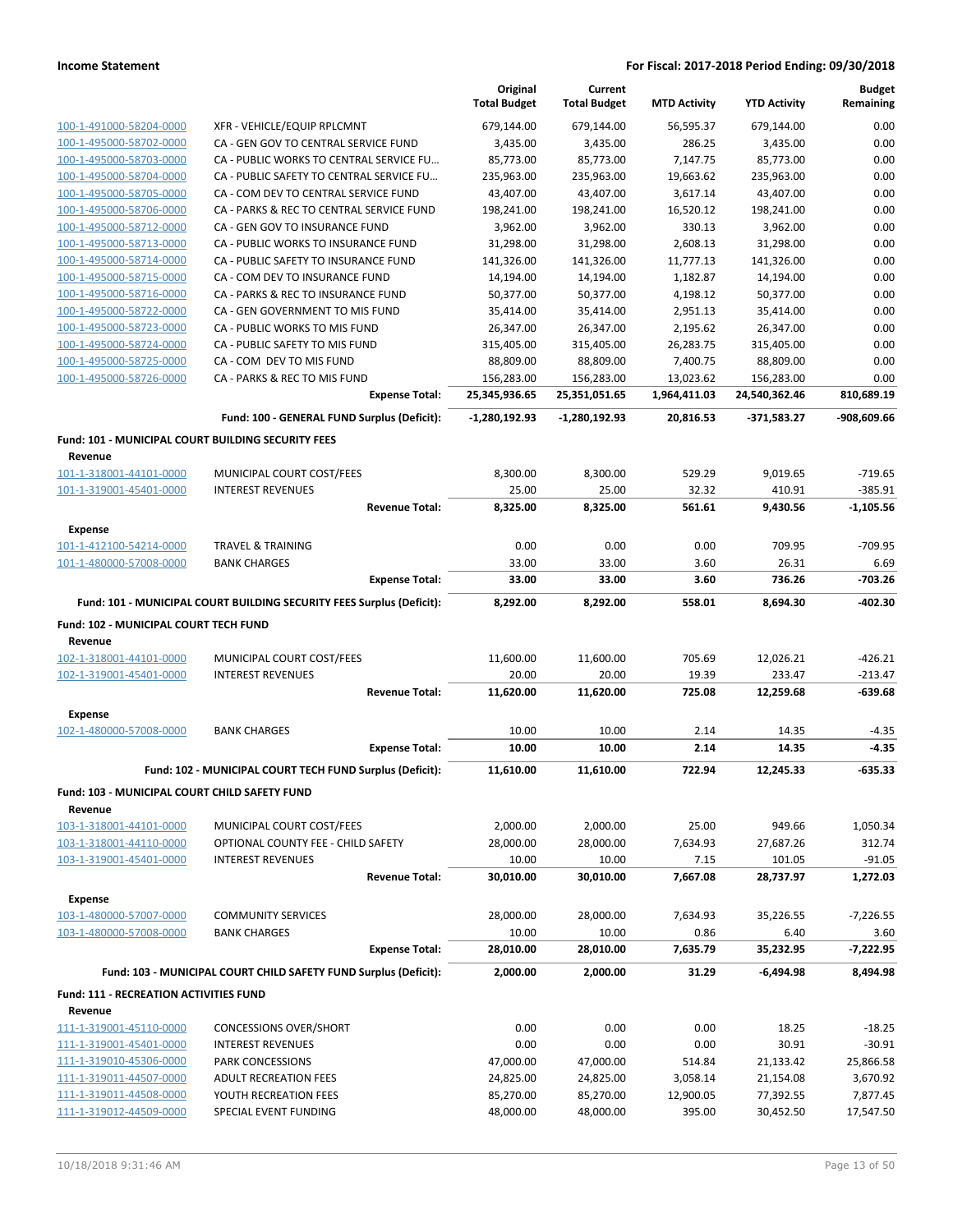|                                                    |                                                           | Original<br><b>Total Budget</b> | Current<br><b>Total Budget</b> | <b>MTD Activity</b> | <b>YTD Activity</b> | <b>Budget</b><br>Remaining |
|----------------------------------------------------|-----------------------------------------------------------|---------------------------------|--------------------------------|---------------------|---------------------|----------------------------|
| 111-1-319012-45504-0000                            | PARKS & RECREATION / FIELD RENTALS                        | 14,000.00                       | 14,000.00                      | 400.00              | 10,212.89           | 3,787.11                   |
| 111-1-323001-46008-0000                            | <b>XFR - TOURISM FUND</b>                                 | 14,544.00                       | 14,544.00                      | 1,212.00            | 14,544.00           | 0.00                       |
|                                                    | <b>Revenue Total:</b>                                     | 233,639.00                      | 233,639.00                     | 18,480.03           | 174,938.60          | 58,700.40                  |
| <b>Expense</b>                                     |                                                           |                                 |                                |                     |                     |                            |
| 111-1-451200-51001-0000                            | <b>REGULAR</b>                                            | 0.00                            | 12,400.90                      | 405.15              | 3,439.15            | 8,961.75                   |
| 111-1-451200-51201-0000                            | <b>FICA</b>                                               | 0.00                            | 300.00                         | 25.11               | 213.23              | 86.77                      |
| 111-1-451200-51202-0000                            | MEDICARE                                                  | 0.00                            | 200.00                         | 5.88                | 49.87               | 150.13                     |
| 111-1-451200-51205-0000                            | STATE UNEMPLOYMENT                                        | 0.00                            | 400.00                         | 7.29                | 299.59              | 100.41                     |
| 111-1-451200-52001-0000                            | <b>OFFICE SUPPLIES</b>                                    | 500.00                          | 500.00                         | 0.00                | 162.87              | 337.13                     |
| 111-1-451200-52101-0000                            | <b>JANITORIAL SUPPLIES</b>                                | 1,250.00                        | 1,250.00                       | 0.00                | 71.58               | 1,178.42                   |
| 111-1-451200-52401-0000                            | <b>RECREATIONAL SUPPLIES</b>                              | 67,750.00                       | 67,350.00                      | 7,665.91            | 53,164.54           | 14,185.46                  |
| 111-1-451200-52403-0000                            | <b>RESALE ITEMS</b>                                       | 31,000.00                       | 31,000.00                      | 1,274.95            | 13,028.11           | 17,971.89                  |
| 111-1-451200-54301-0000                            | <b>SPECIAL EVENTS</b>                                     | 48,000.00                       | 47,300.00                      | 446.99              | 32,074.83           | 15,225.17                  |
| 111-1-451200-54303-0000                            | OFFICALS/INSTRUCTORS                                      | 37,150.00                       | 37,150.00                      | 1,640.89            | 36,869.94           | 280.06                     |
| 111-1-451200-54304-0000                            | <b>CONCESSION STD WRKR CONTR</b>                          | 15,000.00                       | 2,599.10                       | 0.00                | 2,490.10            | 109.00                     |
| 111-1-480000-52003-0000<br>111-1-480000-57008-0000 | <b>COPIER CHARGES</b>                                     | 2,050.00                        | 2,250.00                       | 137.22              | 1,895.12            | 354.88                     |
| 111-1-495000-58501-0000                            | <b>BANK CHARGES</b><br>CA - GENERAL FUND                  | 2,500.00                        | 2,500.00                       | 557.83<br>484.25    | 1,886.19            | 613.81<br>0.00             |
| 111-1-495000-58701-0000                            | CA - CENTRAL SERVICE FUND                                 | 5,811.00<br>430.00              | 5,811.00<br>430.00             | 35.87               | 5,811.00<br>430.00  | 0.00                       |
| 111-1-495000-58710-0000                            | <b>CA - INSURANCE FUND</b>                                | 335.00                          | 335.00                         | 27.88               | 335.00              | 0.00                       |
| 111-1-495000-58720-0000                            | CA - MIS FUN                                              | 1,722.00                        | 1,722.00                       | 143.50              | 1,722.00            | 0.00                       |
|                                                    | <b>Expense Total:</b>                                     | 213,498.00                      | 213,498.00                     | 12,858.72           | 153,943.12          | 59,554.88                  |
|                                                    | Fund: 111 - RECREATION ACTIVITIES FUND Surplus (Deficit): | 20,141.00                       | 20,141.00                      | 5,621.31            | 20,995.48           | -854.48                    |
| <b>Fund: 112 - GUN RANGE FUND</b><br>Revenue       |                                                           |                                 |                                |                     |                     |                            |
| 112-1-319001-45401-0000                            | <b>INTEREST REVENUES</b>                                  | 50.00                           | 50.00                          | 0.00                | 49.18               | 0.82                       |
| 112-1-319001-45601-0000                            | MISCELLANEOUS REVENUES                                    | 5,000.00                        | 5,000.00                       | 350.00              | 2,260.00            | 2,740.00                   |
|                                                    | <b>Revenue Total:</b>                                     | 5,050.00                        | 5,050.00                       | 350.00              | 2,309.18            | 2,740.82                   |
| <b>Expense</b>                                     |                                                           |                                 |                                |                     |                     |                            |
| 112-1-421700-54501-0000                            | SPECIAL SERVICES                                          | 1,000.00                        | 1,000.00                       | 140.00              | 840.00              | 160.00                     |
| 112-1-480000-57008-0000                            | <b>BANK CHARGES</b>                                       | 21.00                           | 21.00                          | 0.04                | 5.48                | 15.52                      |
| 112-1-491000-58001-0000                            | <b>XFR - GENERAL FUND</b>                                 | 32,225.00                       | 32,225.00                      | 2,685.38            | 32,225.00           | 0.00                       |
|                                                    | <b>Expense Total:</b>                                     | 33,246.00                       | 33,246.00                      | 2,825.42            | 33,070.48           | 175.52                     |
|                                                    | Fund: 112 - GUN RANGE FUND Surplus (Deficit):             | -28,196.00                      | -28,196.00                     | -2,475.42           | -30,761.30          | 2,565.30                   |
| Fund: 113 - HOTEL / MOTEL OCCUPANCY TAX FUND       |                                                           |                                 |                                |                     |                     |                            |
| Revenue                                            |                                                           |                                 |                                |                     |                     |                            |
| 113-1-313005-41402-0000                            | HOTEL/MOTEL OCCUPANCY TAX                                 | 621,000.00                      | 621,000.00                     | 51,740.62           | 603,539.76          | 17,460.24                  |
| 113-1-319001-45401-0000                            | <b>INTEREST REVENUES</b>                                  | 800.00                          | 800.00                         | 236.84              | 3,375.30            | $-2,575.30$                |
|                                                    | <b>Revenue Total:</b>                                     | 621,800.00                      | 621,800.00                     | 51,977.46           | 606,915.06          | 14,884.94                  |
| <b>Expense</b>                                     |                                                           |                                 |                                |                     |                     |                            |
| 113-1-458100-51001-0000                            | REGULAR                                                   | 36,177.00                       | 36,177.00                      | 2,781.60            | 35,696.78           | 480.22                     |
| 113-1-458100-51020-0000                            | <b>OVERTIME</b>                                           | 500.00                          | 500.00                         | 0.00                | 313.74              | 186.26                     |
| 113-1-458100-51021-0000                            | LONGEVITY                                                 | 294.00                          | 294.00                         | 0.00                | 87.00               | 207.00                     |
| 113-1-458100-51116-0000                            | CAR ALLOWANCE                                             | 1,200.00                        | 1,200.00                       | 92.30               | 1,199.90            | 0.10                       |
| 113-1-458100-51117-0000                            | <b>CELL PHONE ALLOWANCE</b>                               | 348.00                          | 348.00                         | 16.14               | 209.82              | 138.18                     |
| 113-1-458100-51201-0000                            | <b>FICA</b>                                               | 2,392.00                        | 2,392.00                       | 173.46              | 2,251.05            | 140.95                     |
| 113-1-458100-51202-0000                            | MEDICARE                                                  | 559.00                          | 559.00                         | 40.57               | 526.47              | 32.53                      |
| 113-1-458100-51203-0000                            | <b>HEALTH INSURANCE</b>                                   | 10,725.00                       | 10,725.00                      | 893.75              | 10,725.00           | 0.00                       |
| 113-1-458100-51204-0000                            | <b>WORKERS COMPENSATION</b>                               | 683.00                          | 683.00                         | 56.88               | 683.00              | 0.00                       |
| 113-1-458100-51205-0000                            | UNEMPLOYMENT                                              | 70.00                           | 70.00<br>4,440.00              | $-0.47$             | 119.95              | $-49.95$                   |
| 113-1-458100-51301-0000                            | <b>TMRS</b><br><b>OFFICE SUPPLIES</b>                     | 4,440.00<br>300.00              | 300.00                         | 331.14<br>0.00      | 4,181.85<br>50.64   | 258.15<br>249.36           |
| 113-1-458100-52001-0000<br>113-1-458100-52002-0000 | POSTAGE / FREIGHT                                         | 500.00                          | 500.00                         | 178.56              | 774.25              | $-274.25$                  |
| 113-1-458100-54101-0000                            | PROFESSIONAL SERVICES                                     | 10,000.00                       | 10,000.00                      | 1,500.00            | 12,614.65           | $-2,614.65$                |
| 113-1-458100-54105-0000                            | <b>MARKETING</b>                                          | 10,000.00                       | 10,000.00                      | 0.00                | 4,647.55            | 5,352.45                   |
| 113-1-458100-54106-0000                            | <b>ATTORNEY FEES</b>                                      | 500.00                          | 500.00                         | 0.00                | 0.00                | 500.00                     |
| 113-1-458100-54201-0000                            | MEMBERSHIPS & SUBSCRIPTIONS                               | 1,000.00                        | 1,000.00                       | 0.00                | 435.00              | 565.00                     |
|                                                    |                                                           |                                 |                                |                     |                     |                            |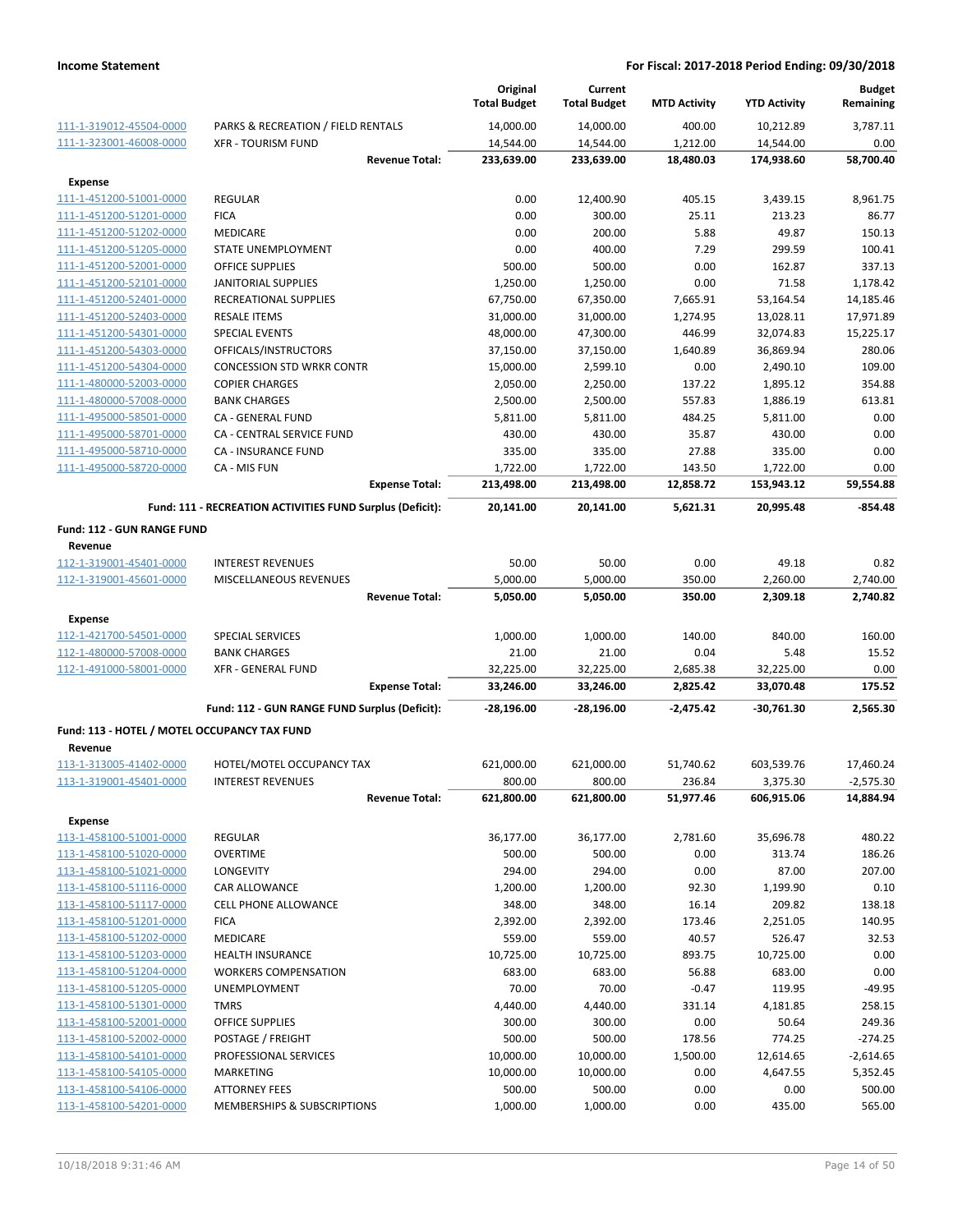|                                   |                                                                 | Original<br><b>Total Budget</b> | Current<br><b>Total Budget</b> | <b>MTD Activity</b>    | <b>YTD Activity</b>      | <b>Budget</b><br>Remaining |
|-----------------------------------|-----------------------------------------------------------------|---------------------------------|--------------------------------|------------------------|--------------------------|----------------------------|
| 113-1-458100-54211-0000           | ADVERTISING                                                     | 50,000.00                       | 50,000.00                      | 8,815.00               | 44,760.91                | 5,239.09                   |
| 113-1-458100-54212-0000           | PRINTING                                                        | 7,500.00                        | 7,500.00                       | 0.00                   | 3,696.00                 | 3,804.00                   |
| 113-1-458100-54214-0000           | TRAVEL/TRAINING EXPENSE                                         | 1,500.00                        | 1,500.00                       | 0.00                   | 594.73                   | 905.27                     |
| 113-1-458100-54301-0000           | <b>SPECIAL EVENTS</b>                                           | 6,000.00                        | 6,000.00                       | 5,689.70               | 18,656.12                | $-12,656.12$               |
| 113-1-480000-57008-0000           | <b>BANK CHARGES</b>                                             | 550.00                          | 550.00                         | 26.85                  | 237.78                   | 312.22                     |
| 113-1-491000-58001-0000           | XFR - GENERAL FUND                                              | 175,000.00                      | 180,115.00                     | 14,583.37              | 180,115.00               | 0.00                       |
| 113-1-491000-58011-0000           | <b>XFR - RECREATION FUND</b>                                    | 14,544.00                       | 14,544.00                      | 1,212.00               | 14,544.00                | 0.00                       |
| 113-1-491000-58014-0000           | <b>XFR - VENUE MGMT FUND</b>                                    | 244,855.00                      | 244,855.00                     | 20,404.62              | 244,855.00               | 0.00                       |
| 113-1-491000-58035-0000           | XFR - DEBT SERVICE FUND                                         | 35,000.00                       | 35,000.00                      | 2,916.63               | 35,000.00                | 0.00                       |
| 113-1-491000-58040-0000           | XFR - GENERAL CIP FUND                                          | 128,320.00                      | 128,320.00                     | 10,693.37              | 128,320.00               | 0.00                       |
| 113-1-491000-58101-0000           | TRANSFER TO UTILITY FUND                                        | 45,000.00                       | 45,000.00                      | 3,750.00               | 45,000.00                | 0.00                       |
|                                   | <b>Expense Total:</b>                                           | 787,957.00                      | 793,072.00                     | 74,155.47              | 790,296.19               | 2,775.81                   |
|                                   | Fund: 113 - HOTEL / MOTEL OCCUPANCY TAX FUND Surplus (Deficit): | $-166, 157.00$                  | $-171,272.00$                  | $-22,178.01$           | $-183,381.13$            | 12,109.13                  |
| Fund: 114 - VENUE MANAGEMENT FUND |                                                                 |                                 |                                |                        |                          |                            |
| Revenue                           |                                                                 |                                 |                                |                        |                          |                            |
| 114-1-319010-45306-0000           | <b>CONCESSIONS</b>                                              | 2,000.00                        | 2,000.00                       | 0.00                   | 1,091.58                 | 908.42                     |
| 114-1-319030-45506-0000           | <b>AUDITORIUM RENTALS</b>                                       | 24,300.00                       | 24,300.00                      | 0.00                   | 25,799.50                | $-1,499.50$                |
| 114-1-319031-45505-0000           | <b>CIVIC CENTER RENTALS</b>                                     | 40,000.00                       | 40,000.00                      | 1,550.00               | 38,056.00                | 1,944.00                   |
| 114-1-319031-45520-0000           | <b>LOCATION FEES</b>                                            | 0.00                            | 0.00                           | 225.00                 | 700.00                   | $-700.00$                  |
| 114-1-319032-44509-0000           | SPECIAL EVENTS/SPONSORS<br><b>TICKET SALES</b>                  | 65,000.00<br>100,000.00         | 65,000.00                      | 0.00                   | 700.00                   | 64,300.00                  |
| 114-1-319033-45307-0000           |                                                                 |                                 | 100,000.00                     | 0.00                   | 81,419.25                | 18,580.75                  |
| 114-1-323001-46008-0000           | <b>XFR - TOURISM FUND</b><br><b>Revenue Total:</b>              | 244,855.00<br>476,155.00        | 244,855.00<br>476,155.00       | 20,404.62<br>22,179.62 | 244,855.00<br>392,621.33 | 0.00<br>83,533.67          |
| <b>Expense</b>                    |                                                                 |                                 |                                |                        |                          |                            |
| 114-1-457100-51001-0000           | <b>REGULAR SALARIES</b>                                         | 23,639.00                       | 23,639.00                      | 1,838.40               | 24,128.72                | -489.72                    |
| 114-1-457100-51020-0000           | <b>OVERTIME</b>                                                 | 8,000.00                        | 8,000.00                       | 0.00                   | 2,097.22                 | 5,902.78                   |
| 114-1-457100-51021-0000           | LONGEVITY                                                       | 174.00                          | 174.00                         | 0.00                   | 87.00                    | 87.00                      |
| 114-1-457100-51116-0000           | CAR ALLOWANCE                                                   | 1,200.00                        | 1,200.00                       | 92.32                  | 1,200.16                 | $-0.16$                    |
| 114-1-457100-51117-0000           | <b>CELL PHONE ALLOWANCE</b>                                     | 348.00                          | 348.00                         | 16.16                  | 210.08                   | 137.92                     |
| 114-1-457100-51201-0000           | <b>FICA</b>                                                     | 1,567.00                        | 1,567.00                       | 117.60                 | 1,649.70                 | $-82.70$                   |
| 114-1-457100-51202-0000           | MEDICARE                                                        | 366.00                          | 366.00                         | 27.49                  | 385.76                   | $-19.76$                   |
| 114-1-457100-51203-0000           | HEALTH INSURANCE                                                | 5,363.00                        | 5,363.00                       | 446.88                 | 5,363.00                 | 0.00                       |
| 114-1-457100-51204-0000           | <b>WORKERS COMPENSATION</b>                                     | 647.00                          | 647.00                         | 53.88                  | 647.00                   | 0.00                       |
| 114-1-457100-51205-0000           | <b>STATE UNEMPLOYMENT</b>                                       | 35.00                           | 35.00                          | 0.00                   | 48.38                    | $-13.38$                   |
| 114-1-457100-51301-0000           | <b>TMRS</b>                                                     | 2,909.00                        | 2,909.00                       | 241.29                 | 3,174.36                 | $-265.36$                  |
| 114-1-457100-52001-0000           | <b>OFFICE SUPPLIES</b>                                          | 500.00                          | 500.00                         | 0.00                   | 405.78                   | 94.22                      |
| 114-1-457100-52002-0000           | POSTAGE / FREIGHT                                               | 200.00                          | 200.00                         | 83.64                  | 511.19                   | $-311.19$                  |
| 114-1-457100-52201-0000           | <b>MINOR TOOLS &amp; EQUIPMENT</b>                              | 2,500.00                        | 2,500.00                       | 96.99                  | 1,784.89                 | 715.11                     |
| 114-1-457100-52403-0000           | <b>RESALE ITEMS</b>                                             | 1,500.00                        | 1,500.00                       | 0.00                   | 0.00                     | 1,500.00                   |
| 114-1-457100-53702-0000           | AUDTIORIUM MAINTENANCE                                          | 8,000.00                        | 8,000.00                       | 123.52                 | 1,732.91                 | 6,267.09                   |
| 114-1-457100-53704-0000           | <b>CIVIC CENTER</b>                                             | 5,000.00                        | 5,000.00                       | 395.17                 | 2,443.53                 | 2,556.47                   |
| 114-1-457100-54001-0000           | <b>TELEPHONE CHARGES</b>                                        | 100.00                          | 100.00                         | 0.00                   | 0.00                     | 100.00                     |
| 114-1-457100-54005-0000           | CIVIC CENTER UTILITY CHARGES                                    | 24,413.00                       | 24,413.00                      | 4,450.72               | 31,034.80                | $-6,621.80$                |
| 114-1-457100-54105-0000           | <b>MARKETING</b>                                                | 3,000.00                        | 3,000.00                       | 350.00                 | 2,141.12                 | 858.88                     |
| 114-1-457100-54106-0000           | <b>ATTORNEY FEES</b>                                            | 500.00                          | 500.00                         | 0.00                   | 600.00                   | $-100.00$                  |
| 114-1-457100-54201-0000           | MEMBERSHIPS & SUBSCRIPTIONS                                     | 2,000.00                        | 2,000.00                       | 0.00                   | 1,533.50                 | 466.50                     |
| 114-1-457100-54205-0000           | <b>BUSINESS MEALS</b>                                           | 250.00                          | 250.00                         | 0.00                   | 45.00                    | 205.00                     |
| 114-1-457100-54211-0000           | <b>ADVERTISING</b>                                              | 12,000.00                       | 12,000.00                      | 0.00                   | 12,650.00                | $-650.00$                  |
| 114-1-457100-54214-0000           | TRAVEL & TRAINING                                               | 1,000.00                        | 1,000.00                       | 0.00                   | 0.00                     | 1,000.00                   |
| 114-1-457100-54301-0000           | SPECIAL EVENTS                                                  | 102,500.00                      | 102,500.00                     | 0.00                   | 95,250.60                | 7,249.40                   |
| 114-1-480000-52003-0000           | <b>COPIER CHARGES</b>                                           | 3,600.00                        | 3,600.00                       | 137.21                 | 2,280.36                 | 1,319.64                   |
| 114-1-480000-57008-0000           | <b>BANK CHARGES</b>                                             | 2,500.00                        | 2,500.00                       | 102.26                 | 1,845.81                 | 654.19                     |
| 114-1-495000-58501-0000           | CA - GENERAL FUND                                               | 14,129.00                       | 14,129.00                      | 1,177.38               | 14,129.00                | 0.00                       |
| 114-1-495000-58701-0000           | CA - CENTRAL SERVICE FUND                                       | 16,076.00                       | 16,076.00                      | 1,339.63               | 16,076.00                | 0.00                       |
| 114-1-495000-58710-0000           | CA - INSURANCE FUND                                             | 593.00                          | 593.00                         | 49.38                  | 593.00                   | 0.00                       |
| 114-1-495000-58720-0000           | CA - MIS FUN                                                    | 2,543.00                        | 2,543.00                       | 211.88                 | 2,543.00                 | 0.00                       |
|                                   | <b>Expense Total:</b>                                           | 247,152.00                      | 247,152.00                     | 11,351.80              | 226,591.87               | 20,560.13                  |
|                                   | Fund: 114 - VENUE MANAGEMENT FUND Surplus (Deficit):            | 229,003.00                      | 229,003.00                     | 10,827.82              | 166,029.46               | 62,973.54                  |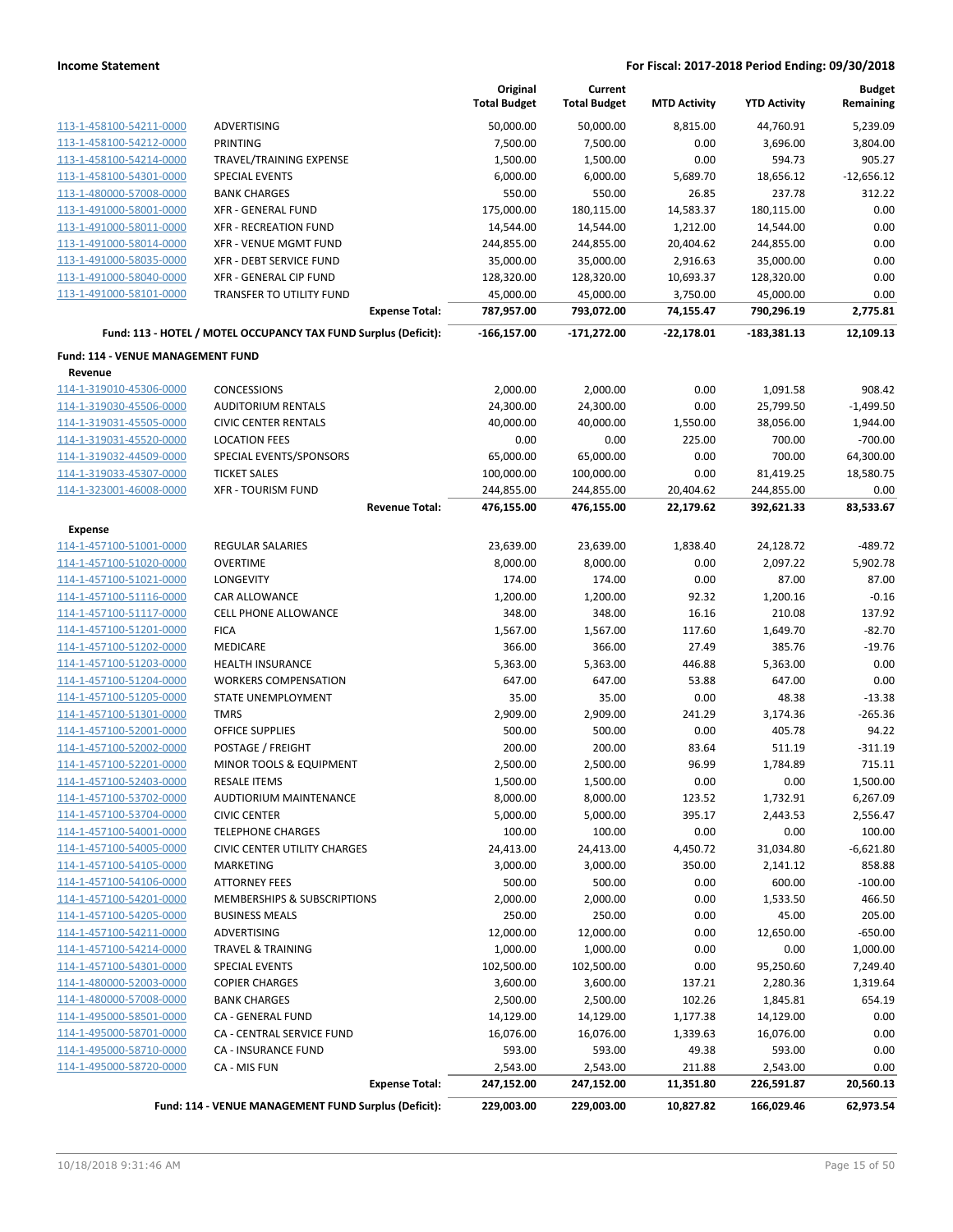|                                             |                                                                    |                       | Original<br><b>Total Budget</b> | Current<br><b>Total Budget</b> | <b>MTD Activity</b> | <b>YTD Activity</b> | <b>Budget</b><br>Remaining |
|---------------------------------------------|--------------------------------------------------------------------|-----------------------|---------------------------------|--------------------------------|---------------------|---------------------|----------------------------|
| Fund: 116 - ROADWAY IMPACT FEE 1<br>Revenue |                                                                    |                       |                                 |                                |                     |                     |                            |
| 116-1-319001-45401-0000                     | <b>INTEREST REVENUES</b>                                           |                       | 0.00                            | 0.00                           | 0.00                | 46.03               | $-46.03$                   |
|                                             |                                                                    | <b>Revenue Total:</b> | 0.00                            | 0.00                           | 0.00                | 46.03               | $-46.03$                   |
| Expense                                     |                                                                    |                       |                                 |                                |                     |                     |                            |
| 116-1-480000-57008-0000                     | <b>BANK CHARGES</b>                                                |                       | 0.00                            | 0.00                           | 0.00                | 4.30                | $-4.30$                    |
| 116-1-491000-58040-0000                     | XFR - GENERAL CIP FUND                                             |                       | 0.00                            | 0.00                           | 0.00                | 13,177.99           | $-13,177.99$               |
|                                             |                                                                    | <b>Expense Total:</b> | 0.00                            | 0.00                           | 0.00                | 13,182.29           | $-13,182.29$               |
|                                             | Fund: 116 - ROADWAY IMPACT FEE 1 Surplus (Deficit):                |                       | 0.00                            | 0.00                           | 0.00                | -13,136.26          | 13,136.26                  |
| Fund: 117 - ROADWAY IMPACT FEE 2<br>Revenue |                                                                    |                       |                                 |                                |                     |                     |                            |
| 117-1-319001-45401-0000                     | <b>INTEREST REVENUES</b>                                           |                       | 0.00                            | 0.00                           | 0.00                | 0.24                | $-0.24$                    |
|                                             |                                                                    | <b>Revenue Total:</b> | 0.00                            | 0.00                           | 0.00                | 0.24                | $-0.24$                    |
| <b>Expense</b>                              |                                                                    |                       |                                 |                                |                     |                     |                            |
| 117-1-491000-58040-0000                     | XFR - GENERAL CIP FUND                                             |                       | 0.00                            | 0.00                           | 0.00                | 65.12               | $-65.12$                   |
|                                             |                                                                    | <b>Expense Total:</b> | 0.00                            | 0.00                           | 0.00                | 65.12               | $-65.12$                   |
|                                             | Fund: 117 - ROADWAY IMPACT FEE 2 Surplus (Deficit):                |                       | 0.00                            | 0.00                           | 0.00                | $-64.88$            | 64.88                      |
| Fund: 118 - ROADWAY IMPACT FEE 3<br>Revenue |                                                                    |                       |                                 |                                |                     |                     |                            |
| 118-1-319001-45401-0000                     | <b>INTEREST REVENUES</b>                                           |                       | 0.00                            | 0.00                           | 0.00                | 0.40                | $-0.40$                    |
|                                             |                                                                    | <b>Revenue Total:</b> | 0.00                            | 0.00                           | 0.00                | 0.40                | $-0.40$                    |
| Expense                                     |                                                                    |                       |                                 |                                |                     |                     |                            |
| 118-1-491000-58040-0000                     | XFR - GENERAL CIP FUND                                             |                       | 0.00<br>0.00                    | 0.00<br>0.00                   | 0.00<br>0.00        | 110.50              | $-110.50$<br>$-110.50$     |
|                                             |                                                                    | <b>Expense Total:</b> |                                 |                                |                     | 110.50              |                            |
|                                             | Fund: 118 - ROADWAY IMPACT FEE 3 Surplus (Deficit):                |                       | 0.00                            | 0.00                           | 0.00                | $-110.10$           | 110.10                     |
| Fund: 119 - ROADWAY IMPACT FEE 4            |                                                                    |                       |                                 |                                |                     |                     |                            |
| Revenue<br>119-1-319001-45401-0000          | <b>INTEREST REVENUES</b>                                           |                       | 0.00                            | 0.00                           | 0.00                | 0.01                | $-0.01$                    |
|                                             |                                                                    | <b>Revenue Total:</b> | 0.00                            | 0.00                           | 0.00                | 0.01                | $-0.01$                    |
| Expense                                     |                                                                    |                       |                                 |                                |                     |                     |                            |
| 119-1-491000-58040-0000                     | XFR - GENERAL CIP FUND                                             |                       | 0.00                            | 0.00                           | 0.00                | 4.64                | $-4.64$                    |
|                                             |                                                                    | <b>Expense Total:</b> | 0.00                            | 0.00                           | 0.00                | 4.64                | $-4.64$                    |
|                                             | Fund: 119 - ROADWAY IMPACT FEE 4 Surplus (Deficit):                |                       | 0.00                            | 0.00                           | 0.00                | $-4.63$             | 4.63                       |
|                                             | Fund: 123 - PTRAIN - POLICE REIMBURSEMENT GRANTS & CONT EDUCAT     |                       |                                 |                                |                     |                     |                            |
| Revenue                                     |                                                                    |                       |                                 |                                |                     |                     |                            |
| 123-1-310001-43104-0000                     | <b>GRANTS / LEOSE</b>                                              |                       | 0.00                            | 0.00                           | 0.00                | 4,462.94            | -4,462.94                  |
| 123-1-319001-45401-0000                     | <b>INTEREST REVENUES</b>                                           | <b>Revenue Total:</b> | 0.00                            | 0.00                           | 5.91<br>5.91        | 81.82               | $-81.82$                   |
|                                             |                                                                    |                       | 0.00                            | 0.00                           |                     | 4,544.76            | -4,544.76                  |
| <b>Expense</b><br>123-1-421100-54214-0000   | <b>TRAVEL &amp; TRAINING</b>                                       |                       | 0.00                            | 0.00                           | 0.00                | 478.63              | $-478.63$                  |
| 123-1-421210-54214-0000                     | <b>TRAVEL &amp; TRAINING</b>                                       |                       | 0.00                            | 0.00                           | 0.00                | 2,414.42            | $-2,414.42$                |
| 123-1-421230-54214-0000                     | <b>TRAVEL &amp; TRAINING</b>                                       |                       | 0.00                            | 0.00                           | 0.00                | 976.65              | $-976.65$                  |
| 123-1-480000-57008-0000                     | <b>BANK CHARGES</b>                                                |                       | 0.00                            | 0.00                           | 0.31                | 4.70                | $-4.70$                    |
|                                             |                                                                    | <b>Expense Total:</b> | 0.00                            | 0.00                           | 0.31                | 3,874.40            | $-3,874.40$                |
|                                             | Fund: 123 - PTRAIN - POLICE REIMBURSEMENT GRANTS & CONT EDUCAT Sur |                       | 0.00                            | 0.00                           | 5.60                | 670.36              | $-670.36$                  |
| Fund: 126 - TIFMAS MOBILIZATION             |                                                                    |                       |                                 |                                |                     |                     |                            |
| Expense<br>126-1-422200-52001-0000          | <b>OFFICE SUPPLIES</b>                                             |                       | 0.00                            | 0.00                           | 0.00                | $-99.99$            | 99.99                      |
| 126-1-422200-52104-0000                     | <b>WEARING APPAREL</b>                                             |                       | 0.00                            | 0.00                           | 0.00                | $-421.74$           | 421.74                     |
|                                             |                                                                    | <b>Expense Total:</b> | 0.00                            | 0.00                           | 0.00                | -521.73             | 521.73                     |
|                                             | Fund: 126 - TIFMAS MOBILIZATION Total:                             |                       | 0.00                            | 0.00                           | 0.00                | $-521.73$           | 521.73                     |
| Fund: 140 - DEBT SERVICE FUND<br>Revenue    |                                                                    |                       |                                 |                                |                     |                     |                            |
| 140-1-311001-41101-0000                     | <b>REAL PROPERTY TAXES</b>                                         |                       | 4,408,785.00                    | 4,408,785.00                   | 12,322.24           | 4,463,186.46        | $-54,401.46$               |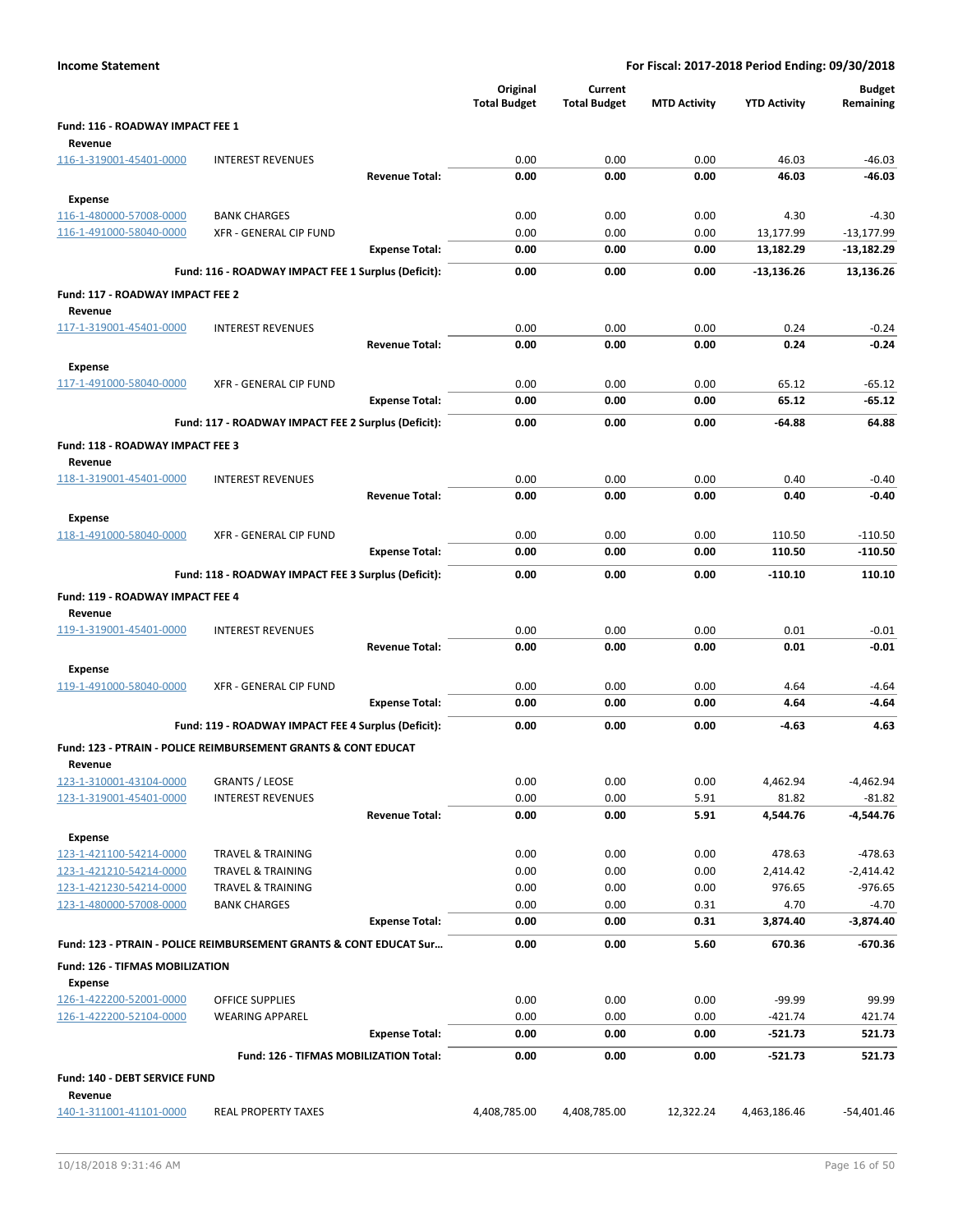|                                                    |                                                     | Original<br><b>Total Budget</b> | Current<br><b>Total Budget</b> | <b>MTD Activity</b> | <b>YTD Activity</b>     | <b>Budget</b><br>Remaining |
|----------------------------------------------------|-----------------------------------------------------|---------------------------------|--------------------------------|---------------------|-------------------------|----------------------------|
| 140-1-311002-41102-0000                            | <b>DELINQUENT TAXES</b>                             | 39,000.00                       | 39,000.00                      | 3,680.82            | 45,246.71               | $-6,246.71$                |
| 140-1-319001-45401-0000                            | <b>INTEREST REVENUES</b>                            | 2,100.00                        | 2,100.00                       | 464.65              | 6,496.58                | $-4,396.58$                |
| 140-1-319001-45601-0000                            | MISCELLANEOUS REVENUES                              | 3,000.00                        | 3,000.00                       | 0.00                | 0.00                    | 3,000.00                   |
| 140-1-323001-46008-0000                            | <b>XFR - TOURISM FUND</b>                           | 35,000.00                       | 35,000.00                      | 2,916.63            | 35,000.00               | 0.00                       |
| 140-1-323001-46100-0000                            | <b>XFR - UTILITY FUND</b>                           | 1,532,906.25                    | 1,532,906.25                   | 127,742.16          | 1,532,906.25            | 0.00                       |
| 140-1-323001-46107-0000                            | <b>XFR - AIRPORT FUND</b>                           | 52,000.00                       | 52,000.00                      | 4,333.37            | 52,000.00               | 0.00                       |
|                                                    | <b>Revenue Total:</b>                               | 6,072,791.25                    | 6,072,791.25                   | 151,459.87          | 6,134,836.00            | $-62,044.75$               |
| <b>Expense</b>                                     |                                                     |                                 |                                |                     |                         |                            |
| 140-1-471100-56105-0000                            | 2010 CO - PRINCIPAL                                 | 205,000.00                      | 205,000.00                     | 0.00                | 205,000.00              | 0.00                       |
| 140-1-471100-56106-0000                            | 2013 CO PRINCIPAL                                   | 240,000.00                      | 240,000.00                     | 0.00                | 240,000.00              | 0.00                       |
| 140-1-471100-56306-0000                            | 2010 GO REFUND PRINCIPAL                            | 630,000.00                      | 630,000.00                     | 0.00                | 630,000.00              | 0.00                       |
| 140-1-471100-56308-0000                            | 2011 GO REFUND PRINCIPAL                            | 1,070,000.00                    | 1,070,000.00                   | 0.00                | 1,070,000.00            | 0.00                       |
| 140-1-471100-56310-0000                            | 2014 GO REFUND PRINCIPAL                            | 178,000.00                      | 178,000.00                     | 0.00                | 178,000.00              | 0.00                       |
| 140-1-471100-56311-0000                            | 2014 GENERAL OBLIGATIONS PRINCIPAL                  | 295,000.00                      | 295,000.00                     | 0.00                | 295,000.00              | 0.00                       |
| 140-1-471100-56312-0000                            | 2015 GENERAL OBLIGATIONS PRINCIPAL                  | 448,000.00                      | 448,000.00                     | 0.00                | 448,000.00              | 0.00                       |
| 140-1-471100-56313-0000                            | 2017 GO REFUND PRINCIPAL                            | 1,605,000.00                    | 1,605,000.00                   | 0.00                | 1,605,000.00            | 0.00                       |
| 140-1-471200-56205-0000                            | 2010 CO - INTEREST                                  | 186,462.50                      | 186,462.50                     | 0.00                | 186,462.50              | 0.00                       |
| 140-1-471200-56206-0000                            | 2013 CO INTEREST                                    | 26,166.00                       | 26,166.00                      | 0.00                | 26,166.00               | 0.00                       |
| 140-1-471200-56406-0000                            | 2010 GO REFUND INTEREST                             | 324,347.50                      | 324,347.50                     | 0.00                | 318,764.17              | 5,583.33                   |
| 140-1-471200-56408-0000                            | 2011 GO REFUND INTEREST                             | 122,557.50                      | 122,557.50                     | 0.00                | 56,597.50               | 65,960.00                  |
| 140-1-471200-56409-0000                            | 2014 GENERAL OBLIGATIONS - INTEREST                 | 109,991.75                      | 109,991.75                     | 0.00                | 109,825.89              | 165.86                     |
| 140-1-471200-56410-0000                            | 2015 GO - INTEREST                                  | 153,801.20                      | 153,801.20                     | 0.00                | 153,801.20              | 0.00                       |
| 140-1-471200-56411-0000<br>140-1-471200-56413-0000 | 2014 GO REFUND INTEREST<br>2017 GO REFUND INTEREST  | 28,740.00<br>405,625.00         | 28,740.00<br>405,625.00        | 0.00<br>0.00        | 24,670.67<br>405,625.00 | 4,069.33<br>0.00           |
| 140-1-475100-56002-0000                            | <b>AGENT FEE</b>                                    | 1,500.00                        | 1,500.00                       | 0.00                | 1,150.00                | 350.00                     |
| 140-1-475100-56005-0000                            | ARBITRAGE                                           | 12,500.00                       | 12,500.00                      | 0.00                | 6,100.00                | 6,400.00                   |
| 140-1-480000-57008-0000                            | <b>BANK CHARGES</b>                                 | 1,900.00                        | 1,900.00                       | 53.11               | 506.60                  | 1,393.40                   |
|                                                    | <b>Expense Total:</b>                               | 6,044,591.45                    | 6,044,591.45                   | 53.11               | 5,960,669.53            | 83,921.92                  |
|                                                    | Fund: 140 - DEBT SERVICE FUND Surplus (Deficit):    | 28,199.80                       | 28,199.80                      | 151,406.76          | 174,166.47              |                            |
|                                                    |                                                     |                                 |                                |                     |                         | $-145,966.67$              |
|                                                    |                                                     |                                 |                                |                     |                         |                            |
| Fund: 160 - GENERAL CAPITAL IMPROVEMENT FUND       |                                                     |                                 |                                |                     |                         |                            |
| Revenue<br>160-1-310002-45608-0000                 | PROJ REIMBURSEMENTS                                 | 0.00                            | 0.00                           | 0.00                | 500.00                  | $-500.00$                  |
| 160-1-310002-45611-0000                            | DONATIONS FOR PROJECTS                              | 0.00                            | 0.00                           | 0.00                | 39,965.99               | -39,965.99                 |
| 160-1-314004-41808-0000                            | FRANCHISE FEES/CABLE-SICFA                          | 25,000.00                       | 25,000.00                      | 0.00                | 22,062.79               | 2,937.21                   |
| 160-1-319001-45401-0000                            | <b>INTEREST REVENUES</b>                            | 15,000.00                       | 15,000.00                      | 1,751.69            | 23,095.96               | $-8,095.96$                |
| 160-1-323001-46001-0000                            | <b>XFR - GENERAL FUND</b>                           | 2,977,923.00                    | 2,977,923.00                   | 248,160.25          | 2,977,923.00            | 0.00                       |
| 160-1-323001-46008-0000                            | <b>XFR - TOURISM FUND</b>                           | 128,320.00                      | 128,320.00                     | 10,693.37           | 128,320.00              | 0.00                       |
| 160-1-323001-46011-0000                            | XFR - 116 ROADWAY IMPACT FEES                       | 0.00                            | 0.00                           | 0.00                | 13,177.99               | $-13,177.99$               |
| 160-1-323001-46012-0000                            | XFR - 117 ROADWAY IMPACT FEES                       | 0.00                            | 0.00                           | 0.00                | 65.12                   | $-65.12$                   |
| 160-1-323001-46013-0000                            | XFR - 118 ROADWAY IMPACT FEES                       | 0.00                            | 0.00                           | 0.00                | 110.50                  | $-110.50$                  |
| 160-1-323001-46014-0000                            | XFR - 119 ROADWAY IMPACT FEES                       | 0.00                            | 0.00                           | 0.00                | 4.64                    | $-4.64$                    |
| 160-1-323001-46027-0000                            | <b>XFR - LAW ENF GRANT</b>                          | 0.00                            | 0.00                           | 0.00                | 194.66                  | $-194.66$                  |
| 160-1-323001-46031-0000                            | <b>XFR - FEMA GRANT FUND</b>                        | 0.00                            | 0.00                           | 0.00                | 1.08                    | $-1.08$                    |
| 160-1-323001-46034-0000                            | XFR - SAFE ROUTES TO SCHOOL                         | 0.00                            | 0.00                           | 0.00                | 0.02                    | $-0.02$                    |
|                                                    | <b>Revenue Total:</b>                               | 3,146,243.00                    | 3,146,243.00                   | 260,605.31          | 3,205,421.75            | $-59,178.75$               |
| Expense                                            |                                                     |                                 |                                |                     |                         |                            |
| 160-1-421210-55201-0000                            | <b>EQUIPMENT PURCHASES</b>                          | 0.00                            | 0.00                           | 0.00                | 1,331.00                | $-1,331.00$                |
| 160-1-421240-55207-0000                            | RADIO COMMUNICATION EQUIP                           | 600,000.00                      | 600,000.00                     | 0.00                | 0.00                    | 600,000.00                 |
| 160-1-422200-55201-0000                            | <b>EQUIPMENT PURCHASES</b>                          | 48,248.00                       | 48,248.00                      | 0.00                | 30,388.00               | 17,860.00                  |
| 160-1-431200-53304-0000                            | <b>STREET IMPROV PROGRAM</b>                        | 1,800,000.00                    | 1,725,000.00                   | 0.00                | 6,554.03                | 1,718,445.97               |
| 160-1-431200-55002-0000                            | <b>IMPROVEMENTS</b>                                 | 200,000.00                      | 200,000.00                     | 0.00                | 0.00                    | 200,000.00                 |
| 160-1-431600-55102-0000                            | <b>STREETS</b>                                      | 9,750.00                        | 9,750.00                       | 0.00                | 9,250.00                | 500.00                     |
| 160-1-451100-55012-0000                            | CONSTRUCTION                                        | 0.00                            | 0.00                           | 0.00                | 350,559.59              | -350,559.59                |
| 160-1-456100-55204-0000                            | <b>OLD TOWN GREENVILLE</b><br><b>SPECIAL EVENTS</b> | 0.00                            | 0.00                           | 22,500.00           | 28,470.47               | $-28,470.47$               |
| 160-1-457100-54301-0000<br>160-1-457100-55203-0000 | <b>FURNITURE/OFFICE EQUIP</b>                       | 0.00<br>0.00                    | 0.00<br>0.00                   | 0.00<br>0.00        | 23.75                   | $-23.75$                   |
| 160-1-480000-55002-0000                            | <b>IMPROVEMENTS</b>                                 | 435,000.00                      | 435,000.00                     | 0.00                | 5,072.00<br>4,735.31    | $-5,072.00$<br>430,264.69  |
| 160-1-480000-55006-0000                            | <b>AQUISITION</b>                                   | 0.00                            | 0.00                           | 0.00                | 17,476.50               | $-17,476.50$               |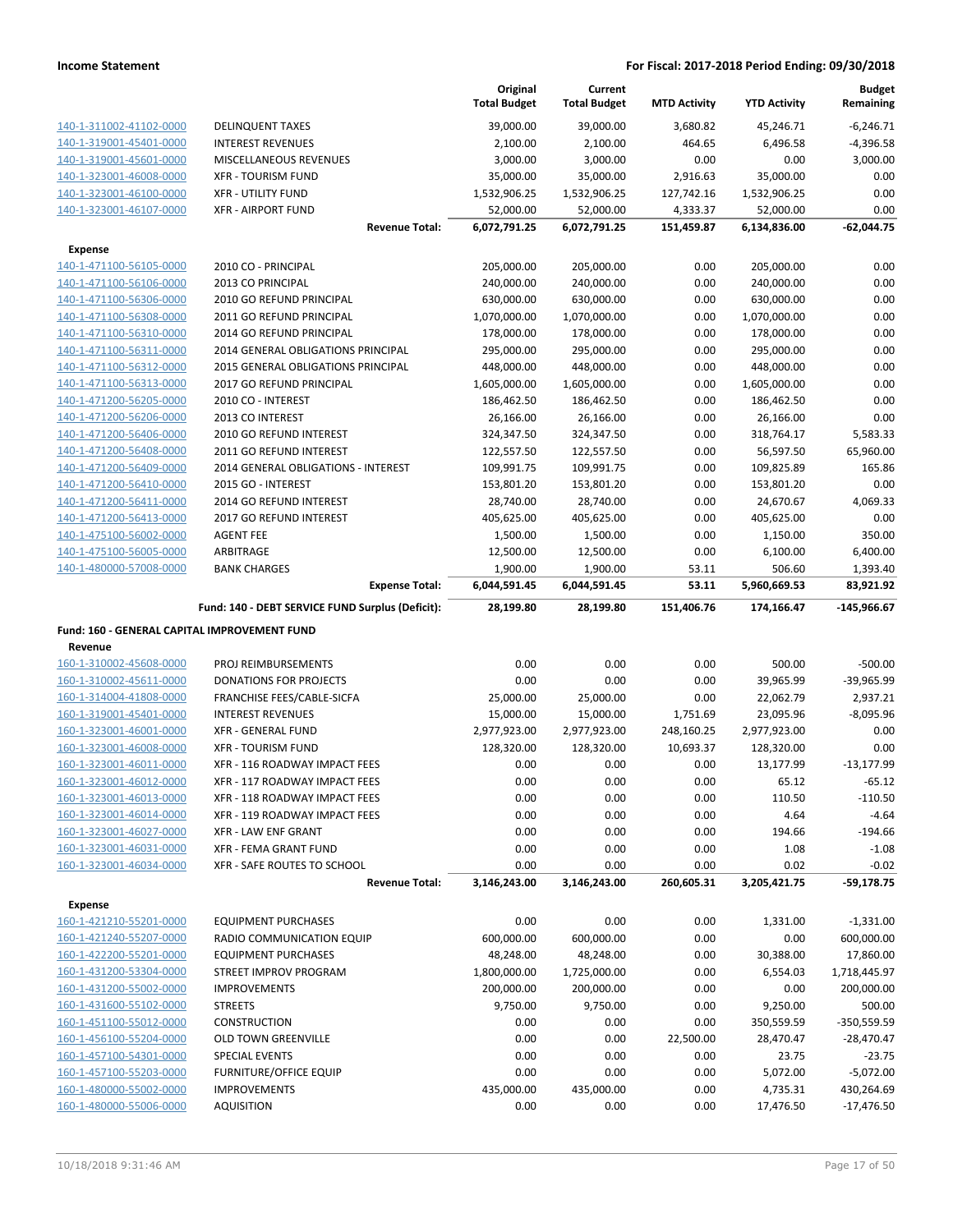|                                                 |                                                                     |                                 | Original            | Current             |                     |                     | <b>Budget</b>            |
|-------------------------------------------------|---------------------------------------------------------------------|---------------------------------|---------------------|---------------------|---------------------|---------------------|--------------------------|
|                                                 |                                                                     |                                 | <b>Total Budget</b> | <b>Total Budget</b> | <b>MTD Activity</b> | <b>YTD Activity</b> | Remaining                |
| 160-1-480000-55007-0000                         | ENG/ARCHITECTS/MGMT                                                 |                                 | 0.00                | 0.00                | 10,335.50           | 109,600.50          | $-109,600.50$            |
| 160-1-480000-55011-0000                         | <b>CONSTRUCTION TESTING</b>                                         |                                 | 0.00                | 0.00                | 0.00                | 0.00                | 0.00                     |
| 160-1-480000-55012-0000                         | <b>CONSTRUCTION</b>                                                 |                                 | 0.00                | 1,585,000.00        | 860,433.28          | 1,298,836.92        | 286,163.08               |
| 160-1-480000-55201-0000                         | <b>EQUIPMENT PURCHASES</b>                                          |                                 | 113,245.00          | 113,245.00          | 2,500.00            | 102.633.50          | 10,611.50                |
| 160-1-480000-55203-0000                         | <b>FURNITURE/OFFICE EQUIP</b><br><b>BANK CHARGES</b>                |                                 | 0.00<br>0.00        | 0.00<br>0.00        | 0.00<br>104.73      | 6,711.66<br>705.66  | $-6,711.66$<br>$-705.66$ |
| 160-1-480000-57008-0000                         |                                                                     | <b>Expense Total:</b>           | 3,206,243.00        | 4,716,243.00        | 895,873.51          | 1,972,348.89        | 2,743,894.11             |
|                                                 |                                                                     |                                 |                     |                     |                     |                     |                          |
|                                                 | Fund: 160 - GENERAL CAPITAL IMPROVEMENT FUND Surplus (Deficit):     |                                 | -60,000.00          | -1,570,000.00       | -635,268.20         | 1,233,072.86        | -2,803,072.86            |
| Fund: 161 - STREET CONSTRUCTION FUND            |                                                                     |                                 |                     |                     |                     |                     |                          |
| Revenue                                         |                                                                     |                                 |                     |                     |                     |                     |                          |
| 161-1-319001-45401-0000                         | <b>INTEREST REVENUES</b>                                            |                                 | 500.00              | 500.00              | 481.57              | 6,366.79            | $-5,866.79$              |
|                                                 |                                                                     | <b>Revenue Total:</b>           | 500.00              | 500.00              | 481.57              | 6,366.79            | $-5,866.79$              |
| <b>Expense</b>                                  |                                                                     |                                 |                     |                     |                     |                     |                          |
| 161-1-480000-57008-0000                         | <b>BANK CHARGES</b>                                                 |                                 | 0.00                | 0.00                | 53.94               | 417.17              | $-417.17$                |
|                                                 |                                                                     | <b>Expense Total:</b>           | 0.00                | 0.00                | 53.94               | 417.17              | $-417.17$                |
|                                                 | Fund: 161 - STREET CONSTRUCTION FUND Surplus (Deficit):             |                                 | 500.00              | 500.00              | 427.63              | 5,949.62            | $-5.449.62$              |
| Fund: 164 - 2013 CO CAPITAL FUND                |                                                                     |                                 |                     |                     |                     |                     |                          |
| Revenue                                         |                                                                     |                                 |                     |                     |                     |                     |                          |
| 164-1-319001-45401-0000                         | <b>INTEREST REVENUES</b>                                            |                                 | 200.00              | 200.00              | 21.39               | 269.61              | $-69.61$                 |
|                                                 |                                                                     | <b>Revenue Total:</b>           | 200.00              | 200.00              | 21.39               | 269.61              | $-69.61$                 |
| <b>Expense</b>                                  |                                                                     |                                 |                     |                     |                     |                     |                          |
| 164-1-480000-57008-0000                         | <b>BANK CHARGES</b>                                                 |                                 | 0.00                | 0.00                | 2.02                | 15.61               | $-15.61$                 |
|                                                 |                                                                     | <b>Expense Total:</b>           | 0.00                | 0.00                | 2.02                | 15.61               | $-15.61$                 |
|                                                 |                                                                     |                                 | 200.00              | 200.00              | 19.37               | 254.00              | $-54.00$                 |
|                                                 | Fund: 164 - 2013 CO CAPITAL FUND Surplus (Deficit):                 |                                 |                     |                     |                     |                     |                          |
| Fund: 165 - 2014 GO FUND                        |                                                                     |                                 |                     |                     |                     |                     |                          |
| Revenue                                         |                                                                     |                                 |                     |                     |                     |                     |                          |
| 165-1-319001-45401-0000                         | <b>INTEREST REVENUES</b>                                            |                                 | 50,000.00           | 50,000.00           | 1,295.96            | 12,189.44           | 37,810.56                |
|                                                 |                                                                     | <b>Revenue Total:</b>           | 50,000.00           | 50,000.00           | 1,295.96            | 12,189.44           | 37,810.56                |
|                                                 |                                                                     | Fund: 165 - 2014 GO FUND Total: | 50,000.00           | 50,000.00           | 1,295.96            | 12,189.44           | 37,810.56                |
|                                                 | <b>Fund: 170 - LAW ENFORCEMENT GRANT - CAPITAL PURCHASES</b>        |                                 |                     |                     |                     |                     |                          |
| <b>Expense</b>                                  |                                                                     |                                 |                     |                     |                     |                     |                          |
| 170-1-491000-58040-0000                         | <b>XFR - GENERAL CIP</b>                                            |                                 | 0.00                | 0.00                | 0.00                | 194.66              | $-194.66$                |
|                                                 |                                                                     | <b>Expense Total:</b>           | 0.00                | 0.00                | 0.00                | 194.66              | $-194.66$                |
|                                                 | <b>Fund: 170 - LAW ENFORCEMENT GRANT - CAPITAL PURCHASES Total:</b> |                                 | 0.00                | 0.00                | 0.00                | 194.66              | $-194.66$                |
| <b>Fund: 171 - MAIN STREET SPECIAL REVENUE</b>  |                                                                     |                                 |                     |                     |                     |                     |                          |
| Revenue                                         |                                                                     |                                 |                     |                     |                     |                     |                          |
| 171-1-310001-43104-0000                         | <b>GRANT REVENUE - OTHER</b>                                        |                                 | 0.00                | 0.00                | 0.00                | 25,000.00           | $-25,000.00$             |
|                                                 |                                                                     | <b>Revenue Total:</b>           | 0.00                | 0.00                | 0.00                | 25,000.00           | $-25,000.00$             |
| <b>Expense</b>                                  |                                                                     |                                 |                     |                     |                     |                     |                          |
| 171-1-456100-54111-0000                         | <b>GRANT MANAGEMENT</b>                                             |                                 | 0.00                | 23,000.00           | 1,100.00            | 5,500.00            | 17,500.00                |
| 171-1-456100-54501-0000                         | <b>SPECIAL SERVICES</b>                                             |                                 | 0.00                | 0.00                | 0.00                | 24,958.00           | $-24,958.00$             |
| 171-1-456100-55012-0000                         | <b>CONSTRUCTION</b>                                                 |                                 | 0.00                | 52,000.00           | 8,086.95            | 21,398.07           | 30,601.93                |
|                                                 |                                                                     | <b>Expense Total:</b>           | 0.00                | 75,000.00           | 9,186.95            | 51,856.07           | 23,143.93                |
|                                                 | Fund: 171 - MAIN STREET SPECIAL REVENUE Surplus (Deficit):          |                                 | 0.00                | $-75,000.00$        | $-9,186.95$         | -26,856.07          | -48,143.93               |
|                                                 |                                                                     |                                 |                     |                     |                     |                     |                          |
| <b>Fund: 172 - MINOR GRANTS FUND</b><br>Revenue |                                                                     |                                 |                     |                     |                     |                     |                          |
| 172-1-310001-43108-0000                         | <b>GRANTS / LIBRARY GRANT</b>                                       |                                 | 0.00                | 0.00                | 0.00                | 10,476.00           | $-10,476.00$             |
| 172-1-310002-45611-0000                         | <b>DONATIONS</b>                                                    |                                 | 15,000.00           | 15,000.00           | 0.00                | 10,000.00           | 5,000.00                 |
|                                                 |                                                                     | <b>Revenue Total:</b>           | 15,000.00           | 15,000.00           | 0.00                | 20,476.00           | $-5,476.00$              |
|                                                 |                                                                     |                                 |                     |                     |                     |                     |                          |
| <b>Expense</b><br>172-1-455100-51011-0000       | PART TIME TEMPORARY                                                 |                                 | 0.00                | 0.00                | 0.00                | 2,111.68            | $-2,111.68$              |
| 172-1-455100-52402-0000                         | <b>BASIC PROGRAM EXPENSE</b>                                        |                                 | 0.00                | 0.00                | 0.00                | 14,148.08           | $-14,148.08$             |
|                                                 |                                                                     |                                 |                     |                     |                     |                     |                          |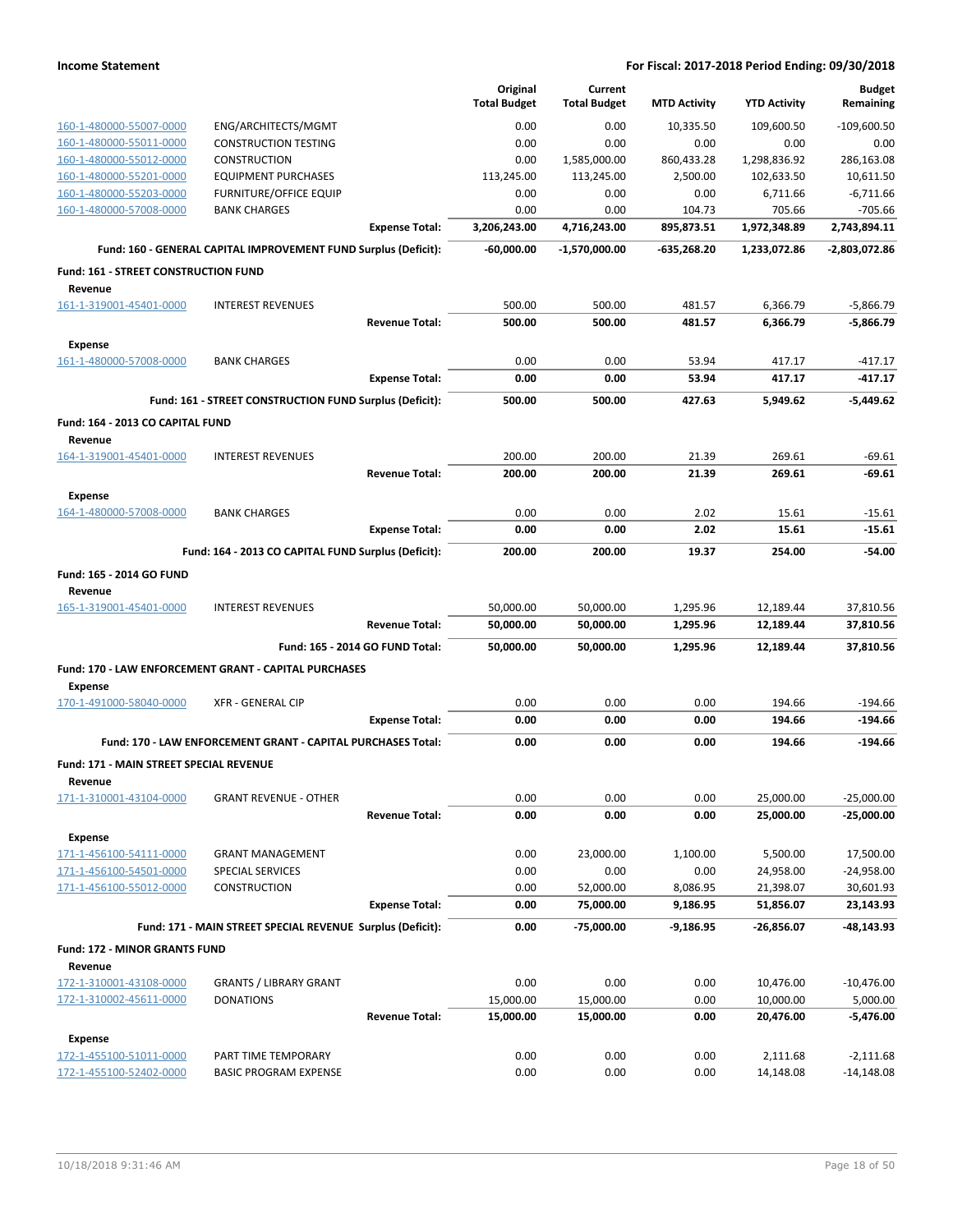|                                                    |                                                          | Original<br><b>Total Budget</b> | Current<br><b>Total Budget</b> | <b>MTD Activity</b>  | <b>YTD Activity</b>    | <b>Budget</b><br>Remaining |
|----------------------------------------------------|----------------------------------------------------------|---------------------------------|--------------------------------|----------------------|------------------------|----------------------------|
| 172-1-455100-54101-0000                            | PROFESSIONAL SERVICES                                    | 0.00                            | 0.00                           | 0.00                 | 2,615.00               | $-2,615.00$                |
|                                                    | <b>Expense Total:</b>                                    | 0.00                            | 0.00                           | 0.00                 | 18,874.76              | -18,874.76                 |
|                                                    | Fund: 172 - MINOR GRANTS FUND Surplus (Deficit):         | 15,000.00                       | 15,000.00                      | 0.00                 | 1,601.24               | 13,398.76                  |
| Fund: 174 - FEMA GRANT                             |                                                          |                                 |                                |                      |                        |                            |
| <b>Expense</b>                                     |                                                          |                                 |                                |                      |                        |                            |
| 174-1-491000-58040-0000                            | <b>GENERAL CIP</b>                                       | 0.00                            | 0.00                           | 0.00                 | 1.08                   | $-1.08$                    |
|                                                    | <b>Expense Total:</b>                                    | 0.00                            | 0.00                           | 0.00                 | 1.08                   | $-1.08$                    |
|                                                    | Fund: 174 - FEMA GRANT Total:                            | 0.00                            | 0.00                           | 0.00                 | 1.08                   | $-1.08$                    |
| Fund: 175 - JUSTICE ASSISTANCE GRANT - JAG         |                                                          |                                 |                                |                      |                        |                            |
| Revenue                                            |                                                          |                                 |                                |                      |                        |                            |
| 175-1-310001-43102-0000                            | <b>GRANTS / GRANT REVENUE</b>                            | 0.00                            | 0.00                           | 0.00                 | 13,731.00              | $-13,731.00$               |
|                                                    | <b>Revenue Total:</b>                                    | 0.00                            | 0.00                           | 0.00                 | 13,731.00              | -13,731.00                 |
|                                                    | Fund: 175 - JUSTICE ASSISTANCE GRANT - JAG Total:        | 0.00                            | 0.00                           | 0.00                 | 13,731.00              | -13,731.00                 |
| Fund: 177 - SAFE ROUTES TO SCHOOL GRANT            |                                                          |                                 |                                |                      |                        |                            |
| <b>Expense</b>                                     |                                                          |                                 |                                |                      |                        |                            |
| 177-1-491000-58040-0000                            | <b>GENERAL CIP</b>                                       | 0.00                            | 0.00                           | 0.00                 | 0.02                   | $-0.02$                    |
|                                                    | <b>Expense Total:</b>                                    | 0.00                            | 0.00                           | 0.00                 | 0.02                   | $-0.02$                    |
|                                                    | Fund: 177 - SAFE ROUTES TO SCHOOL GRANT Total:           | 0.00                            | 0.00                           | 0.00                 | 0.02                   | $-0.02$                    |
| Fund: 200 - WATER / WASTEWATER FUND                |                                                          |                                 |                                |                      |                        |                            |
| Revenue                                            |                                                          |                                 |                                |                      |                        |                            |
| 200-2-318003-42304-0000                            | <b>BACKFLOW INSPECTION FEES</b>                          | 0.00                            | 0.00                           | 0.00                 | 5,097.15               | $-5,097.15$                |
| 200-2-318003-44302-0000                            | WATER REVENUES / SERVICE CHARGES                         | 64,000.00                       | 64,000.00                      | 8,148.58             | 101,118.48             | $-37,118.48$               |
| 200-2-318003-44303-0000                            | <b>METER TESTING CHARGES</b>                             | 0.00                            | 0.00                           | 0.00                 | 2,050.00               | $-2,050.00$                |
| 200-2-318003-44304-0000                            | <b>NEW SERVICES - WATER</b>                              | 20,000.00                       | 20,000.00                      | 0.00                 | 0.00                   | 20,000.00                  |
| 200-2-318003-44305-0000                            | LATE CHARGES - WATER                                     | 49,000.00                       | 49,000.00                      | 3,702.76             | 44,767.63              | 4,232.37                   |
| 200-2-318003-44306-0000                            | WATER REVENUES / WATER REREAD                            | 0.00                            | 0.00                           | 5.00                 | 30.00                  | $-30.00$                   |
| 200-2-318003-44312-0000                            | <b>METER TAMPERING</b>                                   | 6,000.00                        | 6,000.00                       | 125.00               | 4,000.00               | 2,000.00                   |
| 200-2-318003-45103-0000                            | <b>GEUS RAW WATER CONSUMPTN</b>                          | 100,000.00                      | 100,000.00                     | 0.00                 | 89,559.97              | 10,440.03                  |
| 200-2-318004-42303-0000                            | <b>WASTE HAULER PERMITS</b>                              | 3,500.00                        | 3,500.00                       | 1,500.00             | 4,700.00               | $-1,200.00$                |
| 200-2-318004-44307-0000                            | <b>NEW SERVICES - SEWER</b>                              | 7,000.00                        | 7,000.00                       | 0.00                 | 4,125.00               | 2,875.00                   |
| 200-2-318004-44309-0000<br>200-2-318004-44310-0000 | SEWER REVENUES / SERVICE CHARGES<br>LATE CHARGES - SEWER | 55,000.00<br>45,000.00          | 55,000.00<br>45,000.00         | 4,383.89<br>2,923.19 | 51,085.09<br>40,959.23 | 3,914.91<br>4,040.77       |
| 200-2-318004-44318-0000                            | LATE CHARGES - WASTEHAULERS                              | 0.00                            | 0.00                           | 260.10               | 3,520.86               | $-3,520.86$                |
| 200-2-318004-45106-0000                            | L-3 COMM COD DISCHARGE                                   | 126,360.00                      | 126,360.00                     | 10,530.00            | 126,360.00             | 0.00                       |
| 200-2-318004-45201-0000                            | SEWER REV/ SEWER HAULER FEES                             | 400,000.00                      | 400,000.00                     | 38,139.60            | 439,656.60             | $-39,656.60$               |
| 200-2-319003-45101-0000                            | WATER REVENUES / METERED SALES                           | 6,701,679.00                    | 6,701,679.00                   | 718,340.27           | 6,987,760.03           | -286,081.03                |
| 200-2-319004-45104-0000                            | SEWER COLLECTION FEES                                    | 5,577,131.00                    | 5,577,131.00                   | 551,830.80           | 5,996,424.18           | -419,293.18                |
| 200-2-319004-45105-0000                            | SEWER REVENUES / EPA REVENUE                             | 0.00                            | 0.00                           | 42.60                | 376.45                 | $-376.45$                  |
| 200-2-320003-45305-0000                            | <b>AUCTION PROCEEDS</b>                                  | 5,000.00                        | 5,000.00                       | 0.00                 | 0.00                   | 5,000.00                   |
| 200-2-320003-45401-0000                            | <b>INTEREST REVENUES</b>                                 | 5,000.00                        | 5,000.00                       | 2,745.30             | 30,519.37              | $-25,519.37$               |
| 200-2-320003-45601-0000                            | MISCELLANEOUS REVENUES                                   | 3,500.00                        | 3,500.00                       | 478.66               | 710.50                 | 2,789.50                   |
| 200-2-323001-58013-0000                            | <b>XFR - TOURISM FUND</b>                                | 45,000.00                       | 45,000.00                      | 3,750.00             | 45,000.00              | 0.00                       |
|                                                    | <b>Revenue Total:</b>                                    | 13,213,170.00                   | 13,213,170.00                  | 1,346,905.75         | 13,977,820.54          | -764,650.54                |
| <b>Expense</b>                                     |                                                          |                                 |                                |                      |                        |                            |
| 200-2-436100-51001-0000                            | REGULAR SALARIES                                         | 70,780.00                       | 70,780.00                      | 5,522.40             | 70,449.39              | 330.61                     |
| 200-2-436100-51020-0000<br>200-2-436100-51021-0000 | <b>OVERTIME</b><br><b>LONGEVITY</b>                      | 282.00<br>840.00                | 282.00<br>840.00               | 0.00<br>0.00         | 582.24<br>840.00       | $-300.24$<br>0.00          |
| 200-2-436100-51101-0000                            | <b>CERTIFICATION PAY</b>                                 | 600.00                          | 600.00                         | 0.00                 | 0.00                   | 600.00                     |
| 200-2-436100-51117-0000                            | <b>CELL PHONE ALLOWANCE</b>                              | 432.00                          | 432.00                         | 33.22                | 431.86                 | 0.14                       |
| 200-2-436100-51201-0000                            | <b>FICA</b>                                              | 4,522.00                        | 4,522.00                       | 340.12               | 4,429.31               | 92.69                      |
| 200-2-436100-51202-0000                            | MEDICARE                                                 | 1,058.00                        | 1,058.00                       | 79.55                | 1,035.94               | 22.06                      |
| 200-2-436100-51203-0000                            | HEALTH INSURANCE                                         | 21,450.00                       | 21,450.00                      | 1,787.50             | 21,450.00              | 0.00                       |
| 200-2-436100-51204-0000                            | <b>WORKERS COMPENSATION</b>                              | 343.00                          | 343.00                         | 28.62                | 343.00                 | 0.00                       |
| 200-2-436100-51205-0000                            | STATE UNEMPLOYMENT                                       | 141.00                          | 141.00                         | 0.00                 | 217.27                 | $-76.27$                   |
| 200-2-436100-51301-0000                            | <b>TMRS</b>                                              | 8,395.00                        | 8,395.00                       | 657.35               | 8,327.21               | 67.79                      |
| 200-2-436100-52001-0000                            | <b>OFFICE SUPPLIES</b>                                   | 500.00                          | 500.00                         | 0.00                 | 300.68                 | 199.32                     |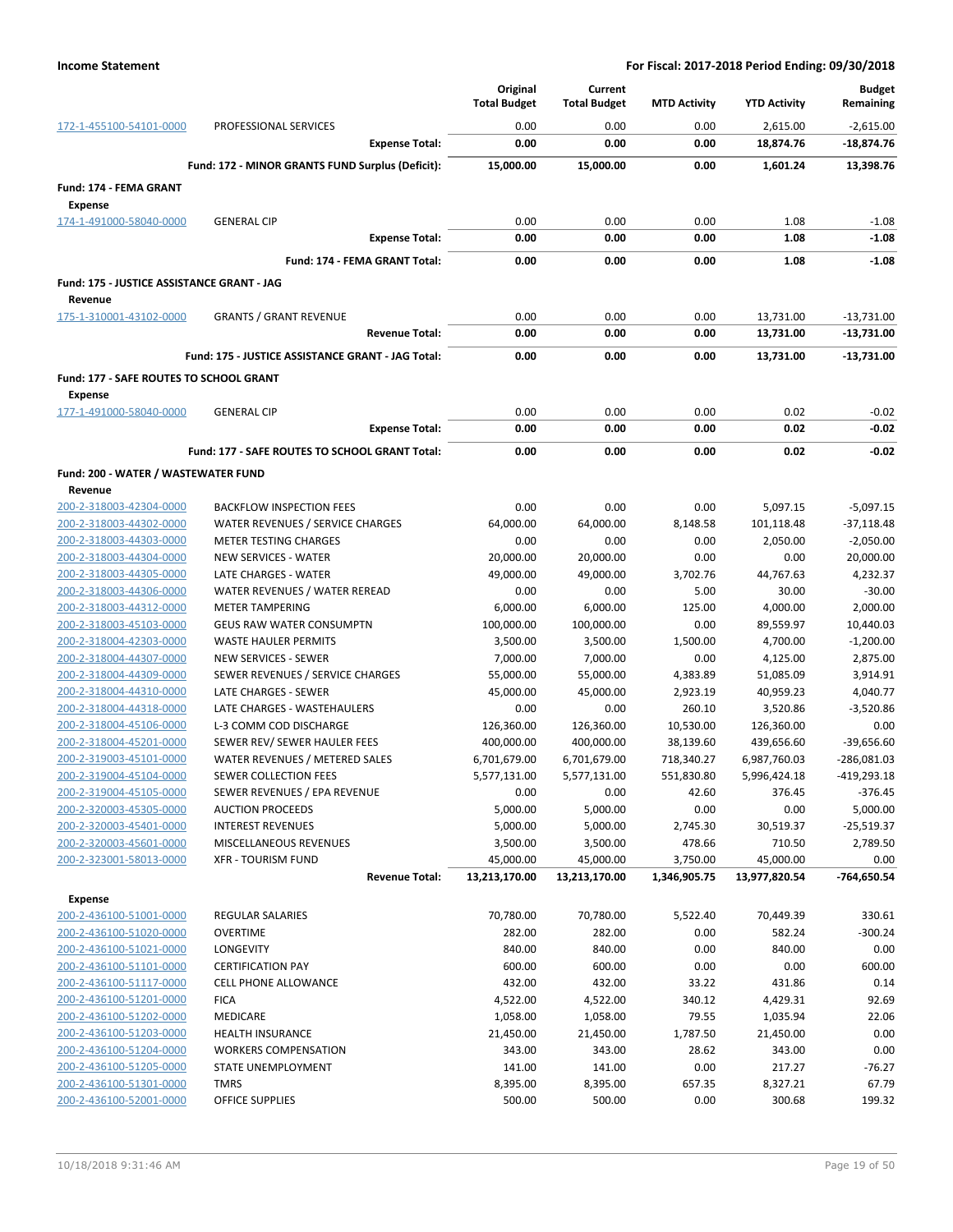| 200-2-436100-52002-0000        |
|--------------------------------|
| 200-2-436100-52305-0000        |
| 200-2-436100-53402-0000        |
| 200-2-436100-54001-0000        |
| 200-2-436100-54002-0000        |
| 200-2-436100-54101-0000        |
|                                |
| 200-2-436100-54106-0000        |
| 200-2-436100-54201-0000        |
| 200-2-436100-54214-0000        |
| 200-2-436200-51001-0000        |
| 200-2-436200-51020-0000        |
| 200-2-436200-51021-0000        |
| 200-2-436200-51101-0000        |
| 200-2-436200-51117-0000        |
| 200-2-436200-51201-0000        |
| 200-2-436200-51202-0000        |
|                                |
| 200-2-436200-51203-0000        |
| 200-2-436200-51204-0000        |
| 200-2-436200-51205-0000        |
| 200-2-436200-51301-0000        |
| 200-2-436200-51401-0000        |
| 200-2-436200-52001-0000        |
| 200-2-436200-52002-0000        |
| 200-2-436200-52101-0000        |
| 200-2-436200-52104-0000        |
| 200-2-436200-52105-0000        |
|                                |
| 200-2-436200-52106-0000        |
| 200-2-436200-52201-0000        |
| 200-2-436200-52202-0000        |
| 200-2-436200-52203-0000        |
| 200-2-436200-52301-0000        |
| 200-2-436200-53201-0000        |
| 200-2-436200-53202-0000        |
| 200-2-436200-53203-0000        |
| 200-2-436200-53205-0000        |
| 200-2-436200-53310-0000        |
|                                |
| 200-2-436200-53402-0000        |
| 200-2-436200-53403-0000        |
| 200-2-436200-53404-0000        |
| 200-2-436200-53605-0000        |
| 200-2-436200-53606-0000        |
| 200-2-436200-54001-0000        |
| 200-2-436200-54002-0000        |
| 200-2-436200-54201-0000        |
| 200-2-436200-54208-0000        |
| 200-2-436200-54212-0000        |
|                                |
| 200-2-436200-54214-0000        |
| 200-2-436200-54219-0000        |
| <u>200-2-436200-54410-0000</u> |
| 200-2-436300-51001-0000        |
| 200-2-436300-51020-0000        |
| 200-2-436300-51021-0000        |
| <u>200-2-436300-51101-0000</u> |
| 200-2-436300-51117-0000        |
| 200-2-436300-51201-0000        |
| 200-2-436300-51202-0000        |
|                                |
| 200-2-436300-51203-0000        |
| 200-2-436300-51204-0000        |
| 200-2-436300-51205-0000        |
|                                |

|                                                    |                                             | Original<br><b>Total Budget</b> | Current<br><b>Total Budget</b> | <b>MTD Activity</b> | <b>YTD Activity</b>  | <b>Budget</b><br>Remaining |
|----------------------------------------------------|---------------------------------------------|---------------------------------|--------------------------------|---------------------|----------------------|----------------------------|
| 200-2-436100-52002-0000                            | POSTAGE / FREIGHT                           | 7,500.00                        | 7,500.00                       | 3,639.61            | 8,187.53             | $-687.53$                  |
| 200-2-436100-52305-0000                            | PUBLIC EDUCATION                            | 3,400.00                        | 3,400.00                       | 0.00                | 2,744.28             | 655.72                     |
| 200-2-436100-53402-0000                            | <b>BUILDING MAINTENANCE</b>                 | 500.00                          | 500.00                         | 665.92              | 2,960.23             | $-2,460.23$                |
| 200-2-436100-54001-0000                            | <b>TELEPHONE CHARGES</b>                    | 4,000.08                        | 4,000.08                       | 71.30               | 868.25               | 3,131.83                   |
| 200-2-436100-54002-0000                            | <b>UTILITY CHARGES</b>                      | 26,821.00                       | 26,821.00                      | 2,187.30            | 28,454.84            | $-1,633.84$                |
| 200-2-436100-54101-0000                            | PROFESSIONAL SERVICES                       | 2,000.00                        | 2,000.00                       | 200.00              | 1,950.00             | 50.00                      |
| 200-2-436100-54106-0000                            | <b>ATTORNEY FEES</b>                        | 3,400.00                        | 3,400.00                       | 3,400.00            | 3,400.00             | 0.00                       |
| 200-2-436100-54201-0000                            | <b>MEMBERSHIPS &amp; SUBSCRIPTIONS</b>      | 350.00                          | 350.00                         | 0.00                | 0.00                 | 350.00                     |
| 200-2-436100-54214-0000                            | <b>TRAVEL &amp; TRAINING</b>                | 500.00                          | 500.00                         | 0.00                | 0.00                 | 500.00                     |
| 200-2-436200-51001-0000                            | REGULAR SALARIES                            | 310,359.00                      | 310,359.00                     | 25,254.19           | 308,377.64           | 1,981.36                   |
| 200-2-436200-51020-0000                            | <b>OVERTIME</b>                             | 13,962.00                       | 13,962.00                      | 1,119.19            | 25,453.53            | $-11,491.53$               |
| 200-2-436200-51021-0000                            | LONGEVITY                                   | 3,174.00                        | 3,174.00                       | 0.00                | 2,934.00             | 240.00                     |
| 200-2-436200-51101-0000                            | <b>CERTIFICATION PAY</b>                    | 3,000.00                        | 3,000.00                       | 230.78              | 3,000.14             | $-0.14$                    |
| 200-2-436200-51117-0000                            | <b>CELL PHONE ALLOWANCE</b>                 | 432.00                          | 432.00                         | 33.22               | 431.86               | 0.14                       |
| 200-2-436200-51201-0000                            | <b>FICA</b>                                 | 20,514.00                       | 20,514.00                      | 1,572.60            | 19,821.01            | 692.99                     |
| 200-2-436200-51202-0000                            | MEDICARE                                    | 4,798.00                        | 4,798.00                       | 367.78              | 4,635.56             | 162.44                     |
| 200-2-436200-51203-0000                            | <b>HEALTH INSURANCE</b>                     | 85,800.00                       | 85,800.00                      | 7,150.00            | 85,800.00            | 0.00                       |
| 200-2-436200-51204-0000                            | <b>WORKERS COMPENSATION</b>                 | 11,447.00                       | 11,447.00                      | 953.88              | 11,447.00            | 0.00                       |
| 200-2-436200-51205-0000                            | STATE UNEMPLOYMENT                          | 623.00                          | 623.00                         | 21.32               | 989.82               | $-366.82$                  |
| 200-2-436200-51301-0000                            | <b>TMRS</b>                                 | 37,190.00                       | 37,190.00                      | 3,004.46            | 38,525.99            | $-1,335.99$                |
| 200-2-436200-51401-0000                            | <b>CONTRA - SALARIES</b>                    | 0.00                            | 0.00                           | 0.00                | $-802.72$            | 802.72                     |
| 200-2-436200-52001-0000                            | <b>OFFICE SUPPLIES</b>                      | 500.00                          | 500.00                         | 0.00                | 452.79               | 47.21                      |
| 200-2-436200-52002-0000                            | POSTAGE / FREIGHT                           | 2,302.00                        | 2,302.00                       | 455.20              | 2,782.15             | $-480.15$                  |
| 200-2-436200-52101-0000                            | <b>JANITORIAL SUPPLIES</b>                  | 1,999.00                        | 1,999.00                       | 184.12              | $-337.48$            | 2,336.48                   |
| 200-2-436200-52104-0000                            | <b>WEARING APPAREL</b>                      | 4,848.00                        | 4,848.00                       | 839.28              | 4,001.20             | 846.80                     |
| 200-2-436200-52105-0000                            | <b>LABORATORY</b>                           | 14,432.00                       | 14,432.00                      | 1,274.75            | 17,260.16            | $-2,828.16$                |
| 200-2-436200-52106-0000                            | <b>CHEMICAL SUPPLIES</b>                    | 298,400.00                      | 298,400.00                     | 61,160.63           | 326,173.71           | $-27,773.71$               |
| 200-2-436200-52201-0000                            | MINOR TOOLS & EQUIPMENT                     | 1,475.00                        | 1,475.00                       | 0.00                | 1,690.79             | $-215.79$                  |
| 200-2-436200-52202-0000                            | <b>MECHANICAL SUPPLIES</b>                  | 1,591.00                        | 1,591.00                       | 630.99              | 5,192.47             | $-3,601.47$                |
| 200-2-436200-52203-0000                            | <b>MOTOR VEHICLE FUEL</b>                   | 5,500.00                        | 5,500.00                       | 407.69              | 4,132.30             | 1,367.70                   |
| 200-2-436200-52301-0000                            | <b>SAFETY SUPPLIES</b>                      | 1,500.00                        | 1,500.00                       | 222.54              | 1,464.04             | 35.96                      |
| 200-2-436200-53201-0000                            | FURNITURE & OFFICE EQUIPMENT                | 250.00                          | 250.00                         | 0.00                | 0.00                 | 250.00                     |
| 200-2-436200-53202-0000                            | MACHINE, TOOLS & IMPLMNTS                   | 2,130.00                        | 2,130.00                       | 0.00                | 4,859.78             | $-2,729.78$                |
| 200-2-436200-53203-0000                            | <b>INSTRUMENTS &amp; APPARATUS</b>          | 6,524.00                        | 6,524.00                       | 2,496.24            | 4,331.71             | 2,192.29                   |
| 200-2-436200-53205-0000                            | <b>MOTOR VEHICLES</b>                       | 3,200.00                        | 3,200.00                       | 523.73              | 1,357.88             | 1,842.12                   |
| 200-2-436200-53310-0000                            | RESVRS/STRG TANKS/ST PIPE                   | 20,070.00                       | 20,070.00                      | 0.00                | 2,183.61             | 17,886.39                  |
| 200-2-436200-53402-0000                            | <b>BUILDING MAINTENANCE</b>                 | 1,400.00                        | 1,400.00                       | 1,280.04            | 2,304.64             | $-904.64$                  |
| 200-2-436200-53403-0000                            | <b>HEATING &amp; COOLING SYSTEMS</b>        | 3,700.00                        | 3,700.00                       | 0.00                | 3,000.00             | 700.00                     |
| 200-2-436200-53404-0000                            | <b>STRUCTURES / EXTERIOR STRUCTURES</b>     | 500.00                          | 500.00                         | 0.00                | 812.71               | $-312.71$                  |
| 200-2-436200-53605-0000                            | STRUCTURES / FILTRATION PLANT               | 31,210.00                       | 31,210.00                      | 10,268.07           | 50,169.79            | $-18,959.79$               |
| 200-2-436200-53606-0000<br>200-2-436200-54001-0000 | <b>MAINT - GROUNDS</b>                      | 340.00<br>15,500.00             | 340.00<br>15,500.00            | 0.00<br>1,220.98    | 287.97               | 52.03                      |
| 200-2-436200-54002-0000                            | <b>TELEPHONE CHARGES</b><br>UTILITY CHARGES | 360,000.00                      | 360,000.00                     | 28,298.30           | 14,023.17            | 1,476.83                   |
| 200-2-436200-54201-0000                            | MEMBERSHIPS & SUBSCRIPTIONS                 | 1,721.00                        | 1,721.00                       | 0.00                | 532,452.80<br>297.00 | $-172,452.80$<br>1,424.00  |
| 200-2-436200-54208-0000                            | LABORATORY WORK                             | 21,720.00                       | 21,720.00                      | 700.52              | 26,365.04            | $-4,645.04$                |
| 200-2-436200-54212-0000                            | PRINTING                                    | 700.00                          | 700.00                         | 0.00                | 0.00                 | 700.00                     |
| 200-2-436200-54214-0000                            | <b>TRAVEL &amp; TRAINING</b>                | 5,330.00                        | 5,330.00                       | 167.90              | 2,303.90             | 3,026.10                   |
| 200-2-436200-54219-0000                            | SABINE RIVER AUTHORITY                      | 1,049,386.80                    | 1,049,386.80                   | 88,148.50           | 961,238.39           | 88,148.41                  |
| 200-2-436200-54410-0000                            | PERMITS/FEES                                | 23,300.00                       | 23,300.00                      | 0.00                | 29,543.60            | $-6,243.60$                |
| 200-2-436300-51001-0000                            | REGULAR SALARIES                            | 386,158.00                      | 386,158.00                     | 32,626.03           | 390,672.67           | $-4,514.67$                |
| 200-2-436300-51020-0000                            | <b>OVERTIME</b>                             | 46,034.00                       | 46,034.00                      | 7,757.49            | 85,806.86            | $-39,772.86$               |
| 200-2-436300-51021-0000                            | <b>LONGEVITY</b>                            | 5,840.00                        | 5,840.00                       | 0.00                | 5,348.00             | 492.00                     |
| 200-2-436300-51101-0000                            | <b>CERTIFICATION PAY</b>                    | 900.00                          | 900.00                         | 46.16               | 600.08               | 299.92                     |
| 200-2-436300-51117-0000                            | <b>CELL PHONE ALLOWANCE</b>                 | 216.00                          | 216.00                         | 65.07               | 345.26               | $-129.26$                  |
| 200-2-436300-51201-0000                            | <b>FICA</b>                                 | 27,179.00                       | 27,179.00                      | 2,487.69            | 28,999.46            | $-1,820.46$                |
| 200-2-436300-51202-0000                            | MEDICARE                                    | 6,356.00                        | 6,356.00                       | 581.79              | 6,782.16             | $-426.16$                  |
| 200-2-436300-51203-0000                            | <b>HEALTH INSURANCE</b>                     | 123,338.00                      | 123,338.00                     | 10,278.13           | 123,338.00           | 0.00                       |
| 200-2-436300-51204-0000                            | <b>WORKERS COMPENSATION</b>                 | 14,947.00                       | 14,947.00                      | 1,245.62            | 14,947.00            | 0.00                       |
| 200-2-436300-51205-0000                            | STATE UNEMPLOYMENT                          | 869.00                          | 869.00                         | 46.36               | 1,761.78             | $-892.78$                  |
|                                                    |                                             |                                 |                                |                     |                      |                            |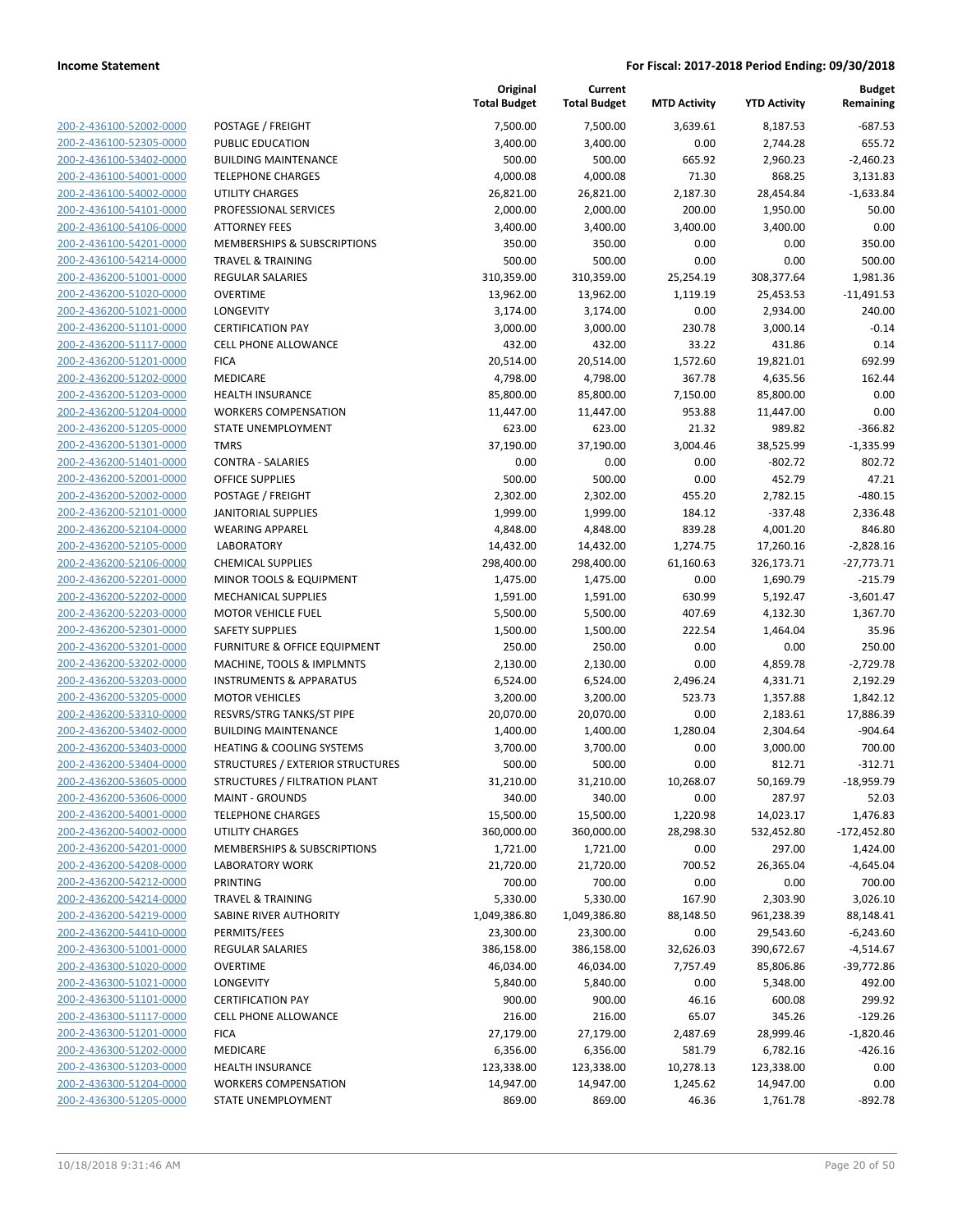| 200-2-436300-51301-0000        |
|--------------------------------|
| 200-2-436300-51401-0000        |
| 200-2-436300-52001-0000        |
| 200-2-436300-52002-0000        |
| 200-2-436300-52005-0000        |
| 200-2-436300-52103-0000        |
| 200-2-436300-52104-0000        |
| 200-2-436300-52106-0000        |
| 200-2-436300-52201-0000        |
| 200-2-436300-52203-0000        |
| 200-2-436300-52303-0000        |
| 200-2-436300-53201-0000        |
| 200-2-436300-53202-0000        |
| 200-2-436300-53205-0000        |
| 200-2-436300-53207-0000        |
| 200-2-436300-53210-0000        |
| 200-2-436300-53211-0000        |
| 200-2-436300-53306-0000        |
|                                |
| 200-2-436300-54001-0000        |
| 200-2-436300-54214-0000        |
| 200-2-437200-51001-0000        |
| 200-2-437200-51020-0000        |
| 200-2-437200-51021-0000        |
| 200-2-437200-51101-0000        |
| 200-2-437200-51117-0000        |
| 200-2-437200-51201-0000        |
| 200-2-437200-51202-0000        |
| 200-2-437200-51203-0000        |
| 200-2-437200-51204-0000        |
| 200-2-437200-51205-0000        |
| 200-2-437200-51301-0000        |
| 200-2-437200-51401-0000        |
| 200-2-437200-52001-0000        |
| 200-2-437200-52103-0000        |
| 200-2-437200-52104-0000        |
| 200-2-437200-52106-0000        |
| 200-2-437200-52107-0000        |
| 200-2-437200-52201-0000        |
|                                |
| 200-2-437200-52203-0000        |
| 200-2-437200-52303-0000        |
| 200-2-437200-53202-0000        |
| <u>200-2-437200-53205-0000</u> |
| 200-2-437200-53207-0000        |
| <u>200-2-437200-53309-0000</u> |
| <u>200-2-437200-53311-0000</u> |
| <u>200-2-437200-54001-0000</u> |
| 200-2-437200-54002-0000        |
| 200-2-437200-54214-0000        |
| 200-2-437300-51001-0000        |
| <u>200-2-437300-51020-0000</u> |
| 200-2-437300-51021-0000        |
| 200-2-437300-51101-0000        |
| 200-2-437300-51117-0000        |
| <u>200-2-437300-51201-0000</u> |
| <u>200-2-437300-51202-0000</u> |
| 200-2-437300-51203-0000        |
| 200-2-437300-51204-0000        |
|                                |
| 200-2-437300-51205-0000        |
| 200-2-437300-51301-0000        |
|                                |

|                         |                              | Original<br><b>Total Budget</b> | Current<br><b>Total Budget</b> | <b>MTD Activity</b> | <b>YTD Activity</b> | <b>Budget</b><br>Remaining |
|-------------------------|------------------------------|---------------------------------|--------------------------------|---------------------|---------------------|----------------------------|
| 200-2-436300-51301-0000 | <b>TMRS</b>                  | 49,704.00                       | 49,704.00                      | 4,878.34            | 55,347.26           | $-5,643.26$                |
| 200-2-436300-51401-0000 | <b>CONTRA - SALARIES</b>     | 0.00                            | 0.00                           | $-118.73$           | $-20,830.90$        | 20,830.90                  |
| 200-2-436300-52001-0000 | <b>OFFICE SUPPLIES</b>       | 300.00                          | 300.00                         | 0.00                | 238.95              | 61.05                      |
| 200-2-436300-52002-0000 | POSTAGE / FREIGHT            | 50.00                           | 50.00                          | 4.16                | 25.41               | 24.59                      |
| 200-2-436300-52005-0000 | PRINTED MATERIALS            | 100.00                          | 100.00                         | 0.00                | 0.00                | 100.00                     |
| 200-2-436300-52103-0000 | <b>MEETING SUPPLIES</b>      | 100.00                          | 100.00                         | 0.00                | 71.00               | 29.00                      |
| 200-2-436300-52104-0000 | <b>WEARING APPAREL</b>       | 15,000.00                       | 15,000.00                      | 1,158.37            | 10,758.91           | 4,241.09                   |
| 200-2-436300-52106-0000 | <b>CHEMICAL SUPPLIES</b>     | 500.00                          | 500.00                         | 0.00                | 0.00                | 500.00                     |
| 200-2-436300-52201-0000 | MINOR TOOLS & EQUIPMENT      | 8,500.00                        | 8,500.00                       | 1,635.11            | 12,425.36           | $-3,925.36$                |
| 200-2-436300-52203-0000 | <b>MOTOR VEHICLE FUEL</b>    | 25,000.00                       | 25,000.00                      | 4,170.69            | 32,172.48           | $-7,172.48$                |
| 200-2-436300-52303-0000 | <b>TRAINING SUPPLIES</b>     | 200.00                          | 200.00                         | 0.00                | 0.00                | 200.00                     |
| 200-2-436300-53201-0000 | FURNITURE & OFFICE EQUIPMENT | 100.00                          | 100.00                         | 0.00                | 100.00              | 0.00                       |
| 200-2-436300-53202-0000 | MACHINE, TOOLS & IMPLMNTS    | 5,000.00                        | 5,000.00                       | 71.40               | 5,089.81            | $-89.81$                   |
| 200-2-436300-53205-0000 | <b>MOTOR VEHICLES</b>        | 30,000.00                       | 30,000.00                      | 1,937.09            | 19,319.84           | 10,680.16                  |
| 200-2-436300-53207-0000 | RADIO/COMMUNICATIONS         | 4,500.00                        | 4,500.00                       | 0.00                | 4,554.66            | $-54.66$                   |
| 200-2-436300-53210-0000 | FIRE HYDRANTS                | 8,000.00                        | 8,000.00                       | 0.00                | 8,016.35            | $-16.35$                   |
| 200-2-436300-53211-0000 | <b>METERS &amp; SETTINGS</b> | 70,000.00                       | 70,000.00                      | 0.00                | 58,302.63           | 11,697.37                  |
| 200-2-436300-53306-0000 | <b>WATER MAINS</b>           | 165,000.00                      | 165,000.00                     | 42,986.39           | 316,937.76          | $-151,937.76$              |
| 200-2-436300-54001-0000 | <b>TELEPHONE CHARGES</b>     | 1,800.00                        | 1,800.00                       | 91.02               | 1,650.49            | 149.51                     |
| 200-2-436300-54214-0000 | <b>TRAVEL &amp; TRAINING</b> | 4,000.00                        | 4,000.00                       | 111.00              | 3,182.99            | 817.01                     |
| 200-2-437200-51001-0000 | <b>REGULAR SALARIES</b>      | 367,484.00                      | 367,484.00                     | 26,023.83           | 363,210.91          | 4,273.09                   |
| 200-2-437200-51020-0000 | <b>OVERTIME</b>              | 56,917.00                       | 56,917.00                      | 5,527.54            | 75,249.24           | $-18,332.24$               |
| 200-2-437200-51021-0000 | <b>LONGEVITY</b>             | 14,102.00                       | 14,102.00                      | 0.00                | 13,772.00           | 330.00                     |
| 200-2-437200-51101-0000 | <b>CERTIFICATION PAY</b>     | 1,500.00                        | 1,500.00                       | 92.30               | 1,199.90            | 300.10                     |
| 200-2-437200-51117-0000 | <b>CELL PHONE ALLOWANCE</b>  | 216.00                          | 216.00                         | 113.50              | 474.20              | $-258.20$                  |
| 200-2-437200-51201-0000 | <b>FICA</b>                  | 27,084.00                       | 27,084.00                      | 1,968.76            | 27,624.75           | $-540.75$                  |
| 200-2-437200-51202-0000 | MEDICARE                     | 6,334.00                        | 6,334.00                       | 460.44              | 6,460.62            | $-126.62$                  |
| 200-2-437200-51203-0000 | HEALTH INSURANCE             | 123,338.00                      | 123,338.00                     | 10,278.13           | 123,338.00          | 0.00                       |
| 200-2-437200-51204-0000 | <b>WORKERS COMPENSATION</b>  | 10,501.00                       | 10,501.00                      | 875.12              | 10,501.00           | 0.00                       |
| 200-2-437200-51205-0000 | STATE UNEMPLOYMENT           | 799.00                          | 799.00                         | 58.44               | 1,233.77            | $-434.77$                  |
| 200-2-437200-51301-0000 | <b>TMRS</b>                  | 49,527.00                       | 49,527.00                      | 3,708.56            | 51,460.68           | $-1,933.68$                |
| 200-2-437200-51401-0000 | <b>CONTRA - SALARIES</b>     | 0.00                            | 0.00                           | $-2,714.32$         | $-14,322.70$        | 14,322.70                  |
| 200-2-437200-52001-0000 | <b>OFFICE SUPPLIES</b>       | 300.00                          | 300.00                         | 0.00                | 438.53              | $-138.53$                  |
| 200-2-437200-52103-0000 | <b>MEETING SUPPLIES</b>      | 150.00                          | 150.00                         | 0.00                | 177.01              | $-27.01$                   |
| 200-2-437200-52104-0000 | <b>WEARING APPAREL</b>       | 15,000.00                       | 15,000.00                      | 1,230.19            | 8,598.66            | 6,401.34                   |
| 200-2-437200-52106-0000 | <b>CHEMICAL SUPPLIES</b>     | 2,400.00                        | 2,400.00                       | 2,503.25            | 2,503.25            | $-103.25$                  |
| 200-2-437200-52107-0000 | <b>BOTANICAL SUPPLIES</b>    | 400.00                          | 400.00                         | 0.00                | 321.30              | 78.70                      |
| 200-2-437200-52201-0000 | MINOR TOOLS & EQUIPMENT      | 6,500.00                        | 6,500.00                       | 916.41              | 5,157.69            | 1,342.31                   |
| 200-2-437200-52203-0000 | <b>MOTOR VEHICLE FUEL</b>    | 24,030.00                       | 24,030.00                      | 1,857.08            | 24,022.31           | 7.69                       |
| 200-2-437200-52303-0000 | <b>TRAINING SUPPLIES</b>     | 150.00                          | 150.00                         | 0.00                | 0.00                | 150.00                     |
| 200-2-437200-53202-0000 | MACHINE, TOOLS & IMPLMNTS    | 4,965.00                        | 4,965.00                       | 328.39              | 2,177.17            | 2,787.83                   |
| 200-2-437200-53205-0000 | <b>MOTOR VEHICLES</b>        | 21,000.00                       | 21,000.00                      | 3,099.68            | 18,333.41           | 2,666.59                   |
| 200-2-437200-53207-0000 | RADIO/COMMUNICATIONS         | 3,000.00                        | 3,000.00                       | 0.00                | 1,060.00            | 1,940.00                   |
| 200-2-437200-53309-0000 | SANITARY SEWER & TCEQ SSO    | 69,000.00                       | 69,000.00                      | 10,274.30           | 95,214.97           | $-26,214.97$               |
| 200-2-437200-53311-0000 | <b>LIFT STATIONS</b>         | 22,500.00                       | 22,500.00                      | 918.30              | 17,872.31           | 4,627.69                   |
| 200-2-437200-54001-0000 | <b>TELEPHONE CHARGES</b>     | 5,500.00                        | 5,500.00                       | 406.48              | 4,983.54            | 516.46                     |
| 200-2-437200-54002-0000 | UTILITY CHARGES              | 27,000.00                       | 27,000.00                      | 2,281.18            | 28,477.49           | $-1,477.49$                |
| 200-2-437200-54214-0000 | <b>TRAVEL &amp; TRAINING</b> | 3,000.00                        | 3,000.00                       | 0.00                | 1,745.00            | 1,255.00                   |
| 200-2-437300-51001-0000 | <b>REGULAR SALARIES</b>      | 489,292.00                      | 489,292.00                     | 37,271.63           | 480,325.37          | 8,966.63                   |
| 200-2-437300-51020-0000 | <b>OVERTIME</b>              | 36,000.00                       | 36,000.00                      | 1,960.07            | 34,746.02           | 1,253.98                   |
| 200-2-437300-51021-0000 | LONGEVITY                    | 15,432.00                       | 15,432.00                      | 0.00                | 15,684.00           | $-252.00$                  |
| 200-2-437300-51101-0000 | <b>CERTIFICATION PAY</b>     | 7,200.00                        | 7,200.00                       | 599.99              | 6,346.13            | 853.87                     |
| 200-2-437300-51117-0000 | CELL PHONE ALLOWANCE         | 1,296.00                        | 1,296.00                       | 33.22               | 431.86              | 864.14                     |
| 200-2-437300-51201-0000 | <b>FICA</b>                  | 33,822.00                       | 33,822.00                      | 2,285.11            | 31,962.44           | 1,859.56                   |
| 200-2-437300-51202-0000 | MEDICARE                     | 7,910.00                        | 7,910.00                       | 534.42              | 7,475.08            | 434.92                     |
| 200-2-437300-51203-0000 | <b>HEALTH INSURANCE</b>      | 128,700.00                      | 128,700.00                     | 10,725.00           | 128,700.00          | 0.00                       |
| 200-2-437300-51204-0000 | <b>WORKERS COMPENSATION</b>  | 11,807.00                       | 11,807.00                      | 983.88              | 11,807.00           | 0.00                       |
| 200-2-437300-51205-0000 | STATE UNEMPLOYMENT           | 844.00                          | 844.00                         | 0.00                | 1,277.68            | $-433.68$                  |
| 200-2-437300-51301-0000 | <b>TMRS</b>                  | 62,788.00                       | 62,788.00                      | 4,722.27            | 62,770.28           | 17.72                      |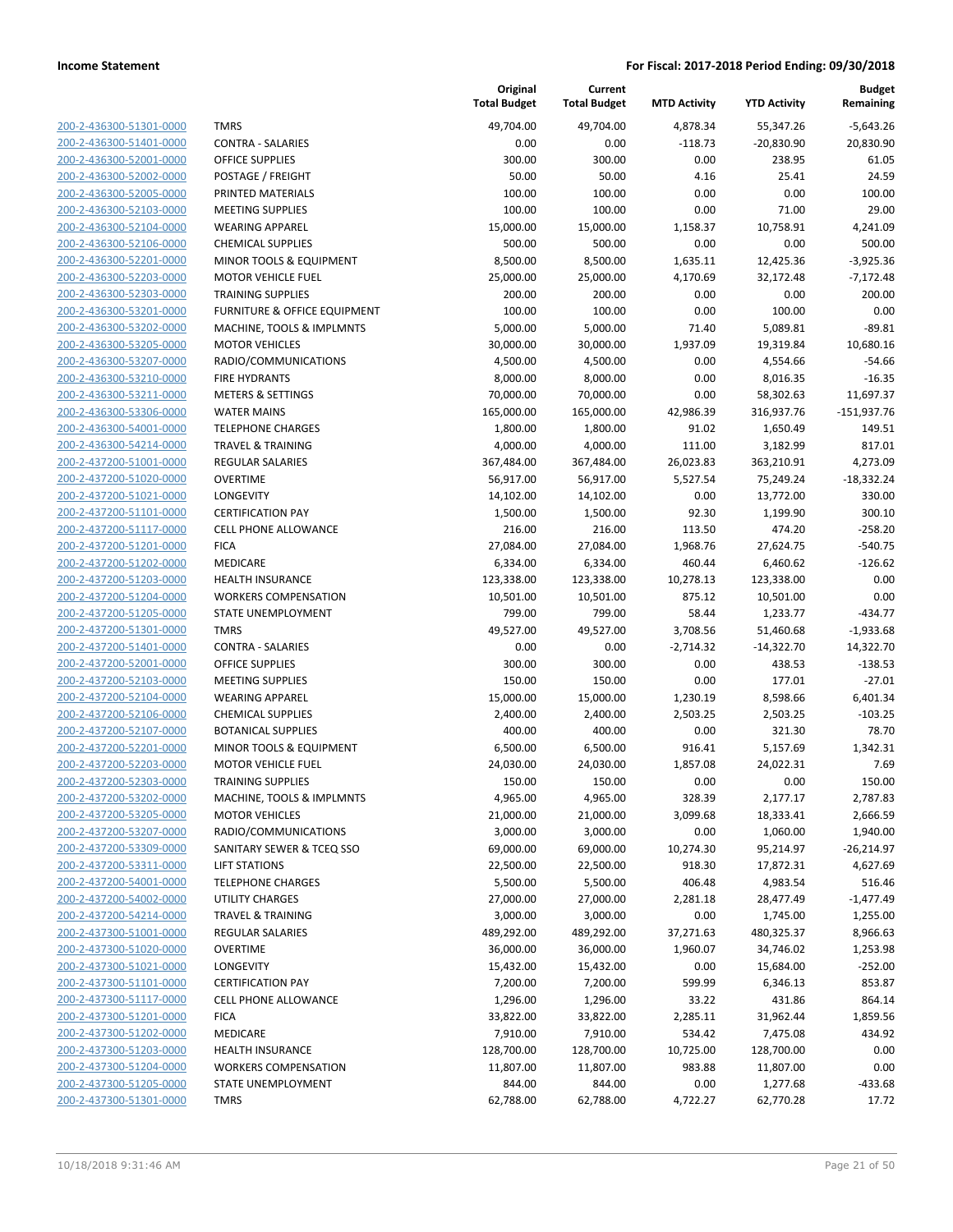|                                                    |                                                        | Original<br><b>Total Budget</b> | Current<br><b>Total Budget</b> | <b>MTD Activity</b> | <b>YTD Activity</b> | <b>Budget</b><br>Remaining |
|----------------------------------------------------|--------------------------------------------------------|---------------------------------|--------------------------------|---------------------|---------------------|----------------------------|
| 200-2-437300-52001-0000                            | <b>OFFICE SUPPLIES</b>                                 | 600.00                          | 600.00                         | 15.96               | 595.82              | 4.18                       |
| 200-2-437300-52002-0000                            | POSTAGE / FREIGHT                                      | 600.00                          | 600.00                         | 146.53              | 551.63              | 48.37                      |
| 200-2-437300-52005-0000                            | PRINTED MATERIALS                                      | 1,200.00                        | 1,200.00                       | 1,106.00            | 1,130.00            | 70.00                      |
| 200-2-437300-52101-0000                            | <b>JANITORIAL SUPPLIES</b>                             | 1,650.00                        | 1,650.00                       | 0.00                | 1,483.18            | 166.82                     |
| 200-2-437300-52102-0000                            | REFERENCE SUPPLIES                                     | 500.00                          | 500.00                         | 0.00                | 60.00               | 440.00                     |
| 200-2-437300-52104-0000                            | <b>WEARING APPAREL</b>                                 | 11,000.00                       | 11,000.00                      | 3,354.32            | 8,150.26            | 2,849.74                   |
| 200-2-437300-52105-0000                            | <b>LABORATORY</b>                                      | 15,000.00                       | 15,000.00                      | 820.44              | 10,095.74           | 4,904.26                   |
| 200-2-437300-52106-0000                            | <b>CHEMICAL SUPPLIES</b>                               | 52,000.00                       | 52,000.00                      | 7,488.00            | 48,099.89           | 3,900.11                   |
| 200-2-437300-52107-0000                            | <b>BOTANICAL SUPPLIES</b>                              | 900.00                          | 900.00                         | 0.00                | 902.75              | $-2.75$                    |
| 200-2-437300-52201-0000                            | MINOR TOOLS & EQUIPMENT                                | 6,300.00                        | 6,300.00                       | 2,524.79            | 8,532.78            | $-2,232.78$                |
| 200-2-437300-52202-0000                            | <b>MECHANICAL SUPPLIES</b>                             | 18,400.00                       | 18,400.00                      | 2,811.98            | 20,731.57           | $-2,331.57$                |
| 200-2-437300-52203-0000                            | <b>MOTOR VEHICLE FUEL</b>                              | 5,500.00                        | 5,500.00                       | 451.01              | 4,751.75            | 748.25                     |
| 200-2-437300-52301-0000                            | <b>SAFETY SUPPLIES</b>                                 | 2,300.00                        | 2,300.00                       | 0.00                | 2,230.39            | 69.61                      |
| 200-2-437300-53202-0000                            | MACHINE, TOOLS & IMPLMNTS                              | 60,000.00                       | 60,000.00                      | 12,188.94           | 59,147.60           | 852.40                     |
| 200-2-437300-53203-0000                            | <b>INSTRUMENTS &amp; APPARATUS</b>                     | 6,000.00                        | 6,000.00                       | 993.44              | 6,461.57            | $-461.57$                  |
| 200-2-437300-53205-0000                            | <b>MOTOR VEHICLES</b>                                  | 5,000.00                        | 5,000.00                       | 2,513.75            | 5,239.60            | $-239.60$                  |
| 200-2-437300-53402-0000                            | <b>BUILDING MAINTENANCE</b>                            | 6,000.00                        | 6,000.00                       | 49.50               | 6,205.12            | $-205.12$                  |
| 200-2-437300-54001-0000                            | <b>TELEPHONE CHARGES</b>                               | 6,000.00                        | 6,000.00                       | 396.54              | 4,884.42            | 1,115.58                   |
| 200-2-437300-54002-0000                            | <b>UTILITY CHARGES</b>                                 | 400,000.00                      | 400,000.00                     | 35,550.88           | 375,134.59          | 24,865.41                  |
| 200-2-437300-54201-0000                            | MEMBERSHIPS & SUBSCRIPTIONS                            | 12,000.00                       | 12,000.00                      | 252.00              | 8,308.88            | 3,691.12                   |
| 200-2-437300-54208-0000                            | <b>LABORATORY WORK</b>                                 | 12,400.00                       | 12,400.00                      | 938.75              | 10,405.80           | 1,994.20                   |
| 200-2-437300-54214-0000                            | <b>TRAVEL &amp; TRAINING</b>                           | 4,900.00                        | 4,900.00                       | 966.87              | 4,375.00            | 525.00                     |
| 200-2-437300-54403-0000                            | <b>DISPOSAL CHARGES</b>                                | 95,000.00                       | 95,000.00                      | 6,828.75            | 96,218.97           | $-1,218.97$                |
| 200-2-437300-54410-0000                            | PERMITS/FEES                                           | 74,000.00                       | 74,000.00                      | 0.00                | 37,897.32           | 36,102.68                  |
| 200-2-471200-56408-0000                            | 2011 GO REFUND INTEREST                                | 0.00                            | 0.00                           | 0.00                | 40,370.67           | $-40,370.67$               |
| 200-2-471200-56607-0000                            | 08 REV BONDS - INTEREST                                | 325,075.00                      | 325,075.00                     | 0.00                | 280,460.67          | 44,614.33                  |
| 200-2-471200-56609-0000                            | 2018 REV BONDS - INTEREST                              | 350,588.00                      | 350,588.00                     | 0.00                | 0.00                | 350,588.00                 |
| 200-2-475100-56002-0000                            | MISCELLANEOUS DEBT EXP / AGENT FEE                     | 750.00                          | 750.00                         | 0.00                | 550.00              | 200.00                     |
| 200-2-475100-56005-0000                            | ARBITRAGE                                              | 1,750.00                        | 1,750.00                       | 0.00                | 1,750.00            | 0.00                       |
| 200-2-480000-52003-0000                            | <b>COPIER CHARGES</b>                                  | 10,600.00                       | 10,600.00                      | 794.95              | 7,898.14            | 2,701.86                   |
| 200-2-480000-52006-0000                            | <b>COPIER PAPER</b>                                    | 500.00                          | 500.00                         | 0.00                | 253.04              | 246.96                     |
| 200-2-480000-54002-0000                            | <b>UTILITY CHARGES</b>                                 | 3,000.00                        | 3,000.00                       | 1,050.76            | 12,180.31           | $-9,180.31$                |
| 200-2-480000-54226-0000<br>200-2-480000-57002-0000 | <b>INSURANCE EXPENSE</b><br><b>BAD DEBT EXPENSE</b>    | 41,390.00                       | 41,390.00                      | 0.00<br>0.00        | 41,656.50<br>0.00   | $-266.50$                  |
| 200-2-480000-57005-0000                            | <b>ACCRUED VAC &amp; SICK PAY</b>                      | 34,327.00<br>30,000.00          | 34,327.00<br>30,000.00         | 47,105.24           | 58,002.77           | 34,327.00<br>$-28,002.77$  |
| 200-2-480000-57008-0000                            | <b>BANK CHARGES</b>                                    | 30,000.00                       | 30,000.00                      | 2,581.38            | 28,210.43           | 1,789.57                   |
| 200-2-491000-58001-0000                            | <b>XFR - GENERAL FUND</b>                              | 0.00                            | 0.00                           | 119,582.56          | 1,323,261.76        | $-1,323,261.76$            |
| 200-2-491000-58037-0000                            | <b>XFR - DEBT SERVICE FUND</b>                         | 1,532,906.25                    | 1,532,906.25                   | 127,742.16          | 1,532,906.25        | 0.00                       |
| 200-2-491000-58112-0000                            | TX CDBG GRANT FUND                                     | 0.00                            | 31,205.00                      | 0.00                | 31,205.00           | 0.00                       |
| 200-2-491000-58120-0000                            | <b>XFR - UTILITY CIP FUND</b>                          | 363,117.00                      | 363,117.00                     | 30,259.75           | 363,117.00          | 0.00                       |
| 200-2-495000-58580-0000                            | CA - GENERAL FUND - GENERAL GOVERNMENT                 | 318,332.00                      | 318,332.00                     | 26,527.63           | 318,332.00          | 0.00                       |
| 200-2-495000-58581-0000                            | CA - GENERAL FUND - PUBLIC WORKS                       | 162,430.00                      | 162,430.00                     | 13,535.87           | 162,430.00          | 0.00                       |
| 200-2-495000-58701-0000                            | CA - CENTRAL SERVICE FUND                              | 208,949.00                      | 208,949.00                     | 17,412.38           | 208,949.00          | 0.00                       |
| 200-2-495000-58710-0000                            | <b>CA - INSURANCE FUND</b>                             | 102,895.00                      | 102,895.00                     | 8,574.62            | 102,895.00          | 0.00                       |
| 200-2-495000-58720-0000                            | CA - MIS FUN                                           | 97,623.00                       | 97,623.00                      | 8,135.25            | 97,623.00           | 0.00                       |
| 200-2-495000-58900-0000                            | <b>CA - ELECTRIC FUND</b>                              | 608,011.00                      | 608,011.00                     | 50,667.62           | 608,011.00          | 0.00                       |
|                                                    | <b>Expense Total:</b>                                  | 10,205,614.13                   | 10,236,819.13                  | 1,031,350.74        | 11,416,362.29       | $-1,179,543.16$            |
|                                                    | Fund: 200 - WATER / WASTEWATER FUND Surplus (Deficit): | 3,007,555.87                    | 2,976,350.87                   | 315,555.01          | 2,561,458.25        | 414,892.62                 |
| <b>Fund: 210 - WATER IMPACT FEES</b>               |                                                        |                                 |                                |                     |                     |                            |
| Revenue                                            |                                                        |                                 |                                |                     |                     |                            |
| 210-2-319001-45401-0000                            | <b>INTEREST REVENUES</b>                               | 0.00                            | 0.00                           | 0.00                | 0.12                | $-0.12$                    |
|                                                    | <b>Revenue Total:</b>                                  | 0.00                            | 0.00                           | 0.00                | 0.12                | $-0.12$                    |
| <b>Expense</b>                                     |                                                        |                                 |                                |                     |                     |                            |
| 210-2-491000-58120-0000                            | <b>XFR - UTILITY CIP FUND</b>                          | 0.00                            | 0.00                           | 0.00                | 36.98               | $-36.98$                   |
|                                                    | <b>Expense Total:</b>                                  | 0.00                            | 0.00                           | 0.00                | 36.98               | $-36.98$                   |
|                                                    | Fund: 210 - WATER IMPACT FEES Surplus (Deficit):       | 0.00                            | 0.00                           | 0.00                | -36.86              | 36.86                      |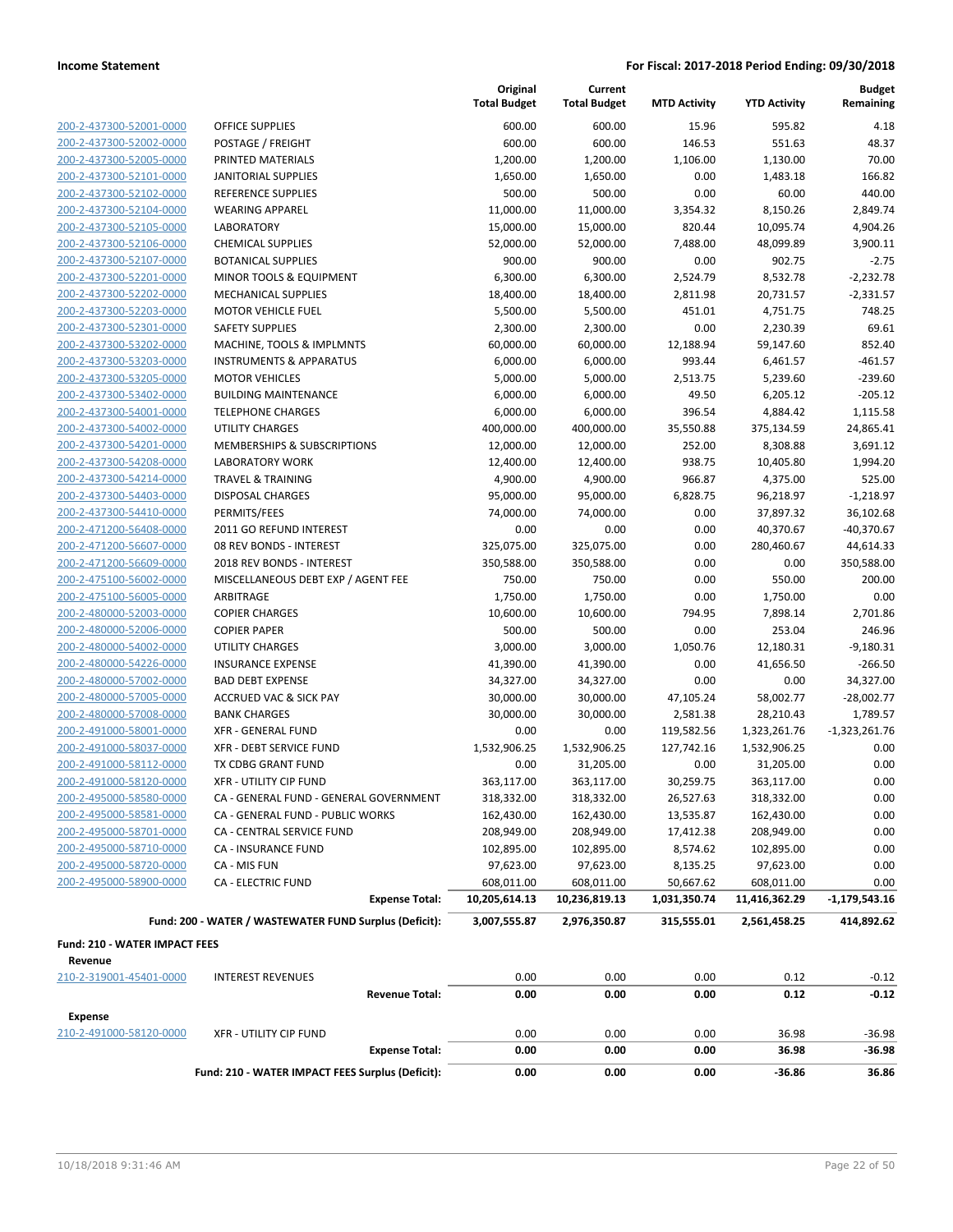|                                                    |                                                                  |                       | Original<br><b>Total Budget</b> | Current<br><b>Total Budget</b> | <b>MTD Activity</b> | <b>YTD Activity</b>     | <b>Budget</b><br>Remaining |
|----------------------------------------------------|------------------------------------------------------------------|-----------------------|---------------------------------|--------------------------------|---------------------|-------------------------|----------------------------|
| <b>Fund: 211 - WASTEWATER IMPACT FEES</b>          |                                                                  |                       |                                 |                                |                     |                         |                            |
| Revenue                                            |                                                                  |                       |                                 |                                |                     |                         |                            |
| 211-2-319001-45401-0000                            | <b>INTEREST REVENUES</b>                                         |                       | 0.00                            | 0.00                           | 0.00                | 6.53                    | $-6.53$                    |
|                                                    |                                                                  | <b>Revenue Total:</b> | 0.00                            | 0.00                           | 0.00                | 6.53                    | $-6.53$                    |
| Expense                                            |                                                                  |                       |                                 |                                |                     |                         |                            |
| 211-2-480000-57008-0000                            | <b>BANK CHARGES</b>                                              |                       | 10.00                           | 10.00                          | 0.00                | 0.62                    | 9.38                       |
| 211-2-491000-58120-0000                            | <b>XFR - UTILITY CIP FUND</b>                                    |                       | 0.00                            | 0.00                           | 0.00                | 1,869.37                | $-1,869.37$                |
|                                                    |                                                                  | <b>Expense Total:</b> | 10.00                           | 10.00                          | 0.00                | 1,869.99                | $-1,859.99$                |
|                                                    | Fund: 211 - WASTEWATER IMPACT FEES Surplus (Deficit):            |                       | $-10.00$                        | $-10.00$                       | 0.00                | $-1,863.46$             | 1,853.46                   |
|                                                    |                                                                  |                       |                                 |                                |                     |                         |                            |
|                                                    | Fund: 212 - TX COMMUNITY DEV SWR SYSTEM IMPROV PROG GRANT        |                       |                                 |                                |                     |                         |                            |
| Revenue<br>212-2-310001-43105-0000                 | MISCELLANEOUS / GRANTS                                           |                       | 0.00                            | 275,000.00                     | 0.00                | 99,462.15               |                            |
| 212-2-323001-46100-0000                            | <b>XFR - UTILITY FUND</b>                                        |                       | 0.00                            | 31,205.00                      | 0.00                | 31,205.00               | 175,537.85<br>0.00         |
|                                                    |                                                                  | <b>Revenue Total:</b> | 0.00                            | 306,205.00                     | 0.00                | 130,667.15              | 175,537.85                 |
|                                                    |                                                                  |                       |                                 |                                |                     |                         |                            |
| <b>Expense</b>                                     |                                                                  |                       |                                 |                                |                     |                         |                            |
| 212-2-431700-51401-0000                            | <b>CONTRA - SALARIES</b>                                         |                       | 0.00                            | 23,795.00                      | 0.00                | 0.00                    | 23,795.00                  |
| 212-2-436300-55007-0000<br>212-2-436300-55012-0000 | ENG/ARCHITECTS/MGMT<br><b>CONSTRUCTION</b>                       |                       | 0.00<br>0.00                    | 31,205.00<br>275,000.00        | 1,250.00<br>250.00  | 18,300.00<br>104,947.03 | 12,905.00<br>170,052.97    |
|                                                    |                                                                  | <b>Expense Total:</b> | 0.00                            | 330,000.00                     | 1,500.00            | 123,247.03              | 206,752.97                 |
|                                                    |                                                                  |                       |                                 |                                |                     |                         |                            |
|                                                    | Fund: 212 - TX COMMUNITY DEV SWR SYSTEM IMPROV PROG GRANT Surplu |                       | 0.00                            | -23,795.00                     | $-1,500.00$         | 7,420.12                | $-31,215.12$               |
| Fund: 216 - UTILIITY CIP FUND                      |                                                                  |                       |                                 |                                |                     |                         |                            |
| Revenue                                            |                                                                  |                       |                                 |                                |                     |                         |                            |
| 216-2-319001-45401-0000                            | <b>INTEREST REVENUES</b>                                         |                       | 5,000.00                        | 5,000.00                       | 0.00                | 24,315.04               | $-19,315.04$               |
| 216-2-319001-47221-0000                            | <b>BOND PROCEEDS</b>                                             |                       | 13,000,000.00                   | 13,000,000.00                  | 0.00                | 0.00                    | 13,000,000.00              |
| 216-2-323001-46100-0000                            | <b>XFR - UTILITY FUND</b>                                        |                       | 363,117.00                      | 363,117.00                     | 30,259.75           | 363,117.00              | 0.00                       |
| 216-2-323001-46102-0000                            | XFR - 210 WATER IMPACT FEES                                      |                       | 0.00                            | 0.00                           | 0.00                | 36.98                   | $-36.98$                   |
| 216-2-323001-46103-0000                            | XFR - 211 WASTEWATER IMPACT FEE                                  |                       | 0.00                            | 0.00                           | 0.00                | 1,869.37                | $-1,869.37$                |
|                                                    |                                                                  | <b>Revenue Total:</b> | 13,368,117.00                   | 13,368,117.00                  | 30,259.75           | 389,338.39              | 12,978,778.61              |
| <b>Expense</b>                                     |                                                                  |                       |                                 |                                |                     |                         |                            |
| 216-2-436200-53310-0000                            | RESVRS/STRG TANKS/ST PIPE                                        |                       | 3,900,000.00                    | 3,900,000.00                   | 0.00                | 0.00                    | 3,900,000.00               |
| 216-2-436200-53312-0000                            | <b>WATER LINE EASEMENTS</b>                                      |                       | 50,000.00                       | 0.00                           | 0.00                | 0.00                    | 0.00                       |
| 216-2-436200-55002-0000                            | <b>IMPROVEMENTS</b>                                              |                       | 0.00                            | 331,000.00                     | 406,213.47          | 4,770,045.90            | $-4,439,045.90$            |
| 216-2-436200-55106-0000                            | <b>WATER PUMPS</b>                                               |                       | 0.00                            | 50,000.00                      | 48,363.52           | 103,813.52              | $-53,813.52$               |
| 216-2-436300-55105-0000                            | <b>WATER MAINS</b>                                               |                       | 1,472,600.00                    | 1,904,769.00                   | 324,090.30          | 585,840.95              | 1,318,928.05               |
| 216-2-436300-55201-0000                            | <b>EQUIPMENT PURCHASES</b>                                       |                       | 79,000.00                       | 79,000.00                      | 0.00                | 49,975.48               | 29,024.52                  |
| 216-2-437200-55002-0000                            | <b>IMPROVEMENTS</b>                                              |                       | 7,510,000.00                    | 33,800.00                      | 13,040.71           | 441,628.78              | -407,828.78                |
| 216-2-437200-55201-0000<br>216-2-437300-55002-0000 | <b>EQUIPMENT PURCHASES</b><br><b>IMPROVEMENTS</b>                |                       | 405,367.00<br>78,750.00         | 405,367.00<br>78,750.00        | 0.00<br>0.00        | 370,441.00<br>67,051.20 | 34,926.00<br>11,698.80     |
| 216-2-437300-55006-0000                            | <b>AQUISITION</b>                                                |                       | 0.00                            | 0.00                           | 0.00                | 13,765.06               | $-13,765.06$               |
| 216-2-437300-55110-0000                            | <b>LIFT STATIONS</b>                                             |                       | 0.00                            | 7,510,000.00                   | 1,072,656.08        | 4,120,110.52            | 3,389,889.48               |
| 216-2-437300-55201-0000                            | <b>EQUIPMENT PURCHASES</b>                                       |                       | 0.00                            | 0.00                           | 48,810.00           | 48,810.00               | $-48,810.00$               |
| 216-2-480000-57008-0000                            | <b>BANK CHARGES</b>                                              |                       | 4,000.00                        | 4,000.00                       | 0.00                | 2,036.89                | 1,963.11                   |
|                                                    |                                                                  | <b>Expense Total:</b> | 13,499,717.00                   | 14,296,686.00                  | 1,913,174.08        | 10,573,519.30           | 3,723,166.70               |
|                                                    | Fund: 216 - UTILIITY CIP FUND Surplus (Deficit):                 |                       | $-131,600.00$                   | -928,569.00                    | -1,882,914.33       | $-10,184,180.91$        | 9,255,611.91               |
|                                                    |                                                                  |                       |                                 |                                |                     |                         |                            |
| <b>Fund: 217 - WASTEWATER RECLAMATION FUND</b>     |                                                                  |                       |                                 |                                |                     |                         |                            |
| Revenue                                            |                                                                  |                       |                                 |                                |                     |                         |                            |
| 217-2-319001-45401-0000                            | <b>INTEREST REVENUES</b>                                         |                       | 5,000.00                        | 5,000.00                       | 1,257.22            | 11,716.55               | $-6,716.55$                |
|                                                    |                                                                  | <b>Revenue Total:</b> | 5,000.00                        | 5,000.00                       | 1,257.22            | 11,716.55               | -6,716.55                  |
|                                                    | Fund: 217 - WASTEWATER RECLAMATION FUND Total:                   |                       | 5,000.00                        | 5,000.00                       | 1,257.22            | 11,716.55               | $-6,716.55$                |
| Fund: 300 - AIRPORT FUND                           |                                                                  |                       |                                 |                                |                     |                         |                            |
| Revenue                                            |                                                                  |                       |                                 |                                |                     |                         |                            |
| 300-2-319001-44315-0000                            | <b>AIRPORT FUEL FEES</b>                                         |                       | 1,000.00                        | 1,000.00                       | 0.00                | 314.72                  | 685.28                     |
| 300-2-319001-44316-0000                            | PARKING & TIE DOWN/MISC.                                         |                       | 400.00                          | 400.00                         | 0.00                | 39,677.69               | $-39,277.69$               |
| 300-2-319001-45401-0000                            | <b>INTEREST REVENUES</b>                                         |                       | 0.00                            | 0.00                           | 1,186.83            | 4,843.19                | $-4,843.19$                |
| 300-2-321001-45507-0000                            | L-3 COMM LEASE                                                   |                       | 639,217.00                      | 639,217.00                     | 53,268.08           | 639,216.96              | 0.04                       |
| 300-2-321001-45508-0000                            | AIR EVAC HANGAR FEES                                             |                       | 8,101.00                        | 8,101.00                       | 0.00                | 8,191.40                | $-90.40$                   |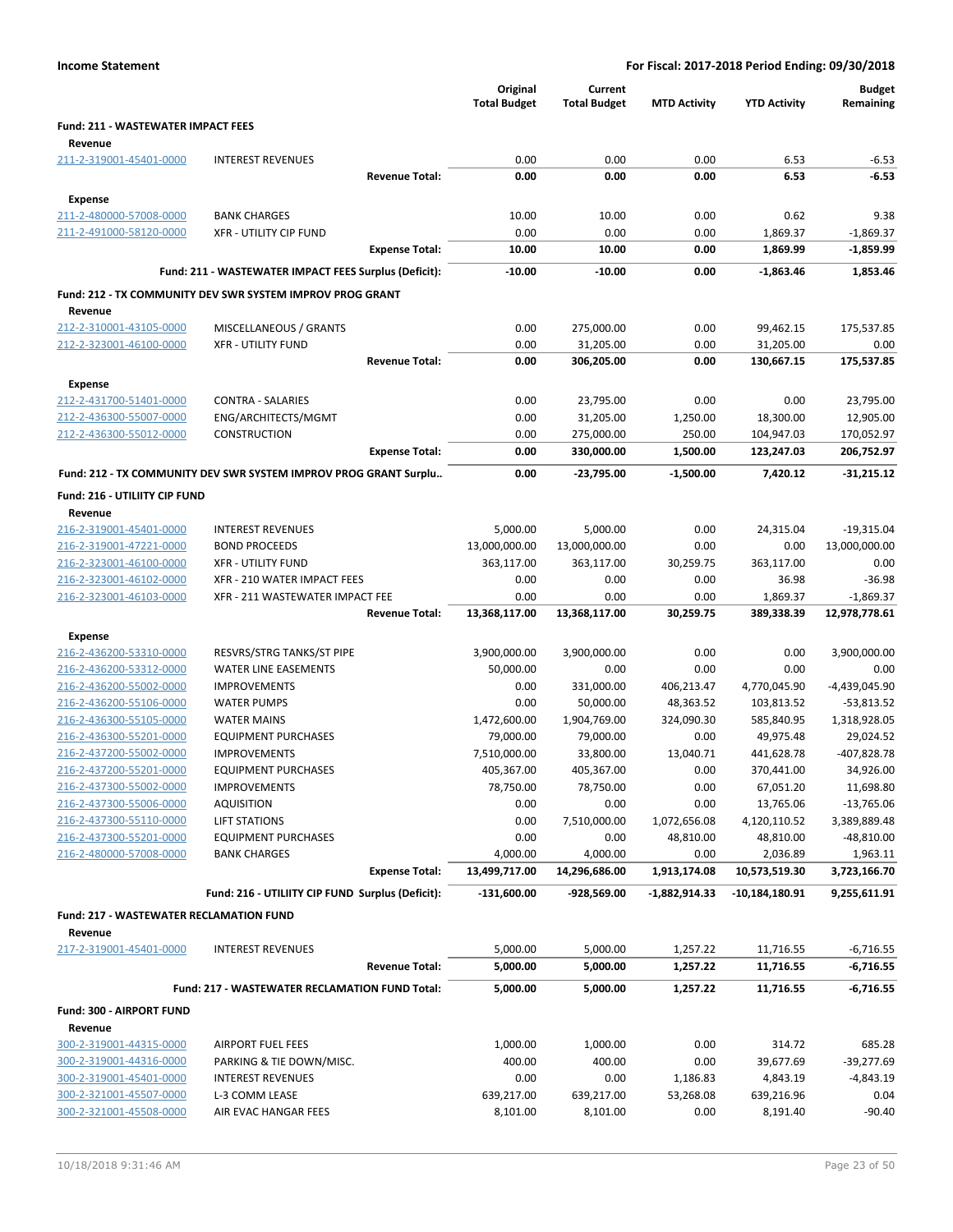|                                                    |                                                     | Original<br><b>Total Budget</b> | Current<br><b>Total Budget</b> | <b>MTD Activity</b> | <b>YTD Activity</b> | <b>Budget</b><br>Remaining |
|----------------------------------------------------|-----------------------------------------------------|---------------------------------|--------------------------------|---------------------|---------------------|----------------------------|
| 300-2-321001-45509-0000                            | BLUE SKY T-HANGAR & LA ND LEASES                    | 4,769.00                        | 4,769.00                       | 0.00                | 4,768.50            | 0.50                       |
| 300-2-321001-45510-0000                            | ARKOMA - HORIZONS AHEAD LEASE                       | 46,800.00                       | 46,800.00                      | 4,008.00            | 48,096.00           | $-1,296.00$                |
| 300-2-321001-45513-0000                            | MAJORS FLYING CLUB LAND LEASE                       | 1,396.00                        | 1,396.00                       | 116.33              | 1,395.96            | 0.04                       |
| 300-2-321001-45515-0000                            | TEXSAN AVIATION LAND LEASE                          | 972.00                          | 972.00                         | 0.00                | 972.00              | 0.00                       |
| 300-2-321001-45516-0000                            | MFC PARTNERS LAND LEASE                             | 1,260.00                        | 1,260.00                       | 500.00              | 2,520.00            | $-1,260.00$                |
| 300-2-321001-45517-0000                            | <b>INNOVATION FIRST MAINT HANGAR</b>                | 16,825.00                       | 16,825.00                      | 0.00                | 17,195.00           | $-370.00$                  |
|                                                    | <b>Revenue Total:</b>                               | 720,740.00                      | 720,740.00                     | 59,079.24           | 767,191.42          | $-46,451.42$               |
| <b>Expense</b>                                     |                                                     |                                 |                                |                     |                     |                            |
| 300-2-438100-51001-0000                            | <b>REGULAR SALARIES</b>                             | 47,704.00                       | 47,704.00                      | 3,691.44            | 47,348.81           | 355.19                     |
| 300-2-438100-51021-0000<br>300-2-438100-51117-0000 | LONGEVITY                                           | 150.00<br>432.00                | 150.00<br>432.00               | 0.00                | 150.00<br>432.12    | 0.00<br>$-0.12$            |
| 300-2-438100-51201-0000                            | CELL PHONE ALLOWANCE                                |                                 |                                | 33.24               |                     | 22.32                      |
| 300-2-438100-51202-0000                            | <b>FICA</b><br>MEDICARE                             | 2,994.00<br>700.00              | 2,994.00<br>700.00             | 230.93<br>54.01     | 2,971.68<br>695.00  | 5.00                       |
| 300-2-438100-51203-0000                            | <b>HEALTH INSURANCE</b>                             | 10,725.00                       | 10,725.00                      | 893.75              | 10,725.00           | 0.00                       |
| 300-2-438100-51204-0000                            | <b>WORKERS COMPENSATION</b>                         | 978.00                          | 978.00                         | 81.50               | 978.00              | 0.00                       |
| 300-2-438100-51205-0000                            | STATE UNEMPLOYMENT                                  | 141.00                          | 141.00                         | 0.00                | 176.59              | $-35.59$                   |
| 300-2-438100-51301-0000                            | TMRS                                                | 5,558.00                        | 5,558.00                       | 440.79              | 5,521.13            | 36.87                      |
| 300-2-438100-52001-0000                            | <b>OFFICE SUPPLIES</b>                              | 150.00                          | 150.00                         | 0.00                | 174.69              | $-24.69$                   |
| 300-2-438100-52002-0000                            | POSTAGE / FREIGHT                                   | 50.00                           | 50.00                          | 2.90                | 5.89                | 44.11                      |
| 300-2-438100-52107-0000                            | <b>BOTANICAL SUPPLIES</b>                           | 150.00                          | 150.00                         | 0.00                | 0.00                | 150.00                     |
| 300-2-438100-52201-0000                            | <b>MINOR TOOLS &amp; EQUIPMENT</b>                  | 100.00                          | 100.00                         | 0.00                | 19.69               | 80.31                      |
| 300-2-438100-53202-0000                            | MACHINE, TOOLS & IMPLMNTS                           | 100.00                          | 100.00                         | 0.00                | 0.00                | 100.00                     |
| 300-2-438100-53205-0000                            | <b>MOTOR VEHICLES</b>                               | 1,000.00                        | 1,000.00                       | 0.00                | 3,372.62            | $-2,372.62$                |
| 300-2-438100-53303-0000                            | MAINT - STREET /ALLEY/APRN/RNWY                     | 1,500.00                        | 1,500.00                       | 0.00                | 5,755.30            | $-4,255.30$                |
| 300-2-438100-53402-0000                            | <b>BUILDING MAINTENANCE</b>                         | 7,000.00                        | 7,000.00                       | 419.76              | 3,215.01            | 3,784.99                   |
| 300-2-438100-54001-0000                            | <b>TELEPHONE CHARGES</b>                            | 1,000.00                        | 1,000.00                       | 151.87              | 1,809.67            | $-809.67$                  |
| 300-2-438100-54002-0000                            | <b>UTILITY CHARGES</b>                              | 15,000.00                       | 15,000.00                      | 1,192.97            | 15,093.60           | $-93.60$                   |
| 300-2-438100-54105-0000                            | <b>MARKETING</b>                                    | 2,500.00                        | 2,500.00                       | 493.07              | 597.07              | 1,902.93                   |
| 300-2-438100-54201-0000                            | MEMBERSHIPS & SUBSCRIPTIONS                         | 200.00                          | 200.00                         | 0.00                | 190.00              | 10.00                      |
| 300-2-438100-54214-0000                            | <b>TRAVEL &amp; TRAINING</b>                        | 1,000.00                        | 1,000.00                       | 0.00                | 703.44              | 296.56                     |
| 300-2-438100-54408-0000                            | OTHER / INSURANCE EXPENSE                           | 15,000.00                       | 15,000.00                      | 0.00                | 3,456.00            | 11,544.00                  |
| 300-2-438100-54410-0000                            | PERMITS/FEES                                        | 500.00                          | 500.00                         | 0.00                | 276.00              | 224.00                     |
| 300-2-480000-52003-0000                            | <b>COPIER CHARGES</b>                               | 0.00                            | 0.00                           | 132.26              | 905.06              | $-905.06$                  |
| 300-2-480000-57005-0000                            | <b>ACCRUED VAC &amp; SICK PAY</b>                   | 0.00                            | 0.00                           | $-1,874.22$         | $-1,874.22$         | 1,874.22                   |
| 300-2-480000-57008-0000                            | <b>BANK CHARGES</b>                                 | 8,000.00                        | 8,000.00                       | 132.23              | 1,427.18            | 6,572.82                   |
| 300-2-491000-58035-0000                            | XFR - DEBT SERVICE FUND                             | 52,000.00                       | 52,000.00                      | 4,333.37            | 52,000.00           | 0.00                       |
|                                                    | <b>Expense Total:</b>                               | 174,632.00                      | 174,632.00                     | 10,409.87           | 156,125.33          | 18,506.67                  |
|                                                    | Fund: 300 - AIRPORT FUND Surplus (Deficit):         | 546,108.00                      | 546,108.00                     | 48,669.37           | 611,066.09          | -64,958.09                 |
| Fund: 320 - AIRPORT TXDOT GRANT<br><b>Expense</b>  |                                                     |                                 |                                |                     |                     |                            |
| 320-2-491000-58127-0000                            | <b>AIRPORT CIP FUND</b>                             | 0.00                            | 0.00                           | 0.00                | 14,975.00           | $-14,975.00$               |
|                                                    | <b>Expense Total:</b>                               | 0.00                            | 0.00                           | 0.00                | 14,975.00           | $-14,975.00$               |
|                                                    | Fund: 320 - AIRPORT TXDOT GRANT Total:              | 0.00                            | 0.00                           | 0.00                | 14,975.00           | $-14,975.00$               |
| Fund: 360 - AIRPORT CAPITAL FUND<br>Revenue        |                                                     |                                 |                                |                     |                     |                            |
| 360-2-319001-44315-0000                            | <b>AIRPORT - FUEL FEES</b>                          | 58,000.00                       | 58,000.00                      | 0.00                | 30,986.11           | 27,013.89                  |
| 360-2-319001-45401-0000                            | <b>INTEREST REVENUES</b>                            | 4,000.00                        | 4,000.00                       | 709.57              | 29,189.20           | $-25,189.20$               |
| 360-2-324001-46108-0000                            | XFRS - AIRPORT TXDOT GRANT FUND                     | 0.00                            | 0.00                           | 0.00                | 14,975.00           | $-14,975.00$               |
|                                                    | <b>Revenue Total:</b>                               | 62,000.00                       | 62,000.00                      | 709.57              | 75,150.31           | -13,150.31                 |
| <b>Expense</b>                                     |                                                     |                                 |                                |                     |                     |                            |
| 360-2-438100-55007-0000                            | ENG/ARCHITECTS/MGMT                                 | 0.00                            | 0.00                           | 0.00                | 5,601.71            | $-5,601.71$                |
| 360-2-438100-55008-0000                            | <b>SURVEYING</b>                                    | 0.00                            | 0.00                           | 0.00                | 4,775.00            | $-4,775.00$                |
| 360-2-438100-55012-0000                            | CONSTRUCTION                                        | 0.00                            | 0.00                           | 0.00                | 280,134.61          | $-280,134.61$              |
| 360-2-480000-57008-0000                            | <b>BANK CHARGES</b>                                 | 1,500.00                        | 1,500.00                       | 79.47               | 1,995.98            | -495.98                    |
|                                                    | <b>Expense Total:</b>                               | 1,500.00                        | 1,500.00                       | 79.47               | 292,507.30          | -291,007.30                |
|                                                    | Fund: 360 - AIRPORT CAPITAL FUND Surplus (Deficit): | 60,500.00                       | 60,500.00                      | 630.10              | $-217,356.99$       | 277,856.99                 |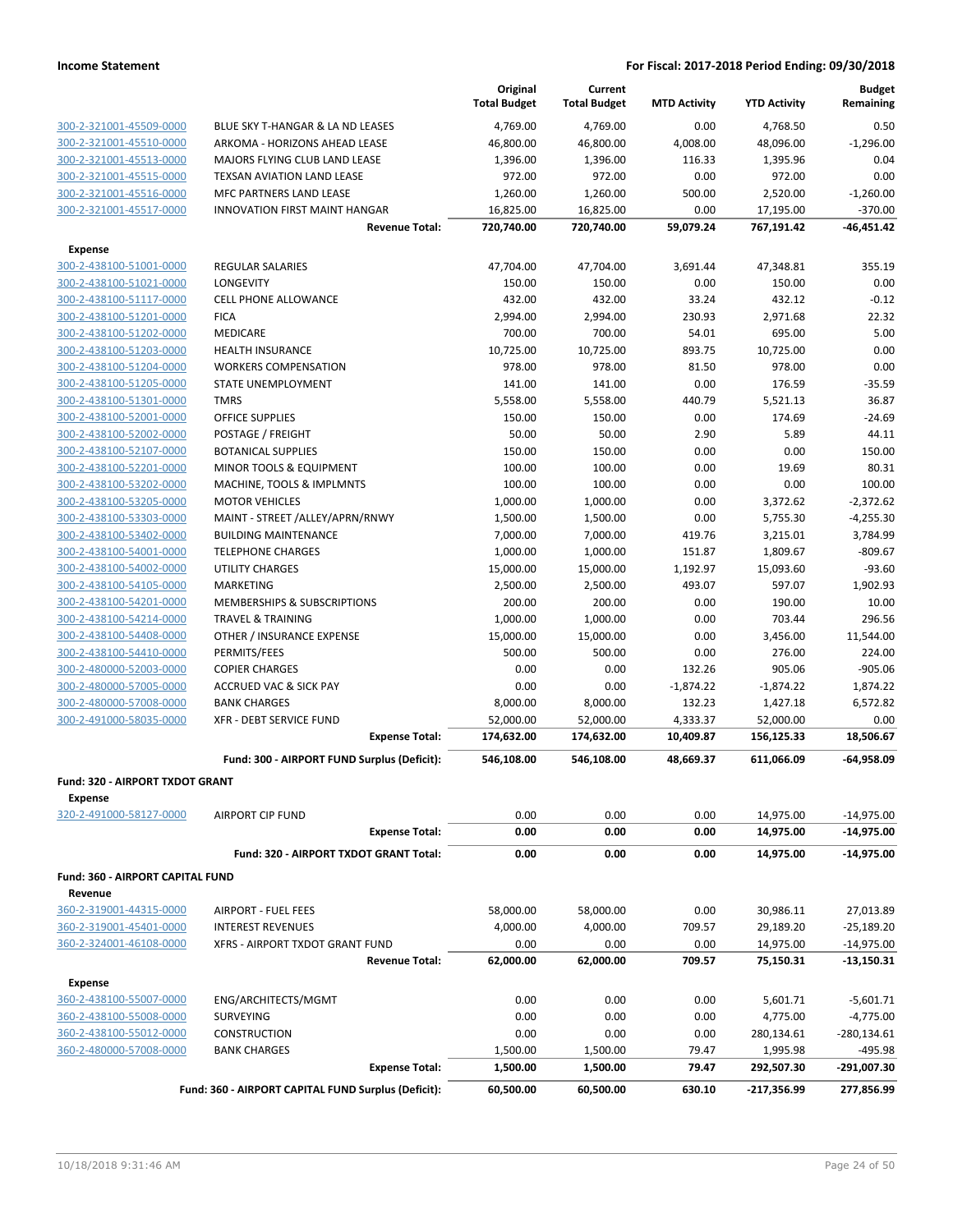|                              |                                                 | Original<br><b>Total Budget</b> | Current<br><b>Total Budget</b> | <b>MTD Activity</b> | <b>YTD Activity</b> | <b>Budget</b><br>Remaining |
|------------------------------|-------------------------------------------------|---------------------------------|--------------------------------|---------------------|---------------------|----------------------------|
| Fund: 362 - AIRPORT FBO FUEL |                                                 |                                 |                                |                     |                     |                            |
| Revenue                      |                                                 |                                 |                                |                     |                     |                            |
| 362-2-319001-44315-0000      | <b>AIRPORT - FUEL FEES</b>                      | 0.00                            | 0.00                           | 35,032.04           | 402,282.25          | $-402,282.25$              |
| 362-2-319001-44316-0000      | AIRPORT - PARKING, TIE DOWNS, & RAMP FE         | 0.00                            | 0.00                           | 70.00               | 3,300.00            | $-3,300.00$                |
| 362-2-319001-44320-0000      | <b>AIRPORT - OIL</b>                            | 0.00                            | 0.00                           | 635.00              | 4,448.84            | $-4,448.84$                |
| 362-2-319001-44321-0000      | <b>AIRPORT - CHARTS</b>                         | 0.00                            | 0.00                           | 0.00                | 130.65              | $-130.65$                  |
| 362-2-319001-44322-0000      | AIRPORT - PILOT SUPPLIES                        | 0.00                            | 0.00                           | 34.30               | 973.65              | $-973.65$                  |
| 362-2-319001-45401-0000      | <b>INTEREST REVENUES</b>                        | 60.00                           | 60.00                          | 48.25               | 390.51              | $-330.51$                  |
|                              | <b>Revenue Total:</b>                           | 60.00                           | 60.00                          | 35,819.59           | 411,525.90          | -411,465.90                |
| <b>Expense</b>               |                                                 |                                 |                                |                     |                     |                            |
| 362-2-438100-52221-0000      | <b>AIRPORT - FUEL FEES</b>                      | 0.00                            | 0.00                           | 0.00                | 221,229.56          | $-221,229.56$              |
| 362-2-438100-52222-0000      | AIRPORT - OIL                                   | 0.00                            | 0.00                           | 0.00                | 3,947.96            | $-3,947.96$                |
| 362-2-438100-52422-0000      | <b>AIRPORT - PILOT SUPPLIES</b>                 | 0.00                            | 0.00                           | 152.80              | 1,093.26            | $-1,093.26$                |
| 362-2-438100-57003-0000      | <b>CREDIT CARD FEES</b>                         | 0.00                            | 0.00                           | 1,225.96            | 10,474.19           | $-10,474.19$               |
| 362-2-480000-57008-0000      | <b>BANK CHARGES</b>                             | 50.00                           | 50.00                          | 4.40                | 30.13               | 19.87                      |
| 362-2-491000-58125-0000      | <b>XFR - AIRPORT FUND</b>                       | 0.00                            | 0.00                           | 0.00                | 39,677.69           | $-39,677.69$               |
| 362-2-491000-58127-0000      | <b>AIRPORT CIP FUND</b>                         | 0.00                            | 0.00                           | 0.00                | 30,986.11           | $-30,986.11$               |
|                              | <b>Expense Total:</b>                           | 50.00                           | 50.00                          | 1,383.16            | 307,438.90          | -307,388.90                |
|                              | Fund: 362 - AIRPORT FBO FUEL Surplus (Deficit): | 10.00                           | 10.00                          | 34,436.43           | 104,087.00          | $-104,077.00$              |
| Fund: 400 - GOLF FUND        |                                                 |                                 |                                |                     |                     |                            |
| Revenue                      |                                                 |                                 |                                |                     |                     |                            |
| 400-2-319001-45601-0000      | MISCELLANEOUS REVENUES                          | 0.00                            | 0.00                           | 0.00                | 25.86               | $-25.86$                   |
| 400-2-319001-45604-0000      | OTHER REVENUE / OVER/SHORT                      | 50.00                           | 50.00                          | 0.70                | 34.10               | 15.90                      |
| 400-2-319005-44510-0000      | <b>GREENS FEES</b>                              | 120,000.00                      | 120,000.00                     | 5,864.00            | 104,739.12          | 15,260.88                  |
| 400-2-319006-45308-0000      | PRO SHOP CONCESSIONS                            | 9,100.00                        | 9,100.00                       | 670.41              | 9,856.98            | $-756.98$                  |
| 400-2-319007-45309-0000      | <b>MERCHANDISE SALES</b>                        | 8,051.00                        | 8,051.00                       | 879.72              | 8,832.71            | $-781.71$                  |
| 400-2-319008-45511-0000      | <b>CART RENTALS</b>                             | 67,000.00                       | 67,000.00                      | 3,252.79            | 59,631.59           | 7,368.41                   |
| 400-2-319009-45512-0000      | <b>GOLF LEASES / MEMBERSHIPS</b>                | 68,000.00                       | 68,000.00                      | 4,042.83            | 48,912.74           | 19,087.26                  |
|                              | <b>Revenue Total:</b>                           | 272,201.00                      | 272,201.00                     | 14,710.45           | 232,033.10          | 40,167.90                  |
| <b>Expense</b>               |                                                 |                                 |                                |                     |                     |                            |
| 400-2-451250-51001-0000      | <b>REGULAR SALARIES</b>                         | 105,899.00                      | 105,899.00                     | 7,784.01            | 98,233.19           | 7,665.81                   |
| 400-2-451250-51020-0000      | <b>OVERTIME</b>                                 | 5,050.00                        | 5,050.00                       | 678.65              | 5,255.37            | $-205.37$                  |
| 400-2-451250-51021-0000      | LONGEVITY                                       | 8,154.00                        | 8,154.00                       | 0.00                | 6,514.00            | 1,640.00                   |
| 400-2-451250-51101-0000      | <b>CERTIFICATION PAY</b>                        | 600.00                          | 600.00                         | 46.16               | 600.08              | $-0.08$                    |
| 400-2-451250-51117-0000      | CELL PHONE ALLOWANCE                            | 696.00                          | 696.00                         | 53.54               | 696.02              | $-0.02$                    |
| 400-2-451250-51201-0000      | <b>FICA</b>                                     | 7,313.00                        | 7,313.00                       | 530.58              | 6,885.40            | 427.60                     |
| 400-2-451250-51202-0000      | MEDICARE                                        | 1,710.00                        | 1,710.00                       | 124.08              | 1,610.29            | 99.71                      |
| 400-2-451250-51203-0000      | <b>HEALTH INSURANCE</b>                         | 10,725.00                       | 10,725.00                      | 893.75              | 10,725.00           | 0.00                       |
| 400-2-451250-51204-0000      | <b>WORKERS COMPENSATION</b>                     | 3,385.00                        | 3,385.00                       | 282.12              | 3,385.00            | 0.00                       |
| 400-2-451250-51205-0000      | STATE UNEMPLOYMENT                              | 412.00                          | 1,012.00                       | 91.54               | 947.47              | 64.53                      |
| 400-2-451250-51301-0000      | <b>TMRS</b>                                     | 10,492.00                       | 10,492.00                      | 819.59              | 10,519.85           | $-27.85$                   |
| 400-2-451250-52001-0000      | OFFICE SUPPLIES                                 | 800.00                          | 800.00                         | 0.00                | 120.53              | 679.47                     |
| 400-2-451250-52101-0000      | <b>JANITORIAL SUPPLIES</b>                      | 600.00                          | 600.00                         | 0.00                | 441.53              | 158.47                     |
| 400-2-451250-52104-0000      | <b>WEARING APPAREL</b>                          | 500.00                          | 500.00                         | 0.00                | 419.88              | 80.12                      |
| 400-2-451250-52107-0000      | <b>BOTANICAL SUPPLIES</b>                       | 8,600.00                        | 8,600.00                       | 1,761.12            | 8,427.60            | 172.40                     |
| 400-2-451250-52201-0000      | MINOR TOOLS & EQUIPMENT                         | 800.00                          | 800.00                         | 508.22              | 596.43              | 203.57                     |
| 400-2-451250-52203-0000      | <b>MOTOR VEHICLE FUEL</b>                       | 1,600.00                        | 1,700.00                       | 380.84              | 1,846.49            | $-146.49$                  |
| 400-2-451250-52401-0000      | RECREATIONAL SUPPLIES                           | 500.00                          | 500.00                         | 0.00                | 390.00              | 110.00                     |
| 400-2-451250-52403-0000      | <b>RESALE ITEMS</b>                             | 15,000.00                       | 11,700.00                      | 0.00                | 11,361.65           | 338.35                     |
| 400-2-451250-53202-0000      | MACHINE, TOOLS & IMPLMNTS                       | 6,000.00                        | 4,550.00                       | 628.00              | 4,535.95            | 14.05                      |
| 400-2-451250-53205-0000      | <b>MOTOR VEHICLES</b>                           | 400.00                          | 400.00                         | 0.00                | 344.92              | 55.08                      |
| 400-2-451250-53307-0000      | <b>IRRIGATION</b>                               | 1,500.00                        | 1,500.00                       | $-252.66$           | 937.62              | 562.38                     |
| 400-2-451250-53402-0000      | <b>BUILDING MAINTENANCE</b>                     | 1,450.00                        | 1,900.00                       | 312.98              | 1,857.09            | 42.91                      |
| 400-2-451250-54001-0000      | <b>TELEPHONE CHARGES</b>                        | 1,000.00                        | 1,000.00                       | 55.39               | 676.44              | 323.56                     |
| 400-2-451250-54002-0000      | UTILITY CHARGES                                 | 11,000.00                       | 11,000.00                      | 817.95              | 9,890.53            | 1,109.47                   |
| 400-2-451250-54201-0000      | MEMBERSHIPS & SUBSCRIPTIONS                     | 765.00                          | 765.00                         | 0.00                | 745.00              | 20.00                      |
| 400-2-451250-54214-0000      | <b>TRAVEL &amp; TRAINING</b>                    | 2,100.00                        | 900.00                         | 0.00                | 161.96              | 738.04                     |
| 400-2-451250-54226-0000      | <b>INSURANCE EXPENSE</b>                        | 300.00                          | 500.00                         | 0.00                | 500.00              | 0.00                       |
|                              |                                                 |                                 |                                |                     |                     |                            |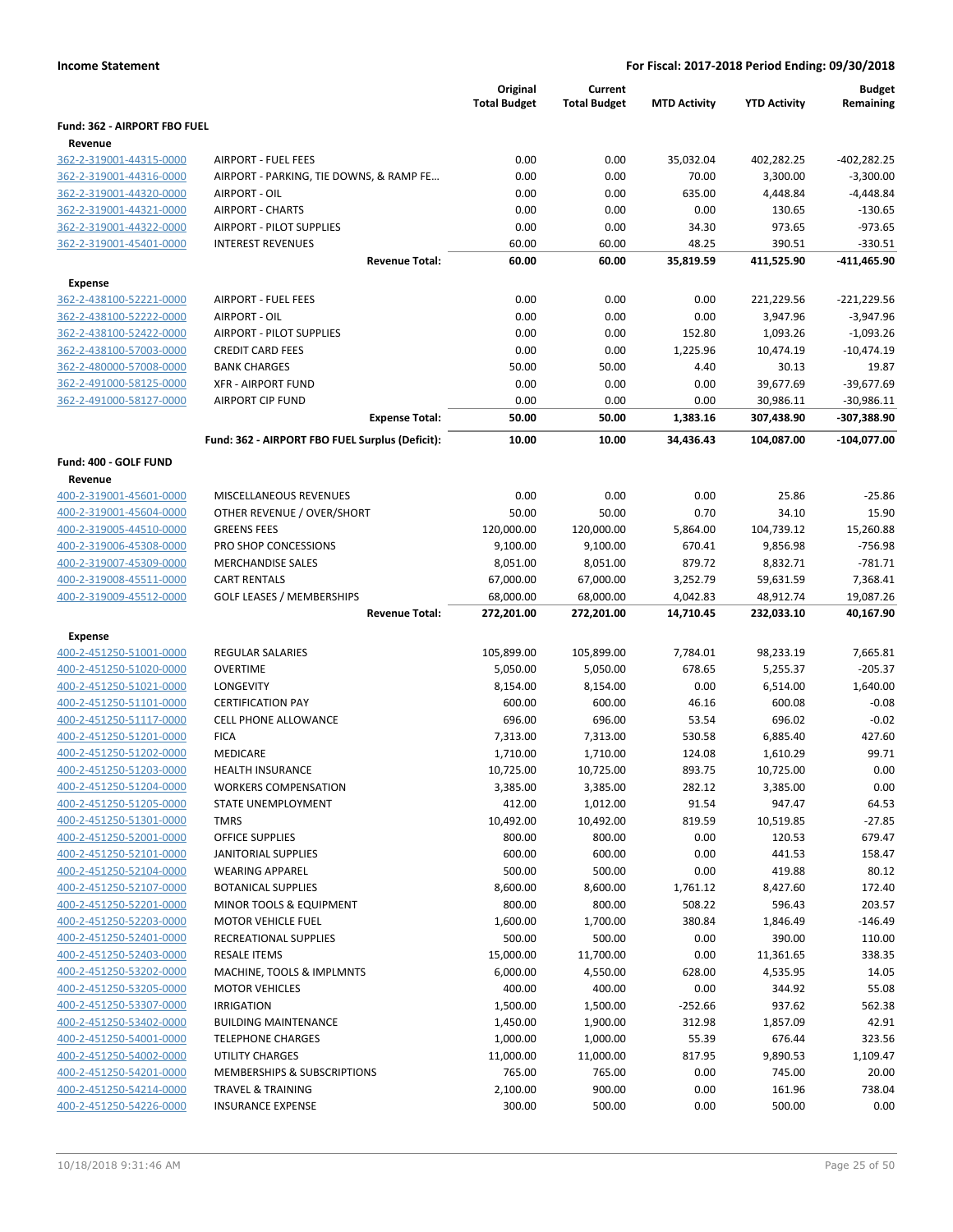|                                    |                                                      | Original<br><b>Total Budget</b> | Current<br><b>Total Budget</b> | <b>MTD Activity</b> | <b>YTD Activity</b> | <b>Budget</b><br>Remaining |
|------------------------------------|------------------------------------------------------|---------------------------------|--------------------------------|---------------------|---------------------|----------------------------|
| 400-2-451250-54909-0000            | <b>GOLF CART LEASE EXPENSE</b>                       | 31,000.00                       | 31,000.00                      | 4,638.59            | 31,582.28           | $-582.28$                  |
| 400-2-480000-52003-0000            | <b>COPIER CHARGES</b>                                | 0.00                            | 1,050.00                       | 126.47              | 905.59              | 144.41                     |
| 400-2-480000-57005-0000            | <b>ACCRUED VAC &amp; SICK PAY</b>                    | 0.00                            | 2,050.00                       | 572.62              | 2,622.46            | $-572.46$                  |
| 400-2-480000-57008-0000            | <b>BANK CHARGES</b>                                  | 3,000.00                        | 4,200.00                       | 209.42              | 4,468.07            | $-268.07$                  |
| 400-2-491000-58204-0000            | <b>VEHICLE/EQUIP REPLACEMENT</b>                     | 34,317.00                       | 34,617.00                      | 2,859.75            | 34,317.00           | 300.00                     |
|                                    | <b>Expense Total:</b>                                | 275,668.00                      | 275,668.00                     | 23,922.71           | 262,520.69          | 13,147.31                  |
|                                    | Fund: 400 - GOLF FUND Surplus (Deficit):             | $-3,467.00$                     | $-3,467.00$                    | -9,212.26           | $-30,487.59$        | 27,020.59                  |
| <b>Fund: 500 - SANITATION FUND</b> |                                                      |                                 |                                |                     |                     |                            |
| Revenue                            |                                                      |                                 |                                |                     |                     |                            |
| 500-2-318001-44314-0000            | <b>LATE CHARGES</b>                                  | 91,000.00                       | 91,000.00                      | 7,132.73            | 85,706.40           | 5,293.60                   |
| 500-2-319001-45401-0000            | <b>INTEREST REVENUES</b>                             | 1,500.00                        | 1,500.00                       | 1,227.09            | 17,437.39           | $-15,937.39$               |
| 500-2-319020-44313-0000            | <b>FUEL SURCHARGE</b>                                | 146,000.00                      | 146,000.00                     | 12,324.57           | 143,445.16          | 2,554.84                   |
| 500-2-319020-45107-0000            | <b>COLLECTION CHARGES</b>                            | 2,165,000.00                    | 2,165,000.00                   | 185,765.28          | 2,165,028.28        | $-28.28$                   |
| 500-2-319021-45108-0000            | <b>DISPOSAL CHARGES</b>                              | 1,299,000.00                    | 1,299,000.00                   | 99,667.56           | 1,229,332.04        | 69,667.96                  |
| 500-2-319022-45612-0000            | REG HH HAZ WASTE COL CTR                             | 12,500.00                       | 12,500.00                      | 0.00                | 15,867.55           | $-3,367.55$                |
| 500-2-324001-46612-0000            | CA - SANITATION FD COL & FUEL                        | 151,000.00                      | 151,000.00                     | 12,644.04           | 147,375.64          | 3,624.36                   |
| 500-2-324001-46614-0000            | CA - SANITATION FD-DISPOSAL<br><b>Revenue Total:</b> | 86,000.00                       | 86,000.00                      | 5,642.08            | 78,596.82           | 7,403.18                   |
|                                    |                                                      | 3,952,000.00                    | 3,952,000.00                   | 324,403.35          | 3,882,789.28        | 69,210.72                  |
| Expense                            |                                                      |                                 |                                |                     |                     |                            |
| 500-2-432300-54412-0000            | <b>COLLECTION CHARGES</b>                            | 2,150,198.00                    | 2,150,198.00                   | 184,171.81          | 1,985,772.72        | 164,425.28                 |
| 500-2-432400-54403-0000            | <b>DISPOSAL CHARGES</b>                              | 980,448.00                      | 980,448.00                     | 161,242.63          | 963,625.03          | 16,822.97                  |
| 500-2-432500-51401-0000            | <b>CONTRA - SALARIES</b>                             | 8,000.00                        | 8,000.00                       | 0.00                | 8,000.00            | 0.00                       |
| 500-2-432500-54002-0000            | <b>UTILITY CHARGES</b>                               | 2,500.00                        | 2,500.00                       | 173.05              | 2,029.93            | 470.07                     |
| 500-2-432500-54403-0000            | <b>DISPOSAL CHARGES</b>                              | 16,000.00                       | 16,000.00                      | 0.00                | 14,845.37           | 1,154.63                   |
| 500-2-442200-51001-0000            | REGULAR SALARIES                                     | 107,916.00                      | 107,916.00                     | 7,067.99            | 93,261.11           | 14,654.89                  |
| 500-2-442200-51020-0000            | <b>OVERTIME</b>                                      | 2,148.00                        | 2,148.00                       | 240.33              | 2,336.14            | $-188.14$                  |
| 500-2-442200-51021-0000            | LONGEVITY                                            | 1,290.00                        | 1,290.00                       | 0.00                | 828.00              | 462.00                     |
| 500-2-442200-51101-0000            | <b>CERTIFICATION PAY</b>                             | 600.00                          | 600.00                         | 115.37              | 900.03              | $-300.03$                  |
| 500-2-442200-51117-0000            | CELL PHONE ALLOWANCE                                 | 0.00                            | 0.00                           | 46.16               | 600.08              | $-600.08$                  |
| 500-2-442200-51201-0000            | <b>FICA</b>                                          | 6,927.00                        | 6,927.00                       | 463.12              | 6,071.36            | 855.64                     |
| 500-2-442200-51202-0000            | MEDICARE                                             | 1,620.00                        | 1,620.00                       | 108.31              | 1,419.91            | 200.09                     |
| 500-2-442200-51203-0000            | <b>HEALTH INSURANCE</b>                              | 10,725.00                       | 10,725.00                      | 893.75              | 10,725.00           | 0.00                       |
| 500-2-442200-51204-0000            | <b>WORKERS COMPENSATION</b>                          | 2,860.00                        | 2,860.00                       | 238.37              | 2,860.00            | 0.00                       |
| 500-2-442200-51205-0000            | STATE UNEMPLOYMENT                                   | 563.00                          | 563.00                         | 131.89              | 1,354.89            | $-791.89$                  |
| 500-2-442200-51301-0000            | <b>TMRS</b>                                          | 12,860.00                       | 12,860.00                      | 886.06              | 11,274.72           | 1,585.28                   |
| 500-2-442200-52203-0000            | <b>MOTOR VEHICLE FUEL</b>                            | 4,000.00                        | 4,000.00                       | 134.85              | 2,321.32            | 1,678.68                   |
| 500-2-442200-53202-0000            | MACHINE, TOOLS & IMPLMNTS                            | 5,175.00                        | 5,175.00                       | 458.08              | 4,052.80            | 1,122.20                   |
| 500-2-442200-53205-0000            | <b>MOTOR VEHICLES</b>                                | 2,500.00                        | 2,500.00                       | 82.00               | 691.34              | 1,808.66                   |
| 500-2-442200-55201-0000            | <b>EQUIPMENT PURCHASES</b>                           | 487.25                          | 487.25                         | 0.00                | 0.00                | 487.25                     |
| 500-2-480000-54901-0000            | RENTALS / LEASES                                     | 32,250.00                       | 32,250.00                      | 0.00                | 32,249.19           | 0.81                       |
| 500-2-480000-57002-0000            | <b>BAD DEBT EXPENSE</b>                              | 0.00                            | 0.00                           | $-7,649.49$         | $-7,649.49$         | 7,649.49                   |
| 500-2-480000-57005-0000            | <b>ACCRUED VAC &amp; SICK PAY</b>                    | 1,000.00                        | 1,000.00                       | 1,803.87            | 1,803.87            | $-803.87$                  |
| 500-2-480000-57007-0000            | <b>COMMUNITY SERVICES</b>                            | 34,050.00                       | 34,050.00                      | 6,750.00            | 29,209.70           | 4,840.30                   |
| 500-2-480000-57008-0000            | <b>BANK CHARGES</b>                                  | 10,000.00                       | 10,000.00                      | 636.93              | 9,088.84            | 911.16                     |
| 500-2-491000-58001-0000            | <b>XFR - GENERAL FUND</b>                            | 208,605.00                      | 208,605.00                     | 17,832.82           | 229,245.08          | $-20,640.08$               |
| 500-2-491000-58204-0000            | XFR - VEHICLE/EQUIP REPLACEMENT                      | 36,850.00                       | 36,850.00                      | 3,070.87            | 36,850.00           | 0.00                       |
| 500-2-495000-58501-0000            | CA - GENERAL FUND                                    | 30,488.00                       | 30,488.00                      | 2,540.63            | 30,488.00           | 0.00                       |
| 500-2-495000-58701-0000            | CA - CENTRAL SERVICE FUND                            | 4,901.00                        | 4,901.00                       | 408.38              | 4,901.00            | 0.00                       |
| 500-2-495000-58710-0000            | CA - INSURANCE FUND                                  | 4,310.00                        | 4,310.00                       | 359.13              | 4,310.00            | 0.00                       |
| 500-2-495000-58720-0000            | CA - MIS FUN                                         | 5,200.00                        | 5,200.00                       | 433.37              | 5,200.00            | 0.00                       |
| 500-2-495000-58900-0000            | <b>CA - ELECTRIC FUND</b>                            | 86,601.00                       | 86,601.00                      | 7,216.75            | 86,601.00           | 0.00                       |
|                                    | <b>Expense Total:</b>                                | 3,771,072.25                    | 3,771,072.25                   | 389,857.03          | 3,575,266.94        | 195,805.31                 |
|                                    | Fund: 500 - SANITATION FUND Surplus (Deficit):       | 180,927.75                      | 180,927.75                     | -65,453.68          | 307,522.34          | -126,594.59                |
| Fund: 601 - CENTRAL SERVICE FUND   |                                                      |                                 |                                |                     |                     |                            |
| Revenue                            |                                                      |                                 |                                |                     |                     |                            |
| 601-2-324001-46501-0000            | CA - GENERAL FUND                                    | 566,819.00                      | 566,819.00                     | 47,234.88           | 566,819.00          | 0.00                       |
| 601-2-324001-46506-0000            | CA - RECREATION FUND                                 | 430.00                          | 430.00                         | 35.87               | 430.00              | 0.00                       |
| 601-2-324001-46509-0000            | CA - VENUE MGMT FUND                                 | 16,076.00                       | 16,076.00                      | 1,339.63            | 16,076.00           | 0.00                       |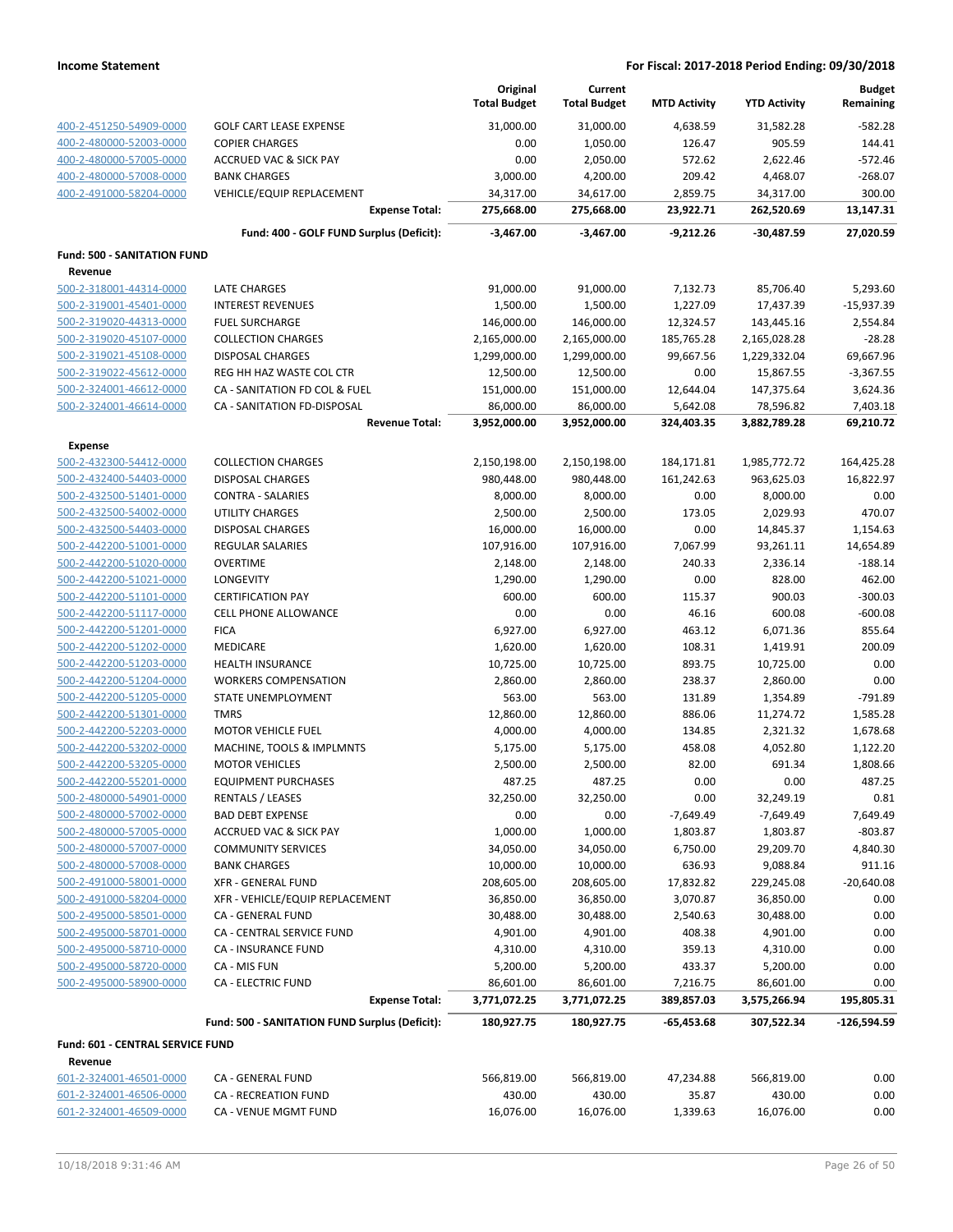|                         |                                    | Original<br><b>Total Budget</b> | Current<br><b>Total Budget</b> | <b>MTD Activity</b> | <b>YTD Activity</b> | <b>Budget</b><br>Remaining |
|-------------------------|------------------------------------|---------------------------------|--------------------------------|---------------------|---------------------|----------------------------|
| 601-2-324001-46611-0000 | <b>CA - UTILITY FUND</b>           | 208,949.00                      | 208,949.00                     | 17,412.38           | 208,949.00          | 0.00                       |
| 601-2-324001-46614-0000 | CA - SANITATION FUND COLLECTION    | 4,901.00                        | 4,901.00                       | 408.38              | 4,901.00            | 0.00                       |
| 601-2-324009-46901-0000 | CA - ELECTRIC UTILITY              | 77,602.00                       | 77,602.00                      | 6,466.83            | 77,601.96           | 0.04                       |
| 601-2-324009-46906-0000 | <b>CA - CABLE UTILITY</b>          | 14,768.00                       | 14,768.00                      | 1,230.67            | 14,768.04           | $-0.04$                    |
|                         | <b>Revenue Total:</b>              | 889,545.00                      | 889,545.00                     | 74,128.64           | 889,545.00          | 0.00                       |
| <b>Expense</b>          |                                    |                                 |                                |                     |                     |                            |
| 601-2-461100-51001-0000 | <b>REGULAR SALARIES</b>            | 239,821.00                      | 239,821.00                     | 17,160.37           | 222,217.46          | 17,603.54                  |
| 601-2-461100-51020-0000 | <b>OVERTIME</b>                    | 10,000.00                       | 10,000.00                      | 310.30              | 7,886.79            | 2,113.21                   |
| 601-2-461100-51021-0000 | <b>LONGEVITY</b>                   | 6,220.00                        | 6,220.00                       | 0.00                | 6,148.00            | 72.00                      |
| 601-2-461100-51101-0000 | <b>CERTIFICATION PAY</b>           | 1,200.00                        | 1,200.00                       | 92.32               | 1,200.16            | $-0.16$                    |
| 601-2-461100-51117-0000 | <b>CELL PHONE ALLOWANCE</b>        | 432.00                          | 432.00                         | 33.22               | 431.86              | 0.14                       |
| 601-2-461100-51201-0000 | <b>FICA</b>                        | 16,397.00                       | 16,397.00                      | 1,017.89            | 14,788.59           | 1,608.41                   |
| 601-2-461100-51202-0000 | <b>MEDICARE</b>                    | 3,835.00                        | 3,835.00                       | 238.06              | 3,458.64            | 376.36                     |
| 601-2-461100-51203-0000 | <b>HEALTH INSURANCE</b>            | 64,350.00                       | 64,350.00                      | 5,362.50            | 64,350.00           | 0.00                       |
| 601-2-461100-51204-0000 | <b>WORKERS COMPENSATION</b>        | 8,502.00                        | 8,502.00                       | 708.50              | 8,502.00            | 0.00                       |
| 601-2-461100-51205-0000 | STATE UNEMPLOYMENT                 | 703.00                          | 703.00                         | 70.44               | 1,564.12            | $-861.12$                  |
| 601-2-461100-51301-0000 | <b>TMRS</b>                        | 29,044.00                       | 29,044.00                      | 2,033.61            | 26,213.67           | 2,830.33                   |
| 601-2-461100-51401-0000 | <b>CONTRA - SALARIES</b>           | 0.00                            | 0.00                           | 0.00                | $-5,865.85$         | 5,865.85                   |
| 601-2-461100-52001-0000 | OFFICE SUPPLIES                    | 150.00                          | 150.00                         | 0.00                | 163.31              | $-13.31$                   |
| 601-2-461100-52002-0000 | POSTAGE / FREIGHT                  | 20.00                           | 20.00                          | 1.70                | 10.40               | 9.60                       |
| 601-2-461100-52101-0000 | <b>JANITORIAL SUPPLIES</b>         | 15,000.00                       | 15,000.00                      | 1,670.87            | 12,347.98           | 2,652.02                   |
| 601-2-461100-52104-0000 | <b>WEARING APPAREL</b>             | 3,200.00                        | 3,200.00                       | 901.34              | 4,593.97            | $-1,393.97$                |
| 601-2-461100-52201-0000 | <b>MINOR TOOLS &amp; EQUIPMENT</b> | 1,900.00                        | 1,900.00                       | 99.51               | 1,413.94            | 486.06                     |
| 601-2-461100-52203-0000 | <b>MOTOR VEHICLE FUEL</b>          | 4,000.00                        | 4,000.00                       | 220.92              | 2,675.17            | 1,324.83                   |
| 601-2-461100-53201-0000 | FURNITURE & OFFICE EQUIPMENT       | 500.00                          | 500.00                         | 0.00                | 0.00                | 500.00                     |
| 601-2-461100-53205-0000 | <b>MOTOR VEHICLES</b>              | 1,300.00                        | 1,300.00                       | 31.69               | 682.44              | 617.56                     |
| 601-2-461100-53302-0000 | <b>WALKS &amp; PARKING LOTS</b>    | 2,500.00                        | 2,500.00                       | 25.65               | 1,642.38            | 857.62                     |
| 601-2-461100-53406-0000 | <b>CITY HALL</b>                   | 30,000.00                       | 30,000.00                      | 8,424.96            | 36,945.02           | $-6,945.02$                |
| 601-2-461100-53407-0000 | <b>ANIMAL SHELTER</b>              | 4,000.00                        | 4,000.00                       | 366.42              | 6,794.87            | $-2,794.87$                |
| 601-2-461100-53408-0000 | <b>FLEET MAINTENANCE</b>           | 2,000.00                        | 2,000.00                       | 0.00                | 305.24              | 1,694.76                   |
| 601-2-461100-53501-0000 | POLICE & COURTS BLDG               | 25,000.00                       | 25,000.00                      | 4,797.42            | 30,061.26           | $-5,061.26$                |
| 601-2-461100-53503-0000 | FIRE ADMINISTRATION                | 1,000.00                        | 1,000.00                       | 170.86              | 545.06              | 454.94                     |
| 601-2-461100-53504-0000 | <b>FIRE STATION 1</b>              | 1,500.00                        | 1,500.00                       | 1,414.00            | 4,138.06            | $-2,638.06$                |
| 601-2-461100-53505-0000 | <b>FIRE STATION 2</b>              | 3,000.00                        | 3,000.00                       | 108.45              | 2,297.42            | 702.58                     |
| 601-2-461100-53506-0000 | <b>FIRE STATION 3</b>              | 2,500.00                        | 2,500.00                       | 784.95              | 2,804.52            | $-304.52$                  |
| 601-2-461100-53507-0000 | <b>FIRE STATION 4</b>              | 2,500.00                        | 2,500.00                       | 34.95               | 8,440.20            | $-5,940.20$                |
| 601-2-461100-53601-0000 | <b>ANNEX</b>                       | 2,000.00                        | 2,000.00                       | 218.43              | 1,990.90            | 9.10                       |
| 601-2-461100-53602-0000 | <b>SERVICE CENTER</b>              | 6,000.00                        | 6,000.00                       | 52.78               | 9,374.09            | $-3,374.09$                |
| 601-2-461100-53603-0000 | <b>WATER TREATMENT BLDG</b>        | 1,000.00                        | 1,000.00                       | 0.00                | 264.00              | 736.00                     |
| 601-2-461100-53604-0000 | <b>WASTEWATER TRTMNT BLDG</b>      | 500.00                          | 500.00                         | 0.00                | 435.00              | 65.00                      |
| 601-2-461100-53701-0000 | LIBRARY                            | 10,000.00                       | 10,000.00                      | 3,718.62            | 8,938.81            | 1,061.19                   |
| 601-2-461100-53703-0000 | REECY DAVIS REC CENTER             | 12,444.00                       | 12,444.00                      | 838.43              | 20,032.08           | $-7,588.08$                |
| 601-2-461100-53706-0000 | SPORTSPARK                         | 1,000.00                        | 1,000.00                       | 0.00                | 1,090.26            | $-90.26$                   |
| 601-2-461100-54001-0000 | <b>TELEPHONE CHARGES</b>           | 3,500.00                        | 3,500.00                       | 330.39              | 4,385.56            | $-885.56$                  |
| 601-2-461100-54002-0000 | <b>UTILITY CHARGES</b>             | 99,658.00                       | 99,658.00                      | 2,016.94            | 111,751.10          | $-12,093.10$               |
| 601-2-461100-54112-0000 | <b>ALARM MONITOR SERVICE</b>       | 13,526.00                       | 13,526.00                      | 0.00                | 12,202.00           | 1,324.00                   |
| 601-2-461200-51001-0000 | <b>REGULAR SALARIES</b>            | 140,794.00                      | 140,794.00                     | 9,922.56            | 125,896.54          | 14,897.46                  |
| 601-2-461200-51020-0000 | <b>OVERTIME</b>                    | 3,226.00                        | 3,226.00                       | 331.18              | 5,114.39            | $-1,888.39$                |
| 601-2-461200-51021-0000 | <b>LONGEVITY</b>                   | 2,616.00                        | 2,616.00                       | 0.00                | 2,616.00            | 0.00                       |
| 601-2-461200-51101-0000 | <b>CERTIFICATION PAY</b>           | 2,400.00                        | 2,400.00                       | 115.40              | 1,984.88            | 415.12                     |
| 601-2-461200-51117-0000 | <b>CELL PHONE ALLOWANCE</b>        | 960.00                          | 960.00                         | 122.29              | 1,266.77            | $-306.77$                  |
| 601-2-461200-51201-0000 | <b>FICA</b>                        | 9,296.00                        | 9,296.00                       | 607.37              | 8,160.13            | 1,135.87                   |
| 601-2-461200-51202-0000 | <b>MEDICARE</b>                    | 2,174.00                        | 2,174.00                       | 142.04              | 1,908.43            | 265.57                     |
| 601-2-461200-51203-0000 | <b>HEALTH INSURANCE</b>            | 42,900.00                       | 42,900.00                      | 3,575.00            | 42,900.00           | 0.00                       |
| 601-2-461200-51204-0000 | <b>WORKERS COMPENSATION</b>        | 6,554.00                        | 6,554.00                       | 546.13              | 6,554.00            | 0.00                       |
| 601-2-461200-51205-0000 | STATE UNEMPLOYMENT                 | 281.00                          | 281.00                         | 35.62               | 581.86              | $-300.86$                  |
| 601-2-461200-51301-0000 | <b>TMRS</b>                        | 17,257.00                       | 17,257.00                      | 1,244.21            | 16,241.58           | 1,015.42                   |
| 601-2-461200-52001-0000 | OFFICE SUPPLIES                    | 100.00                          | 100.00                         | 0.00                | 95.94               | 4.06                       |
| 601-2-461200-52002-0000 | POSTAGE / FREIGHT                  | 50.00                           | 50.00                          | 0.00                | 0.00                | 50.00                      |
|                         |                                    |                                 |                                |                     |                     |                            |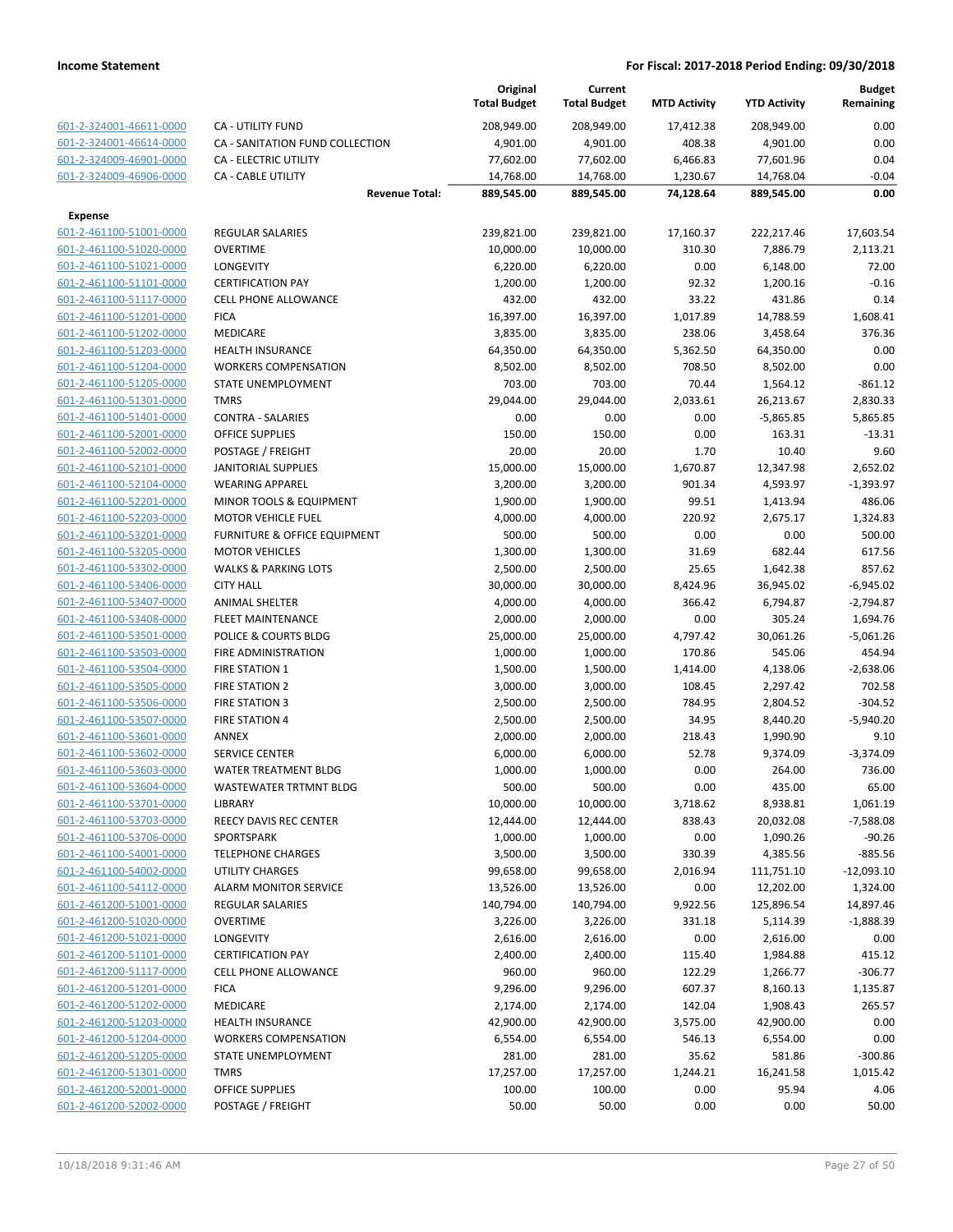|                                                    |                                                            | Original<br><b>Total Budget</b> | Current<br><b>Total Budget</b> | <b>MTD Activity</b>    | <b>YTD Activity</b>       | <b>Budget</b><br>Remaining |
|----------------------------------------------------|------------------------------------------------------------|---------------------------------|--------------------------------|------------------------|---------------------------|----------------------------|
| 601-2-461200-52104-0000                            | <b>WEARING APPAREL</b>                                     | 2,900.00                        | 2,900.00                       | 842.89                 | 3,356.28                  | -456.28                    |
| 601-2-461200-52106-0000                            | <b>CHEMICAL SUPPLIES</b>                                   | 500.00                          | 500.00                         | 0.00                   | 0.00                      | 500.00                     |
| 601-2-461200-52201-0000                            | MINOR TOOLS & EQUIPMENT                                    | 3,000.00                        | 3,000.00                       | 393.98                 | 1,967.58                  | 1,032.42                   |
| 601-2-461200-52202-0000                            | <b>MECHANICAL SUPPLIES</b>                                 | 10,000.00                       | 10,000.00                      | 2,474.78               | 14,020.32                 | $-4,020.32$                |
| 601-2-461200-52203-0000                            | <b>MOTOR VEHICLE FUEL</b>                                  | 3,500.00                        | 3,500.00                       | 267.80                 | 4,041.11                  | $-541.11$                  |
| 601-2-461200-53202-0000                            | MACHINE, TOOLS & IMPLMNTS                                  | 4,500.00                        | 4,500.00                       | 0.00                   | 3,495.00                  | 1,005.00                   |
| 601-2-461200-53205-0000                            | <b>MOTOR VEHICLES</b>                                      | 1,500.00                        | 1,500.00                       | 0.00                   | 1,089.70                  | 410.30                     |
| 601-2-461200-53402-0000                            | <b>BUILDING MAINTENANCE</b>                                | 500.00                          | 500.00                         | 0.00                   | 0.00                      | 500.00                     |
| 601-2-461200-54001-0000                            | <b>TELEPHONE CHARGES</b>                                   | 1,500.00                        | 1,500.00                       | 118.58                 | 1,448.66                  | 51.34                      |
| 601-2-461200-54002-0000                            | UTILITY CHARGES                                            | 11,000.00                       | 11,000.00                      | 627.80                 | 11,712.61                 | $-712.61$                  |
| 601-2-461200-54201-0000                            | <b>MEMBERSHIPS &amp; SUBSCRIPTIONS</b>                     | 1,500.00                        | 1,500.00                       | 0.00                   | 1,500.00                  | 0.00                       |
| 601-2-461200-54214-0000                            | <b>TRAVEL &amp; TRAINING</b>                               | 4,000.00                        | 4,000.00                       | 0.00                   | 429.22                    | 3,570.78                   |
| 601-2-480000-52006-0000                            | <b>COPIER PAPER</b>                                        | 0.00                            | 0.00                           | 32.04                  | 158.00                    | $-158.00$                  |
| 601-2-480000-57004-0000                            | <b>INVENTORY LOSS/GAIN</b>                                 | 0.00                            | 0.00                           | $-1,539.73$            | $-5,606.82$               | 5,606.82                   |
| 601-2-480000-57005-0000                            | <b>ACCRD VAC/SICK PAY EXP</b>                              | 0.00                            | 0.00                           | $-10,692.88$           | 5,437.34                  | $-5,437.34$                |
|                                                    | <b>Expense Total:</b>                                      | 903,210.00                      | 903,210.00                     | 62,423.55              | 893,590.00                | 9,620.00                   |
|                                                    | Fund: 601 - CENTRAL SERVICE FUND Surplus (Deficit):        | $-13,665.00$                    | $-13,665.00$                   | 11,705.09              | $-4,045.00$               | $-9.620.00$                |
| Fund: 602 - INSURANCE FUND                         |                                                            |                                 |                                |                        |                           |                            |
| Revenue                                            |                                                            |                                 |                                |                        |                           |                            |
| 602-2-319001-43211-0000                            | PRIOR YEAR INS REIMB                                       | 0.00                            | 0.00                           | 0.00                   | 18,837.00                 | $-18,837.00$               |
| 602-2-319001-45401-0000                            | <b>INTEREST REVENUES</b>                                   | 0.00                            | 0.00                           | 182.61                 | 546.12                    | $-546.12$                  |
| 602-2-322001-43201-0000                            | <b>EMPLOYEE PORTION</b>                                    | 640,791.00                      | 640,791.00                     | 41,955.34              | 467,795.74                | 172,995.26                 |
| 602-2-322001-43202-0000                            | <b>CITY PORTION-HEALTH</b>                                 | 2,673,737.50                    | 2,673,737.50                   | 225,473.75             | 2,705,781.62              | $-32,044.12$               |
| 602-2-322001-43203-0000                            | <b>CITY PORTION-WORK COMP</b>                              | 294,394.00                      | 294,394.00                     | 25,958.93              | 311,503.97                | $-17,109.97$               |
| 602-2-322001-43204-0000                            | <b>CITY PORTION-TWC FUTA</b>                               | 231.00                          | 231.00                         | 19.26                  | 231.12                    | $-0.12$                    |
| 602-2-322001-43205-0000                            | <b>GEUS EMPLOYEE PORTION</b><br><b>GEUS PORTION-HEALTH</b> | 320,395.00                      | 320,395.00                     | 22,540.13              | 258,950.95                | 61,444.05                  |
| 602-2-322001-43206-0000<br>602-2-322001-43207-0000 | <b>GEUS PORTION-WORK COMP</b>                              | 1,426,425.00<br>69,876.00       | 1,426,425.00<br>69,876.00      | 114,399.94<br>6,583.76 | 1,372,805.00<br>79,005.67 | 53,620.00<br>$-9,129.67$   |
| 602-2-322001-48610-0000                            | OTHER REV / CITY EMPL-DEPENDENT CARE                       | 23,607.00                       | 23,607.00                      | 1,929.11               | 23,263.77                 | 343.23                     |
| 602-2-324001-46501-0000                            | <b>CA - GENERAL FUND</b>                                   | 241,157.00                      | 241,157.00                     | 20,096.38              | 241,157.00                | 0.00                       |
| 602-2-324001-46506-0000                            | <b>CA - RECREATION FUND</b>                                | 335.00                          | 335.00                         | 27.88                  | 335.00                    | 0.00                       |
| 602-2-324001-46509-0000                            | CA - VENUE MGMT FUND                                       | 593.00                          | 593.00                         | 49.38                  | 593.00                    | 0.00                       |
| 602-2-324001-46611-0000                            | <b>CA - UTILITY FUND</b>                                   | 102,895.00                      | 102,895.00                     | 8,574.62               | 102,895.00                | 0.00                       |
| 602-2-324001-46614-0000                            | CA - SANITATION FUND COLLECTION                            | 4,310.00                        | 4,310.00                       | 359.13                 | 4,310.00                  | 0.00                       |
| 602-2-324009-46612-0000                            | CA - ELECTRIC UTILITY                                      | 25,521.00                       | 25,521.00                      | 2,126.75               | 25,521.00                 | 0.00                       |
| 602-2-324009-46613-0000                            | <b>CA - CABLE UTILITY</b>                                  | 5,451.00                        | 5,451.00                       | 454.25                 | 5,451.00                  | 0.00                       |
|                                                    | <b>Revenue Total:</b>                                      | 5,829,718.50                    | 5,829,718.50                   | 470,731.22             | 5,618,982.96              | 210,735.54                 |
| <b>Expense</b>                                     |                                                            |                                 |                                |                        |                           |                            |
| <u>602-2-462100-54101-0000</u>                     | PROFESSIONAL SERVICES                                      | 15,000.00                       | 15,000.00                      | 7,916.00               | 42,295.43                 | -27,295.43                 |
| 602-2-462100-54801-0000                            | <b>WELLNESS PROGRAM</b>                                    | 10,000.00                       | 10,000.00                      | 1,832.00               | 5,632.00                  | 4,368.00                   |
| 602-2-462100-54808-0000                            | <b>ADMINISTRATIVE FEES</b>                                 | 0.00                            | 0.00                           | 0.00                   | 630.64                    | $-630.64$                  |
| 602-2-462100-54809-0000                            | HEALTH AND DENTAL / PREMIUMS                               | 4,686,998.00                    | 4,686,998.00                   | $-1,916.72$            | 4,111,288.61              | 575,709.39                 |
| 602-2-462100-54810-0000                            | RETIREE INSURANCE PREMIUM                                  | 100,000.00                      | 100,000.00                     | 2,829.72               | 56,944.35                 | 43,055.65                  |
| 602-2-462100-54812-0000                            | <b>LONG TERM DISABILITY</b>                                | 53,500.00                       | 53,500.00                      | 0.00                   | 43,050.99                 | 10,449.01                  |
| 602-2-462100-54813-0000                            | LIFE / AD & D INSURANCE                                    | 28,000.00                       | 28,000.00                      | 2,260.80               | 15,988.80                 | 12,011.20                  |
| 602-2-462100-54820-0000                            | AIR EVAC PREMIUMS                                          | 18,540.00                       | 18,540.00                      | 76.00                  | 19,199.00                 | $-659.00$                  |
| 602-2-462100-54821-0000                            | <b>WORKERS' COMPENSATION</b>                               | 401,026.00                      | 401,026.00                     | 0.00                   | 393,005.48                | 8,020.52                   |
| 602-2-462100-54822-0000                            | STATE UNEMPLOYMENT INS.                                    | 0.00                            | 0.00                           | 0.12                   | 0.04                      | $-0.04$                    |
| 602-2-462100-54823-0000                            | HEALTH CARE-125 FLEX PLAN                                  | 12,000.00                       | 12,000.00                      | $-29.18$               | 8,254.53                  | 3,745.47                   |
| 602-2-480000-54101-0000                            | PROFESSIONAL SERVICES                                      | 95,000.00                       | 95,000.00                      | 9,434.94               | 78,490.49                 | 16,509.51                  |
| 602-2-480000-54226-0000                            | PROP INSURANCE EXP                                         | 240,000.00                      | 240,000.00                     | 0.00                   | 232,063.41                | 7,936.59                   |
| 602-2-480000-57008-0000                            | <b>BANK CHARGES</b><br><b>Expense Total:</b>               | 150.00<br>5,660,214.00          | 150.00                         | 16.33<br>22,420.01     | 25.77<br>5,006,869.54     | 124.23<br>653,344.46       |
|                                                    | Fund: 602 - INSURANCE FUND Surplus (Deficit):              | 169,504.50                      | 5,660,214.00<br>169,504.50     | 448,311.21             | 612,113.42                | -442,608.92                |
| Fund: 604 - MIS FUND                               |                                                            |                                 |                                |                        |                           |                            |
| Revenue                                            |                                                            |                                 |                                |                        |                           |                            |
| 604-2-324001-46501-0000                            | CA - GENERAL FUND                                          | 622,258.00                      | 622,258.00                     | 51,854.87              | 622,258.00                | 0.00                       |
| 604-2-324001-46506-0000                            | CA - RECREATION FUND                                       | 1,722.00                        | 1,722.00                       | 143.50                 | 1,722.00                  | 0.00                       |
|                                                    |                                                            |                                 |                                |                        |                           |                            |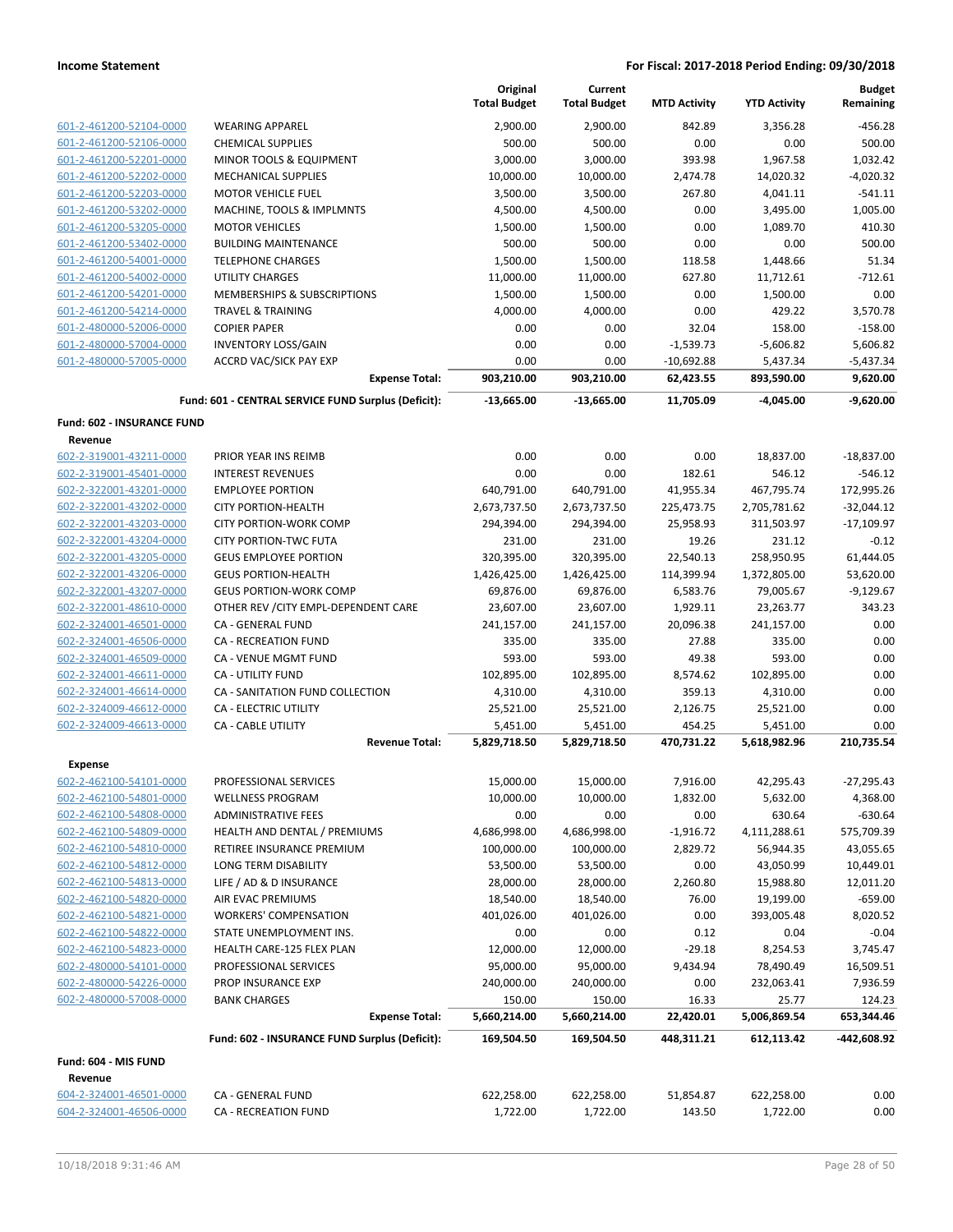|                                                    |                                                    | Original<br><b>Total Budget</b> | Current<br><b>Total Budget</b> | <b>MTD Activity</b> | <b>YTD Activity</b>    | <b>Budget</b><br>Remaining |
|----------------------------------------------------|----------------------------------------------------|---------------------------------|--------------------------------|---------------------|------------------------|----------------------------|
| 604-2-324001-46509-0000                            | CA - VENUE MGMT FUND                               | 2,543.00                        | 2,543.00                       | 211.88              | 2,543.00               | 0.00                       |
| 604-2-324001-46611-0000                            | CA - UTILITY FUND                                  | 97,623.00                       | 97,623.00                      | 8,135.25            | 97,623.00              | 0.00                       |
| 604-2-324001-46614-0000                            | CA - SANITATION FUND COLLECTION                    | 5,200.00                        | 5,200.00                       | 433.37              | 5,200.00               | 0.00                       |
| 604-2-324009-46901-0000                            | CA - ELECTRIC UTILITY                              | 87,605.00                       | 87,605.00                      | 7,300.38            | 87,605.00              | 0.00                       |
| 604-2-324009-46906-0000                            | <b>CA - CABLE UTILITY</b>                          | 14,162.00                       | 14,162.00                      | 1,180.13            | 14,162.00              | 0.00                       |
|                                                    | <b>Revenue Total:</b>                              | 831,113.00                      | 831,113.00                     | 69,259.38           | 831,113.00             | 0.00                       |
| <b>Expense</b>                                     |                                                    |                                 |                                |                     |                        |                            |
| 604-2-441400-52002-0000                            | POSTAGE / FREIGHT                                  | 80.00                           | 80.00                          | 0.00                | 0.00                   | 80.00                      |
| 604-2-441400-54001-0000                            | <b>TELEPHONE CHARGES</b>                           | 400.00                          | 400.00                         | 27.69               | 338.20                 | 61.80                      |
| 604-2-441400-54002-0000                            | <b>UTILITY CHARGES</b>                             | 950.00                          | 950.00                         | 8.00                | 803.70                 | 146.30                     |
| 604-2-441400-54101-0000                            | PROFESSIONAL SERVICES                              | 20,000.00                       | 6,843.25                       | 0.00                | 800.00                 | 6,043.25                   |
| 604-2-465100-51001-0000                            | <b>REGULAR SALARIES</b>                            | 210,052.00                      | 210,052.00                     | 16,305.46           | 210,074.12             | $-22.12$                   |
| 604-2-465100-51020-0000                            | <b>OVERTIME</b>                                    | 5,000.00                        | 5,000.00                       | 2,217.07            | 10,990.48              | $-5,990.48$                |
| 604-2-465100-51021-0000                            | LONGEVITY                                          | 4,420.00                        | 4,420.00                       | 0.00                | 4,420.00               | 0.00                       |
| 604-2-465100-51116-0000                            | <b>CAR ALLOWANCE</b>                               | 3,600.00                        | 3,600.00                       | 276.92              | 3,599.96               | 0.04                       |
| 604-2-465100-51117-0000                            | CELL PHONE ALLOWANCE                               | 2,880.00                        | 2,880.00                       | 221.52              | 2,879.76               | 0.24                       |
| 604-2-465100-51201-0000                            | <b>FICA</b>                                        | 15,115.00                       | 15,115.00                      | 1,147.09            | 13,933.49              | 1,181.51                   |
| 604-2-465100-51202-0000                            | MEDICARE                                           | 3,535.00                        | 3,535.00                       | 268.27              | 3,258.62               | 276.38                     |
| 604-2-465100-51203-0000                            | <b>HEALTH INSURANCE</b>                            | 32,175.00                       | 32,175.00                      | 2,681.25            | 32,175.00              | 0.00                       |
| 604-2-465100-51204-0000                            | <b>WORKERS COMPENSATION</b>                        | 667.00                          | 667.00                         | 55.62               | 667.00                 | 0.00                       |
| 604-2-465100-51205-0000                            | <b>STATE UNEMPLOYMENT</b>                          | 231.00                          | 231.00                         | 0.00                | 301.53                 | $-70.53$                   |
| 604-2-465100-51301-0000                            | <b>TMRS</b>                                        | 28,060.00                       | 28,060.00                      | 2,247.12            | 26,712.48              | 1,347.52                   |
| 604-2-465100-51401-0000                            | <b>CONTRA - SALARIES</b>                           | 0.00                            | 0.00                           | 0.00                | $-10,259.02$           | 10,259.02                  |
| 604-2-465100-52002-0000                            | POSTAGE / FREIGHT                                  | 50.00                           | 50.00                          | 0.21                | 1.30                   | 48.70                      |
| 604-2-465100-52004-0000                            | <b>COMPUTER SUPPLIES</b>                           | 2,500.00                        | 2,500.00                       | 0.00                | 0.00                   | 2,500.00                   |
| 604-2-465100-52201-0000                            | MINOR TOOLS & EQUIPMENT                            | 750.00                          | 750.00                         | 0.00                | 0.00                   | 750.00                     |
| 604-2-465100-52203-0000                            | <b>MOTOR VEHICLE FUEL</b>                          | 600.00                          | 600.00                         | 0.00                | 243.36                 | 356.64                     |
| 604-2-465100-53205-0000                            | <b>MOTOR VEHICLES</b>                              | 800.00                          | 800.00                         | 0.00                | 762.39                 | 37.61                      |
| 604-2-465100-53209-0000                            | HARDWARE/SOFTWARE                                  | 317,890.00                      | 289,290.00                     | 37,362.53           | 288,899.21             | 390.79                     |
| 604-2-465100-54001-0000                            | <b>TELEPHONE CHARGES</b>                           | 9,225.00                        | 9,225.00                       | 1,447.00            | 9,607.93               | $-382.93$                  |
| 604-2-465100-54101-0000                            | PROFESSIONAL SERVICES                              | 8,000.00                        | 8,000.00                       | 0.00                | 0.00                   | 8,000.00                   |
| 604-2-465100-54103-0000                            | <b>CONSULTING</b>                                  | 4,000.00                        | 4,000.00                       | 0.00                | 0.00                   | 4,000.00                   |
| 604-2-465100-54214-0000                            | <b>TRAVEL &amp; TRAINING</b>                       | 5,000.00                        | 5,000.00                       | 0.00                | 2,790.83               | 2,209.17<br>948.02         |
| 604-2-465100-54901-0000<br>604-2-465100-54908-0000 | <b>RENTALS / LEASES</b><br>LEASE PURCHASE PAYMENTS | 25,000.00<br>21,000.00          | 25,000.00                      | 4,314.53<br>0.00    | 24,051.98<br>20,467.75 | 532.25                     |
| 604-2-465100-55205-0000                            | COMPUTER EQUIPMENT / SOFTWARE                      | 134,500.00                      | 21,000.00<br>8,250.75          | 0.00                | 8,250.75               | 0.00                       |
| 604-2-480000-55205-0000                            | <b>COMPUTER EQUIPMENT</b>                          | 0.00                            | 168,006.00                     | 0.00                | 138,395.00             | 29,611.00                  |
| 604-2-480000-57005-0000                            | <b>ACCRUED VAC &amp; SICK PAY</b>                  | 0.00                            | 0.00                           | 4,457.13            | 4,457.13               | $-4,457.13$                |
|                                                    | <b>Expense Total:</b>                              | 856,480.00                      | 856,480.00                     | 73,037.41           | 798,622.95             | 57,857.05                  |
|                                                    | Fund: 604 - MIS FUND Surplus (Deficit):            | -25,367.00                      | $-25,367.00$                   | $-3,778.03$         | 32,490.05              | -57,857.05                 |
| <b>Fund: 660 - VEHICLE REPLACEMENT FUND</b>        |                                                    |                                 |                                |                     |                        |                            |
| Revenue                                            |                                                    |                                 |                                |                     |                        |                            |
| 660-2-319001-45401-0000                            | <b>INTEREST REVENUES</b>                           | 5,000.00                        | 5,000.00                       | 1,462.82            | 17,922.18              | $-12,922.18$               |
| 660-2-319001-45605-0000                            | <b>REIMB MOBILIZATION</b>                          | 0.00                            | 0.00                           | 0.00                | 192,226.77             | $-192,226.77$              |
| 660-2-322001-47205-0000                            | EQUIPMENT LEASES / GENERAL FUND                    | 65,037.00                       | 65,037.00                      | 5,419.72            | 65,036.64              | 0.36                       |
| 660-2-323001-46001-0000                            | <b>XFR - GENERAL FUND</b>                          | 679,144.00                      | 679,144.00                     | 56,595.37           | 679,144.00             | 0.00                       |
| 660-2-323001-46111-0000                            | XFR - GOLF COURSE FUND                             | 34,317.00                       | 34,317.00                      | 2,859.75            | 34,317.00              | 0.00                       |
| 660-2-323001-46113-0000                            | <b>XFR - SANITATION FUND</b>                       | 36,850.00                       | 36,850.00                      | 3,070.87            | 36,850.00              | 0.00                       |
|                                                    | <b>Revenue Total:</b>                              | 820,348.00                      | 820,348.00                     | 69,408.53           | 1,025,496.59           | $-205,148.59$              |
| <b>Expense</b>                                     |                                                    |                                 |                                |                     |                        |                            |
| 660-2-421210-55202-0000                            | <b>VEHICLES</b>                                    | 23,000.00                       | 23,000.00                      | 0.00                | 21,647.76              | 1,352.24                   |
| 660-2-421230-55202-0000                            | <b>VEHICLES</b>                                    | 148,218.00                      | 148,218.00                     | 0.00                | 145,267.46             | 2,950.54                   |
| 660-2-422200-54908-0000                            | LEASE PURCHASE PAYMENTS                            | 65,037.00                       | 65,037.00                      | 5,419.72            | 65,036.64              | 0.36                       |
| 660-2-422200-55202-0000                            | <b>VEHICLES</b>                                    | 600,000.00                      | 600,000.00                     | 6,695.53            | 569,279.53             | 30,720.47                  |
| 660-2-431200-55201-0000                            | <b>EQUIPMENT PURCHASES</b>                         | 30,000.00                       | 30,000.00                      | 0.00                | 0.00                   | 30,000.00                  |
| 660-2-431200-55202-0000                            | <b>VEHICLES</b>                                    | 111,926.00                      | 111,926.00                     | 0.00                | 109,593.00             | 2,333.00                   |
| 660-2-437200-55202-0000                            | <b>VEHICLES</b>                                    | 0.00                            | 0.00                           | 0.00                | 5,425.00               | $-5,425.00$                |
| 660-2-441300-55202-0000                            | <b>VEHICLES</b>                                    | 16,000.00                       | 16,000.00                      | 0.00                | 20,364.00              | $-4,364.00$                |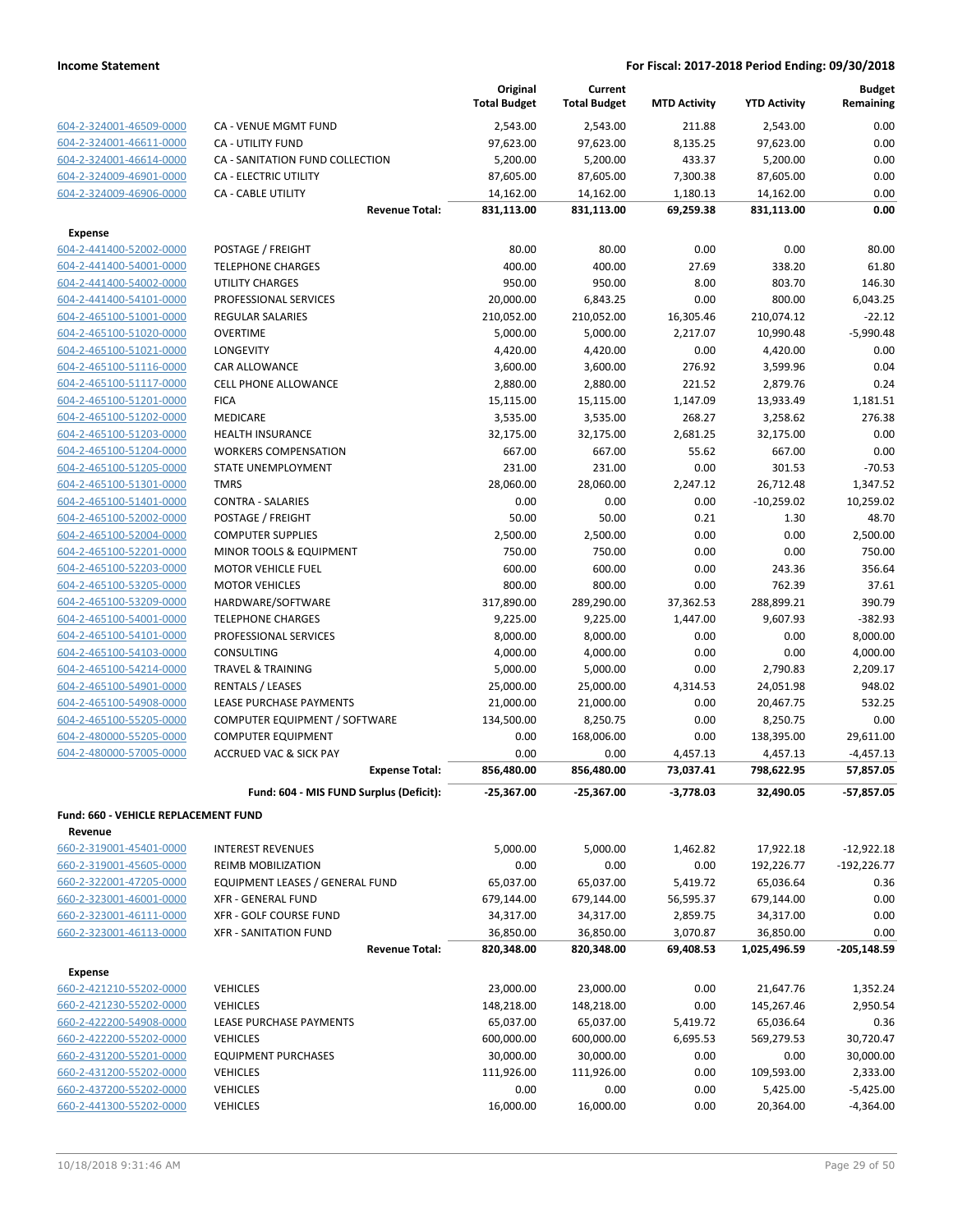|                                         |                                                            | Original<br><b>Total Budget</b> | Current<br><b>Total Budget</b> | <b>MTD Activity</b> | <b>YTD Activity</b> | <b>Budget</b><br>Remaining |
|-----------------------------------------|------------------------------------------------------------|---------------------------------|--------------------------------|---------------------|---------------------|----------------------------|
| 660-2-442200-55201-0000                 | <b>EQUIPMENT PURCHASES</b>                                 | 36,850.00                       | 36,850.00                      | 0.00                | 6,949.00            | 29.901.00                  |
| 660-2-451250-55201-0000                 | <b>EQUIPMENT PURCHASES</b>                                 | 29,317.00                       | 29,317.00                      | 0.00                | 29,316.69           | 0.31                       |
| 660-2-480000-55499-0000                 | <b>CAPITAL OUTLAY</b>                                      | 0.00                            | 0.00                           | 0.00                | $-75,017.52$        | 75.017.52                  |
| 660-2-480000-57008-0000                 | <b>BANK CHARGES</b>                                        | 0.00                            | 0.00                           | 0.00                | 2.94                | $-2.94$                    |
|                                         | <b>Expense Total:</b>                                      | 1,060,348.00                    | 1,060,348.00                   | 12,115.25           | 897,864.50          | 162,483.50                 |
|                                         | Fund: 660 - VEHICLE REPLACEMENT FUND Surplus (Deficit):    | $-240,000.00$                   | $-240,000.00$                  | 57,293.28           | 127,632.09          | $-367,632.09$              |
| Fund: 800 - SPENCE FUND                 |                                                            |                                 |                                |                     |                     |                            |
| Revenue                                 |                                                            |                                 |                                |                     |                     |                            |
| 800-3-319001-45401-0000                 | <b>INTEREST REVENUES</b>                                   | 600.00                          | 600.00                         | 973.18              | 9,090.63            | $-8,490.63$                |
|                                         | <b>Revenue Total:</b>                                      | 600.00                          | 600.00                         | 973.18              | 9,090.63            | $-8,490.63$                |
| <b>Expense</b>                          |                                                            |                                 |                                |                     |                     |                            |
| 800-3-495000-58501-0000                 | <b>CA - GENERAL FUND</b>                                   | 600.00<br>600.00                | 600.00<br>600.00               | 50.00<br>50.00      | 600.00<br>600.00    | 0.00<br>0.00               |
|                                         | <b>Expense Total:</b>                                      |                                 |                                |                     |                     |                            |
|                                         | Fund: 800 - SPENCE FUND Surplus (Deficit):                 | 0.00                            | 0.00                           | 923.18              | 8,490.63            | $-8,490.63$                |
| Fund: 801 - JONES LIBRARY TRUST         |                                                            |                                 |                                |                     |                     |                            |
| Revenue<br>801-3-319001-45401-0000      | <b>INTEREST REVENUES</b>                                   | 10.00                           | 10.00                          | 8.78                | 116.06              | $-106.06$                  |
|                                         | <b>Revenue Total:</b>                                      | 10.00                           | 10.00                          | 8.78                | 116.06              | $-106.06$                  |
| <b>Expense</b>                          |                                                            |                                 |                                |                     |                     |                            |
| 801-3-480000-57008-0000                 | <b>BANK CHARGES</b>                                        | 0.00                            | 0.00                           | 0.99                | 7.53                | $-7.53$                    |
|                                         | <b>Expense Total:</b>                                      | 0.00                            | 0.00                           | 0.99                | 7.53                | $-7.53$                    |
|                                         | Fund: 801 - JONES LIBRARY TRUST Surplus (Deficit):         | 10.00                           | 10.00                          | 7.79                | 108.53              | -98.53                     |
| Fund: 809 - GREENVILLE IDC (L-3)        |                                                            |                                 |                                |                     |                     |                            |
| Revenue                                 |                                                            |                                 |                                |                     |                     |                            |
| 809-3-319001-45609-0000                 | INTERGOVERNMENTAL / IDC GREENVILLE                         | 0.00                            | 0.00                           | 445,085.99          | 6,316,188.11        | $-6,316,188.11$            |
|                                         | <b>Revenue Total:</b>                                      | 0.00                            | 0.00                           | 445,085.99          | 6,316,188.11        | $-6,316,188.11$            |
| <b>Expense</b>                          |                                                            |                                 |                                |                     |                     |                            |
| 809-3-438100-55320-0000                 | <b>CONSTRUCTION PROJECTS</b>                               | 0.00                            | 0.00                           | 820,755.58          | 6,632,256.16        | $-6,632,256.16$            |
|                                         | <b>Expense Total:</b>                                      | 0.00                            | 0.00                           | 820,755.58          | 6,632,256.16        | $-6,632,256.16$            |
|                                         | Fund: 809 - GREENVILLE IDC (L-3) Surplus (Deficit):        | 0.00                            | 0.00                           | -375,669.59         | $-316,068.05$       | 316,068.05                 |
| Fund: 810 - SEIZURE FUNDS - STATE RULES |                                                            |                                 |                                |                     |                     |                            |
| Revenue<br>810-3-319001-45401-0000      | <b>INTEREST REVENUES</b>                                   | 148.00                          | 148.00                         | 150.74              | 1,163.73            | $-1,015.73$                |
| 810-3-322001-46802-0000                 | <b>HB65 SEIZURES-CONTRIBUTNS</b>                           | 0.00                            | 0.00                           | 0.00                | 3,148.08            | $-3,148.08$                |
|                                         | <b>Revenue Total:</b>                                      | 148.00                          | 148.00                         | 150.74              | 4,311.81            | $-4,163.81$                |
| <b>Expense</b>                          |                                                            |                                 |                                |                     |                     |                            |
| 810-3-480000-57008-0000                 | <b>BANK CHARGES</b>                                        | 0.00                            | 0.00                           | 16.88               | 194.72              | $-194.72$                  |
|                                         | <b>Expense Total:</b>                                      | 0.00                            | 0.00                           | 16.88               | 194.72              | -194.72                    |
|                                         | Fund: 810 - SEIZURE FUNDS - STATE RULES Surplus (Deficit): | 148.00                          | 148.00                         | 133.86              | 4,117.09            | $-3,969.09$                |
| Fund: 811 - SEIZURE FUNDS - FED RULES   |                                                            |                                 |                                |                     |                     |                            |
| Revenue                                 |                                                            |                                 |                                |                     |                     |                            |
| 811-3-319001-45401-0000                 | <b>INTEREST REVENUES</b>                                   | 100.00                          | 100.00                         | 168.95              | 2,003.03            | $-1,903.03$                |
| 811-3-322001-46803-0000                 | FED SEIZURES-CONTRIBUTION                                  | 0.00                            | 0.00                           | 0.00                | 140,397.40          | $-140,397.40$              |
|                                         | <b>Revenue Total:</b>                                      | 100.00                          | 100.00                         | 168.95              | 142,400.43          | $-142,300.43$              |
| <b>Expense</b>                          |                                                            |                                 |                                |                     |                     |                            |
| 811-3-480000-57008-0000                 | <b>BANK CHARGES</b>                                        | 0.00                            | 0.00                           | 18.92               | 110.21              | $-110.21$                  |
|                                         | <b>Expense Total:</b>                                      | 0.00                            | 0.00                           | 18.92               | 110.21              | -110.21                    |
|                                         | Fund: 811 - SEIZURE FUNDS - FED RULES Surplus (Deficit):   | 100.00                          | 100.00                         | 150.03              | 142,290.22          | -142,190.22                |
| Revenue                                 | Fund: 820 - TIRZ FUND (Tax Increment Reinvestment Zone)    |                                 |                                |                     |                     |                            |
| 820-3-311001-41101-0000                 | REAL PROPERTY TAXES - CITY                                 | 396,103.00                      | 396,103.00                     | $-62.01$            | 361,298.17          | 34,804.83                  |
| 820-3-311001-41111-0000                 | REAL PROPERTY TAXES - COUNTY                               | 125,000.00                      | 125,000.00                     | 3,201.65            | 145,268.63          | $-20,268.63$               |
| 820-3-311001-41112-0000                 | REAL PROPERTY TAXES - HOSPITAL                             | 100,000.00                      | 100,000.00                     | 0.00                | 59,792.98           | 40,207.02                  |
| 820-3-311002-41102-0000                 | <b>DELINQUENT TAXES</b>                                    | 330.00                          | 330.00                         | $-6.44$             | 3,600.31            | $-3,270.31$                |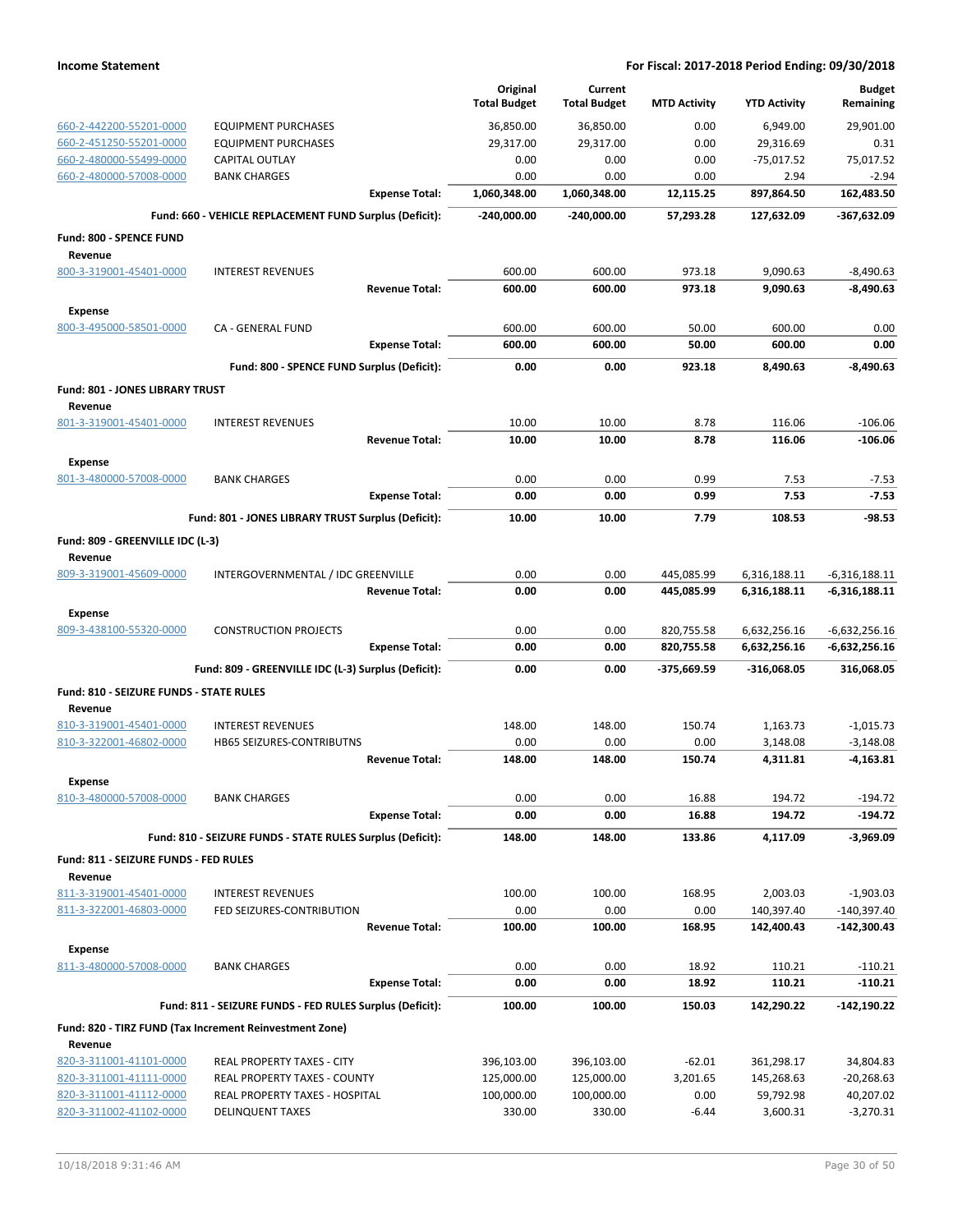|                                            |                                                                            | Original<br><b>Total Budget</b> | Current<br><b>Total Budget</b> | <b>MTD Activity</b> | <b>YTD Activity</b> | <b>Budget</b><br>Remaining |
|--------------------------------------------|----------------------------------------------------------------------------|---------------------------------|--------------------------------|---------------------|---------------------|----------------------------|
| 820-3-319001-45401-0000                    | <b>INTEREST REVENUES</b>                                                   | 3,000.00                        | 3,000.00                       | 977.06              | 12,954.71           | $-9,954.71$                |
|                                            | <b>Revenue Total:</b>                                                      | 624,433.00                      | 624,433.00                     | 4,110.26            | 582,914.80          | 41,518.20                  |
| <b>Expense</b>                             |                                                                            |                                 |                                |                     |                     |                            |
| 820-3-416100-54101-0000                    | PROFESSIONAL SERVICES                                                      | 0.00                            | 0.00                           | 0.00                | 8,645.00            | $-8,645.00$                |
| 820-3-416100-55002-0000                    | <b>IMPROVEMENTS</b>                                                        | 114,822.11                      | 114,822.11                     | 0.00                | 113,411.00          | 1,411.11                   |
| 820-3-480000-57008-0000                    | <b>BANK CHARGES</b>                                                        | 0.00                            | 0.00                           | 109.39              | 795.07              | $-795.07$                  |
|                                            | <b>Expense Total:</b>                                                      | 114,822.11                      | 114,822.11                     | 109.39              | 122,851.07          | $-8,028.96$                |
|                                            | Fund: 820 - TIRZ FUND (Tax Increment Reinvestment Zone) Surplus (Deficit): | 509,610.89                      | 509,610.89                     | 4,000.87            | 460,063.73          | 49,547.16                  |
| Fund: 899 - POOLED CASH                    |                                                                            |                                 |                                |                     |                     |                            |
| Revenue                                    |                                                                            |                                 |                                |                     |                     |                            |
| 899-8-319001-45401-0000                    | <b>INTEREST REVENUES</b>                                                   | 0.00                            | 0.00                           | $-0.02$             | $-1.06$             | 1.06                       |
|                                            | <b>Revenue Total:</b>                                                      | 0.00                            | 0.00                           | $-0.02$             | $-1.06$             | 1.06                       |
|                                            | Fund: 899 - POOLED CASH Total:                                             | 0.00                            | 0.00                           | $-0.02$             | $-1.06$             | 1.06                       |
| <b>Fund: 910 - ELECTRIC OPERATING FUND</b> |                                                                            |                                 |                                |                     |                     |                            |
| Revenue                                    |                                                                            |                                 |                                |                     |                     |                            |
| 910-9-000000-49001-4400                    | METERED SALES - RESIDENTIAL                                                | 11,658,700.00                   | 11,658,700.00                  | 1,430,172.41        | 12,832,207.83       | -1,173,507.83              |
| 910-9-000000-49010-4421                    | METERED SALES - GS-NO DEMAND                                               | 838,069.00                      | 838,069.00                     | 70,283.63           | 782,366.50          | 55,702.50                  |
| 910-9-000000-49020-4422                    | METERED SALES - GS-DEMAND                                                  | 17,950,587.00                   | 17,950,587.00                  | 1,625,402.51        | 17,608,121.56       | 342,465.44                 |
| 910-9-000000-49030-4424                    | METERED SALES - GS-PRIMARY                                                 | 405,628.00                      | 405,628.00                     | 32,532.04           | 369,844.29          | 35,783.71                  |
| 910-9-000000-49040-4440                    | METERED SALES - STREET LIGHTS                                              | 227,871.00                      | 227,871.00                     | 19,470.48           | 228,690.28          | $-819.28$                  |
| 910-9-000000-49050-4400                    | <b>FUEL ADJUSTMENT</b>                                                     | 15,425,459.00                   | 15,425,459.00                  | 1,630,253.30        | 15,265,645.58       | 159,813.42                 |
| 910-9-000000-49057-4490                    | POWER COST RECOVERY                                                        | 0.00                            | 0.00                           | 0.00                | $-755.94$           | 755.94                     |
| 910-9-000000-49058-4400                    | <b>REGULATORY CHARGE</b>                                                   | 734,961.00                      | 734,961.00                     | 74,499.20           | 767,784.24          | $-32,823.24$               |
| 910-9-000000-49140-4490                    | <b>VAPOR LIGHT REVENUES</b>                                                | 170,000.00                      | 170,000.00                     | 13,303.46           | 158,207.83          | 11,792.17                  |
| 910-9-000000-49201-4510                    | <b>LATE CHARGES</b>                                                        | 280,000.00                      | 280,000.00                     | 20,849.18           | 216,120.25          | 63,879.75                  |
| 910-9-000000-49210-4511                    | ELECTRIC SERVICE CHARGES                                                   | 75,000.00                       | 75,000.00                      | 6,903.93            | 80,702.70           | $-5,702.70$                |
| 910-9-000000-49211-4511                    | VAPOR LIGHT SERVICE CHARGES                                                | 500.00                          | 500.00                         | 0.00                | 450.00              | 50.00                      |
| 910-9-000000-49212-4511                    | SAW POLES SERVICE CHARGES                                                  | 700.00                          | 700.00                         | 0.00                | 780.00              | $-80.00$                   |
| 910-9-000000-49213-4511                    | AMPY SERVICE CHARGES                                                       | 45,850.00                       | 45,850.00                      | 2,644.40            | 36,403.78           | 9,446.22                   |
| 910-9-000000-49220-4512                    | <b>RE-READ CHARGES</b>                                                     | 10.00                           | 10.00                          | 10.00               | 80.00               | $-70.00$                   |
| 910-9-000000-49230-4512                    | <b>METER TESTING CHARGES</b>                                               | 10.00                           | 10.00                          | 0.00                | 0.00                | 10.00                      |
| 910-9-000000-49301-4490                    | METERED SALES - 5% XFER to GENERAL FUND                                    | 2,332,420.00                    | 2,332,420.00                   | 244,681.39          | 2,399,945.97        | $-67,525.97$               |
| 910-9-000000-49307-4490                    | METERED SALES - 1% XFER to GBOD                                            | 466,484.00                      | 466,484.00                     | 48,938.93           | 480,015.81          | $-13,531.81$               |
| 910-9-000000-49410-4564                    | <b>CUSTOMER AID TO CONSTRUCTION</b>                                        | 510,000.00                      | 510,000.00                     | 6,675.44            | 988,462.65          | -478,462.65                |
| 910-9-000000-49420-4564                    | UNDERGROUND SERVICE                                                        | 10,000.00                       | 10,000.00                      | 5,819.00            | 25,286.25           | $-15,286.25$               |
| 910-9-000000-49430-4564                    | RELOCATION OF SERVICE                                                      | 100.00                          | 100.00                         | 0.00                | 346.50              | $-246.50$                  |
| 910-9-000000-49440-4564                    | <b>OVERTIME SERVICES</b>                                                   | 100.00                          | 100.00                         | 0.00                | 0.00                | 100.00                     |
| 910-9-000000-49450-4564                    | <b>ACCIDENTS</b>                                                           | 1,000.00                        | 1,000.00                       | 0.00                | 34,813.36           | $-33,813.36$               |
| 910-9-000000-49455-4564                    | INSURANCE REIMBURSEMENTS                                                   | 0.00                            | 0.00                           | 0.00                | 3,395.19            | $-3,395.19$                |
| 910-9-000000-49460-4564                    | <b>METER DAMAGE</b>                                                        | 100.00                          | 100.00                         | 0.00                | 210.00              | $-110.00$                  |
| 910-9-000000-49470-4564                    | OTHER REIMBURSEMENTS                                                       | 100.00                          | 100.00                         | 0.00                | 0.00                | 100.00                     |
| 910-9-000000-49480-4564                    | <b>METER BASES</b>                                                         | 7,000.00                        | 7,000.00                       | 0.00                | 1,988.58            | 5,011.42                   |
| 910-9-000000-49490-4564                    | <b>MATERIAL SALES</b>                                                      | 20,000.00                       | 20,000.00                      | 0.00                | 14,374.16           | 5,625.84                   |
| 910-9-000000-49520-4470                    | <b>ENERGY SALES</b>                                                        | 6,287,000.00                    | 6,287,000.00                   | 204,414.28          | 5,525,082.98        | 761,917.02                 |
| 910-9-000000-49521-4470                    | <b>RUC REVENUES</b>                                                        | 3,200.00                        | 3,200.00                       | 46.00               | 4,009.19            | $-809.19$                  |
| 910-9-000000-49530-4572                    | TCR AUCTION PROCEEDS                                                       | 480,000.00                      | 480,000.00                     | 57,690.51           | 646,681.91          | $-166,681.91$              |
| 910-9-000000-49540-4572                    | <b>BLACK START REVENUES</b>                                                | 510,000.00                      | 510,000.00                     | 42,215.16           | 513,289.23          | $-3,289.23$                |
| 910-9-000000-49560-4571                    | <b>TCOS REVENUES</b>                                                       | 485,000.00                      | 485,000.00                     | 58,957.03           | 531,520.26          | $-46,520.26$               |
| 910-9-000000-49601-4540                    | <b>POLE USE REVENUES</b>                                                   | 27,035.00                       | 27,035.00                      | 0.00                | 35,980.12           | $-8,945.12$                |
| 910-9-000000-49602-4118                    | EPA ALLOWANCE SALES                                                        | 1.00                            | 1.00                           | 0.00                | 0.00                | 1.00                       |
| 910-9-000000-49699-4116                    | OTHER GAINS/LOSSES                                                         | 20,000.00                       | 20,000.00                      | 0.00                | 0.00                | 20,000.00                  |
| 910-9-000000-49700-4990                    | REDEMPTION OF LONG TERM DEBT                                               | 490,000.00                      | 490,000.00                     | 0.00                | 0.00                | 490,000.00                 |
| 910-9-000000-49701-4567                    | XFER FROM COG - GEN FUND                                                   | 687,973.00                      | 687,973.00                     | 57,884.37           | 694,612.00          | $-6,639.00$                |
| 910-9-000000-49754-4994                    | XFER FROM 950 - BILLING                                                    | 77,556.00                       | 77,556.00                      | 6,463.00            | 77,556.00           | 0.00                       |
| 910-9-000000-49755-4995                    | XFER FROM 950 - CASHIERS                                                   | 57,928.00                       | 57,928.00                      | 4,827.33            | 57,927.96           | 0.04                       |
| 910-9-000000-49759-4545                    | XFER FROM 950 FOR POLE USE                                                 | 18,800.00                       | 18,800.00                      | 0.00                | 18,800.00           | 0.00                       |
| 910-9-000000-49801-4190                    | <b>INTEREST INCOME</b>                                                     | 20,000.00                       | 20,000.00                      | 9,521.70            | 109,191.25          | $-89,191.25$               |
|                                            |                                                                            |                                 |                                |                     |                     |                            |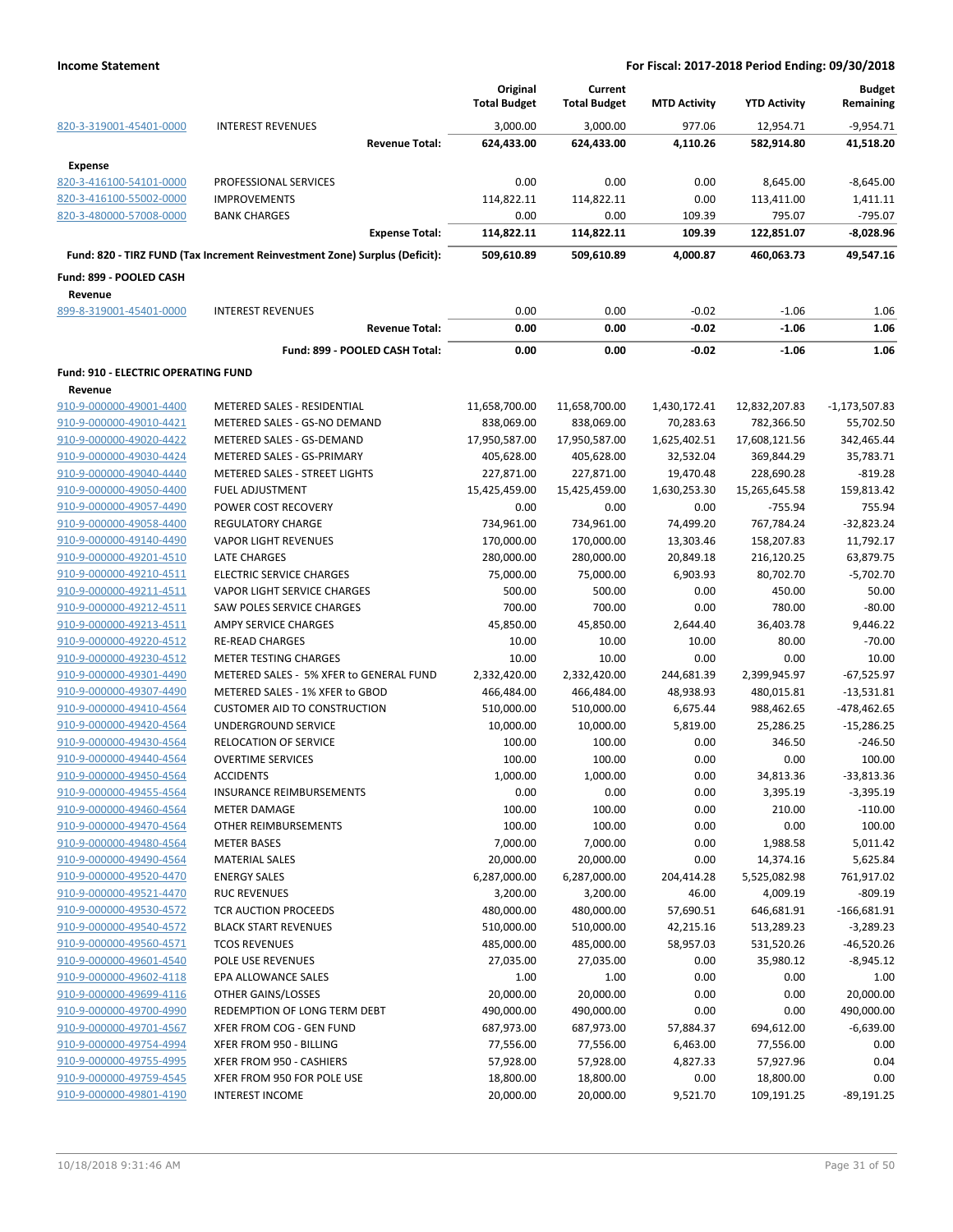|                         |                                           | Original<br><b>Total Budget</b> | Current<br><b>Total Budget</b> | <b>MTD Activity</b> | <b>YTD Activity</b> | <b>Budget</b><br>Remaining |
|-------------------------|-------------------------------------------|---------------------------------|--------------------------------|---------------------|---------------------|----------------------------|
| 910-9-000000-49809-4190 | INTEREST ON ERCOT COLLATERAL              | 200.00                          | 200.00                         | 0.00                | 0.00                | 200.00                     |
|                         | <b>Revenue Total:</b>                     | 60,325,342.00                   | 60,325,342.00                  | 5,674,458.68        | 60,510,138.27       | $-184,796.27$              |
| Expense                 |                                           |                                 |                                |                     |                     |                            |
| 910-9-901000-51001-5000 | <b>REGULAR SALARIES</b>                   | 519,749.00                      | 519,749.00                     | 38,163.51           | 509,064.67          | 10,684.33                  |
| 910-9-901000-51020-5000 | <b>OVERTIME</b>                           | 70,000.00                       | 70,000.00                      | 2,580.81            | 72,084.33           | $-2,084.33$                |
| 910-9-901000-51115-5000 | <b>CLOTHING ALLOWANCE</b>                 | 2,000.00                        | 2,000.00                       | 0.00                | 1,736.23            | 263.77                     |
| 910-9-901000-51116-5000 | CAR ALLOWANCE                             | 1,950.00                        | 1,950.00                       | 300.00              | 1,950.00            | 0.00                       |
| 910-9-901000-51117-5000 | <b>CELL PHONE ALLOWANCE</b>               | 623.00                          | 623.00                         | 47.92               | 622.96              | 0.04                       |
| 910-9-901000-51201-5000 | <b>FICA</b>                               | 36,726.00                       | 36,726.00                      | 2,278.82            | 32,909.69           | 3,816.31                   |
| 910-9-901000-51202-5000 | <b>MEDICARE</b>                           | 8,618.00                        | 8,618.00                       | 532.96              | 7,696.62            | 921.38                     |
| 910-9-901000-51203-5000 | <b>HEALTH INSURANCE</b>                   | 78,293.00                       | 78,293.00                      | 6,524.38            | 78,293.00           | 0.00                       |
| 910-9-901000-51204-5000 | <b>WORKERS COMPENSATION</b>               | 8,102.00                        | 8,102.00                       | 675.13              | 8,102.00            | 0.00                       |
| 910-9-901000-51205-5000 | <b>UNEMPLOYMENT</b>                       | 1,314.00                        | 1,314.00                       | 0.00                | 1,633.12            | $-319.12$                  |
| 910-9-901000-51301-5000 | <b>TMRS</b>                               | 68,406.00                       | 68,406.00                      | 4,912.50            | 67,561.58           | 844.42                     |
| 910-9-901001-59020-5010 | <b>NATURAL GAS</b>                        | 474,175.00                      | 474,175.00                     | $-2,943.83$         | 183,507.69          | 290,667.31                 |
| 910-9-901001-59021-5010 | <b>FUEL OIL</b>                           | 50,000.00                       | 0.00                           | 0.00                | 0.00                | 0.00                       |
| 910-9-901008-59110-5080 | <b>GEUS OPERATIONS</b>                    | 31,400.00                       | 31,400.00                      | 2,924.40            | 27,266.35           | 4,133.65                   |
| 910-9-901008-59112-5080 | SAFETY                                    | 10,500.00                       | 10,500.00                      | 0.00                | 6,103.29            | 4,396.71                   |
| 910-9-901008-59121-5080 | MECHANICAL SUPPLIES                       | 20,500.00                       | 20,500.00                      | 1,766.43            | 13,624.69           | 6,875.31                   |
| 910-9-901008-59125-5080 | <b>CHEMICAL &amp; LABORATORY SUPPLIES</b> | 65,500.00                       | 65,500.00                      | 3,373.34            | 40,782.97           | 24,717.03                  |
| 910-9-901008-59141-5080 | <b>UTILITY BILLS</b>                      | 300,000.00                      | 300,000.00                     | 9,898.29            | 226,621.00          | 73,379.00                  |
| 910-9-901008-59144-5080 | MISCELLANEOUS SERVICES                    | 167,800.00                      | 164,800.00                     | 13,633.30           | 99,021.94           | 65,778.06                  |
| 910-9-901008-59146-5080 | <b>TRAINING AND/OR TRAVEL</b>             | 10,000.00                       | 10,000.00                      | 0.00                | 4,095.26            | 5,904.74                   |
| 910-9-901015-51001-5150 | <b>REGULAR SALARIES</b>                   | 376,116.00                      | 376,116.00                     | 29,159.71           | 370,941.02          | 5,174.98                   |
| 910-9-901015-51020-5150 | <b>OVERTIME</b>                           | 30,000.00                       | 30,000.00                      | $-105.56$           | 34,847.08           | $-4,847.08$                |
| 910-9-901015-51115-5150 | <b>CLOTHING ALLOWANCE</b>                 | 2,200.00                        | 2,200.00                       | 0.00                | 2,067.76            | 132.24                     |
| 910-9-901015-51116-5150 | <b>CAR ALLOWANCE</b>                      | 1,950.00                        | 1,950.00                       | 300.00              | 1,950.00            | 0.00                       |
| 910-9-901015-51201-5150 | <b>FICA</b>                               | 25,436.00                       | 25,436.00                      | 1,558.52            | 22,745.52           | 2,690.48                   |
| 910-9-901015-51202-5150 | <b>MEDICARE</b>                           | 5,949.00                        | 5,949.00                       | 364.49              | 5,319.51            | 629.49                     |
| 910-9-901015-51203-5150 | <b>HEALTH INSURANCE</b>                   | 75,075.00                       | 75,075.00                      | 6,256.25            | 75,075.00           | 0.00                       |
| 910-9-901015-51204-5150 | <b>WORKERS COMPENSATION</b>               | 6,106.00                        | 6,106.00                       | 508.87              | 6,106.00            | 0.00                       |
| 910-9-901015-51205-5150 | <b>UNEMPLOYMENT</b>                       | 1,260.00                        | 1,260.00                       | 0.00                | 1,583.06            | $-323.06$                  |
| 910-9-901015-51301-5150 | <b>TMRS</b>                               | 47,222.00                       | 47,222.00                      | 3,476.56            | 47,293.63           | $-71.63$                   |
| 910-9-901015-59201-5150 | <b>BUILDING MAINTENANCE</b>               | 15,000.00                       | 15,000.00                      | 27.01               | 21,465.70           | $-6,465.70$                |
| 910-9-901015-59205-5150 | <b>EQUIPMENT MAINTENANCE</b>              | 4,500.00                        | 4,500.00                       | 1,210.43            | 2,690.04            | 1,809.96                   |
| 910-9-901015-59290-5150 | GENERAL PLANT EQUIPMENT MAINTENANCE       | 30,000.00                       | 30,000.00                      | 1,827.73            | 19,123.90           | 10,876.10                  |
| 910-9-901015-59291-5150 | UNIT 1 MAINTENANCE                        | 80,500.00                       | 102,500.00                     | 2,592.85            | 89,710.60           | 12,789.40                  |
| 910-9-901015-59292-5150 | <b>UNIT 2 MAINTENANCE</b>                 | 709,000.00                      | 709,000.00                     | 1,266.14            | 351,261.12          | 357,738.88                 |
| 910-9-901015-59293-5150 | UNIT 3 MAINTENANCE                        | 211,500.00                      | 239,500.00                     | 7,337.63            | 648,695.96          | -409,195.96                |
| 910-9-901090-59312-9900 | <b>BOILER PLANT EQUIPMENT</b>             | 35,000.00                       | 35,000.00                      | 0.00                | 0.00                | 35,000.00                  |
| 910-9-901090-59315-9900 | <b>ACCESSORY ELECTRIC EQUIPMENT</b>       | 0.00                            | 0.00                           | 0.00                | 5,229.68            | $-5,229.68$                |
| 910-9-901146-51001-5460 | <b>REGULAR SALARIES</b>                   | 519,749.00                      | 519,749.00                     | 39,766.15           | 510,667.30          | 9,081.70                   |
| 910-9-901146-51020-5460 | <b>OVERTIME</b>                           | 68,500.00                       | 68,500.00                      | 2,580.81            | 72,083.40           | $-3,583.40$                |
| 910-9-901146-51115-5460 | <b>CLOTHING ALLOWANCE</b>                 | 2,000.00                        | 2,000.00                       | 0.00                | 1,736.23            | 263.77                     |
| 910-9-901146-51116-5460 | <b>CAR ALLOWANCE</b>                      | 1,950.00                        | 1,950.00                       | 0.00                | 1,950.00            | 0.00                       |
| 910-9-901146-51117-5460 | <b>CELL PHONE ALLOWANCE</b>               | 623.00                          | 623.00                         | 47.88               | 622.44              | 0.56                       |
| 910-9-901146-51201-5460 | <b>FICA</b>                               | 36,633.00                       | 36,633.00                      | 2,628.48            | 36,228.81           | 404.19                     |
| 910-9-901146-51202-5460 | <b>MEDICARE</b>                           | 8,596.00                        | 8,596.00                       | 614.72              | 8,472.89            | 123.11                     |
| 910-9-901146-51203-5460 | <b>HEALTH INSURANCE</b>                   | 78,293.00                       | 78,293.00                      | 6,524.38            | 78,293.00           | 0.00                       |
| 910-9-901146-51204-5460 | <b>WORKERS COMPENSATION</b>               | 8,102.00                        | 8,102.00                       | 675.13              | 8,102.00            | 0.00                       |
| 910-9-901146-51205-5460 | UNEMPLOYMENT                              | 1,314.00                        | 1,314.00                       | 0.00                | 1,621.17            | $-307.17$                  |
| 910-9-901146-51301-5460 | <b>TMRS</b>                               | 68,234.00                       | 68,234.00                      | 5,056.19            | 67,291.50           | 942.50                     |
| 910-9-901147-59020-5470 | <b>NATURAL GAS</b>                        | 300,000.00                      | 300,000.00                     | 83,127.98           | 781,608.99          | -481,608.99                |
| 910-9-901151-59110-5501 | <b>GEUS OPERATIONS</b>                    | 2,500.00                        | 2,500.00                       | 75.60               | 3,324.85            | $-824.85$                  |
| 910-9-901151-59112-5501 | SAFETY PROGRAM                            | 950.00                          | 950.00                         | 0.00                | 0.00                | 950.00                     |
| 910-9-901151-59121-5501 | <b>MECHANICAL SUPPLIES</b>                | 4,000.00                        | 4,000.00                       | 1,847.91            | 4,425.96            | $-425.96$                  |
| 910-9-901151-59125-5501 | <b>CHEMICAL &amp; LABORATORY</b>          | 6,000.00                        | 6,000.00                       | 0.00                | 6,429.96            | $-429.96$                  |
| 910-9-901151-59141-5501 | UTILITY BILLS                             | 1,500.00                        | 1,500.00                       | 8.27                | 89.85               | 1,410.15                   |
| 910-9-901151-59144-5501 | MISCELLANEOUS SERVICES                    | 33,500.00                       | 36,500.00                      | 10,900.00           | 29,354.36           | 7,145.64                   |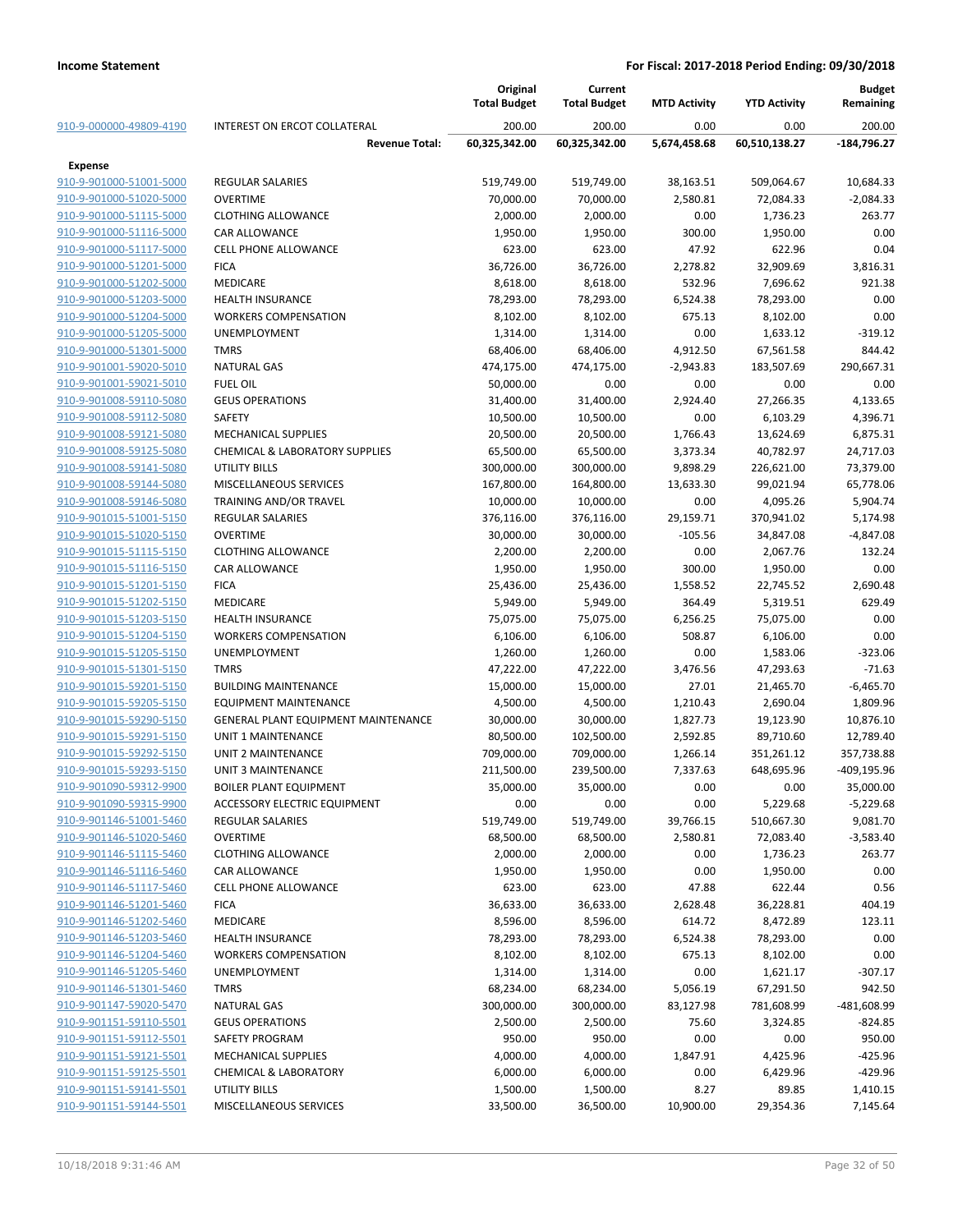**Current**

**Original**

**Budget Remaining**

|                                                    |                                            | <b>Total Budget</b> | <b>Total Budget</b>   | <b>MTD Activity</b> | <b>YTD Activity</b> | Remaining          |
|----------------------------------------------------|--------------------------------------------|---------------------|-----------------------|---------------------|---------------------|--------------------|
| 910-9-901151-59146-5501                            | <b>TRAINING AND/OR TRAVEL</b>              | 4,500.00            | 4,500.00              | 0.00                | 0.00                | 4,500.00           |
| 910-9-901154-51001-5541                            | <b>REGULAR SALARIES</b>                    | 376,116.00          | 376,116.00            | 29,641.45           | 371,422.76          | 4,693.24           |
| 910-9-901154-51020-5541                            | <b>OVERTIME</b>                            | 30,000.00           | 30,000.00             | $-105.56$           | 34,847.08           | $-4,847.08$        |
| 910-9-901154-51115-5541                            | <b>CLOTHING ALLOWANCE</b>                  | 2,200.00            | 2,200.00              | 0.00                | 2,027.75            | 172.25             |
| 910-9-901154-51116-5541                            | CAR ALLOWANCE                              | 1,950.00            | 1,950.00              | 0.00                | 1,950.00            | 0.00               |
| 910-9-901154-51201-5541                            | <b>FICA</b>                                | 25,436.00           | 25,436.00             | 1,831.23            | 25,239.90           | 196.10             |
| 910-9-901154-51202-5541                            | MEDICARE                                   | 5,949.00            | 5,949.00              | 428.27              | 5,902.90            | 46.10              |
| 910-9-901154-51203-5541                            | <b>HEALTH INSURANCE</b>                    | 75,075.00           | 75,075.00             | 6,256.25            | 75,075.00           | 0.00               |
| 910-9-901154-51204-5541                            | <b>WORKERS COMPENSATION</b>                | 6,106.00            | 6,106.00              | 508.87              | 6,106.00            | 0.00               |
| 910-9-901154-51205-5541                            | UNEMPLOYMENT                               | 1,260.00            | 1,260.00              | 0.00                | 1,575.16            | $-315.16$          |
| 910-9-901154-51301-5541                            | <b>TMRS</b>                                | 47,222.00           | 47,222.00             | 3,494.91            | 46,898.31           | 323.69             |
| 910-9-901154-59201-5541                            | <b>BUILDINGS MAINTENANCE</b>               | 10,000.00           | 10,000.00             | 0.00                | 25,416.67           | $-15,416.67$       |
| 910-9-901154-59205-5541                            | <b>EQUIPMENT MAINTENANCE</b>               | 6,000.00            | 6,000.00              | 0.00                | 519.22              | 5,480.78           |
| 910-9-901154-59290-5541                            | GENERAL PLANT EQUIPMENT MAINTENANCE        | 18,000.00           | 18,000.00             | 3,960.79            | 16,538.33           | 1,461.67           |
| 910-9-901154-59291-5541                            | UNIT 1 MAINTENANCE                         | 48,700.00           | 39,467.00             | 52.78               | 27,069.22           | 12,397.78          |
| 910-9-901154-59292-5541                            | UNIT 2 MAINTENANCE                         | 48,700.00           | 39,467.00             | 37.20               | 28,859.64           | 10,607.36          |
| 910-9-901154-59293-5541                            | UNIT 3 MAINTENANCE                         | 48,700.00           | 61,966.00             | 554.92              | 38,378.09           | 23,587.91          |
| 910-9-901190-59346-9900                            | EP MISCELLANEOUS POWER PLANT EQUIPM        | 0.00                | 5,200.00              | 0.00                | 5,200.00            | 0.00               |
| 910-9-901200-59110-5502                            | <b>GEUS OPERATIONS</b>                     | 3,000.00            | 3,000.00              | 0.00                | 0.00                | 3,000.00           |
| 910-9-901500-59040-5550                            | TMPA FIXED COST                            | 10,782,738.00       | 10,782,738.00         | 814,088.90          | 10,752,579.70       | 30,158.30          |
| 910-9-901500-59041-5550                            | AMORTIZE PREPAID SCRUBBER                  | 317,742.00          | 317,742.00            | 26,478.50           | 317,742.00          | 0.00               |
| 910-9-901500-59043-5550                            | AMORTIZE PREPAID TMPA FIXED                | 1,232,154.00        | 1,232,154.00          | 102,679.50          | 1,232,154.00        | 0.00               |
| 910-9-901500-59045-5550                            | <b>GCSES ENERGY</b>                        | 1,999,984.00        | 1,999,984.00          | $-7,762.89$         | 1,568,049.99        | 431,934.01         |
| 910-9-901500-59050-5550                            | DUKE WIND ENERGY                           | 3,294,900.00        | 3,294,900.00          | 167,140.47          | 3,026,938.39        | 267,961.61         |
| 910-9-901500-59051-5550                            | <b>SOLAR ENERGY</b>                        | 2,121,563.00        | 2,121,563.00          | 102,433.59          | 1,691,614.85        | 429,948.15         |
| 910-9-901500-59052-5550                            | OFF-SYSTEM NET PURCHASES                   | 6,526,492.00        | 6,526,492.00          | 614,543.80          | 6,697,612.00        | $-171,120.00$      |
| 910-9-901500-59053-5550                            | <b>ERCOT BALANCING ENERGY</b>              | 6,842,810.00        | 6,842,810.00          | 565,571.83          | 6,789,321.47        | 53,488.53          |
| 910-9-901500-59054-5550                            | <b>ANCILLARY SERVICES</b>                  | 145,000.00          | 145,000.00            | 22,108.70           | 598,494.20          | -453,494.20        |
| 910-9-901500-59055-5550                            | <b>CONTROL CENTER COSTS</b>                | 222,000.00          | 222,000.00            | 18,500.00           | 222,000.00          | 0.00               |
| 910-9-901500-59057-5550                            | <b>ERCOT UPLIFT</b>                        | 450,000.00          | 450,000.00            | 35,990.40           | 489,697.93          | $-39,697.93$       |
| 910-9-901500-59059-5550                            | EILS                                       | 80,000.00           | 80,000.00             | 0.00                | $-0.04$             | 80,000.04          |
| 910-9-901500-59063-5550                            | <b>ERCOT CONGESTION RIGHTS</b>             | $-675,000.00$       | $-675,000.00$         | $-5,638.05$         | $-123,234.90$       | $-551,765.10$      |
| 910-9-901500-59080-5550<br>910-9-901500-59099-5550 | DEMAND SIDE RESPONSE                       | 1,000.00            | 1,000.00              | 0.00                | 0.00                | 1,000.00           |
| 910-9-901600-51001-5750                            | <b>GARLAND CLEARING ACCOUNT</b>            | 0.00                | 0.00                  | $-401,586.58$       | 131,797.71          | $-131,797.71$      |
| 910-9-901600-51020-5750                            | <b>REGULAR SALARIES</b><br><b>OVERTIME</b> | 162,490.00          | 162,490.00            | 17,120.80           | 170,403.20          | $-7,913.20$        |
| 910-9-901600-51116-5750                            | <b>CAR ALLOWANCE</b>                       | 4,000.00            | 4,000.00              | 0.00                | 2,054.86            | 1,945.14<br>282.78 |
| 910-9-901600-51117-5750                            | <b>CELL PHONE ALLOWANCE</b>                | 3,000.00<br>864.00  | 3,000.00<br>864.00    | 109.62<br>89.98     | 2,717.22<br>918.86  | $-54.86$           |
| 910-9-901600-51201-5750                            | <b>FICA</b>                                | 10,562.00           |                       | 975.09              | 10,007.00           | 555.00             |
| 910-9-901600-51202-5750                            | MEDICARE                                   | 2,470.00            | 10,562.00<br>2,470.00 | 228.03              | 2,340.34            | 129.66             |
| 910-9-901600-51203-5750                            | <b>HEALTH INSURANCE</b>                    |                     |                       |                     |                     | 0.00               |
| 910-9-901600-51204-5750                            | WORKERS COMPENSATION                       | 21,450.00<br>445.00 | 21,450.00<br>445.00   | 1,787.50<br>37.12   | 21,450.00<br>445.00 | 0.00               |
| 910-9-901600-51205-5750                            | UNEMPLOYMENT                               | 360.00              | 360.00                | 25.92               | 633.76              | $-273.76$          |
| 910-9-901600-51301-5750                            | <b>TMRS</b>                                | 19,608.00           | 19,608.00             | 1,874.22            | 20,126.08           | $-518.08$          |
| 910-9-901600-59110-5750                            | <b>GEUS OPERATIONS</b>                     | 49,700.00           | 49,700.00             | 1,815.70            | 40,573.87           | 9,126.13           |
| 910-9-901600-59146-5750                            | <b>TRAINING AND/OR TRAVEL</b>              | 3,000.00            | 3,000.00              | 0.00                | 2,869.65            | 130.35             |
| 910-9-910120-51001-9200                            | <b>REGULAR SALARIES</b>                    | 336,362.00          | 336,362.00            | 29,873.15           | 348,038.13          | $-11,676.13$       |
| 910-9-910120-51020-9200                            | <b>OVERTIME</b>                            | 200.00              | 200.00                | 0.00                | 415.94              | $-215.94$          |
| 910-9-910120-51115-9200                            | <b>CLOTHING ALLOWANCE</b>                  | 250.00              | 250.00                | 0.00                | 217.50              | 32.50              |
| 910-9-910120-51116-9200                            | CAR ALLOWANCE                              | 8,950.00            | 8,950.00              | 688.46              | 8,994.21            | $-44.21$           |
| 910-9-910120-51117-9200                            | <b>CELL PHONE ALLOWANCE</b>                | 1,550.00            | 1,550.00              | 135.09              | 1,587.91            | $-37.91$           |
| 910-9-910120-51201-9200                            | <b>FICA</b>                                | 19,130.00           | 19,130.00             | 1,754.73            | 20,081.31           | $-951.31$          |
| 910-9-910120-51202-9200                            | MEDICARE                                   | 5,036.00            | 5,036.00              | 410.36              | 5,295.57            | $-259.57$          |
| 910-9-910120-51203-9200                            | <b>HEALTH INSURANCE</b>                    | 36,465.00           | 36,465.00             | 3,038.75            | 36,465.00           | 0.00               |
| 910-9-910120-51204-9200                            | <b>WORKERS COMPENSATION</b>                | 1,685.00            | 1,685.00              | 140.38              | 1,685.00            | 0.00               |
| 910-9-910120-51205-9200                            | <b>UNEMPLOYMENT</b>                        | 612.00              | 612.00                | 0.00                | 822.37              | $-210.37$          |
| 910-9-910120-51301-9200                            | <b>TMRS</b>                                | 39,975.00           | 39,975.00             | 3,628.95            | 43,864.35           | $-3,889.35$        |
| 910-9-910121-59110-9210                            | <b>GEUS OPERATIONS</b>                     | 7,000.00            | 7,000.00              | 242.34              | 8,435.15            | $-1,435.15$        |
| 910-9-910121-59116-9210                            | <b>BUILDING OPERATIONS</b>                 | 6,000.00            | 6,000.00              | 196.15              | 2,571.63            | 3,428.37           |
|                                                    |                                            |                     |                       |                     |                     |                    |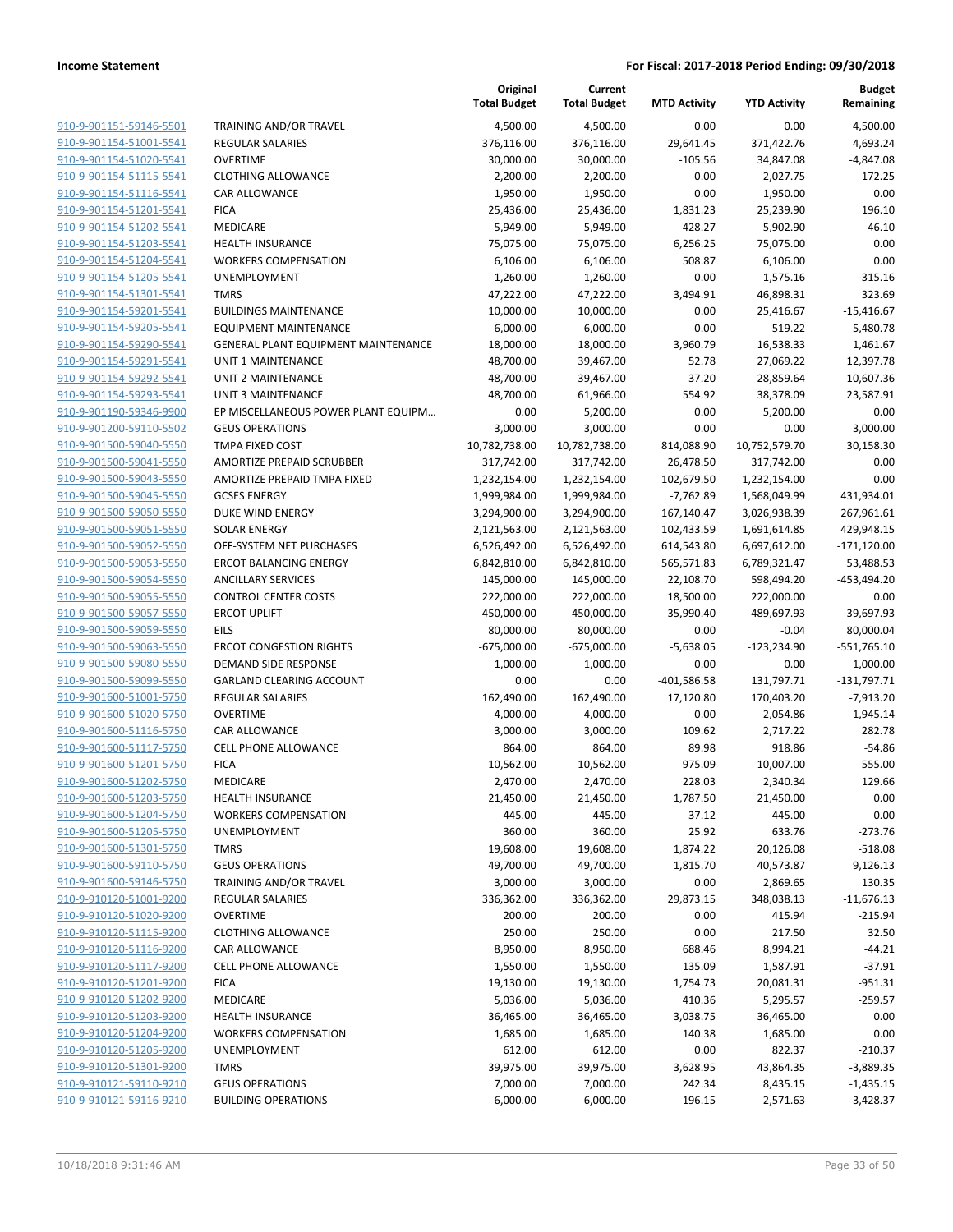|                         |                                      | Original<br><b>Total Budget</b> | Current<br><b>Total Budget</b> | <b>MTD Activity</b> | <b>YTD Activity</b> | <b>Budget</b><br>Remaining |
|-------------------------|--------------------------------------|---------------------------------|--------------------------------|---------------------|---------------------|----------------------------|
| 910-9-910121-59141-9210 | <b>UTILITY BILLS</b>                 | 81,000.00                       | 81,000.00                      | 6,231.35            | 81,778.56           | $-778.56$                  |
| 910-9-910121-59143-9210 | PROFESSIONAL SERVICES                | 185,000.00                      | 185,000.00                     | 11,323.95           | 133,061.62          | 51,938.38                  |
| 910-9-910121-59144-9210 | MISCELLANEOUS SERVICES               | 12,000.00                       | 12,000.00                      | 96.00               | 14,680.62           | $-2,680.62$                |
| 910-9-910121-59193-9210 | <b>GEUS INTERNET SERVICE</b>         | 38,000.00                       | 38,000.00                      | 0.00                | 38,000.00           | 0.00                       |
| 910-9-910121-59198-9210 | <b>COLOCATION CHARGES</b>            | 9,979.00                        | 9,979.00                       | 0.00                | 9,979.00            | 0.00                       |
| 910-9-910132-59110-9302 | <b>GEUS OPERATIONS</b>               | 10,000.00                       | 10,000.00                      | 59.02               | 8,217.74            | 1,782.26                   |
| 910-9-910132-59142-9302 | <b>MEMBERSHIP FEES</b>               | 56,000.00                       | 56,000.00                      | 50.00               | 53,777.17           | 2,222.83                   |
| 910-9-910132-59146-9302 | TRAINING AND/OR TRAVEL               | 4,000.00                        | 4,000.00                       | 0.00                | 934.11              | 3,065.89                   |
| 910-9-910135-59200-9350 | LANDSCAPING MAINTENANCE              | 18,500.00                       | 18,500.00                      | 6,006.40            | 15,810.30           | 2,689.70                   |
| 910-9-910135-59201-9350 | <b>BUILDING MAINTENANCE</b>          | 35,700.00                       | 40,700.00                      | 3,688.73            | 53,611.38           | $-12,911.38$               |
| 910-9-910135-59205-9350 | <b>EQUIPMENT MAINTENANCE</b>         | 1,000.00                        | 1,000.00                       | 0.00                | 107.26              | 892.74                     |
| 910-9-910190-59390-9900 | <b>STRUCTURES &amp; IMPROVEMENTS</b> | 10,000.00                       | 10,000.00                      | 0.00                | 8,500.00            | 1,500.00                   |
| 910-9-911120-51001-9201 | <b>REGULAR SALARIES</b>              | 361,071.00                      | 361,071.00                     | 26,804.99           | 327,894.07          | 33,176.93                  |
| 910-9-911120-51020-9201 | <b>OVERTIME</b>                      | 500.00                          | 500.00                         | $-495.39$           | 125.18              | 374.82                     |
| 910-9-911120-51102-9201 | <b>BILINGUAL PAY</b>                 | 0.00                            | 0.00                           | 69.24               | 507.80              | $-507.80$                  |
| 910-9-911120-51115-9201 | <b>CLOTHING ALLOWANCE</b>            | 400.00                          | 400.00                         | 0.00                | 382.63              | 17.37                      |
| 910-9-911120-51117-9201 | <b>CELL PHONE ALLOWANCE</b>          | 1,639.00                        | 1,639.00                       | 127.02              | 1,306.89            | 332.11                     |
| 910-9-911120-51201-9201 | <b>FICA</b>                          | 22,543.00                       | 22,543.00                      | 1,493.72            | 21,034.65           | 1,508.35                   |
| 910-9-911120-51202-9201 | MEDICARE                             | 5,273.00                        | 5,273.00                       | 349.34              | 4,919.40            | 353.60                     |
| 910-9-911120-51203-9201 | <b>HEALTH INSURANCE</b>              | 67,568.00                       | 67,568.00                      | 5,630.63            | 67,568.00           | 0.00                       |
| 910-9-911120-51204-9201 | <b>WORKERS COMPENSATION</b>          | 4,134.00                        | 4,134.00                       | 344.50              | 4,134.00            | 0.00                       |
| 910-9-911120-51205-9201 | UNEMPLOYMENT                         | 1,134.00                        | 1,134.00                       | 51.42               | 1,573.10            | $-439.10$                  |
| 910-9-911120-51301-9201 | <b>TMRS</b>                          | 41,851.00                       | 41,851.00                      | 3,007.95            | 40,565.54           | 1,285.46                   |
| 910-9-911121-59110-9211 | <b>GEUS OPERATIONS</b>               | 36,250.00                       | 36,250.00                      | 514.92              | 42,240.00           | $-5,990.00$                |
| 910-9-911121-59111-9211 | MISCELLANEOUS OFFICE EXPENSES        | 0.00                            | 0.00                           | $-41.89$            | $-429.51$           | 429.51                     |
| 910-9-911121-59187-9211 | <b>EMPLOYEE RELATIONS</b>            | 25,000.00                       | 25,000.00                      | 18.30               | 21,571.89           | 3,428.11                   |
| 910-9-911135-59205-9351 | <b>EQUIPMENT MAINTENANCE</b>         | 6,000.00                        | 6,000.00                       | 200.30              | 4,974.38            | 1,025.62                   |
| 910-9-913101-51001-9301 | <b>REGULAR SALARIES</b>              | 205,046.00                      | 205,046.00                     | 16,090.40           | 203,738.87          | 1,307.13                   |
| 910-9-913101-51020-9301 | <b>OVERTIME</b>                      | 0.00                            | 0.00                           | 0.00                | 33.41               | $-33.41$                   |
| 910-9-913101-51117-9301 | <b>CELL PHONE ALLOWANCE</b>          | 1,272.00                        | 1,272.00                       | 97.84               | 1,271.92            | 0.08                       |
| 910-9-913101-51201-9301 | <b>FICA</b>                          | 12,792.00                       | 12,792.00                      | 956.29              | 12,089.30           | 702.70                     |
| 910-9-913101-51202-9301 | MEDICARE                             | 2,991.00                        | 2,991.00                       | 223.64              | 2,827.30            | 163.70                     |
| 910-9-913101-51203-9301 | <b>HEALTH INSURANCE</b>              | 32,175.00                       | 32,175.00                      | 2,681.25            | 32,175.00           | 0.00                       |
| 910-9-913101-51204-9301 | <b>WORKERS COMPENSATION</b>          | 561.00                          | 561.00                         | 46.75               | 561.00              | 0.00                       |
| 910-9-913101-51205-9301 | UNEMPLOYMENT                         | 540.00                          | 540.00                         | 0.00                | 676.33              | $-136.33$                  |
| 910-9-913101-51301-9301 | <b>TMRS</b>                          | 23,747.00                       | 23,747.00                      | 1,914.88            | 23,615.93           | 131.07                     |
| 910-9-913101-59110-9301 | <b>GEUS OPERATIONS</b>               | 21,000.00                       | 21,000.00                      | 2,073.33            | 13,606.11           | 7,393.89                   |
| 910-9-913101-59131-9301 | NON-BAD DEBT WRITE OFFS              | 4,000.00                        | 4,000.00                       | 33.78               | 2,551.30            | 1,448.70                   |
| 910-9-913101-59160-9301 | ADVERTISING                          | 31,500.00                       | 31,500.00                      | 1,115.00            | 22,134.50           | 9,365.50                   |
| 910-9-913101-59164-9301 | <b>CONSUMER INFORMATION</b>          | 4,500.00                        | 4,500.00                       | 0.00                | 1,169.59            | 3,330.41                   |
| 910-9-913101-59167-9301 | <b>ENERGY EFFICIENCY OPERATIONS</b>  | 10,000.00                       | 10,000.00                      | 2,774.00            | 7,292.38            | 2,707.62                   |
| 910-9-913101-59195-9301 | PUBLIC SERVICE BY GEUS C/I           | 15,000.00                       | 15,000.00                      | 0.00                | 15,000.00           | 0.00                       |
| 910-9-913102-51001-9020 | <b>REGULAR SALARIES</b>              | 281,341.00                      | 281,341.00                     | 23,431.01           | 290,675.39          | $-9,334.39$                |
| 910-9-913102-51020-9020 | <b>OVERTIME</b>                      | 20,500.00                       | 20,500.00                      | 1,436.72            | 21,623.87           | $-1,123.87$                |
| 910-9-913102-51115-9020 | <b>CLOTHING ALLOWANCE</b>            | 3,100.00                        | 3,100.00                       | 0.00                | 2,832.12            | 267.88                     |
| 910-9-913102-51117-9020 | <b>CELL PHONE ALLOWANCE</b>          | 1,300.00                        | 1,300.00                       | 99.66               | 1,295.58            | 4.42                       |
| 910-9-913102-51201-9020 | <b>FICA</b>                          | 18,906.00                       | 18,906.00                      | 1,401.08            | 17,858.72           | 1,047.28                   |
| 910-9-913102-51202-9020 | MEDICARE                             | 4,421.00                        | 4,421.00                       | 327.68              | 4,176.64            | 244.36                     |
| 910-9-913102-51203-9020 | <b>HEALTH INSURANCE</b>              | 85,800.00                       | 85,800.00                      | 7,150.00            | 85,800.00           | 0.00                       |
| 910-9-913102-51204-9020 | <b>WORKERS COMPENSATION</b>          | 4,020.00                        | 4,020.00                       | 335.00              | 4,020.00            | 0.00                       |
| 910-9-913102-51205-9020 | UNEMPLOYMENT                         | 1,800.00                        | 1,800.00                       | 52.95               | 2,468.86            | $-668.86$                  |
| 910-9-913102-51301-9020 | <b>TMRS</b>                          | 35,098.00                       | 35,098.00                      | 2,953.59            | 36,146.97           | $-1,048.97$                |
| 910-9-913102-51401-9020 | <b>CONTRA - SALARIES</b>             | 0.00                            | 0.00                           | 0.00                | $-6,361.94$         | 6,361.94                   |
| 910-9-913102-59110-9020 | <b>GEUS OPERATIONS</b>               | 40,550.00                       | 40,550.00                      | 2,981.39            | 42,405.49           | $-1,855.49$                |
| 910-9-913102-59169-9020 | PRE PAID METER COSTS                 | 10,850.00                       | 10,765.80                      | 0.00                | 7,366.58            | 3,399.22                   |
| 910-9-913130-51001-9030 | <b>REGULAR SALARIES</b>              | 248,518.00                      | 248,518.00                     | 18,761.06           | 261,999.98          | $-13,481.98$               |
| 910-9-913130-51010-9030 | PART TIME REGULAR                    | 29,734.00                       | 29,734.00                      | 0.00                | 0.00                | 29,734.00                  |
| 910-9-913130-51020-9030 | <b>OVERTIME</b>                      | 1,200.00                        | 1,200.00                       | 15.29               | 1,201.91            | $-1.91$                    |
| 910-9-913130-51102-9030 | <b>BILINGUAL PAY</b>                 | 3,800.00                        | 3,800.00                       | 207.72              | 3,254.28            | 545.72                     |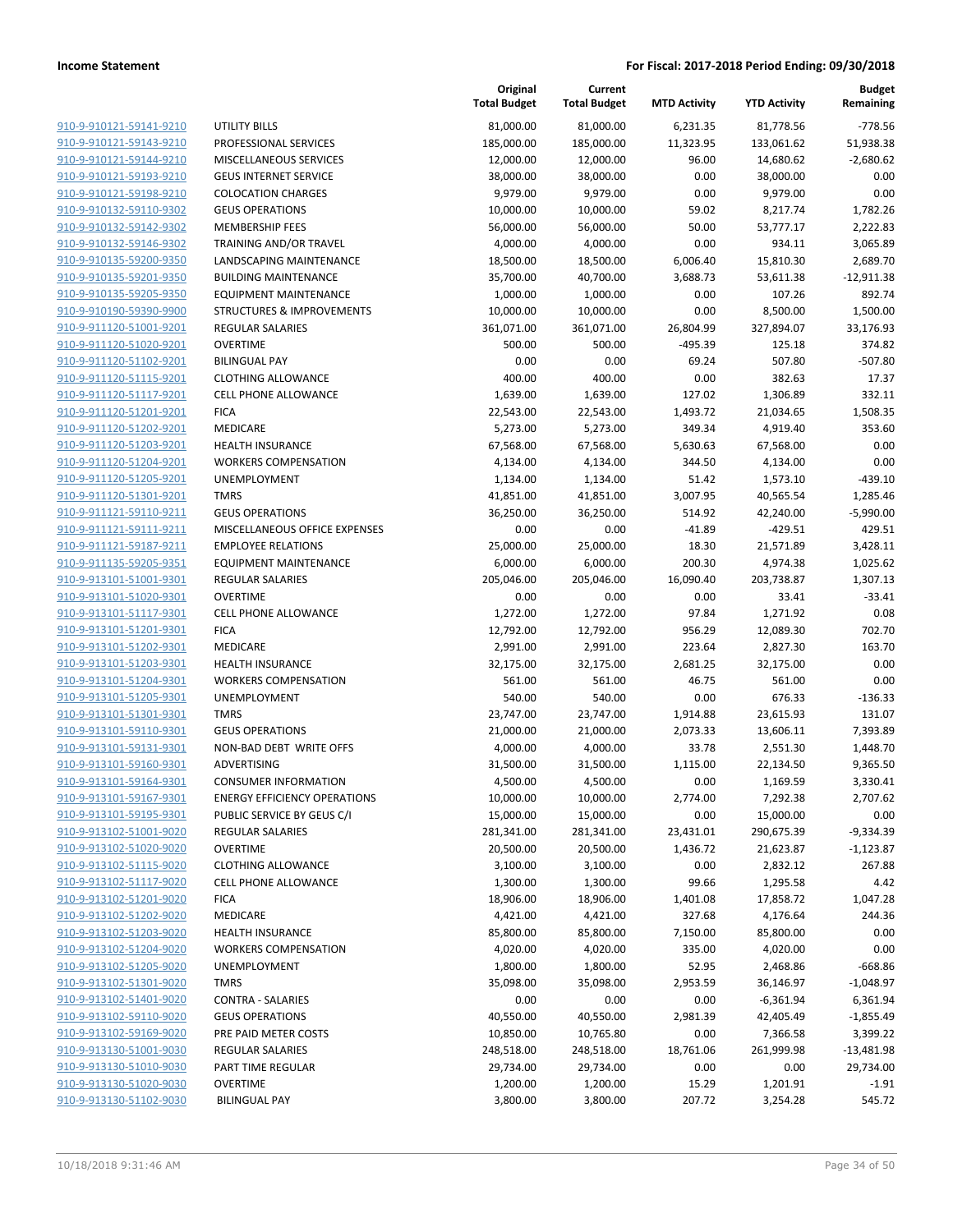|                         |                                  | Original<br><b>Total Budget</b> | Current<br><b>Total Budget</b> | <b>MTD Activity</b> | <b>YTD Activity</b> | <b>Budget</b><br>Remaining |
|-------------------------|----------------------------------|---------------------------------|--------------------------------|---------------------|---------------------|----------------------------|
| 910-9-913130-51201-9030 | <b>FICA</b>                      | 17,561.00                       | 17,561.00                      | 1,101.19            | 15,704.27           | 1,856.73                   |
| 910-9-913130-51202-9030 | MEDICARE                         | 4,108.00                        | 4,108.00                       | 257.54              | 3,672.80            | 435.20                     |
| 910-9-913130-51203-9030 | <b>HEALTH INSURANCE</b>          | 75,075.00                       | 75,075.00                      | 6,256.25            | 75,075.00           | 0.00                       |
| 910-9-913130-51204-9030 | <b>WORKERS COMPENSATION</b>      | 680.00                          | 680.00                         | 56.63               | 680.00              | 0.00                       |
| 910-9-913130-51205-9030 | <b>UNEMPLOYMENT</b>              | 1,260.00                        | 1,260.00                       | 15.65               | 2,079.75            | $-819.75$                  |
| 910-9-913130-51301-9030 | <b>TMRS</b>                      | 29,180.00                       | 29,180.00                      | 2,253.77            | 30,733.83           | $-1,553.83$                |
| 910-9-913130-59110-9030 | <b>GEUS OPERATIONS</b>           | 27,800.00                       | 27,800.00                      | 1,601.93            | 16,752.08           | 11,047.92                  |
| 910-9-913130-59166-9030 | LOW INCOME ASSISTANCE            | 15,000.00                       | 15,000.00                      | 1,700.00            | 15,250.00           | $-250.00$                  |
| 910-9-913131-51001-9031 | <b>REGULAR SALARIES</b>          | 43,472.00                       | 43,472.00                      | 3,434.41            | 44,210.22           | $-738.22$                  |
| 910-9-913131-51020-9031 | <b>OVERTIME</b>                  | 100.00                          | 100.00                         | 0.00                | 40.39               | 59.61                      |
| 910-9-913131-51102-9031 | <b>BILINGUAL PAY</b>             | 600.00                          | 600.00                         | 46.14               | 599.82              | 0.18                       |
| 910-9-913131-51201-9031 | <b>FICA</b>                      | 2,738.00                        | 2,738.00                       | 192.00              | 2,630.06            | 107.94                     |
| 910-9-913131-51202-9031 | MEDICARE                         | 640.00                          | 640.00                         | 44.90               | 615.10              | 24.90                      |
| 910-9-913131-51203-9031 | <b>HEALTH INSURANCE</b>          | 10,725.00                       | 10,725.00                      | 893.75              | 10,725.00           | 0.00                       |
| 910-9-913131-51204-9031 | <b>WORKERS COMPENSATION</b>      | 119.00                          | 119.00                         | 9.88                | 119.00              | 0.00                       |
| 910-9-913131-51205-9031 | UNEMPLOYMENT                     | 180.00                          | 180.00                         | 0.00                | 222.89              | $-42.89$                   |
| 910-9-913131-51301-9031 | <b>TMRS</b>                      | 5,085.00                        | 5,085.00                       | 411.87              | 5,166.04            | $-81.04$                   |
| 910-9-913131-59110-9031 | <b>GEUS OPERATIONS</b>           | 15,500.00                       | 15,500.00                      | 1,502.76            | 8,248.15            | 7,251.85                   |
| 910-9-913134-51001-9034 | <b>REGULAR SALARIES</b>          | 123,822.00                      | 123,822.00                     | 8,947.87            | 111,717.69          | 12,104.31                  |
| 910-9-913134-51020-9034 | <b>OVERTIME</b>                  | 500.00                          | 500.00                         | $-303.66$           | 5,175.67            | $-4,675.67$                |
| 910-9-913134-51201-9034 | <b>FICA</b>                      | 7,708.00                        | 7,708.00                       | 477.79              | 6,373.17            | 1,334.83                   |
| 910-9-913134-51202-9034 | MEDICARE                         | 1,802.00                        | 1,802.00                       | 111.75              | 1,490.47            | 311.53                     |
| 910-9-913134-51203-9034 | <b>HEALTH INSURANCE</b>          | 32,175.00                       | 32,175.00                      | 2,681.25            | 32,175.00           | 0.00                       |
| 910-9-913134-51204-9034 | <b>WORKERS COMPENSATION</b>      | 339.00                          | 339.00                         | 28.25               | 339.00              | 0.00                       |
| 910-9-913134-51205-9034 | <b>UNEMPLOYMENT</b>              | 540.00                          | 540.00                         | 0.00                | 698.57              | $-158.57$                  |
| 910-9-913134-51301-9034 | <b>TMRS</b>                      | 14,310.00                       | 14,310.00                      | 1,021.32            | 13,465.25           | 844.75                     |
| 910-9-913134-59110-9034 | <b>GEUS OPERATIONS</b>           | 99,125.00                       | 99,125.00                      | 13,520.05           | 91,026.81           | 8,098.19                   |
| 910-9-913135-51001-9035 | <b>REGULAR SALARIES</b>          | 150,717.00                      | 150,717.00                     | 13,333.04           | 143,504.07          | 7,212.93                   |
| 910-9-913135-51020-9035 | <b>OVERTIME</b>                  | 3,000.00                        | 3,000.00                       | $-206.86$           | 5,344.45            | $-2,344.45$                |
| 910-9-913135-51102-9035 | <b>BILINGUAL PAY</b>             | 600.00                          | 600.00                         | 46.16               | 392.36              | 207.64                     |
| 910-9-913135-51201-9035 | <b>FICA</b>                      | 9,567.00                        | 9,567.00                       | 713.85              | 8,529.62            | 1,037.38                   |
| 910-9-913135-51202-9035 | MEDICARE                         | 2,237.00                        | 2,237.00                       | 166.95              | 1,994.82            | 242.18                     |
| 910-9-913135-51203-9035 | <b>HEALTH INSURANCE</b>          | 42,900.00                       | 42,900.00                      | 3,575.00            | 42,900.00           | 0.00                       |
| 910-9-913135-51204-9035 | <b>WORKERS COMPENSATION</b>      | 412.00                          | 412.00                         | 34.37               | 412.00              | 0.00                       |
| 910-9-913135-51205-9035 | UNEMPLOYMENT                     | 720.00                          | 720.00                         | $-0.96$             | 1,069.28            | $-349.28$                  |
| 910-9-913135-51301-9035 | <b>TMRS</b>                      | 17,762.00                       | 17,762.00                      | 1,536.48            | 16,429.63           | 1,332.37                   |
| 910-9-913135-51401-9035 | <b>CONTRA - SALARIES</b>         | 0.00                            | 0.00                           | 0.00                | $-6,689.15$         | 6,689.15                   |
| 910-9-913135-59110-9035 | <b>GEUS OPERATIONS</b>           | 24,650.00                       | 24,650.00                      | 3,240.09            | 24,098.38           | 551.62                     |
| 910-9-913135-59170-9035 | <b>CREDIT CARD FEES</b>          | 90,000.00                       | 90,000.00                      | 8,569.82            | 92,948.58           | $-2,948.58$                |
| 910-9-913135-59172-9035 | <b>LOCKBOX OVER/SHORT</b>        | 500.00                          | 500.00                         | 0.00                | 0.00                | 500.00                     |
| 910-9-913135-59173-9035 | <b>ONLINE PAYMENT OVER/SHORT</b> | 500.00                          | 500.00                         | 0.00                | 0.00                | 500.00                     |
| 910-9-913135-59174-9035 | <b>BANK RECS OVER/SHORT</b>      | 100.00                          | 100.00                         | 0.00                | 2,115.95            | $-2,015.95$                |
| 910-9-913135-59175-9035 | <b>CASHIERS OVER/SHORT</b>       | 100.00                          | 100.00                         | $-337.75$           | $-350.70$           | 450.70                     |
| 910-9-913135-59179-9035 | <b>AMPY OVER/SHORT</b>           | 100.00                          | 100.00                         | 0.00                | 0.00                | 100.00                     |
| 910-9-913136-51001-9036 | REGULAR SALARIES                 | 30,930.00                       | 30,930.00                      | 2,402.40            | 30,954.61           | $-24.61$                   |
| 910-9-913136-51020-9036 | <b>OVERTIME</b>                  | 200.00                          | 200.00                         | 0.00                | 0.00                | 200.00                     |
| 910-9-913136-51115-9036 | <b>CLOTHING ALLOWANCE</b>        | 250.00                          | 250.00                         | 0.00                | 216.18              | 33.82                      |
| 910-9-913136-51201-9036 | <b>FICA</b>                      | 1,946.00                        | 1,946.00                       | 121.26              | 1,625.02            | 320.98                     |
| 910-9-913136-51202-9036 | MEDICARE                         | 455.00                          | 455.00                         | 28.37               | 380.13              | 74.87                      |
| 910-9-913136-51203-9036 | <b>HEALTH INSURANCE</b>          | 10,725.00                       | 10,725.00                      | 893.75              | 10,725.00           | 0.00                       |
| 910-9-913136-51204-9036 | <b>WORKERS COMPENSATION</b>      | 1,038.00                        | 1,038.00                       | 86.50               | 1,038.00            | 0.00                       |
| 910-9-913136-51205-9036 | UNEMPLOYMENT                     | 180.00                          | 180.00                         | 0.00                | 252.24              | $-72.24$                   |
| 910-9-913136-51301-9036 | <b>TMRS</b>                      | 3,612.00                        | 3,612.00                       | 284.29              | 3,581.49            | 30.51                      |
| 910-9-913136-59110-9036 | <b>GEUS OPERATIONS</b>           | 18,000.00                       | 18,000.00                      | 2,775.74            | 15,599.46           | 2,400.54                   |
| 910-9-913136-59141-9036 | UTILITY BILLS                    | 48,000.00                       | 48,000.00                      | 4,921.67            | 52,854.77           | -4,854.77                  |
| 910-9-913139-59780-9240 | PROPERTY INSURANCE               | 10,000.00                       | 10,000.00                      | 0.00                | 8,424.90            | 1,575.10                   |
| 910-9-913139-59781-9250 | <b>LIABILITY INSURANCE</b>       | 3,500.00                        | 3,500.00                       | 0.00                | 3,690.59            | $-190.59$                  |
| 910-9-913139-59902-9301 | XFER to COG - ADMIN EXPENSES     | 91,562.00                       | 91,562.00                      | 7,630.12            | 91,561.00           | 1.00                       |
| 910-9-913139-59926-9301 | XFER to COG - GARAGE             | 8,931.00                        | 8,931.00                       | 744.25              | 8,931.00            | 0.00                       |
|                         |                                  |                                 |                                |                     |                     |                            |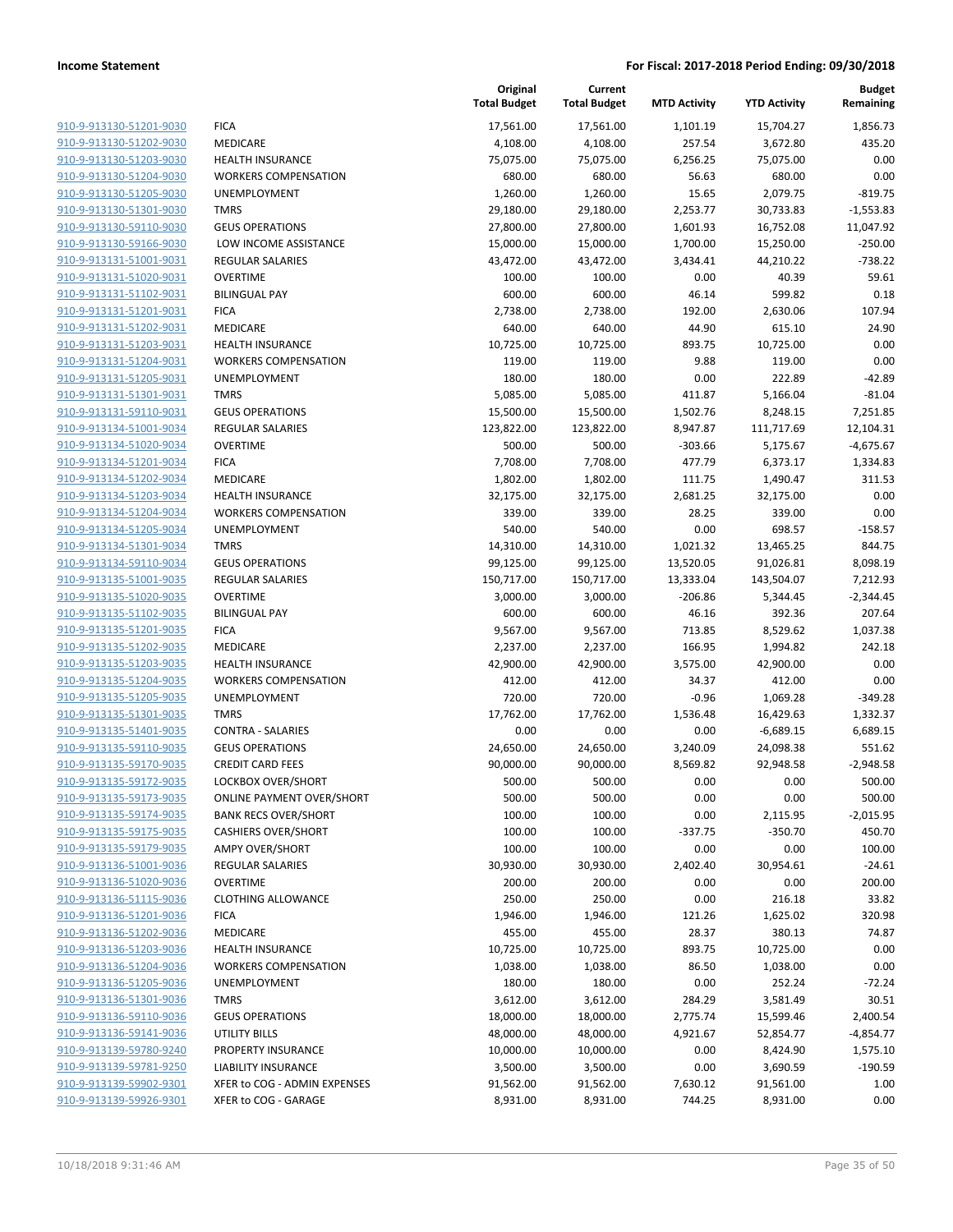| 910-9-913139-59927-9301        |
|--------------------------------|
| 910-9-913139-59928-9301        |
| 910-9-913159-59200-9353        |
| 910-9-913159-59201-9353        |
| 910-9-913159-59205-9353        |
| 910-9-930000-59060-5650        |
| 910-9-930000-59110-5600        |
| 910-9-930161-51001-5610        |
| 910-9-930161-51020-5610        |
| <u>910-9-930161-51116-5610</u> |
| 910-9-930161-51117-5610        |
| 910-9-930161-51201-5610        |
| 910-9-930161-51202-5610        |
| 910-9-930161-51203-5610        |
| 910-9-930161-51204-5610        |
| 910-9-930161-51205-5610        |
| 910-9-930161-51301-5610        |
| 910-9-930161-59110-5610        |
| <u>910-9-930161-59146-5610</u> |
| <u>910-9-930181-51001-5810</u> |
| 910-9-930181-51020-5810        |
| 910-9-930181-51117-5810        |
| 910-9-930181-51201-5810        |
| 910-9-930181-51202-5810        |
| 910-9-930181-51203-5810        |
| 910-9-930181-51204-5810        |
| 910-9-930181-51205-5810        |
| 910-9-930181-51301-5810        |
| 910-9-930181-59110-5810        |
| 910-9-931080-51001-5800        |
| 910-9-931080-51011-5800        |
| 910-9-931080-51020-5800        |
| 910-9-931080-51115-5800        |
| <u>910-9-931080-51116-5800</u> |
| 910-9-931080-51117-5800        |
| 910-9-931080-51201-5800        |
| 910-9-931080-51202-5800        |
| 910-9-931080-51203-5800        |
| 910-9-931080-51204-5800        |
| 910-9-931080-51205-5800        |
| 910-9-931080-51301-5800        |
| 910-9-931080-59110-5800        |
| <u>910-9-931080-59205-5800</u> |
| <u>910-9-931088-51001-5880</u> |
| 910-9-931088-51201-5880        |
| 910-9-931088-51202-5880        |
| 910-9-931088-51203-5880        |
| 910-9-931088-51204-5880        |
| 910-9-931088-51205-5880        |
| <u>910-9-931088-51301-5880</u> |
| 910-9-931088-59110-5880        |
| 910-9-931092-51001-9202        |
| <u>910-9-931092-51117-9202</u> |
| <u>910-9-931092-51201-9202</u> |
| 910-9-931092-51202-9202        |
| 910-9-931092-51203-9202        |
| 910-9-931092-51204-9202        |
| <u>910-9-931092-51205-9202</u> |
| <u>910-9-931092-51301-9202</u> |
|                                |

|                         |                              | Original<br><b>Total Budget</b> | Current<br><b>Total Budget</b> | <b>MTD Activity</b> | <b>YTD Activity</b> | <b>Budget</b><br>Remaining |
|-------------------------|------------------------------|---------------------------------|--------------------------------|---------------------|---------------------|----------------------------|
| 910-9-913139-59927-9301 | XFER to COG - INSURANCE      | 6,671.00                        | 6,671.00                       | 555.99              | 6,671.00            | 0.00                       |
| 910-9-913139-59928-9301 | XFER to COG - IT             | 67,927.00                       | 67,927.00                      | 5,660.51            | 67,927.00           | 0.00                       |
| 910-9-913159-59200-9353 | LANDSCAPING MAINTENANCE      | 3,000.00                        | 3,000.00                       | 429.98              | 2,359.98            | 640.02                     |
| 910-9-913159-59201-9353 | <b>BUILDINGS MAINTNANCE</b>  | 19,500.00                       | 19,500.00                      | 1,068.00            | 7,829.07            | 11,670.93                  |
| 910-9-913159-59205-9353 | <b>EQUIPMENT MAINTENANCE</b> | 23,500.00                       | 23,584.20                      | 18,782.65           | 23,866.85           | $-282.65$                  |
| 910-9-930000-59060-5650 | <b>TRANSMISSION COSTS</b>    | 1,350,000.00                    | 1,350,000.00                   | 206,820.56          | 1,278,354.76        | 71,645.24                  |
| 910-9-930000-59110-5600 | <b>GEUS OPERATIONS</b>       | 91,000.00                       | 91,000.00                      | 11,292.82           | 85,513.16           | 5,486.84                   |
| 910-9-930161-51001-5610 | REGULAR SALARIES             | 276,472.00                      | 276,472.00                     | 17,520.36           | 263,468.39          | 13,003.61                  |
| 910-9-930161-51020-5610 | <b>OVERTIME</b>              | 30,000.00                       | 30,000.00                      | 1,821.62            | 35,306.27           | $-5,306.27$                |
| 910-9-930161-51116-5610 | CAR ALLOWANCE                | 3,000.00                        | 3,000.00                       | 109.62              | 3,097.98            | $-97.98$                   |
| 910-9-930161-51117-5610 | <b>CELL PHONE ALLOWANCE</b>  | 648.00                          | 648.00                         | 33.25               | 498.37              | 149.63                     |
| 910-9-930161-51201-5610 | <b>FICA</b>                  | 19,227.00                       | 19,227.00                      | 1,114.34            | 18,523.86           | 703.14                     |
| 910-9-930161-51202-5610 | MEDICARE                     | 4,497.00                        | 4,497.00                       | 260.61              | 4,332.21            | 164.79                     |
| 910-9-930161-51203-5610 | <b>HEALTH INSURANCE</b>      | 46,922.00                       | 46,922.00                      | 3,910.13            | 46,922.00           | 0.00                       |
| 910-9-930161-51204-5610 | <b>WORKERS COMPENSATION</b>  | 756.00                          | 756.00                         | 63.00               | 756.00              | 0.00                       |
| 910-9-930161-51205-5610 | UNEMPLOYMENT                 | 788.00                          | 788.00                         | 0.00                | 989.51              | $-201.51$                  |
| 910-9-930161-51301-5610 | <b>TMRS</b>                  | 35,695.00                       | 35,695.00                      | 2,316.36            | 35,716.52           | $-21.52$                   |
| 910-9-930161-59110-5610 | <b>GEUS OPERATIONS</b>       | 18,100.00                       | 18,100.00                      | 260.36              | 13,324.15           | 4,775.85                   |
| 910-9-930161-59146-5610 | TRAINING AND/OR TRAVEL       | 32,000.00                       | 32,000.00                      | 1,407.67            | 22,429.98           | 9,570.02                   |
| 910-9-930181-51001-5810 | <b>REGULAR SALARIES</b>      | 149,415.00                      | 149,415.00                     | 11,879.96           | 118,367.85          | 31,047.15                  |
| 910-9-930181-51020-5810 | <b>OVERTIME</b>              | 30,000.00                       | 30,000.00                      | 2,584.20            | 24,327.03           | 5,672.97                   |
| 910-9-930181-51117-5810 | <b>CELL PHONE ALLOWANCE</b>  | 216.00                          | 216.00                         | 0.00                | 0.00                | 216.00                     |
| 910-9-930181-51201-5810 | <b>FICA</b>                  | 11,137.00                       | 11,137.00                      | 896.78              | 9,370.46            | 1,766.54                   |
| 910-9-930181-51202-5810 | MEDICARE                     | 2,605.00                        | 2,605.00                       | 209.73              | 2,191.46            | 413.54                     |
| 910-9-930181-51203-5810 | <b>HEALTH INSURANCE</b>      | 25,472.00                       | 25,472.00                      | 2,122.63            | 25,472.00           | 0.00                       |
| 910-9-930181-51204-5810 | <b>WORKERS COMPENSATION</b>  | 409.00                          | 409.00                         | 34.12               | 409.00              | 0.00                       |
| 910-9-930181-51205-5810 | UNEMPLOYMENT                 | 428.00                          | 428.00                         | 0.00                | 523.59              | $-95.59$                   |
| 910-9-930181-51301-5810 | <b>TMRS</b>                  | 20,676.00                       | 20,676.00                      | 1,702.59            | 17,382.48           | 3,293.52                   |
| 910-9-930181-59110-5810 | <b>GEUS OPERATIONS</b>       | 14,800.00                       | 14,800.00                      | 228.98              | 14,238.71           | 561.29                     |
| 910-9-931080-51001-5800 | REGULAR SALARIES             | 494,247.00                      | 494,247.00                     | 37,648.25           | 501,044.65          | $-6,797.65$                |
| 910-9-931080-51011-5800 | PART TIME TEMPORARY          | 35,820.00                       | 35,820.00                      | 0.00                | 0.00                | 35,820.00                  |
| 910-9-931080-51020-5800 | <b>OVERTIME</b>              | 1,000.00                        | 1,000.00                       | 0.00                | 0.00                | 1,000.00                   |
| 910-9-931080-51115-5800 | <b>CLOTHING ALLOWANCE</b>    | 500.00                          | 500.00                         | 0.00                | 330.00              | 170.00                     |
| 910-9-931080-51116-5800 | CAR ALLOWANCE                | 3,900.00                        | 3,900.00                       | 300.00              | 3,900.00            | 0.00                       |
| 910-9-931080-51117-5800 | <b>CELL PHONE ALLOWANCE</b>  | 3,434.00                        | 3,434.00                       | 190.78              | 3,284.56            | 149.44                     |
| 910-9-931080-51201-5800 | <b>FICA</b>                  | 32,154.00                       | 32,154.00                      | 2,249.89            | 31,107.60           | 1,046.40                   |
| 910-9-931080-51202-5800 | MEDICARE                     | 7,814.00                        | 7,814.00                       | 526.18              | 7,397.40            | 416.60                     |
| 910-9-931080-51203-5800 | <b>HEALTH INSURANCE</b>      | 57,915.00                       | 57,915.00                      | 4,826.25            | 57,915.00           | 0.00                       |
| 910-9-931080-51204-5800 | <b>WORKERS COMPENSATION</b>  | 1,768.00                        | 1,768.00                       | 147.37              | 1,768.00            | 0.00                       |
| 910-9-931080-51205-5800 | UNEMPLOYMENT                 | 972.00                          | 972.00                         | 0.00                | 1,208.29            | $-236.29$                  |
| 910-9-931080-51301-5800 | <b>TMRS</b>                  | 57,905.00                       | 57,905.00                      | 3,967.33            | 56,387.14           | 1,517.86                   |
| 910-9-931080-59110-5800 | <b>GEUS OPERATIONS</b>       | 21,800.00                       | 27,300.00                      | 6,054.96            | 30,425.92           | $-3,125.92$                |
| 910-9-931080-59205-5800 | <b>EQUIPMENT MAINTENANCE</b> | 5,650.00                        | 5,650.00                       | 142.57              | 2,463.14            | 3,186.86                   |
| 910-9-931088-51001-5880 | <b>REGULAR SALARIES</b>      | 82,930.00                       | 82,930.00                      | 6,468.00            | 82,411.20           | 518.80                     |
| 910-9-931088-51201-5880 | <b>FICA</b>                  | 5,142.00                        | 5,142.00                       | 355.98              | 4,599.32            | 542.68                     |
| 910-9-931088-51202-5880 | MEDICARE                     | 1,202.00                        | 1,202.00                       | 83.24               | 1,075.56            | 126.44                     |
| 910-9-931088-51203-5880 | <b>HEALTH INSURANCE</b>      | 21,450.00                       | 21,450.00                      | 1,787.50            | 21,450.00           | 0.00                       |
| 910-9-931088-51204-5880 | <b>WORKERS COMPENSATION</b>  | 227.00                          | 227.00                         | 18.88               | 227.00              | 0.00                       |
| 910-9-931088-51205-5880 | UNEMPLOYMENT                 | 360.00                          | 360.00                         | 0.00                | 445.81              | $-85.81$                   |
| 910-9-931088-51301-5880 | <b>TMRS</b>                  | 9,545.00                        | 9,545.00                       | 765.15              | 9,493.76            | 51.24                      |
| 910-9-931088-59110-5880 | <b>GEUS OPERATIONS</b>       | 4,360.00                        |                                |                     | 2,916.32            | 1,443.68                   |
| 910-9-931092-51001-9202 |                              | 103,101.00                      | 4,360.00                       | 503.11<br>8,126.32  |                     | $-655.62$                  |
|                         | REGULAR SALARIES             |                                 | 103,101.00                     |                     | 103,756.62          |                            |
| 910-9-931092-51117-9202 | <b>CELL PHONE ALLOWANCE</b>  | 1,632.00                        | 1,632.00                       | 125.54              | 1,632.02            | $-0.02$                    |
| 910-9-931092-51201-9202 | <b>FICA</b>                  | 6,493.00                        | 6,493.00                       | 480.97              | 6,095.22            | 397.78                     |
| 910-9-931092-51202-9202 | MEDICARE                     | 1,519.00                        | 1,519.00                       | 112.47              | 1,425.43            | 93.57                      |
| 910-9-931092-51203-9202 | <b>HEALTH INSURANCE</b>      | 18,233.00                       | 18,233.00                      | 1,519.38            | 18,233.00           | 0.00                       |
| 910-9-931092-51204-9202 | <b>WORKERS COMPENSATION</b>  | 282.00                          | 282.00                         | 23.50               | 282.00              | 0.00                       |
| 910-9-931092-51205-9202 | UNEMPLOYMENT                 | 306.00                          | 306.00                         | 0.00                | 379.24              | $-73.24$                   |
| 910-9-931092-51301-9202 | <b>TMRS</b>                  | 12,055.00                       | 12,055.00                      | 976.08              | 12,139.20           | $-84.20$                   |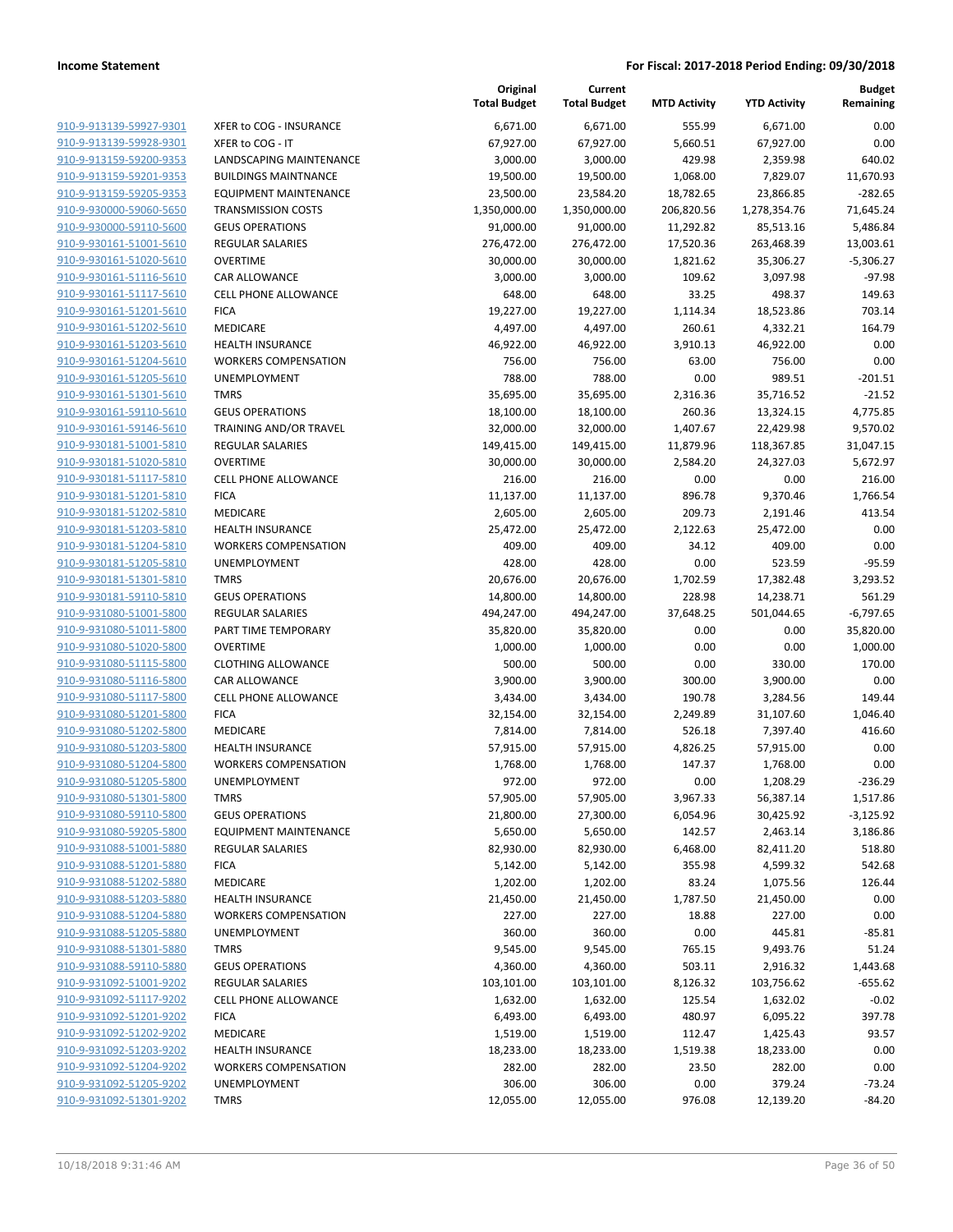|                         |                                     | Original<br><b>Total Budget</b> | Current<br><b>Total Budget</b> | <b>MTD Activity</b> | <b>YTD Activity</b> | <b>Budget</b><br>Remaining |
|-------------------------|-------------------------------------|---------------------------------|--------------------------------|---------------------|---------------------|----------------------------|
| 910-9-931092-59110-9212 | <b>GEUS OPERATIONS</b>              | 12,500.00                       | 7,474.80                       | 604.79              | 6,188.44            | 1,286.36                   |
| 910-9-931092-59130-9212 | PHONE MANAGEMENT SERVICE            | 66,900.00                       | 66,900.00                      | 5,560.00            | 66,720.00           | 180.00                     |
| 910-9-931092-59133-9212 | REDUNDANT EXCHANGE SERVICES         | 0.00                            | 5,025.20                       | 888.50              | 5,025.20            | 0.00                       |
| 910-9-931093-59205-9352 | EQUIPMENT MAINTENANCE - IT          | 8,000.00                        | 2,500.00                       | 0.00                | 6,762.69            | $-4,262.69$                |
| 910-9-931099-59391-9900 | FURNITURE & OFFICE EQUIPMENT        | 0.00                            | 0.00                           | 0.00                | 0.00                | 0.00                       |
| 910-9-931462-51001-5620 | <b>REGULAR SALARIES</b>             | 61,763.00                       | 61,763.00                      | 4,976.40            | 63,762.40           | $-1,999.40$                |
| 910-9-931462-51115-5620 | <b>CLOTHING ALLOWANCE</b>           | 150.00                          | 150.00                         | 0.00                | 68.75               | 81.25                      |
| 910-9-931462-51117-5620 | <b>CELL PHONE ALLOWANCE</b>         | 480.00                          | 480.00                         | 36.92               | 479.96              | 0.04                       |
| 910-9-931462-51201-5620 | <b>FICA</b>                         | 3,852.00                        | 3,852.00                       | 270.06              | 3,531.53            | 320.47                     |
| 910-9-931462-51202-5620 | MEDICARE                            | 905.00                          | 905.00                         | 63.17               | 826.01              | 78.99                      |
| 910-9-931462-51203-5620 | <b>HEALTH INSURANCE</b>             | 5,363.00                        | 5,363.00                       | 446.88              | 5,363.00            | 0.00                       |
| 910-9-931462-51204-5620 | <b>WORKERS COMPENSATION</b>         | 1,035.00                        | 1,035.00                       | 86.25               | 1,035.00            | 0.00                       |
| 910-9-931462-51205-5620 | UNEMPLOYMENT                        | 90.00                           | 90.00                          | 0.00                | 111.90              | $-21.90$                   |
| 910-9-931462-51301-5620 | <b>TMRS</b>                         | 7,181.00                        | 7,181.00                       | 593.09              | 7,407.63            | $-226.63$                  |
| 910-9-931462-59110-5620 | <b>GEUS OPERATIONS</b>              | 16,420.00                       | 16,420.00                      | 572.37              | 11,401.10           | 5,018.90                   |
| 910-9-931462-59198-5620 | <b>COLOCATION CHARGES</b>           | 9,979.00                        | 9,979.00                       | 0.00                | 9,979.00            | 0.00                       |
| 910-9-931462-59199-5620 | <b>LEASE OF DARK FIBER</b>          | 206,520.00                      | 206,520.00                     | 0.00                | 206,520.00          | 0.00                       |
| 910-9-931470-51001-5700 | <b>REGULAR SALARIES</b>             | 74,535.00                       | 74,535.00                      | 5,859.22            | 75,099.70           | $-564.70$                  |
| 910-9-931470-51020-5700 | <b>OVERTIME</b>                     | 2,600.00                        | 2,600.00                       | $-346.07$           | 4,470.51            | $-1,870.51$                |
| 910-9-931470-51115-5700 | <b>CLOTHING ALLOWANCE</b>           | 500.00                          | 500.00                         | 0.00                | 495.68              | 4.32                       |
| 910-9-931470-51117-5700 | <b>CELL PHONE ALLOWANCE</b>         | 432.00                          | 432.00                         | 33.24               | 432.12              | $-0.12$                    |
| 910-9-931470-51201-5700 | <b>FICA</b>                         | 4,840.00                        | 4,840.00                       | 287.96              | 4,350.91            | 489.09                     |
| 910-9-931470-51202-5700 | MEDICARE                            | 1,132.00                        | 1,132.00                       | 67.34               | 1,017.58            | 114.42                     |
| 910-9-931470-51203-5700 | <b>HEALTH INSURANCE</b>             | 10,725.00                       | 10,725.00                      | 893.75              | 10,725.00           | 0.00                       |
| 910-9-931470-51204-5700 | <b>WORKERS COMPENSATION</b>         | 1,226.00                        | 1,226.00                       | 102.13              | 1,226.00            | 0.00                       |
| 910-9-931470-51205-5700 | UNEMPLOYMENT                        | 180.00                          | 180.00                         | 0.00                | 223.88              | $-43.88$                   |
| 910-9-931470-51301-5700 | <b>TMRS</b>                         | 8,985.00                        | 8,985.00                       | 659.04              | 9,211.11            | $-226.11$                  |
| 910-9-931470-59205-5700 | <b>EQUIPMENT MAINTENANCE</b>        | 4,850.00                        | 4,850.00                       | 13.35               | 3,464.91            | 1,385.09                   |
| 910-9-931470-59253-5700 | TRANSMISSION SUBSTATION MAINT       | 40,000.00                       | 35,000.00                      | 747.49              | 8,877.28            | 26,122.72                  |
| 910-9-931490-59353-9900 | <b>TRANSMISSION SUBSTATIONS</b>     | 200,000.00                      | 200,000.00                     | 60,028.29           | 117,879.30          | 82,120.70                  |
| 910-9-931491-51001-9911 | <b>REGULAR SALARIES</b>             | 5,000.00                        | 5,000.00                       | 0.00                | 0.00                | 5,000.00                   |
| 910-9-931491-51201-9911 | <b>FICA</b>                         | 310.00                          | 310.00                         | 0.00                | 0.00                | 310.00                     |
| 910-9-931491-51202-9911 | MEDICARE                            | 73.00                           | 73.00                          | 0.00                | 0.00                | 73.00                      |
| 910-9-931491-51301-9911 | <b>TMRS</b>                         | 576.00                          | 576.00                         | 0.00                | 0.00                | 576.00                     |
| 910-9-931528-51001-5820 | <b>REGULAR SALARIES</b>             | 61,763.00                       | 61,763.00                      | 4,976.40            | 63,762.40           | $-1,999.40$                |
| 910-9-931528-51115-5820 | <b>CLOTHING ALLOWANCE</b>           | 150.00                          | 150.00                         | 0.00                | 68.75               | 81.25                      |
| 910-9-931528-51117-5820 | <b>CELL PHONE ALLOWANCE</b>         | 480.00                          | 480.00                         | 36.92               | 479.96              | 0.04                       |
| 910-9-931528-51201-5820 | <b>FICA</b>                         | 3,852.00                        | 3,852.00                       | 310.82              | 3,987.21            | $-135.21$                  |
| 910-9-931528-51202-5820 | MEDICARE                            | 905.00                          | 905.00                         | 72.70               | 932.57              | $-27.57$                   |
| 910-9-931528-51203-5820 | <b>HEALTH INSURANCE</b>             | 5,363.00                        | 5,363.00                       | 446.88              | 5,363.00            | 0.00                       |
| 910-9-931528-51204-5820 | <b>WORKERS COMPENSATION</b>         | 1,035.00                        | 1,035.00                       | 86.25               | 1,035.00            | 0.00                       |
| 910-9-931528-51205-5820 | UNEMPLOYMENT                        | 90.00                           | 90.00                          | 0.00                | 111.02              | $-21.02$                   |
| 910-9-931528-51301-5820 | <b>TMRS</b>                         | 7,181.00                        | 7,181.00                       | 593.09              | 7,407.63            | $-226.63$                  |
| 910-9-931528-59110-5820 | <b>GEUS OPERATIONS</b>              | 15,700.00                       | 15,700.00                      | 467.32              | 9,401.85            | 6,298.15                   |
| 910-9-931529-51001-5920 | REGULAR SALARIES                    | 74,535.00                       | 74,535.00                      | 5,859.22            | 75,099.70           | $-564.70$                  |
| 910-9-931529-51020-5920 | <b>OVERTIME</b>                     | 3,000.00                        | 3,000.00                       | $-346.07$           | 4,470.51            | $-1,470.51$                |
| 910-9-931529-51115-5920 | <b>CLOTHING ALLOWANCE</b>           | 500.00                          | 500.00                         | 0.00                | 495.68              | 4.32                       |
| 910-9-931529-51117-5920 | <b>CELL PHONE ALLOWANCE</b>         | 432.00                          | 432.00                         | 33.20               | 431.60              | 0.40                       |
| 910-9-931529-51201-5920 | <b>FICA</b>                         | 4,865.00                        | 4,865.00                       | 343.87              | 4,960.13            | $-95.13$                   |
| 910-9-931529-51202-5920 | MEDICARE                            | 1,138.00                        | 1,138.00                       | 80.42               | 1,160.01            | $-22.01$                   |
| 910-9-931529-51203-5920 | <b>HEALTH INSURANCE</b>             | 10,725.00                       | 10,725.00                      | 893.75              | 10,725.00           | 0.00                       |
| 910-9-931529-51204-5920 | <b>WORKERS COMPENSATION</b>         | 1,226.00                        | 1,226.00                       | 102.13              | 1,226.00            | 0.00                       |
| 910-9-931529-51205-5920 | UNEMPLOYMENT                        | 180.00                          | 180.00                         | 0.00                | 221.93              | -41.93                     |
| 910-9-931529-51301-5920 | <b>TMRS</b>                         | 9,031.00                        | 9,031.00                       | 659.05              | 9,211.08            | $-180.08$                  |
| 910-9-931529-59205-5920 | <b>EQUIPMENT MAINTENANCE</b>        | 5,950.00                        | 11,584.00                      | 28.33               | 8,510.35            | 3,073.65                   |
| 910-9-931529-59262-5920 | DISTRIBUTION SUBSTATION MAINTENANCE | 28,000.00                       | 22,366.00                      | 779.48              | 10,873.55           | 11,492.45                  |
| 910-9-931590-59362-9900 | <b>DISTRIBUTION SUBSTATIONS</b>     | 638,000.00                      | 738,000.00                     | 359,119.98          | 605,662.17          | 132,337.83                 |
| 910-9-931591-51001-9912 | <b>REGULAR SALARIES</b>             | 5,000.00                        | 5,000.00                       | 0.00                | 0.00                | 5,000.00                   |
| 910-9-931591-51201-9912 | <b>FICA</b>                         | 310.00                          | 310.00                         | 0.00                | 0.00                | 310.00                     |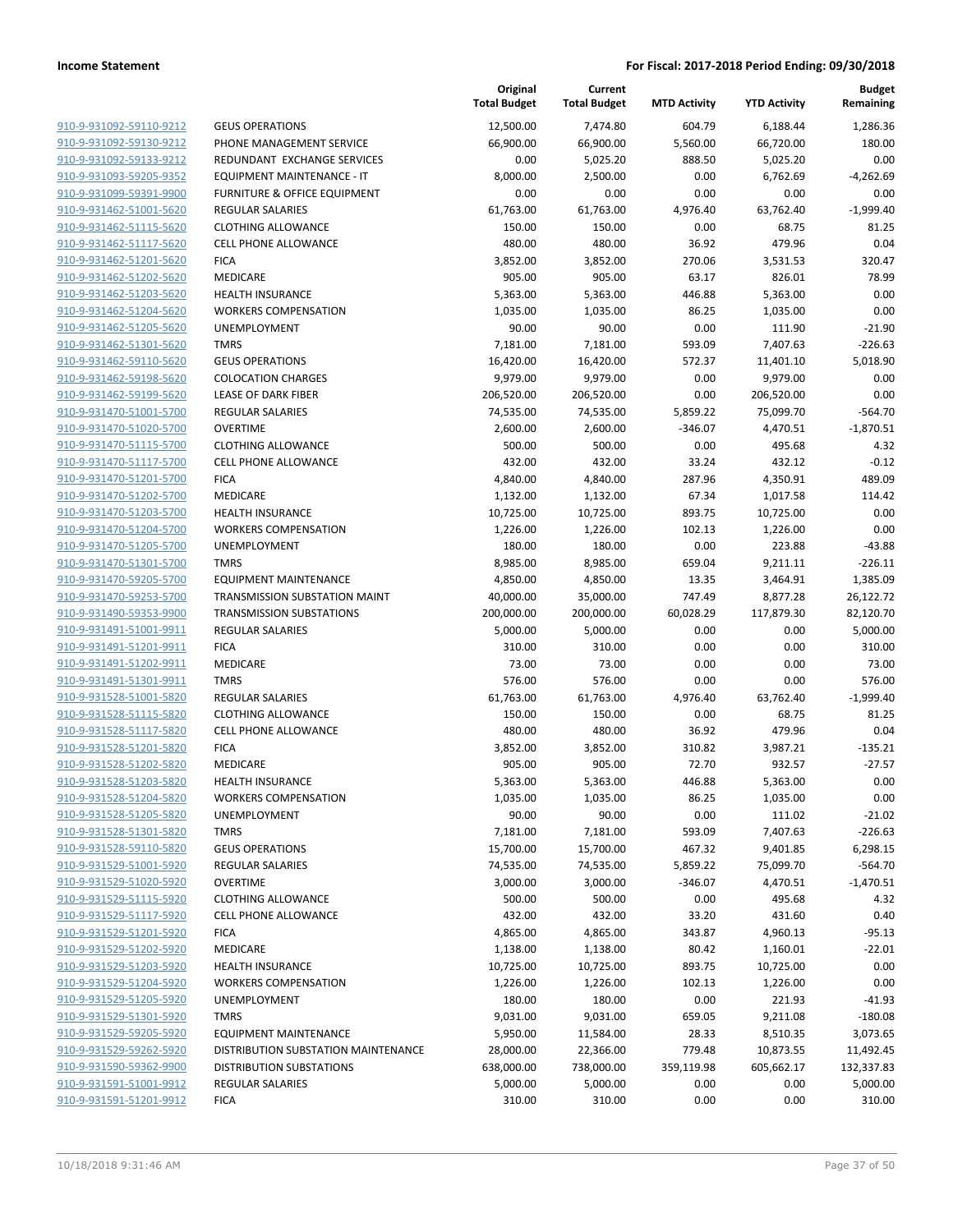| 910-9-931591-51202-9912        |
|--------------------------------|
| 910-9-931591-51301-9912        |
| 910-9-932467-51001-5671        |
| 910-9-932467-51011-5671        |
| 910-9-932467-51020-5671        |
| 910-9-932467-51115-5671        |
| 910-9-932467-51201-5671        |
| 910-9-932467-51202-5671        |
| 910-9-932467-51203-5671        |
| 910-9-932467-51204-5671        |
| 910-9-932467-51205-5671        |
| 910-9-932467-51301-5671        |
| 910-9-932467-59110-5671        |
| 910-9-932474-51001-5740        |
| 910-9-932474-51020-5740        |
| 910-9-932474-51115-5740        |
|                                |
| 910-9-932474-51201-5740        |
| 910-9-932474-51202-5740        |
| 910-9-932474-51203-5740        |
| 910-9-932474-51204-5740        |
| 910-9-932474-51205-5740        |
| 910-9-932474-51301-5740        |
| 910-9-932474-59257-5740        |
| 910-9-932490-59356-9900        |
| 910-9-932491-51001-9913        |
| 910-9-932491-51201-9913        |
| 910-9-932491-51202-9913        |
| 910-9-932491-51301-9913        |
| 910-9-932500-51001-5801        |
| 910-9-932500-51115-5801        |
| 910-9-932500-51117-5801        |
| 910-9-932500-51201-5801        |
| 910-9-932500-51202-5801        |
| 910-9-932500-51203-5801        |
| 910-9-932500-51204-5801        |
| 910-9-932500-51205-5801        |
| 910-9-932500-51301-5801        |
| 910-9-932500-59110-5801        |
| 910-9-932500-59112-5801        |
| 910-9-932500-59146-5801        |
| 910-9-932503-51001-5830        |
|                                |
| <u>910-9-932503-51020-5830</u> |
| 910-9-932503-51115-5830        |
| 910-9-932503-51117-5830        |
| <u>910-9-932503-51201-5830</u> |
| 910-9-932503-51202-5830        |
| 910-9-932503-51203-5830        |
| <u>910-9-932503-51204-5830</u> |
| <u>910-9-932503-51205-5830</u> |
| <u>910-9-932503-51301-5830</u> |
| 910-9-932503-59110-5830        |
| 910-9-932504-51001-5840        |
| 910-9-932504-51020-5840        |
| 910-9-932504-51115-5840        |
| <u>910-9-932504-51117-5840</u> |
| 910-9-932504-51201-5840        |
| 910-9-932504-51202-5840        |
| <u>910-9-932504-51203-5840</u> |
| 910-9-932504-51204-5840        |
|                                |

|                         |                                      | Original<br><b>Total Budget</b> | Current<br><b>Total Budget</b> | <b>MTD Activity</b> | <b>YTD Activity</b> | <b>Budget</b><br>Remaining |
|-------------------------|--------------------------------------|---------------------------------|--------------------------------|---------------------|---------------------|----------------------------|
| 910-9-931591-51202-9912 | <b>MEDICARE</b>                      | 73.00                           | 73.00                          | 0.00                | 0.00                | 73.00                      |
| 910-9-931591-51301-9912 | <b>TMRS</b>                          | 576.00                          | 576.00                         | 0.00                | 0.00                | 576.00                     |
| 910-9-932467-51001-5671 | <b>REGULAR SALARIES</b>              | 65,616.00                       | 65,616.00                      | 1,843.94            | 73,709.44           | $-8,093.44$                |
| 910-9-932467-51011-5671 | PART TIME TEMPORARY                  | 35,120.00                       | 35,120.00                      | 0.00                | 0.00                | 35,120.00                  |
| 910-9-932467-51020-5671 | <b>OVERTIME</b>                      | 7,800.00                        | 7,800.00                       | 663.51              | 6,878.94            | 921.06                     |
| 910-9-932467-51115-5671 | <b>CLOTHING ALLOWANCE</b>            | 550.00                          | 550.00                         | 0.00                | 533.12              | 16.88                      |
| 910-9-932467-51201-5671 | <b>FICA</b>                          | 6,763.00                        | 6,763.00                       | 130.43              | 4,772.46            | 1,990.54                   |
| 910-9-932467-51202-5671 | MEDICARE                             | 1,582.00                        | 1,582.00                       | 30.50               | 1,116.14            | 465.86                     |
| 910-9-932467-51203-5671 | <b>HEALTH INSURANCE</b>              | 10,725.00                       | 10,725.00                      | 893.75              | 10,725.00           | 0.00                       |
| 910-9-932467-51204-5671 | <b>WORKERS COMPENSATION</b>          | 1,146.00                        | 1,146.00                       | 95.50               | 1,146.00            | 0.00                       |
| 910-9-932467-51205-5671 | UNEMPLOYMENT                         | 180.00                          | 180.00                         | 26.58               | 381.18              | $-201.18$                  |
| 910-9-932467-51301-5671 | <b>TMRS</b>                          | 8,514.00                        | 8,514.00                       | 254.78              | 6,471.04            | 2,042.96                   |
| 910-9-932467-59110-5671 | <b>GEUS OPERATIONS</b>               | 16,000.00                       | 16,000.00                      | 518.03              | 10,386.13           | 5,613.87                   |
| 910-9-932474-51001-5740 | <b>REGULAR SALARIES</b>              | 65,616.00                       | 65,616.00                      | 3,331.42            | 42,303.54           | 23,312.46                  |
| 910-9-932474-51020-5740 | <b>OVERTIME</b>                      | 7,800.00                        | 7,800.00                       | 1,149.39            | 6,755.14            | 1,044.86                   |
| 910-9-932474-51115-5740 | <b>CLOTHING ALLOWANCE</b>            | 550.00                          | 550.00                         | 0.00                | 504.43              | 45.57                      |
| 910-9-932474-51201-5740 | <b>FICA</b>                          | 4,586.00                        | 4,586.00                       | 261.11              | 2,777.34            | 1,808.66                   |
| 910-9-932474-51202-5740 | MEDICARE                             | 1,073.00                        | 1,073.00                       | 61.06               | 649.53              | 423.47                     |
| 910-9-932474-51203-5740 | <b>HEALTH INSURANCE</b>              | 10,725.00                       | 10,725.00                      | 893.75              | 10,725.00           | 0.00                       |
| 910-9-932474-51204-5740 | <b>WORKERS COMPENSATION</b>          | 1,146.00                        | 1,146.00                       | 95.50               | 1,146.00            | 0.00                       |
| 910-9-932474-51205-5740 | UNEMPLOYMENT                         | 180.00                          | 180.00                         | 0.00                | 221.53              | $-41.53$                   |
| 910-9-932474-51301-5740 | <b>TMRS</b>                          | 8,514.00                        | 8,514.00                       | 522.11              | 5,647.94            | 2,866.06                   |
| 910-9-932474-59257-5740 | <b>TRANSMISSION LINE MAINTENANCE</b> | 41,700.00                       | 41,700.00                      | 3,650.49            | 26,918.31           | 14,781.69                  |
| 910-9-932490-59356-9900 | <b>GEUS TRANSMISSION LINES</b>       | 603,495.00                      | 603,495.00                     | $-443.87$           | 600,341.52          | 3,153.48                   |
| 910-9-932491-51001-9913 | <b>REGULAR SALARIES</b>              | 12,000.00                       | 12,000.00                      | 0.00                | 6,801.06            | 5,198.94                   |
| 910-9-932491-51201-9913 | <b>FICA</b>                          | 744.00                          | 744.00                         | 0.00                | 406.68              | 337.32                     |
| 910-9-932491-51202-9913 | MEDICARE                             | 174.00                          | 174.00                         | 0.00                | 95.10               | 78.90                      |
| 910-9-932491-51301-9913 | <b>TMRS</b>                          | 1,381.00                        | 1,381.00                       | 0.00                | 787.76              | 593.24                     |
| 910-9-932500-51001-5801 | <b>REGULAR SALARIES</b>              | 122,803.00                      | 122,803.00                     | 9,628.00            | 122,803.20          | $-0.20$                    |
| 910-9-932500-51115-5801 | <b>CLOTHING ALLOWANCE</b>            | 250.00                          | 250.00                         | 0.00                | 228.25              | 21.75                      |
| 910-9-932500-51117-5801 | CELL PHONE ALLOWANCE                 | 636.00                          | 636.00                         | 48.92               | 635.96              | 0.04                       |
| 910-9-932500-51201-5801 | <b>FICA</b>                          | 7,669.00                        | 7,669.00                       | 565.22              | 7,300.62            | 368.38                     |
| 910-9-932500-51202-5801 | <b>MEDICARE</b>                      | 1,794.00                        | 1,794.00                       | 132.18              | 1,707.37            | 86.63                      |
| 910-9-932500-51203-5801 | <b>HEALTH INSURANCE</b>              | 10,725.00                       | 10,725.00                      | 893.75              | 10,725.00           | 0.00                       |
| 910-9-932500-51204-5801 | <b>WORKERS COMPENSATION</b>          | 1,994.00                        | 1,994.00                       | 166.13              | 1,994.00            | 0.00                       |
| 910-9-932500-51205-5801 | UNEMPLOYMENT                         | 180.00                          | 180.00                         | 0.00                | 222.91              | $-42.91$                   |
| 910-9-932500-51301-5801 | <b>TMRS</b>                          | 14,237.00                       | 14,237.00                      | 1,144.55            | 14,234.32           | 2.68                       |
| 910-9-932500-59110-5801 | <b>GEUS OPERATIONS</b>               | 8,960.00                        | 8,960.00                       | 397.36              | 7,721.14            | 1,238.86                   |
| 910-9-932500-59112-5801 | SAFETY                               | 49,730.00                       | 49,730.00                      | 6,995.14            | 37,633.90           | 12,096.10                  |
| 910-9-932500-59146-5801 | TRAINING AND/OR TRAVEL               | 27,000.00                       | 27,000.00                      | 1,490.40            | 18,165.68           | 8,834.32                   |
| 910-9-932503-51001-5830 | <b>REGULAR SALARIES</b>              | 177,243.00                      | 177,243.00                     | 6,926.63            | 126,461.93          | 50,781.07                  |
| 910-9-932503-51020-5830 | <b>OVERTIME</b>                      | 10,500.00                       | 10,500.00                      | 451.98              | 10,848.78           | $-348.78$                  |
| 910-9-932503-51115-5830 | <b>CLOTHING ALLOWANCE</b>            | 1,200.00                        | 1,200.00                       | 0.00                | 1,114.00            | 86.00                      |
| 910-9-932503-51117-5830 | <b>CELL PHONE ALLOWANCE</b>          | 318.00                          | 318.00                         | 24.46               | 256.83              | 61.17                      |
| 910-9-932503-51201-5830 | <b>FICA</b>                          | 11,734.00                       | 11,734.00                      | 368.01              | 10,025.38           | 1,708.62                   |
| 910-9-932503-51202-5830 | MEDICARE                             | 2,745.00                        | 2,745.00                       | 86.07               | 2,344.64            | 400.36                     |
| 910-9-932503-51203-5830 | HEALTH INSURANCE                     | 26,813.00                       | 26,813.00                      | 2,234.38            | 26,813.00           | 0.00                       |
| 910-9-932503-51204-5830 | <b>WORKERS COMPENSATION</b>          | 3,129.00                        | 3,129.00                       | 260.75              | 3,129.00            | 0.00                       |
| 910-9-932503-51205-5830 | UNEMPLOYMENT                         | 450.00                          | 450.00                         | 0.00                | 550.65              | $-100.65$                  |
| 910-9-932503-51301-5830 | <b>TMRS</b>                          | 21,784.00                       | 21,784.00                      | 886.10              | 20,152.73           | 1,631.27                   |
| 910-9-932503-59110-5830 | <b>GEUS OPERATIONS</b>               | 81,000.00                       | 81,000.00                      | 4,930.59            | 48,131.74           | 32,868.26                  |
| 910-9-932504-51001-5840 | <b>REGULAR SALARIES</b>              | 177,243.00                      | 177,243.00                     | 6,926.63            | 126,061.93          | 51,181.07                  |
| 910-9-932504-51020-5840 | <b>OVERTIME</b>                      | 10,500.00                       | 10,500.00                      | 451.98              | 10,848.78           | $-348.78$                  |
| 910-9-932504-51115-5840 | <b>CLOTHING ALLOWANCE</b>            | 1,200.00                        | 1,200.00                       | 0.00                | 1,114.00            | 86.00                      |
| 910-9-932504-51117-5840 | CELL PHONE ALLOWANCE                 | 318.00                          | 318.00                         | 24.46               | 256.83              | 61.17                      |
| 910-9-932504-51201-5840 | <b>FICA</b>                          | 11,734.00                       | 11,734.00                      | 458.99              | 8,508.66            | 3,225.34                   |
| 910-9-932504-51202-5840 | MEDICARE                             | 2,745.00                        | 2,745.00                       | 107.34              | 1,989.93            | 755.07                     |
| 910-9-932504-51203-5840 | HEALTH INSURANCE                     | 26,813.00                       | 26,813.00                      | 2,234.38            | 26,813.00           | 0.00                       |
| 910-9-932504-51204-5840 | <b>WORKERS COMPENSATION</b>          | 3,129.00                        | 3,129.00                       | 260.75              | 3,129.00            | 0.00                       |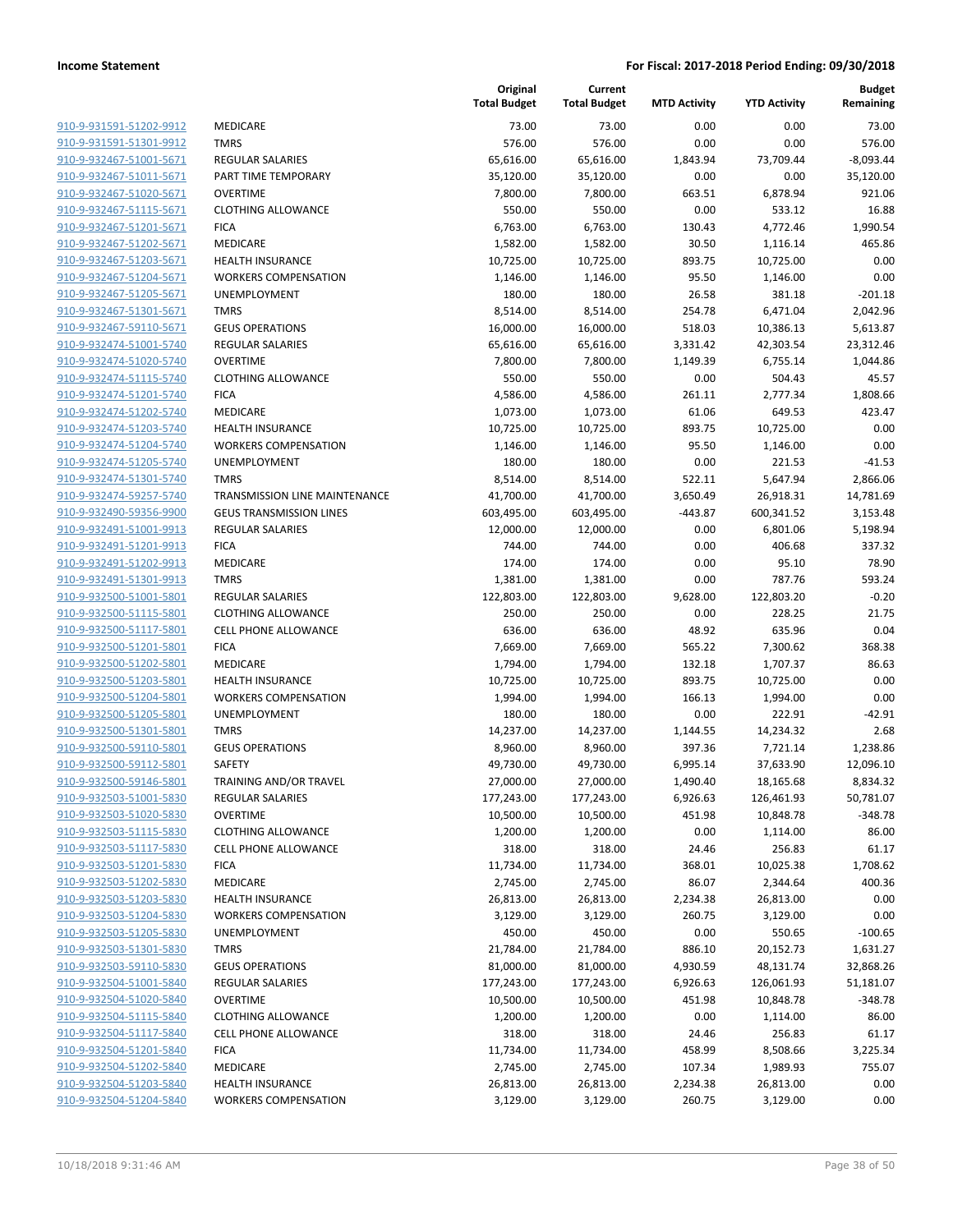| 910-9-932504-51205-5840        |
|--------------------------------|
| 910-9-932504-51301-5840        |
| 910-9-932504-59110-5840        |
| 910-9-932505-51001-5850        |
| 910-9-932505-51201-5850        |
| 910-9-932505-51202-5850        |
| 910-9-932505-51301-5850        |
| 910-9-932505-59110-5850        |
| 910-9-932506-51001-5860        |
| 910-9-932506-51020-5860        |
| 910-9-932506-51115-5860        |
| 910-9-932506-51117-5860        |
| 910-9-932506-51201-5860        |
| 910-9-932506-51202-5860        |
| 910-9-932506-51203-5860        |
|                                |
| <u>910-9-932506-51204-5860</u> |
| 910-9-932506-51205-5860        |
| 910-9-932506-51301-5860        |
| 910-9-932506-59110-5860        |
| 910-9-932507-51001-5870        |
| 910-9-932507-51201-5870        |
| 910-9-932507-51202-5870        |
| 910-9-932507-51301-5870        |
| 910-9-932507-59110-5870        |
| 910-9-932509-59147-5890        |
| <u>910-9-932510-51001-5900</u> |
| 910-9-932510-51020-5900        |
| 910-9-932510-51102-5900        |
| 910-9-932510-51115-5900        |
| 910-9-932510-51201-5900        |
| 910-9-932510-51202-5900        |
| 910-9-932510-51203-5900        |
| 910-9-932510-51204-5900        |
| 910-9-932510-51205-5900        |
| 910-9-932510-51301-5900        |
| 910-9-932510-59205-5900        |
| 910-9-932514-51001-5941        |
| 910-9-932514-51020-5941        |
| 910-9-932514-51102-5941        |
| 910-9-932514-51115-5941        |
| 910-9-932514-51201-5941        |
| 910-9-932514-51202-5941        |
| 910-9-932514-51203-5941        |
|                                |
| 910-9-932514-51204-5941        |
| 910-9-932514-51205-5941        |
| 910-9-932514-51301-5941        |
| 910-9-932514-51401-5941        |
| 910-9-932514-59275-5941        |
| 910-9-932515-51001-5950        |
| <u>910-9-932515-51201-5950</u> |
| 910-9-932515-51202-5950        |
| 910-9-932515-51301-5950        |
| 910-9-932515-59282-5950        |
| 910-9-932516-51001-5960        |
| 910-9-932516-51020-5960        |
| 910-9-932516-51201-5960        |
| 910-9-932516-51202-5960        |
| 910-9-932516-51205-5960        |
| 910-9-932516-51301-5960        |
|                                |

|                         |                                      | Original<br><b>Total Budget</b> | Current<br><b>Total Budget</b> | <b>MTD Activity</b> | <b>YTD Activity</b> | <b>Budget</b><br>Remaining |
|-------------------------|--------------------------------------|---------------------------------|--------------------------------|---------------------|---------------------|----------------------------|
| 910-9-932504-51205-5840 | UNEMPLOYMENT                         | 450.00                          | 450.00                         | 0.00                | 548.58              | $-98.58$                   |
| 910-9-932504-51301-5840 | <b>TMRS</b>                          | 21,784.00                       | 21,784.00                      | 886.10              | 15,781.24           | 6,002.76                   |
| 910-9-932504-59110-5840 | <b>GEUS OPERATIONS</b>               | 72,000.00                       | 72,000.00                      | 13,074.77           | 64,285.80           | 7,714.20                   |
| 910-9-932505-51001-5850 | <b>REGULAR SALARIES</b>              | 1,000.00                        | 1,000.00                       | 0.00                | 0.00                | 1,000.00                   |
| 910-9-932505-51201-5850 | <b>FICA</b>                          | 62.00                           | 62.00                          | 0.00                | 0.00                | 62.00                      |
| 910-9-932505-51202-5850 | MEDICARE                             | 15.00                           | 15.00                          | 0.00                | 0.00                | 15.00                      |
| 910-9-932505-51301-5850 | <b>TMRS</b>                          | 115.00                          | 115.00                         | 0.00                | 0.00                | 115.00                     |
| 910-9-932505-59110-5850 | <b>GEUS OPERATIONS</b>               | 500.00                          | 500.00                         | 0.00                | 0.00                | 500.00                     |
| 910-9-932506-51001-5860 | REGULAR SALARIES                     | 76,203.00                       | 76,203.00                      | 6,337.60            | 80,227.20           | $-4,024.20$                |
| 910-9-932506-51020-5860 | <b>OVERTIME</b>                      | 1,000.00                        | 1,000.00                       | 0.00                | 1,886.57            | $-886.57$                  |
| 910-9-932506-51115-5860 | <b>CLOTHING ALLOWANCE</b>            | 500.00                          | 500.00                         | 0.00                | 549.68              | $-49.68$                   |
| 910-9-932506-51117-5860 | CELL PHONE ALLOWANCE                 | 432.00                          | 432.00                         | 33.22               | 431.86              | 0.14                       |
| 910-9-932506-51201-5860 | <b>FICA</b>                          | 4,845.00                        | 4,845.00                       | 388.93              | 5,093.02            | $-248.02$                  |
| 910-9-932506-51202-5860 | MEDICARE                             | 1,133.00                        | 1,133.00                       | 90.97               | 1,191.15            | $-58.15$                   |
| 910-9-932506-51203-5860 | <b>HEALTH INSURANCE</b>              | 10,725.00                       | 10,725.00                      | 893.75              | 10,725.00           | 0.00                       |
| 910-9-932506-51204-5860 | <b>WORKERS COMPENSATION</b>          | 1,318.00                        | 1,318.00                       | 109.87              | 1,318.00            | 0.00                       |
| 910-9-932506-51205-5860 | UNEMPLOYMENT                         | 180.00                          | 180.00                         | 0.00                | 222.59              | $-42.59$                   |
| 910-9-932506-51301-5860 | <b>TMRS</b>                          | 8,993.00                        | 8,993.00                       | 753.72              | 9,508.22            | $-515.22$                  |
| 910-9-932506-59110-5860 | <b>GEUS OPERATIONS</b>               | 13,800.00                       | 13,800.00                      | 888.82              | 12,405.77           | 1,394.23                   |
| 910-9-932507-51001-5870 | REGULAR SALARIES                     | 1,000.00                        | 1,000.00                       | 0.00                | 0.00                | 1,000.00                   |
| 910-9-932507-51201-5870 | <b>FICA</b>                          | 62.00                           | 62.00                          | 0.00                | 0.00                | 62.00                      |
| 910-9-932507-51202-5870 | <b>MEDICARE</b>                      | 15.00                           | 15.00                          | 0.00                | 0.00                | 15.00                      |
| 910-9-932507-51301-5870 | <b>TMRS</b>                          | 115.00                          | 115.00                         | 0.00                | 0.00                | 115.00                     |
| 910-9-932507-59110-5870 | <b>GEUS OPERATIONS</b>               | 400.00                          | 400.00                         | 0.00                | 0.00                | 400.00                     |
| 910-9-932509-59147-5890 | <b>RENT</b>                          | 200.00                          | 200.00                         | 0.00                | 160.91              | 39.09                      |
| 910-9-932510-51001-5900 | REGULAR SALARIES                     | 59,779.00                       | 59,779.00                      | 4,728.80            | 59,779.20           | $-0.20$                    |
| 910-9-932510-51020-5900 | <b>OVERTIME</b>                      | 10,000.00                       | 10,000.00                      | 574.72              | 9,110.80            | 889.20                     |
| 910-9-932510-51102-5900 | <b>BILINGUAL PAY</b>                 | 600.00                          | 600.00                         | 46.16               | 600.08              | $-0.08$                    |
| 910-9-932510-51115-5900 | <b>CLOTHING ALLOWANCE</b>            | 500.00                          | 500.00                         | 0.00                | 480.68              | 19.32                      |
| 910-9-932510-51201-5900 | <b>FICA</b>                          | 4,394.00                        | 4,394.00                       | 283.11              | 3,753.68            | 640.32                     |
| 910-9-932510-51202-5900 | MEDICARE                             | 1,028.00                        | 1,028.00                       | 66.22               | 877.91              | 150.09                     |
| 910-9-932510-51203-5900 | <b>HEALTH INSURANCE</b>              | 10,725.00                       | 10,725.00                      | 893.75              | 10,725.00           | 0.00                       |
| 910-9-932510-51204-5900 | <b>WORKERS COMPENSATION</b>          | 970.00                          | 970.00                         | 80.87               | 970.00              | 0.00                       |
| 910-9-932510-51205-5900 | UNEMPLOYMENT                         | 180.00                          | 180.00                         | 0.00                | 222.91              | $-42.91$                   |
| 910-9-932510-51301-5900 | <b>TMRS</b>                          | 8,159.00                        | 8,159.00                       | 633.80              | 8,003.67            | 155.33                     |
| 910-9-932510-59205-5900 | <b>EQUIPMENT MAINTENANCE</b>         | 67,000.00                       | 67,000.00                      | 15,442.50           | 91,980.45           | $-24,980.45$               |
| 910-9-932514-51001-5941 | <b>REGULAR SALARIES</b>              | 329,680.00                      | 329,680.00                     | 23,313.02           | 366,673.76          | $-36,993.76$               |
| 910-9-932514-51020-5941 | <b>OVERTIME</b>                      | 50,000.00                       | 50,000.00                      | 1,968.54            | 49,860.00           | 140.00                     |
| 910-9-932514-51102-5941 | <b>BILINGUAL PAY</b>                 | 1,200.00                        | 1,200.00                       | 23.08               | 992.44              | 207.56                     |
| 910-9-932514-51115-5941 | <b>CLOTHING ALLOWANCE</b>            | 5,500.00                        | 5,500.00                       | 0.00                | 4,586.23            | 913.77                     |
| 910-9-932514-51201-5941 | <b>FICA</b>                          | 23,955.00                       | 23,955.00                      | 1,486.84            | 24,332.26           | $-377.26$                  |
| 910-9-932514-51202-5941 | MEDICARE                             | 5,603.00                        | 5,603.00                       | 347.73              | 5,690.61            | $-87.61$                   |
| 910-9-932514-51203-5941 | <b>HEALTH INSURANCE</b>              | 128,700.00                      | 128,700.00                     | 10,725.00           | 128,700.00          | 0.00                       |
| 910-9-932514-51204-5941 | <b>WORKERS COMPENSATION</b>          | 7,673.00                        | 7,673.00                       | 639.38              | 7,673.00            | 0.00                       |
| 910-9-932514-51205-5941 | UNEMPLOYMENT                         | 2,160.00                        | 2,160.00                       | 168.11              | 2,926.65            | $-766.65$                  |
| 910-9-932514-51301-5941 | <b>TMRS</b>                          | 44,472.00                       | 44,472.00                      | 3,021.30            | 48,302.66           | $-3,830.66$                |
| 910-9-932514-51401-5941 | <b>CONTRA - SALARIES</b>             | 0.00                            | 0.00                           | 0.00                | $-3,108.72$         | 3,108.72                   |
| 910-9-932514-59275-5941 | POLES, OH, UG & SERVICES MAINTENANCE | 188,500.00                      | 188,500.00                     | 22,884.13           | 204,742.90          | $-16,242.90$               |
| 910-9-932515-51001-5950 | <b>REGULAR SALARIES</b>              | 5,000.00                        | 5,000.00                       | 0.00                | 247.12              | 4,752.88                   |
| 910-9-932515-51201-5950 | <b>FICA</b>                          | 310.00                          | 310.00                         | 0.00                | 15.32               | 294.68                     |
| 910-9-932515-51202-5950 | MEDICARE                             | 73.00                           | 73.00                          | 0.00                | 3.58                | 69.42                      |
| 910-9-932515-51301-5950 | <b>TMRS</b>                          | 576.00                          | 576.00                         | 0.00                | 28.72               | 547.28                     |
| 910-9-932515-59282-5950 | TRANSFORMERS MAINTENANCE             | 15,000.00                       | 15,000.00                      | 0.00                | 931.20              | 14,068.80                  |
| 910-9-932516-51001-5960 | <b>REGULAR SALARIES</b>              | 18,000.00                       | 18,000.00                      | 721.38              | 9,812.31            | 8,187.69                   |
| 910-9-932516-51020-5960 | <b>OVERTIME</b>                      | 1,500.00                        | 1,500.00                       | 141.48              | 2,168.67            | $-668.67$                  |
| 910-9-932516-51201-5960 | <b>FICA</b>                          | 1,116.00                        | 1,116.00                       | 53.50               | 742.83              | 373.17                     |
| 910-9-932516-51202-5960 | MEDICARE                             | 261.00                          | 261.00                         | 12.51               | 173.73              | 87.27                      |
| 910-9-932516-51205-5960 | UNEMPLOYMENT                         | 0.00                            | 0.00                           | 0.00                | 1.16                | $-1.16$                    |
| 910-9-932516-51301-5960 | <b>TMRS</b>                          | 2,072.00                        | 2,072.00                       | 101.77              | 1,377.81            | 694.19                     |
|                         |                                      |                                 |                                |                     |                     |                            |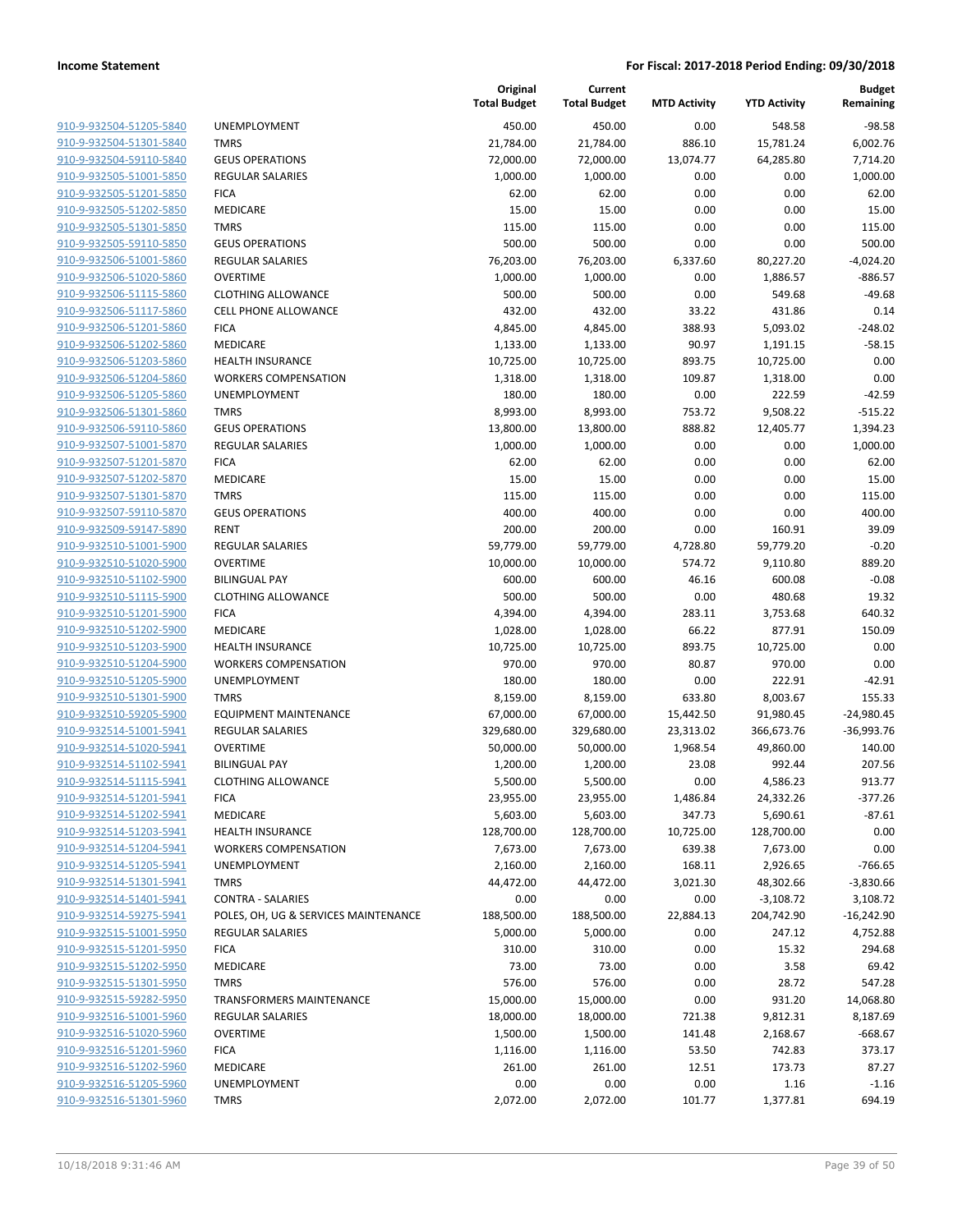| 910-9-932516-59284-5960        |
|--------------------------------|
| 910-9-932517-51001-5970        |
| 910-9-932517-51020-5970        |
| 910-9-932517-51115-5970        |
| <u>910-9-932517-51201-5970</u> |
| 910-9-932517-51202-5970        |
| 910-9-932517-51203-5970        |
| 910-9-932517-51204-5970        |
| 910-9-932517-51205-5970        |
| 910-9-932517-51301-5970        |
| 910-9-932517-59270-5970        |
| 910-9-932518-51001-5980        |
| 910-9-932518-51020-5980        |
| 910-9-932518-51201-5980        |
| <u>910-9-932518-51202-5980</u> |
| 910-9-932518-51205-5980        |
| 910-9-932518-51301-5980        |
|                                |
| 910-9-932518-59288-5980        |
| 910-9-932519-51001-5990        |
| <u>910-9-932519-51201-5990</u> |
| 910-9-932519-51202-5990        |
| 910-9-932519-51205-5990        |
| 910-9-932519-51301-5990        |
| 910-9-932590-59364-9900        |
| <u>910-9-932590-59365-9900</u> |
| 910-9-932590-59366-9900        |
| 910-9-932590-59367-9900        |
| 910-9-932590-59368-9900        |
| 910-9-932590-59369-9900        |
| <u>910-9-932590-59370-9900</u> |
| 910-9-932590-59371-9900        |
| 910-9-932590-59375-9900        |
| 910-9-932590-59392-9900        |
| 910-9-932591-51001-9914        |
| <u>910-9-932591-51020-9914</u> |
| 910-9-932591-51201-9914        |
| 910-9-932591-51202-9914        |
| 910-9-932591-51205-9914        |
| 910-9-932591-51301-9914        |
|                                |
| <u>910-9-932592-51001-9915</u> |
| 910-9-932592-51020-9915        |
| 910-9-932592-51201-9915        |
| 910-9-932592-51202-9915        |
| 910-9-932592-51205-9915        |
| <u>910-9-932592-51301-9915</u> |
| 910-9-932593-51001-9916        |
| 910-9-932593-51020-9916        |
| 910-9-932593-51201-9916        |
| <u>910-9-932593-51202-9916</u> |
| <u>910-9-932593-51205-9916</u> |
| <u>910-9-932593-51301-9916</u> |
| 910-9-932594-51001-9917        |
| 910-9-932594-51020-9917        |
| <u>910-9-932594-51201-9917</u> |
| <u>910-9-932594-51202-9917</u> |
| <u>910-9-932594-51205-9917</u> |
| 910-9-932594-51301-9917        |
| <u>910-9-932595-51001-9918</u> |
| <u>910-9-932595-51020-9918</u> |
|                                |

|                                                    |                                        | Original<br><b>Total Budget</b> | Current<br><b>Total Budget</b> | <b>MTD Activity</b> | <b>YTD Activity</b>    | <b>Budget</b><br>Remaining |
|----------------------------------------------------|----------------------------------------|---------------------------------|--------------------------------|---------------------|------------------------|----------------------------|
| 910-9-932516-59284-5960                            | ST LIGHTING & SIGNALS MAINTENANCE      | 5,000.00                        | 5,000.00                       | 526.64              | 5,941.04               | $-941.04$                  |
| 910-9-932517-51001-5970                            | <b>REGULAR SALARIES</b>                | 58,507.00                       | 58,507.00                      | 1,775.20            | 52,111.00              | 6,396.00                   |
| 910-9-932517-51020-5970                            | <b>OVERTIME</b>                        | 500.00                          | 500.00                         | 0.00                | 743.51                 | $-243.51$                  |
| 910-9-932517-51115-5970                            | <b>CLOTHING ALLOWANCE</b>              | 500.00                          | 500.00                         | 0.00                | 495.68                 | 4.32                       |
| 910-9-932517-51201-5970                            | <b>FICA</b>                            | 3,689.00                        | 3,689.00                       | 85.84               | 3,065.53               | 623.47                     |
| 910-9-932517-51202-5970                            | MEDICARE                               | 863.00                          | 863.00                         | 20.08               | 717.01                 | 145.99                     |
| 910-9-932517-51203-5970                            | <b>HEALTH INSURANCE</b>                | 10,725.00                       | 10,725.00                      | 893.75              | 10,725.00              | 0.00                       |
| 910-9-932517-51204-5970                            | <b>WORKERS COMPENSATION</b>            | 982.00                          | 982.00                         | 81.87               | 982.00                 | 0.00                       |
| 910-9-932517-51205-5970                            | <b>UNEMPLOYMENT</b>                    | 180.00                          | 180.00                         | 0.00                | 222.65                 | $-42.65$                   |
| 910-9-932517-51301-5970                            | <b>TMRS</b>                            | 6,849.00                        | 6,849.00                       | 215.98              | 6,201.35               | 647.65                     |
| 910-9-932517-59270-5970                            | <b>METERS MAINTENANCE</b>              | 600.00                          | 600.00                         | 525.00              | 888.06                 | $-288.06$                  |
| 910-9-932518-51001-5980                            | <b>REGULAR SALARIES</b>                | 2,500.00                        | 2,500.00                       | 238.67              | 2,706.76               | $-206.76$                  |
| 910-9-932518-51020-5980                            | <b>OVERTIME</b>                        | 0.00                            | 0.00                           | 217.86              | 759.28                 | $-759.28$                  |
| 910-9-932518-51201-5980                            | <b>FICA</b>                            | 155.00                          | 155.00                         | 28.31               | 214.91                 | $-59.91$                   |
| 910-9-932518-51202-5980                            | MEDICARE                               | 36.00                           | 36.00                          | 6.62                | 50.26                  | $-14.26$                   |
| 910-9-932518-51205-5980                            | UNEMPLOYMENT                           | 0.00                            | 0.00                           | 0.00                | 0.47                   | $-0.47$                    |
| 910-9-932518-51301-5980                            | <b>TMRS</b>                            | 288.00                          | 288.00                         | 53.28               | 398.17                 | $-110.17$                  |
| 910-9-932518-59288-5980                            | <b>VAPOR LIGHTS MAINTENANCE</b>        | 200.00                          | 200.00                         | 33.47               | 2,028.10               | $-1,828.10$                |
| 910-9-932519-51001-5990                            | <b>REGULAR SALARIES</b>                | 2,500.00                        | 2,500.00                       | 0.00                | 980.96                 | 1,519.04                   |
| 910-9-932519-51201-5990                            | <b>FICA</b>                            | 155.00                          | 155.00                         | 0.00                | 60.82                  | 94.18                      |
| 910-9-932519-51202-5990                            | MEDICARE                               | 36.00                           | 36.00                          | 0.00                | 14.22                  | 21.78                      |
| 910-9-932519-51205-5990                            | <b>UNEMPLOYMENT</b>                    | 0.00                            | 0.00                           | 0.00                | 0.57                   | $-0.57$                    |
| 910-9-932519-51301-5990                            | <b>TMRS</b>                            | 288.00                          | 288.00                         | 0.00                | 113.99                 | 174.01                     |
| 910-9-932590-59364-9900                            | <b>POLES</b>                           | 210,000.00                      | 150,000.00                     | 15,307.32           | 144,367.99             | 5,632.01                   |
| 910-9-932590-59365-9900                            | OH CONDUCTOR & DEVICES                 | 80,506.00                       | 80,506.00                      | 1,417.72            | 86,747.79              | $-6,241.79$                |
| 910-9-932590-59366-9900                            | UG CONDUIT                             | 45,000.00                       | 45,000.00                      | 17,046.64           | 87,311.86              | $-42,311.86$               |
| 910-9-932590-59367-9900                            | <b>UG CONDUCTOR &amp; DEVICES</b>      | 95,000.00                       | 95,000.00                      | 35,221.23           | 135,089.11             | $-40,089.11$               |
| 910-9-932590-59368-9900                            | <b>TRANSFORMERS &amp; CAPACITORS</b>   | 175,000.00                      | 135,000.00                     | 32,907.00           | 190,310.69             | $-55,310.69$               |
| 910-9-932590-59369-9900                            | SERVICE CONNECTIONS                    | 35,000.00                       | 35,000.00                      | 160.71              | 873.13                 | 34,126.87                  |
| 910-9-932590-59370-9900                            | <b>METERS</b>                          | 80,000.00                       | 80,000.00                      | 9,648.23            | 56,845.44              | 23,154.56                  |
| 910-9-932590-59371-9900                            | <b>VAPOR LIGHTS</b>                    | 5,000.00                        | 5,000.00                       | 1,042.72            | 5,469.17               | $-469.17$                  |
| 910-9-932590-59375-9900                            | <b>STREET LIGHTING &amp; SIGNALS</b>   | 5,000.00                        | 5,000.00                       | 296.21              | 5,687.60               | $-687.60$                  |
| 910-9-932590-59392-9900                            | <b>TRANSPORTATION EQUIPMENT</b>        | 443,011.00                      | 443,011.00                     | 0.00                | 431,659.00             | 11,352.00                  |
| 910-9-932591-51001-9914                            | <b>REGULAR SALARIES</b>                | 30,000.00                       | 30,000.00                      | 6,399.31            | 61,229.70              | $-31,229.70$               |
| 910-9-932591-51020-9914                            | <b>OVERTIME</b>                        | 0.00                            | 0.00                           | 968.89              | 7,293.62               | $-7,293.62$                |
| 910-9-932591-51201-9914                            | <b>FICA</b>                            | 1,860.00                        | 1,860.00                       | 456.83              | 4,257.54               | $-2,397.54$                |
| 910-9-932591-51202-9914                            | MEDICARE                               | 435.00                          | 435.00                         | 106.85              | 995.73                 | $-560.73$                  |
| 910-9-932591-51205-9914                            | UNEMPLOYMENT                           | 0.00                            | 0.00                           | 7.91                | 16.41                  | $-16.41$                   |
| 910-9-932591-51301-9914                            | <b>TMRS</b>                            | 3,453.00                        | 3,453.00                       | 547.78              | 7,215.34               | $-3,762.34$                |
| 910-9-932592-51001-9915                            | REGULAR SALARIES                       | 55,000.00                       | 55,000.00                      | 17,502.43           | 87,766.84              | -32,766.84                 |
| 910-9-932592-51020-9915                            | <b>OVERTIME</b>                        | 0.00                            | 0.00                           | 2,335.04            | 10,467.59              | $-10,467.59$               |
| 910-9-932592-51201-9915                            | <b>FICA</b>                            | 3,410.00                        | 3,410.00                       | 1,232.79            | 6,099.41               | $-2,689.41$                |
| 910-9-932592-51202-9915                            | MEDICARE                               | 798.00                          | 798.00                         | 288.32              | 1,426.46               | $-628.46$                  |
| 910-9-932592-51205-9915                            | UNEMPLOYMENT<br><b>TMRS</b>            | 0.00                            | 0.00                           | 31.06               | 47.18                  | $-47.18$                   |
| 910-9-932592-51301-9915<br>910-9-932593-51001-9916 |                                        | 6,331.00                        | 6,331.00                       | 2,038.11            | 10,761.29<br>78,788.56 | $-4,430.29$                |
| 910-9-932593-51020-9916                            | <b>REGULAR SALARIES</b>                | 32,500.00                       | 32,500.00                      | 448.30              |                        | $-46,288.56$               |
| 910-9-932593-51201-9916                            | <b>OVERTIME</b>                        | 0.00                            | 0.00                           | 869.53              | 9,906.79               | $-9,906.79$                |
| 910-9-932593-51202-9916                            | <b>FICA</b>                            | 2,015.00                        | 2,015.00                       | 80.27               | 5,510.62               | $-3,495.62$<br>$-817.78$   |
|                                                    | MEDICARE<br>UNEMPLOYMENT               | 471.00<br>0.00                  | 471.00<br>0.00                 | 18.77<br>12.24      | 1,288.78               | $-29.19$                   |
| 910-9-932593-51205-9916                            |                                        |                                 |                                |                     | 29.19                  |                            |
| 910-9-932593-51301-9916<br>910-9-932594-51001-9917 | <b>TMRS</b><br><b>REGULAR SALARIES</b> | 3,741.00                        | 3,741.00                       | 178.23              | 10,236.28<br>31,086.03 | $-6,495.28$                |
| 910-9-932594-51020-9917                            |                                        | 32,500.00                       | 32,500.00                      | 4,031.52            |                        | 1,413.97                   |
| 910-9-932594-51201-9917                            | <b>OVERTIME</b>                        | 0.00                            | 0.00                           | 695.08              | 4,674.59               | $-4,674.59$                |
|                                                    | <b>FICA</b>                            | 2,015.00                        | 2,015.00                       | 294.48              | 2,227.20               | $-212.20$                  |
| 910-9-932594-51202-9917                            | MEDICARE                               | 471.00                          | 471.00                         | 68.87               | 520.88                 | $-49.88$                   |
| 910-9-932594-51205-9917                            | UNEMPLOYMENT                           | 3,741.00                        | 3,741.00                       | 21.20               | 4,470.10               | $-729.10$                  |
| 910-9-932594-51301-9917                            | <b>TMRS</b>                            | 0.00                            | 0.00                           | 559.02              | 4,142.01               | $-4,142.01$                |
| 910-9-932595-51001-9918<br>910-9-932595-51020-9918 | <b>REGULAR SALARIES</b>                | 10,000.00                       | 10,000.00                      | $-50.44$            | 1,772.05               | 8,227.95                   |
|                                                    | OVERTIME                               | 0.00                            | 0.00                           | $-31.14$            | 76.94                  | $-76.94$                   |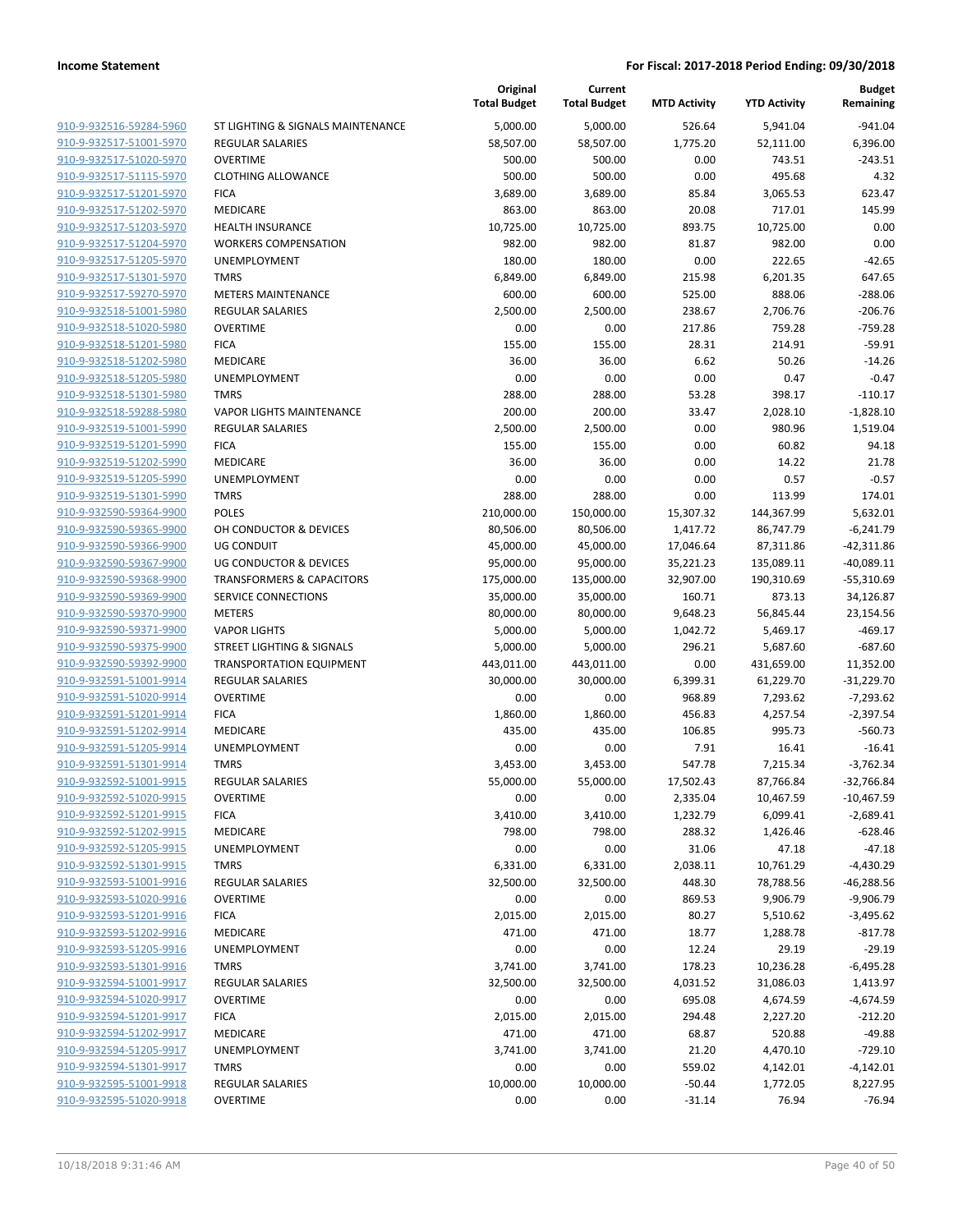| 910-9-932595-51201-9918                                   |
|-----------------------------------------------------------|
| 910-9-932595-51202-9918                                   |
| 910-9-932595-51205-9918                                   |
| 910-9-932595-51301-9918                                   |
| <u>910-9-932596-51001-9919</u>                            |
| 910-9-932596-51201-9919                                   |
| 910-9-932596-51202-9919                                   |
| 910-9-932596-51205-9919                                   |
| 910-9-932596-51301-9919                                   |
| 910-9-932597-51001-9920                                   |
| 910-9-932597-51020-9920                                   |
| 910-9-932597-51201-9920                                   |
| 910-9-932597-51202-9920                                   |
| 910-9-932597-51205-9920                                   |
| <u>910-9-932597-51301-9920</u>                            |
| 910-9-932598-51001-9921                                   |
| 910-9-932598-51201-9921                                   |
| 910-9-932598-51202-9921                                   |
| 910-9-932598-51205-9921                                   |
| 910-9-932598-51301-9921                                   |
| 910-9-932599-51001-9922                                   |
| 910-9-932599-51020-9922                                   |
| 910-9-932599-51201-9922                                   |
| 910-9-932599-51202-9922                                   |
| 910-9-932599-51205-9922                                   |
| 910-9-932599-51301-9922                                   |
| 910-9-970000-51801-9260                                   |
| 910-9-970000-59701-9040                                   |
| 910-9-970000-59703-4030                                   |
| <u>910-9-970000-59720-9705</u>                            |
| 910-9-970000-59730-9250                                   |
| 910-9-970000-59731-9250                                   |
| 910-9-970000-59732-9250                                   |
| 910-9-970000-59734-4210                                   |
| 910-9-970000-59750-9260                                   |
| 910-9-970000-59770-9997                                   |
| 910-9-970000-59771-9997                                   |
| 910-9-970000-59780-9240                                   |
| 910-9-970000-59781-9250                                   |
| 910-9-970000-59790-9970                                   |
| 910-9-980000-59841-4280                                   |
|                                                           |
| 910-9-990000-59901-9270<br>910-9-990000-59902-9200        |
| 910-9-990000-59903-4082                                   |
|                                                           |
| <u>910-9-990000-59912-9999</u><br>910-9-990000-59926-9330 |
|                                                           |
| 910-9-990000-59927-9200<br>910-9-990000-59928-9200        |
| 910-9-990000-59930-9270                                   |
|                                                           |

|                                                    |                                                        | Original<br><b>Total Budget</b> | Current<br><b>Total Budget</b> | <b>MTD Activity</b> | <b>YTD Activity</b> | <b>Budget</b><br>Remaining |
|----------------------------------------------------|--------------------------------------------------------|---------------------------------|--------------------------------|---------------------|---------------------|----------------------------|
|                                                    |                                                        |                                 |                                |                     |                     |                            |
| 910-9-932595-51201-9918<br>910-9-932595-51202-9918 | <b>FICA</b>                                            | 620.00<br>145.00                | 620.00<br>145.00               | $-5.06$             | 115.65<br>27.06     | 504.35                     |
| 910-9-932595-51205-9918                            | MEDICARE<br><b>UNEMPLOYMENT</b>                        | 0.00                            | 0.00                           | $-1.18$<br>0.00     | 0.12                | 117.94<br>$-0.12$          |
| 910-9-932595-51301-9918                            | <b>TMRS</b>                                            | 1,151.00                        | 1,151.00                       | $-8.88$             | 214.22              | 936.78                     |
| 910-9-932596-51001-9919                            | <b>REGULAR SALARIES</b>                                | 5,000.00                        | 5,000.00                       | 1,743.20            | 5,441.19            | $-441.19$                  |
| 910-9-932596-51201-9919                            | <b>FICA</b>                                            | 310.00                          | 310.00                         | 108.08              | 341.81              | $-31.81$                   |
| 910-9-932596-51202-9919                            | MEDICARE                                               | 73.00                           | 73.00                          | 25.28               | 79.94               | $-6.94$                    |
| 910-9-932596-51205-9919                            | <b>UNEMPLOYMENT</b>                                    | 0.00                            | 0.00                           | 4.78                | 5.18                | $-5.18$                    |
| 910-9-932596-51301-9919                            | <b>TMRS</b>                                            | 576.00                          | 576.00                         | 202.56              | 636.07              | $-60.07$                   |
| 910-9-932597-51001-9920                            | <b>REGULAR SALARIES</b>                                | 7,000.00                        | 7,000.00                       | 320.21              | 4,691.67            | 2,308.33                   |
| 910-9-932597-51020-9920                            | <b>OVERTIME</b>                                        | 0.00                            | 0.00                           | 113.76              | 1,273.97            | $-1,273.97$                |
| 910-9-932597-51201-9920                            | <b>FICA</b>                                            | 434.00                          | 434.00                         | 26.90               | 369.87              | 64.13                      |
| 910-9-932597-51202-9920                            | MEDICARE                                               | 102.00                          | 102.00                         | 6.29                | 86.50               | 15.50                      |
| 910-9-932597-51205-9920                            | <b>UNEMPLOYMENT</b>                                    | 0.00                            | 0.00                           | 0.30                | 1.07                | $-1.07$                    |
| 910-9-932597-51301-9920                            | <b>TMRS</b>                                            | 806.00                          | 806.00                         | 51.94               | 688.23              | 117.77                     |
| 910-9-932598-51001-9921                            | <b>REGULAR SALARIES</b>                                | 1,500.00                        | 1,500.00                       | 54.40               | 436.64              | 1,063.36                   |
| 910-9-932598-51201-9921                            | <b>FICA</b>                                            | 93.00                           | 93.00                          | 3.37                | 27.07               | 65.93                      |
| 910-9-932598-51202-9921                            | <b>MEDICARE</b>                                        | 22.00                           | 22.00                          | 0.79                | 6.32                | 15.68                      |
| 910-9-932598-51205-9921                            | <b>UNEMPLOYMENT</b>                                    | 0.00                            | 0.00                           | 0.00                | 0.07                | $-0.07$                    |
| 910-9-932598-51301-9921                            | <b>TMRS</b>                                            | 173.00                          | 173.00                         | 6.32                | 50.06               | 122.94                     |
| 910-9-932599-51001-9922                            | <b>REGULAR SALARIES</b>                                | 1,500.00                        | 1,500.00                       | 0.00                | 1,657.19            | $-157.19$                  |
| 910-9-932599-51020-9922                            | <b>OVERTIME</b>                                        | 0.00                            | 0.00                           | 0.00                | 298.93              | $-298.93$                  |
| 910-9-932599-51201-9922                            | <b>FICA</b>                                            | 93.00                           | 93.00                          | 0.00                | 121.28              | $-28.28$                   |
| 910-9-932599-51202-9922                            | <b>MEDICARE</b>                                        | 22.00                           | 22.00                          | 0.00                | 28.36               | $-6.36$                    |
| 910-9-932599-51205-9922                            | UNEMPLOYMENT                                           | 0.00                            | 0.00                           | 0.00                | 0.02                | $-0.02$                    |
| 910-9-932599-51301-9922                            | <b>TMRS</b>                                            | 173.00                          | 173.00                         | 0.00                | 227.30              | $-54.30$                   |
| 910-9-970000-51801-9260                            | PENSION EXPENSE                                        | 100,000.00                      | 100,000.00                     | 0.00                | 0.00                | 100,000.00                 |
| 910-9-970000-59701-9040                            | <b>BAD DEBT</b>                                        | 110,000.00                      | 110,000.00                     | 0.00                | 0.00                | 110,000.00                 |
| 910-9-970000-59703-4030                            | <b>DEPRECIATION EXPENSE</b>                            | 2,960,000.00                    | 2,960,000.00                   | 0.00                | 0.00                | 2,960,000.00               |
| 910-9-970000-59720-9705                            | <b>BANK FEES</b>                                       | 25,000.00                       | 25,000.00                      | 1,026.96            | 7,482.74            | 17,517.26                  |
| 910-9-970000-59730-9250                            | <b>INVENTORY LOSS/GAIN</b>                             | 1,000.00                        | 1,000.00                       | $-7,968.11$         | $-36,523.54$        | 37,523.54                  |
| 910-9-970000-59731-9250                            | <b>GASOLINE LOSSES/GAINS</b>                           | 1,000.00                        | 1,000.00                       | 7.61                | 313.85              | 686.15                     |
| 910-9-970000-59732-9250                            | FUEL OIL LOSSES/GAINS                                  | 3,000.00                        | 3,000.00                       | 0.00                | 0.00                | 3,000.00                   |
| 910-9-970000-59734-4210                            | ASSET DISPOSAL LOSSES/GAINS                            | 1,000.00                        | 1,000.00                       | 0.00                | 0.00                | 1,000.00                   |
| 910-9-970000-59750-9260                            | <b>ACCRUED PTO PAY</b>                                 | 125,000.00                      | 125,000.00                     | $-1,205.22$         | 125,594.31          | $-594.31$                  |
| 910-9-970000-59770-9997                            | CONTINGENCY                                            | 250,000.00                      | 250,000.00                     | 0.00                | 0.00                | 250,000.00                 |
| 910-9-970000-59771-9997                            | PAYROLL CONTINGENCY                                    | 75,262.00                       | 75,262.00                      | 0.00                | 0.00                | 75,262.00                  |
| 910-9-970000-59780-9240                            | PROPERTY INSURANCE                                     | 150,000.00                      | 150,000.00                     | 0.00                | 150,015.55          | $-15.55$                   |
| 910-9-970000-59781-9250                            | <b>LIABILITY INSURANCE</b>                             | 60,000.00                       | 60,000.00                      | 0.00                | 65,162.82           | $-5,162.82$                |
| 910-9-970000-59790-9970                            | CAPITALIZED                                            | $-2,894,757.00$                 | -2,894,757.00                  | 0.00                | 0.00                | -2,894,757.00              |
| 910-9-980000-59841-4280                            | AMORTIZATION OF DISCOUNT                               | $-42,051.00$                    | $-42,051.00$                   | 0.00                | 0.00                | $-42,051.00$               |
| 910-9-990000-59901-9270                            | XFER to COG - FRANCHISE FEES                           | 2,470,827.00                    | 2,470,827.00                   | 0.00                | 1,736,602.82        | 734,224.18                 |
| 910-9-990000-59902-9200                            | XFER to COG- ADMIN EXPENSES                            | 220,157.00                      | 220,157.00                     | 18,346.38           | 220,157.00          | 0.00                       |
| 910-9-990000-59903-4082                            | XFER to COG - PILOT                                    | 317,221.00                      | 317,221.00                     | 0.00                | 317,221.00          | 0.00                       |
| 910-9-990000-59912-9999                            | XFER TO 912 - DEBT SERVICE                             | 3,820,380.00                    | 3,820,380.00                   | 320,000.00          | 3,840,000.00        | $-19,620.00$               |
| 910-9-990000-59926-9330                            | XFER to COG - GARAGE                                   | 69,365.00                       | 69,365.00                      | 5,780.38            | 69,365.00           | 0.00                       |
| 910-9-990000-59927-9200                            | XFER to COG - INSURANCE                                | 19,775.00                       | 19,775.00                      | 1,647.88            | 19,775.00           | 0.00                       |
| 910-9-990000-59928-9200                            | XFER to COG - IT                                       | 29,129.00                       | 29,129.00                      | 2,427.38            | 29,129.00           | 0.00                       |
| 910-9-990000-59930-9270                            | XFER to GBOD                                           | 494,165.00                      | 494,165.00                     | 0.00                | 347,320.57          | 146,844.43                 |
|                                                    | <b>Expense Total:</b>                                  | 60,559,922.00                   | 60,559,922.00                  | 4,210,137.28        | 58,460,332.39       | 2,099,589.61               |
|                                                    | Fund: 910 - ELECTRIC OPERATING FUND Surplus (Deficit): | -234,580.00                     | -234,580.00                    | 1,464,321.40        | 2,049,805.88        | -2,284,385.88              |
| Fund: 911 - ELECTRIC DEBT REDUCTION                |                                                        |                                 |                                |                     |                     |                            |
| Revenue                                            |                                                        |                                 |                                |                     |                     |                            |
| 911-9-000000-49801-4190                            | <b>INTEREST INCOME</b>                                 | 850.00                          | 850.00                         | 1,530.35            | 21,291.71           | $-20,441.71$               |
|                                                    | <b>Revenue Total:</b>                                  | 850.00                          | 850.00                         | 1,530.35            | 21,291.71           | $-20,441.71$               |
|                                                    | Fund: 911 - ELECTRIC DEBT REDUCTION Total:             | 850.00                          | 850.00                         | 1,530.35            | 21,291.71           | $-20,441.71$               |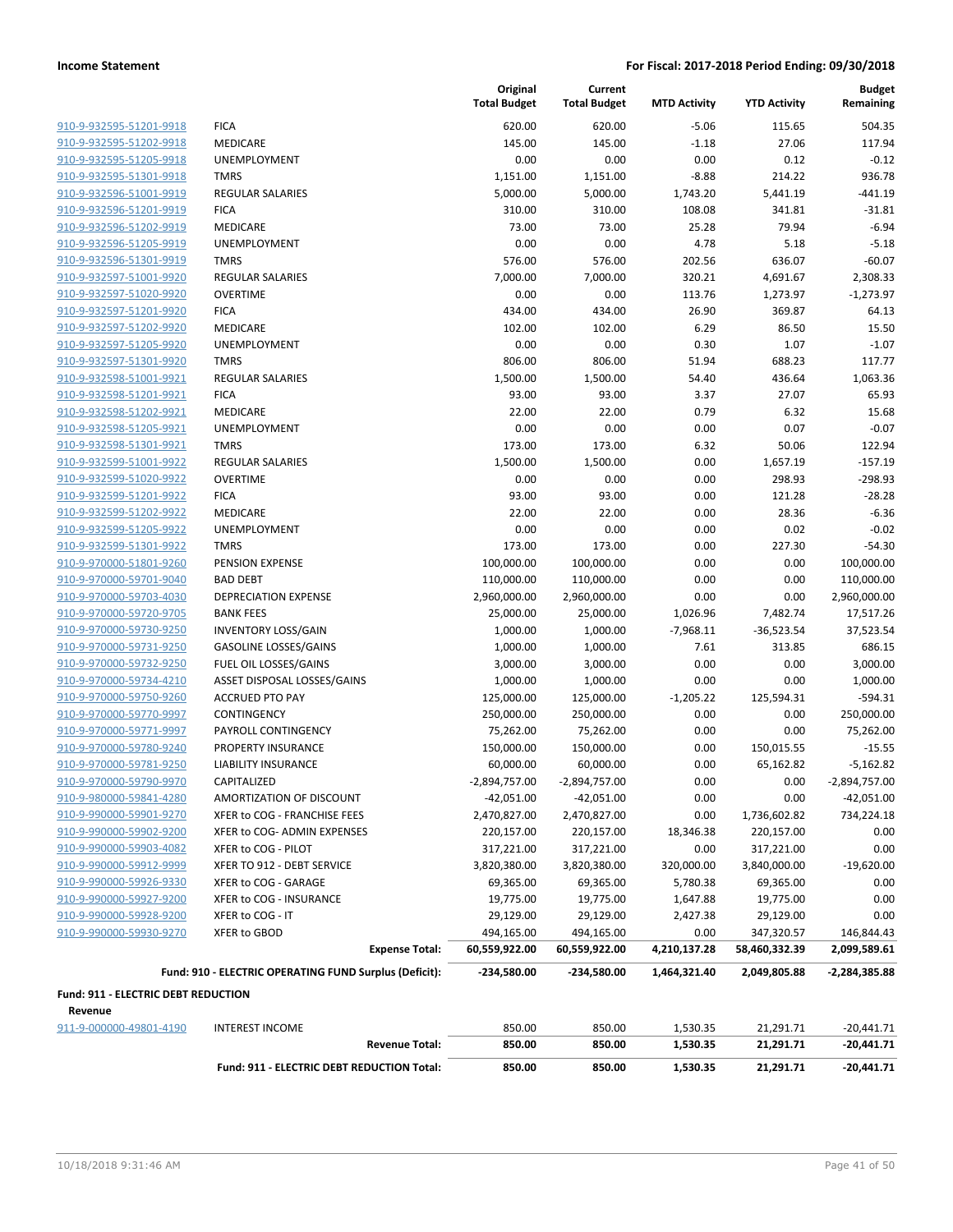|                                               |                                                      | Original<br><b>Total Budget</b> | Current<br><b>Total Budget</b> | <b>MTD Activity</b> | <b>YTD Activity</b> | <b>Budget</b><br>Remaining |
|-----------------------------------------------|------------------------------------------------------|---------------------------------|--------------------------------|---------------------|---------------------|----------------------------|
| <b>Fund: 912 - ELECTRIC DEBT SERVICE</b>      |                                                      |                                 |                                |                     |                     |                            |
| Revenue                                       |                                                      |                                 |                                |                     |                     |                            |
| 912-9-000000-49710-4999                       | TRANFSER FROM GEUS 910 - ELECTRIC OP                 | 3,840,000.00                    | 3,840,000.00                   | 320,000.00          | 3,840,000.00        | 0.00                       |
|                                               | <b>Revenue Total:</b>                                | 3,840,000.00                    | 3,840,000.00                   | 320,000.00          | 3,840,000.00        | 0.00                       |
| <b>Expense</b>                                |                                                      |                                 |                                |                     |                     |                            |
| 912-9-980000-59801-9800                       | PAYING AGENT FEES                                    | 1,000.00                        | 1,000.00                       | 500.00              | 900.00              | 100.00                     |
| 912-9-980000-59810-9800                       | ARBITRAGE                                            | 5,000.00                        | 5,000.00                       | 0.00                | 4,800.00            | 200.00                     |
| 912-9-980000-59811-9800                       | <b>CONTINUING DISCLOSURE</b>                         | 1,000.00                        | 1,000.00                       | 0.00                | 1,000.00            | 0.00                       |
| 912-9-980000-59820-9800                       | <b>SURETY BOND</b>                                   | 700.00                          | 700.00                         | 0.00                | 800.00              | $-100.00$                  |
| 912-9-980000-59852-9800                       | PRINCIPAL 2008 ISSUE                                 | 490,000.00                      | 490,000.00                     | 0.00                | 490,000.00          | 0.00                       |
| 912-9-980000-59853-4270                       | INTEREST 2008 ISSUE                                  | 688,213.00                      | 688,213.00                     | 0.00                | 668,912.52          | 19,300.48                  |
| 912-9-980000-59857-4270                       | INTEREST 2010 ISSUE                                  | 2,585,790.00                    | 2,585,790.00                   | 0.00                | 2,585,790.00        | 0.00                       |
| 912-9-980000-59859-4270                       | Interest on 2015 Tax Exempt                          | 41,844.00                       | 41,844.00                      | 0.00                | 41,843.71           | 0.29                       |
| 912-9-980000-59861-4270                       | Interest on 2015 Taxable                             | 21,333.00                       | 21,333.00                      | 0.00                | 21,332.80           | 0.20                       |
|                                               | <b>Expense Total:</b>                                | 3,834,880.00                    | 3,834,880.00                   | 500.00              | 3,815,379.03        | 19,500.97                  |
|                                               | Fund: 912 - ELECTRIC DEBT SERVICE Surplus (Deficit): | 5,120.00                        | 5,120.00                       | 319,500.00          | 24,620.97           | $-19,500.97$               |
| <b>Fund: 913 - ELECTRIC CONSTRUCTION FUND</b> |                                                      |                                 |                                |                     |                     |                            |
| Revenue                                       |                                                      |                                 |                                |                     |                     |                            |
| 913-9-000000-49801-4190                       | <b>INTEREST INCOME</b>                               | 125.00                          | 125.00                         | 51.07               | 710.52              | $-585.52$                  |
|                                               | <b>Revenue Total:</b>                                | 125.00                          | 125.00                         | 51.07               | 710.52              | $-585.52$                  |
|                                               | Fund: 913 - ELECTRIC CONSTRUCTION FUND Total:        | 125.00                          | 125.00                         | 51.07               | 710.52              | $-585.52$                  |
| Fund: 950 - CABLE / INTERNET                  |                                                      |                                 |                                |                     |                     |                            |
| Revenue                                       |                                                      |                                 |                                |                     |                     |                            |
| 950-9-000000-48001-3950                       | <b>CABLE REVENUES</b>                                | 2,807,984.00                    | 2,807,984.00                   | 227,042.89          | 2,847,294.89        | $-39,310.89$               |
| 950-9-000000-48002-3950                       | MOVIE PAY-PER-VIEW                                   | 0.00                            | 0.00                           | 0.00                | 201.35              | $-201.35$                  |
| 950-9-000000-48003-3950                       | SET-TOP                                              | 163,056.00                      | 163,056.00                     | 13,097.58           | 165,485.37          | $-2,429.37$                |
| 950-9-000000-48030-3950                       | <b>CONTRACT CHANNELS</b>                             | 9,600.00                        | 9,600.00                       | 800.00              | 9,600.00            | 0.00                       |
| 950-9-000000-48040-3950                       | <b>BROADCASTS</b>                                    | 300.00                          | 300.00                         | 100.00              | 1,150.00            | $-850.00$                  |
| 950-9-000000-48101-3950                       | <b>INTERNET REVENUES</b>                             | 2,562,527.00                    | 2,562,527.00                   | 220,991.29          | 2,477,239.50        | 85,287.50                  |
| 950-9-000000-48102-3950                       | COLOCATION                                           | 120,000.00                      | 120,000.00                     | 0.00                | 0.00                | 120,000.00                 |
| 950-9-000000-48201-3950                       | <b>LATE CHARGES</b>                                  | 80,000.00                       | 80,000.00                      | 5,986.39            | 71,921.77           | 8,078.23                   |
| 950-9-000000-48202-3950                       | <b>SERVICE CHARGES</b>                               | 62,050.00                       | 62,050.00                      | 7,013.00            | 60,501.24           | 1,548.76                   |
| 950-9-000000-48203-3950                       | LOST/DAMAGED EQUIPMENT                               | 30,000.00                       | 30,000.00                      | 5,290.00            | 31,262.37           | $-1,262.37$                |
| 950-9-000000-48301-3950                       | <b>TRANSFER TO COG</b>                               | 291,776.00                      | 291,776.00                     | 23,495.11           | 274,858.82          | 16,917.18                  |
| 950-9-000000-48307-3950                       | <b>TRANSFER TO GBOD</b>                              | 58,355.00                       | 58,355.00                      | 4,699.86            | 54,975.29           | 3,379.71                   |
| 950-9-000000-48434-3950                       | <b>CHANNEL 34</b>                                    | 2,000.00                        | 2,000.00                       | 100.00              | 1,892.81            | 107.19                     |
| 950-9-000000-48488-3950                       | AD INSERTIONS                                        | 50,000.00                       | 50,000.00                      | 4,797.70            | 41,167.49           | 8,832.51                   |
| 950-9-000000-48498-3950                       | PRODUCTION REVENUES                                  | 50.00                           | 50.00                          | 0.00                | 60.00               | $-10.00$                   |
| 950-9-000000-48501-3950                       | <b>CUSTOMER AID TO CONSTRUCTION</b>                  | 50.00                           | 50.00                          | 0.00                | 10,952.99           | $-10,902.99$               |
| 950-9-000000-48502-3950                       | OTHER REIMBURSEMENTS                                 | 1,500.00                        | 1,500.00                       | 0.00                | 0.00                | 1,500.00                   |
| 950-9-000000-48503-3950                       | FIBER MAINTENANCE FEES                               | 2,772.00                        | 2,772.00                       | 2,772.00            | 2,772.00            | 0.00                       |
| 950-9-000000-48801-4190                       | INTEREST INCOME                                      | 2,200.00                        | 2,200.00                       | 623.99              | 8,417.08            | $-6,217.08$                |
| 950-9-000000-48991-3950                       | <b>GEUS ELECTRIC PAYMENT FOR INTERNET</b>            | 38,000.00                       | 38,000.00                      | 0.00                | 38,000.00           | 0.00                       |
| 950-9-000000-48993-3950                       | GEUS ELECTRIC PAYMENT FOR PUBLIC SVC                 | 15,000.00                       | 15,000.00                      | 0.00                | 15,000.00           | 0.00                       |
| 950-9-000000-48994-3950                       | LEASE OF DARK FIBER                                  | 206,520.00                      | 206,520.00                     | 0.00                | 206,520.00          | 0.00                       |
| 950-9-000000-48995-3950                       | <b>COLOCATION FOR SCADA &amp; PHONE SYSTEM</b>       | 20,000.00                       | 20,000.00                      | 0.00                | 19,958.00           | 42.00                      |
| 950-9-000000-49699-4116                       | OTHER GAINS/LOSSES                                   | 5,000.00                        | 5,000.00                       | 0.00                | 0.00                | 5,000.00                   |
|                                               | <b>Revenue Total:</b>                                | 6,528,740.00                    | 6,528,740.00                   | 516,809.81          | 6,339,230.97        | 189,509.03                 |
| Expense                                       |                                                      |                                 |                                |                     |                     |                            |
| 950-9-951050-51001-8500                       | <b>REGULAR SALARIES</b>                              | 61,360.00                       | 61,360.00                      | 4,791.92            | 61,432.80           | $-72.80$                   |
| 950-9-951050-51115-8500                       | <b>CLOTHING ALLOWANCE</b>                            | 120.00                          | 120.00                         | 0.00                | 113.13              | 6.87                       |
| 950-9-951050-51116-8500                       | CAR ALLOWANCE                                        | 975.00                          | 975.00                         | 150.00              | 975.00              | 0.00                       |
| 950-9-951050-51117-8500                       | <b>CELL PHONE ALLOWANCE</b>                          | 312.00                          | 312.00                         | 24.00               | 312.00              | 0.00                       |
| 950-9-951050-51201-8500                       | <b>FICA</b>                                          | 3,891.00                        | 3,891.00                       | 243.91              | 3,359.29            | 531.71                     |
| 950-9-951050-51202-8500                       | <b>MEDICARE</b>                                      | 910.00                          | 910.00                         | 57.05               | 785.69              | 124.31                     |
| 950-9-951050-51203-8500                       | <b>HEALTH INSURANCE</b>                              | 6,435.00                        | 6,435.00                       | 536.25              | 6,435.00            | 0.00                       |
| 950-9-951050-51204-8500                       | <b>WORKERS COMPENSATION</b>                          | 556.00                          | 556.00                         | 46.37               | 556.00              | 0.00                       |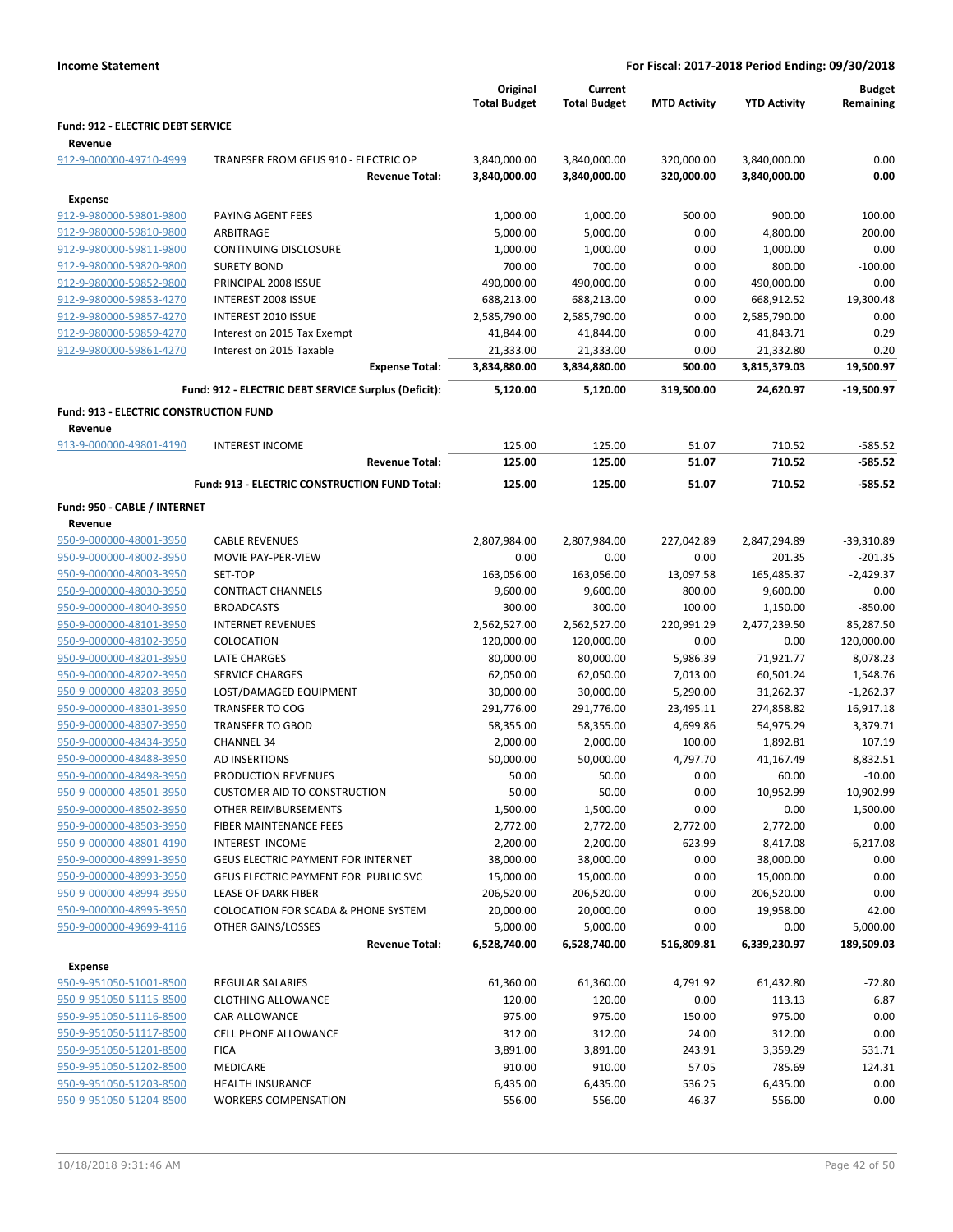950-9-951050-51205-8500 950-9-951050-51301-8500 950-9-951050-59110-8500 950-9-951050-59141-8500 950-9-951050-59191-8500 950-9-951051-51001-8510 950-9-951051-51020-8510 950-9-951051-51117-8510 950-9-951051-51201-8510 950-9-951051-51202-8510 950-9-951051-51203-8510 950-9-951051-51204-8510 950-9-951051-51205-8510 950-9-951051-51301-8510 950-9-951051-59110-8510 950-9-951051-59151-8510 950-9-951051-59152-8510 950-9-951051-59154-8510 950-9-951051-59155-8510 950-9-951052-51001-8520 950-9-951052-51115-8520 950-9-951052-51116-8520 950-9-951052-51117-8520 950-9-951052-51201-8520 950-9-951052-51202-8520 950-9-951052-51203-8520 950-9-951052-51204-8520 950-9-951052-51205-8520 950-9-951052-51301-8520 950-9-951052-59110-8520 950-9-951052-59150-8520 950-9-951053-51001-8530 950-9-951053-51020-8530 950-9-951053-51117-8530 950-9-951053-51201-8530 950-9-951053-51202-8530 950-9-951053-51203-8530 950-9-951053-51204-8530 950-9-951053-51205-8530 950-9-951053-51301-8530 950-9-951053-59110-8530 950-9-951053-59160-8530 950-9-951053-59164-8530 950-9-951054-51001-8540 950-9-951054-51020-8540 950-9-951054-51117-8540 950-9-951054-51201-8540 950-9-951054-51202-8540 950-9-951054-51203-8540 950-9-951054-51204-8540 950-9-951054-51205-8540 950-9-951054-51301-8540 950-9-951054-59110-8540 950-9-951055-51001-8550 950-9-951055-51020-8550 950-9-951055-51102-8550 950-9-951055-51115-8550 950-9-951055-51117-8550 950-9-951055-51201-8550

|                              | Original<br><b>Total Budget</b> | Current<br><b>Total Budget</b> | <b>MTD Activity</b> | <b>YTD Activity</b> | <b>Budget</b><br>Remaining |
|------------------------------|---------------------------------|--------------------------------|---------------------|---------------------|----------------------------|
| <b>UNEMPLOYMENT</b>          | 108.00                          | 108.00                         | 0.00                | 134.03              | $-26.03$                   |
| <b>TMRS</b>                  | 7,223.00                        | 7,223.00                       | 587.51              | 7,344.53            | $-121.53$                  |
| <b>GEUS OPERATIONS</b>       | 75,000.00                       | 75,000.00                      | 7,634.07            | 64,245.32           | 10,754.68                  |
| <b>UTILITY BILLS</b>         | 69,000.00                       | 69,000.00                      | 7,069.06            | 77,664.14           | $-8,664.14$                |
| POLE USE                     | 18,800.00                       | 18,800.00                      | 0.00                | 18,800.00           | 0.00                       |
| <b>REGULAR SALARIES</b>      | 67,538.00                       | 67,538.00                      | 5,113.05            | 65,121.10           | 2,416.90                   |
| <b>OVERTIME</b>              | 6,000.00                        | 6,000.00                       | $-296.41$           | 6,137.57            | $-137.57$                  |
| <b>CELL PHONE ALLOWANCE</b>  | 432.00                          | 432.00                         | 33.22               | 431.86              | 0.14                       |
| <b>FICA</b>                  | 4,586.00                        | 4,586.00                       | 284.14              | 4,423.40            | 162.60                     |
| <b>MEDICARE</b>              | 1,072.00                        | 1,072.00                       | 66.45               | 1,034.48            | 37.52                      |
| <b>HEALTH INSURANCE</b>      | 21,450.00                       | 21,450.00                      | 1,787.50            | 21,450.00           | 0.00                       |
| <b>WORKERS COMPENSATION</b>  | 669.00                          | 669.00                         | 55.75               | 669.00              | 0.00                       |
| <b>UNEMPLOYMENT</b>          | 360.00                          | 360.00                         | 37.01               | 629.59              | $-269.59$                  |
| <b>TMRS</b>                  | 8,514.00                        | 8,514.00                       | 576.65              | 8,375.55            | 138.45                     |
| <b>GEUS OPERATIONS</b>       | 13,000.00                       | 13,000.00                      | 525.66              | 7,387.83            | 5,612.17                   |
| <b>BASIC PROGRAM EXPENSE</b> | 2,697,064.00                    | 2,697,064.00                   | 419,904.64          | 2,673,442.80        | 23,621.20                  |
| PREMIUM PROGRAM EXPENSE      | 65,754.00                       | 65,754.00                      | 13,767.25           | 89,532.04           | $-23,778.04$               |
| <b>TIVO Fees</b>             | 32,906.00                       | 32,906.00                      | 5,686.20            | 37,209.07           | $-4,303.07$                |
| OTHER PROGRAM EXPENSE        | 7,500.00                        | 7,500.00                       | 0.00                | 3,115.61            | 4,384.39                   |
| <b>REGULAR SALARIES</b>      | 63,611.00                       | 63,611.00                      | 4,977.76            | 63,610.58           | 0.42                       |
| <b>CLOTHING ALLOWANCE</b>    | 120.00                          | 120.00                         | 0.00                | 113.13              | 6.87                       |
| <b>CAR ALLOWANCE</b>         | 975.00                          | 975.00                         | 0.00                | 975.00              | 0.00                       |
| <b>CELL PHONE ALLOWANCE</b>  | 408.00                          | 408.00                         | 31.36               | 407.68              | 0.32                       |
| <b>FICA</b>                  | 4,036.00                        | 4,036.00                       | 310.57              | 3,973.42            | 62.58                      |
| MEDICARE                     | 944.00                          | 944.00                         | 72.62               | 929.20              | 14.80                      |
| <b>HEALTH INSURANCE</b>      | 7,508.00                        | 7,508.00                       | 625.63              | 7,508.00            | 0.00                       |
| <b>WORKERS COMPENSATION</b>  | 562.00                          | 562.00                         | 46.87               | 562.00              | 0.00                       |
| UNEMPLOYMENT                 | 126.00                          | 126.00                         | 0.00                | 155.46              | $-29.46$                   |
| <b>TMRS</b>                  | 7,493.00                        | 7,493.00                       | 592.55              | 7,382.07            | 110.93                     |
| <b>GEUS OPERATIONS</b>       | 95,000.00                       | 95,000.00                      | 6,123.80            | 55,585.03           | 39,414.97                  |
| <b>ISP SERVICE EXPENSE</b>   | 702,640.00                      | 702,640.00                     | 48,531.25           | 725,340.17          | $-22,700.17$               |
| <b>REGULAR SALARIES</b>      | 47,674.00                       | 47,674.00                      | 3,622.61            | 47,473.05           | 200.95                     |
| <b>OVERTIME</b>              | 2,000.00                        | 2,000.00                       | $-237.74$           | 3,024.87            | $-1,024.87$                |
| <b>CELL PHONE ALLOWANCE</b>  | 432.00                          | 432.00                         | 33.22               | 431.86              | 0.14                       |
| <b>FICA</b>                  | 3,107.00                        | 3,107.00                       | 211.47              | 3,152.32            | $-45.32$                   |
| <b>MEDICARE</b>              | 726.00                          | 726.00                         | 49.45               | 737.24              | $-11.24$                   |
| <b>HEALTH INSURANCE</b>      | 10,725.00                       | 10,725.00                      | 893.75              | 10,725.00           | 0.00                       |
| <b>WORKERS COMPENSATION</b>  | 472.00                          | 472.00                         | 39.37               | 472.00              | 0.00                       |
| <b>UNEMPLOYMENT</b>          | 180.00                          | 180.00                         | 0.00                | 222.90              | $-42.90$                   |
| <b>TMRS</b>                  | 5,767.00                        | 5,767.00                       | 406.87              | 5,866.45            | -99.45                     |
| <b>GEUS OPERATIONS</b>       | 2,000.00                        | 2,000.00                       | 1.19                | 2,823.94            | $-823.94$                  |
| ADVERTISING                  | 32,800.00                       | 32,800.00                      | 1,498.26            | 19,216.65           | 13,583.35                  |
| <b>CONSUMER INFORMATION</b>  | 7,500.00                        | 7,500.00                       | 0.00                | 0.00                | 7,500.00                   |
| <b>REGULAR SALARIES</b>      | 167,242.00                      | 167,242.00                     | 13,125.60           | 160,605.05          | 6,636.95                   |
| <b>OVERTIME</b>              | 3,200.00                        | 3,200.00                       | 206.67              | 2,983.58            | 216.42                     |
| CELL PHONE ALLOWANCE         | 216.00                          | 216.00                         | 16.62               | 216.06              | $-0.06$                    |
| <b>FICA</b>                  | 10,581.00                       | 10,581.00                      | 769.26              | 9,588.99            | 992.01                     |
| MEDICARE                     | 2,475.00                        | 2,475.00                       | 179.91              | 2,242.60            | 232.40                     |
| <b>HEALTH INSURANCE</b>      | 48,263.00                       | 48,263.00                      | 4,021.88            | 48,263.00           | 0.00                       |
| <b>WORKERS COMPENSATION</b>  | 458.00                          | 458.00                         | 38.13               | 458.00              | 0.00                       |
| UNEMPLOYMENT                 | 810.00                          | 810.00                         | 0.00                | 1,114.91            | $-304.91$                  |
| <b>TMRS</b>                  | 19,643.00                       | 19,643.00                      | 1,578.57            | 18,865.44           | 777.56                     |
| <b>GEUS OPERATIONS</b>       | 10,000.00                       | 10,000.00                      | 917.73              | 6,762.41            | 3,237.59                   |
| <b>REGULAR SALARIES</b>      | 144,814.00                      | 144,814.00                     | 9,829.16            | 115,690.25          | 29,123.75                  |
| <b>OVERTIME</b>              | 3,000.00                        | 3,000.00                       | 220.50              | 2,581.66            | 418.34                     |
| <b>BILINGUAL PAY</b>         | 0.00                            | 0.00                           | 0.00                | 92.28               | $-92.28$                   |
| <b>CLOTHING ALLOWANCE</b>    | 50.00                           | 50.00                          | 0.00                | 41.24               | 8.76                       |
| CELL PHONE ALLOWANCE         | 657.00                          | 657.00                         | 24.49               | 576.82              | 80.18                      |
| <b>FICA</b>                  | 8,784.00                        | 8,784.00                       | 624.59              | 7,100.63            | 1,683.37                   |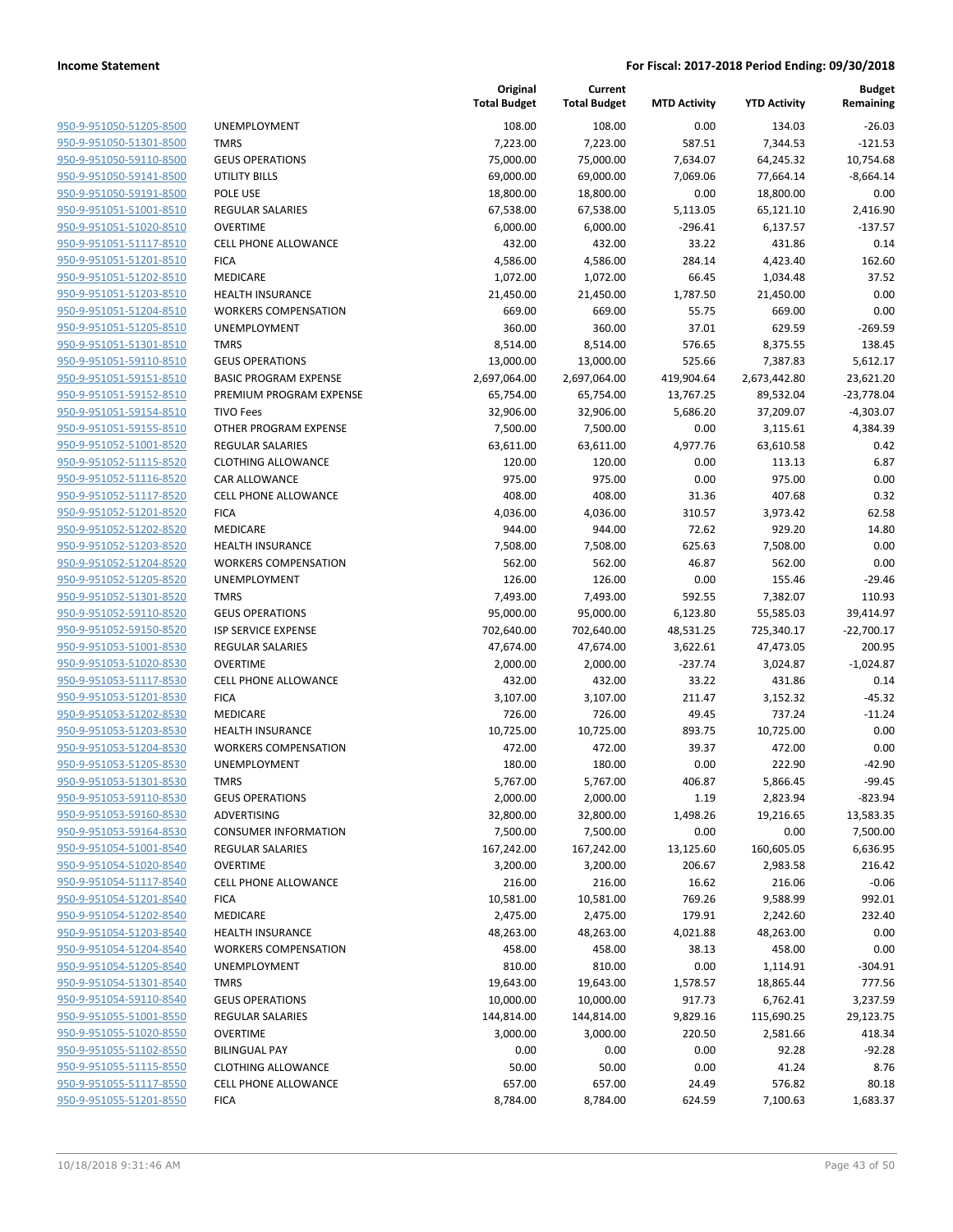**Current**

**Original**

**Budget Remaining**

|                                                    |                                                                           | <b>Total Budget</b>    | <b>Total Budget</b>    | <b>MTD Activity</b> | <b>YTD Activity</b> | Remaining            |
|----------------------------------------------------|---------------------------------------------------------------------------|------------------------|------------------------|---------------------|---------------------|----------------------|
| 950-9-951055-51202-8550                            | MEDICARE                                                                  | 2,154.00               | 2,154.00               | 146.08              | 1,737.99            | 416.01               |
| 950-9-951055-51203-8550                            | <b>HEALTH INSURANCE</b>                                                   | 21,986.00              | 21,986.00              | 1,832.13            | 21,986.00           | 0.00                 |
| 950-9-951055-51204-8550                            | <b>WORKERS COMPENSATION</b>                                               | 881.00                 | 881.00                 | 73.38               | 881.00              | 0.00                 |
| 950-9-951055-51205-8550                            | UNEMPLOYMENT                                                              | 369.00                 | 369.00                 | 9.06                | 480.10              | $-111.10$            |
| 950-9-951055-51301-8550                            | <b>TMRS</b>                                                               | 17,095.00              | 17,095.00              | 1,190.43            | 13,807.21           | 3,287.79             |
| 950-9-951055-59110-8550                            | <b>GEUS OPERATIONS</b>                                                    | 8,000.00               | 8,000.00               | 325.97              | 6,354.08            | 1,645.92             |
| 950-9-951055-59112-8550                            | SAFETY                                                                    | 3,000.00               | 3,000.00               | 0.00                | 1,455.25            | 1,544.75             |
| 950-9-951055-59158-8550                            | C/I BILLING                                                               | 45,500.00              | 45,500.00              | 0.00                | 40,843.50           | 4,656.50             |
| 950-9-951060-51001-8600                            | <b>REGULAR SALARIES</b>                                                   | 192,515.00             | 192,515.00             | 15,407.15           | 203,251.76          | $-10,736.76$         |
| 950-9-951060-51011-8600                            | PART TIME TEMPORARY                                                       | 8,135.00               | 8,135.00               | 0.00                | 0.00                | 8,135.00             |
| 950-9-951060-51020-8600                            | <b>OVERTIME</b>                                                           | 9,700.00               | 9,700.00               | 956.16              | 11,105.05           | $-1,405.05$          |
| 950-9-951060-51115-8600                            | <b>CLOTHING ALLOWANCE</b>                                                 | 2,000.00               | 2,000.00               | 0.00                | 1,375.19            | 624.81               |
| 950-9-951060-51116-8600                            | <b>CAR ALLOWANCE</b>                                                      | 1,950.00               | 1,950.00               | 300.00              | 1,950.00            | 0.00                 |
| 950-9-951060-51117-8600                            | CELL PHONE ALLOWANCE                                                      | 1,728.00               | 1,728.00               | 124.62              | 1,719.66            | 8.34                 |
| 950-9-951060-51201-8600                            | <b>FICA</b>                                                               | 13,394.00              | 13,394.00              | 1,122.91            | 12,223.89           | 1,170.11             |
| 950-9-951060-51202-8600                            | MEDICARE                                                                  | 3,132.00               | 3,132.00               | 262.62              | 2,858.83            | 273.17               |
| 950-9-951060-51203-8600                            | <b>HEALTH INSURANCE</b>                                                   | 42,900.00              | 42,900.00              | 3,575.00            | 42,900.00           | 0.00                 |
| 950-9-951060-51204-8600                            | <b>WORKERS COMPENSATION</b>                                               | 2,054.00               | 2,054.00               | 171.13              | 2,054.00            | 0.00                 |
| 950-9-951060-51205-8600                            | UNEMPLOYMENT                                                              | 720.00                 | 720.00                 | 0.00                | 943.98              | $-223.98$            |
| 950-9-951060-51301-8600                            | <b>TMRS</b>                                                               | 23,929.00              | 23,929.00              | 2,370.52            | 25,013.85           | $-1,084.85$          |
| 950-9-951060-51401-8600                            | <b>CONTRA - SALARIES</b>                                                  | 0.00                   | 0.00                   | 0.00                | $-2,911.25$         | 2,911.25             |
| 950-9-951060-59201-8600                            | <b>BUILDINGS MAINTNANCE</b>                                               | 22,000.00              | 22,000.00              | 499.00              | 22,381.02           | $-381.02$            |
| 950-9-951060-59205-8600                            | <b>EQUIPMENT MAINTENANCE</b>                                              | 15,000.00              | 15,000.00              | 569.88              | 13,579.79           | 1,420.21             |
| 950-9-951060-59231-8600                            | <b>CABLE PLANT MAINTENANCE</b>                                            | 35,000.00              | 35,000.00              | 400.00              | 9,956.03            | 25,043.97            |
| 950-9-951060-59235-8600                            | FIBER OPTICS PLANT MAINTENANCE                                            | 20,000.00              | 20,000.00              | 0.00                | 38,030.32           | $-18,030.32$         |
| 950-9-951061-51001-8610                            | <b>REGULAR SALARIES</b>                                                   | 192,515.00             | 192,515.00             | 15,249.13           | 203,091.60          | $-10,576.60$         |
| 950-9-951061-51011-8610                            | PART TIME TEMPORARY                                                       | 8,135.00               | 8,135.00               | 0.00                | 0.00                | 8,135.00             |
| 950-9-951061-51020-8610                            | <b>OVERTIME</b>                                                           | 9,700.00               | 9,700.00               | 955.07              | 11,093.83           | $-1,393.83$          |
| 950-9-951061-51115-8610                            | <b>CLOTHING ALLOWANCE</b>                                                 | 2,000.00               | 2,000.00               | 0.00                | 1,375.17            | 624.83               |
| 950-9-951061-51116-8610                            | CAR ALLOWANCE                                                             | 1,950.00               | 1,950.00               | 0.00                | 1,950.00            | 0.00                 |
| 950-9-951061-51117-8610                            | <b>CELL PHONE ALLOWANCE</b>                                               | 1,728.00               | 1,728.00               | 124.55              | 1,718.87            | 9.13                 |
| 950-9-951061-51201-8610                            | <b>FICA</b>                                                               | 13,394.00              | 13,394.00              | 999.63              | 13,188.79           | 205.21               |
| 950-9-951061-51202-8610                            | MEDICARE                                                                  | 3,132.00               | 3,132.00               | 233.79              | 3,084.49            | 47.51                |
| 950-9-951061-51203-8610                            | HEALTH INSURANCE                                                          | 42,900.00              | 42,900.00              | 3,575.00            | 42,900.00           | 0.00                 |
| 950-9-951061-51204-8610                            | <b>WORKERS COMPENSATION</b>                                               | 2,054.00               | 2,054.00               | 171.13              | 2,054.00            | 0.00                 |
| 950-9-951061-51205-8610                            | UNEMPLOYMENT                                                              | 720.00                 | 720.00                 | 0.00                | 938.89              | $-218.89$            |
| 950-9-951061-51301-8610                            | <b>TMRS</b>                                                               | 23,929.00              | 23,929.00              | 1,872.54            | 24,100.68           | $-171.68$            |
| 950-9-951061-59205-8610<br>950-9-951061-59233-8610 | <b>EQUIPMENT MAINTENANCE</b>                                              | 2,500.00               | 2,500.00               | 0.00                | 60.00               | 2,440.00<br>6,000.00 |
| 950-9-951090-59510-9900                            | <b>INTERNET PLANT MAINTENANCE</b><br>HEADEND, TRUNK & DISTRIBUTION SYSTEM | 6,000.00<br>120,000.00 | 6,000.00<br>120,000.00 | 0.00<br>2,620.56    | 0.00<br>47,926.48   | 72,073.52            |
| 950-9-951090-59511-9900                            | <b>HEADEND EQUIPMENT</b>                                                  | 80,000.00              | 80,000.00              | 0.00                | 73,576.96           | 6,423.04             |
| 950-9-951090-59512-9900                            | <b>DROPS</b>                                                              | 100,000.00             | 100,000.00             | 8,439.81            | 107,419.09          | $-7,419.09$          |
| 950-9-951090-59513-9900                            | <b>CUSTOMER PREMISES EQUIPMENT</b>                                        | 30,000.00              | 22,755.50              | 0.00                | 0.00                | 22,755.50            |
| 950-9-951090-59522-9900                            | INTERNET CUSTOMER INTERFACE EQUIPMENT                                     | 25,000.00              | 25,000.00              | 0.00                | 24,245.39           | 754.61               |
| 950-9-951090-59590-9900                            | <b>STRUCTURES &amp; IMPROVEMENTS</b>                                      | 70,000.00              | 77,244.50              | 0.00                | 0.00                | 77,244.50            |
| 950-9-951091-51001-9958                            | <b>REGULAR SALARIES</b>                                                   | 29,472.00              | 29,472.00              | 2,283.35            | 30,920.01           | $-1,448.01$          |
| 950-9-951091-51020-9958                            | <b>OVERTIME</b>                                                           | 2,400.00               | 2,400.00               | 268.71              | 3,047.33            | $-647.33$            |
| 950-9-951091-51201-9958                            | <b>FICA</b>                                                               | 1,976.00               | 1,976.00               | 159.63              | 2,125.90            | $-149.90$            |
| 950-9-951091-51202-9958                            | <b>MEDICARE</b>                                                           | 462.00                 | 462.00                 | 37.33               | 497.20              | $-35.20$             |
| 950-9-951091-51205-9958                            | UNEMPLOYMENT                                                              | 0.00                   | 0.00                   | 0.00                | 6.17                | $-6.17$              |
| 950-9-951091-51301-9958                            | <b>TMRS</b>                                                               | 3,668.00               | 3,668.00               | 304.54              | 3,950.85            | $-282.85$            |
| 950-9-970000-51801-9260                            | PENSION EXPENSE                                                           | 50,000.00              | 50,000.00              | 0.00                | 0.00                | 50,000.00            |
| 950-9-970000-59701-9040                            | <b>BAD DEBT</b>                                                           | 50,000.00              | 50,000.00              | 0.00                | 0.00                | 50,000.00            |
| 950-9-970000-59703-4030                            | DEPRECIATION EXPENSE                                                      | 700,000.00             | 700,000.00             | 0.00                | 0.00                | 700,000.00           |
| 950-9-970000-59720-9705                            | <b>CREDIT CARD &amp; BANK FEES</b>                                        | 15,000.00              | 15,000.00              | 929.14              | 12,912.42           | 2,087.58             |
| 950-9-970000-59730-9250                            | <b>INVENTORY LOSS/GAIN</b>                                                | 1,000.00               | 1,000.00               | 0.00                | $-350.73$           | 1,350.73             |
| 950-9-970000-59734-4210                            | ASSET DISPOSAL LOSSES/GAINS                                               | 1,000.00               | 1,000.00               | 0.00                | 0.00                | 1,000.00             |
| 950-9-970000-59750-9260                            | <b>ACCRUED PTO PAY</b>                                                    | 5,000.00               | 5,000.00               | 3,826.23            | 5,764.06            | $-764.06$            |
| 950-9-970000-59770-9970                            | CONTINGENCY                                                               | 100,000.00             | 100,000.00             | 0.00                | 0.00                | 100,000.00           |
|                                                    |                                                                           |                        |                        |                     |                     |                      |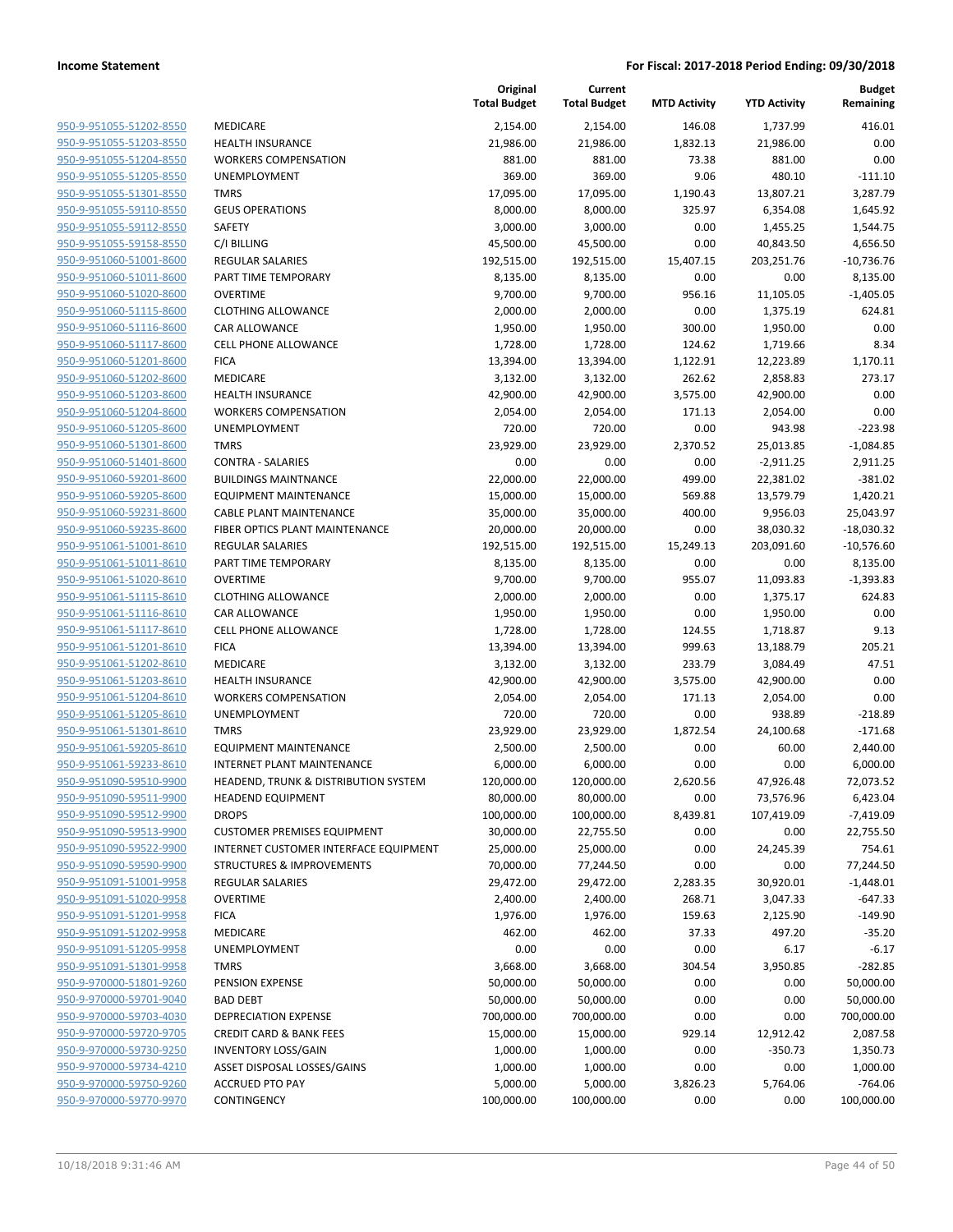|                         |                                                 | Original<br><b>Total Budget</b> | Current<br><b>Total Budget</b> | <b>MTD Activity</b> | <b>YTD Activity</b> | <b>Budget</b><br>Remaining |
|-------------------------|-------------------------------------------------|---------------------------------|--------------------------------|---------------------|---------------------|----------------------------|
| 950-9-970000-59771-9970 | <b>PAYROLL CONTINGENCY</b>                      | 11,738.00                       | 11,738.00                      | 0.00                | 0.00                | 11,738.00                  |
| 950-9-970000-59780-9240 | <b>PROPERTY INSURANCE</b>                       | 14,000.00                       | 14,000.00                      | 0.00                | 12,795.00           | 1,205.00                   |
| 950-9-970000-59781-9250 | <b>LIABILITY INSURANCE</b>                      | 10,000.00                       | 10,000.00                      | 0.00                | 10,651.04           | $-651.04$                  |
| 950-9-970000-59790-9970 | CAPITALIZED                                     | $-462,978.00$                   | $-462,978.00$                  | 0.00                | 0.00                | $-462,978.00$              |
| 950-9-990000-59901-9270 | TRANSFER to COG - FRANCHISE FEES                | 291,776.00                      | 291,776.00                     | 0.00                | 212,536.77          | 79,239.23                  |
| 950-9-990000-59902-9200 | TRANSFER to COG - ADMIN EXPENSES                | 35,398.00                       | 35,398.00                      | 2,949.87            | 35,398.00           | 0.00                       |
| 950-9-990000-59903-4082 | TRANSFER to COG - PILOT                         | 43,372.00                       | 43,372.00                      | 0.00                | 43,372.00           | 0.00                       |
| 950-9-990000-59926-9330 | TRANSFER to COG - GARAGE                        | 14,074.00                       | 14,074.00                      | 1,172.87            | 14,074.00           | 0.00                       |
| 950-9-990000-59927-9200 | TRANSFER to COG - INSURANCE                     | 4,526.00                        | 4,526.00                       | 377.13              | 4,526.00            | 0.00                       |
| 950-9-990000-59928-9200 | XFER to COG - IT                                | 4,711.00                        | 4,711.00                       | 392.62              | 4,711.00            | 0.00                       |
| 950-9-990000-59930-9270 | <b>TRANSFER to GBOD</b>                         | 58,355.00                       | 58,355.00                      | 0.00                | 42,507.35           | 15,847.65                  |
| 950-9-990000-59954-8559 | <b>TRANSFER TO 910 - BILLING</b>                | 77,556.00                       | 77,556.00                      | 6,463.00            | 77,556.00           | 0.00                       |
| 950-9-990000-59955-8559 | TRANSFER TO 910 - CASHIERING                    | 57,928.00                       | 57,928.00                      | 4,827.33            | 57,927.96           | 0.04                       |
|                         | <b>Expense Total:</b>                           | 6,937,767.00                    | 6,937,767.00                   | 655,634.22          | 6,106,617.59        | 831,149.41                 |
|                         | Fund: 950 - CABLE / INTERNET Surplus (Deficit): | -409,027.00                     | -409,027.00                    | $-138,824.41$       | 232,613.38          | $-641,640.38$              |
|                         | <b>Total Surplus (Deficit):</b>                 | 2,258,253.88                    | $-183,830.12$                  | $-246,251.42$       | $-2,431,863.44$     | 2,248,033.32               |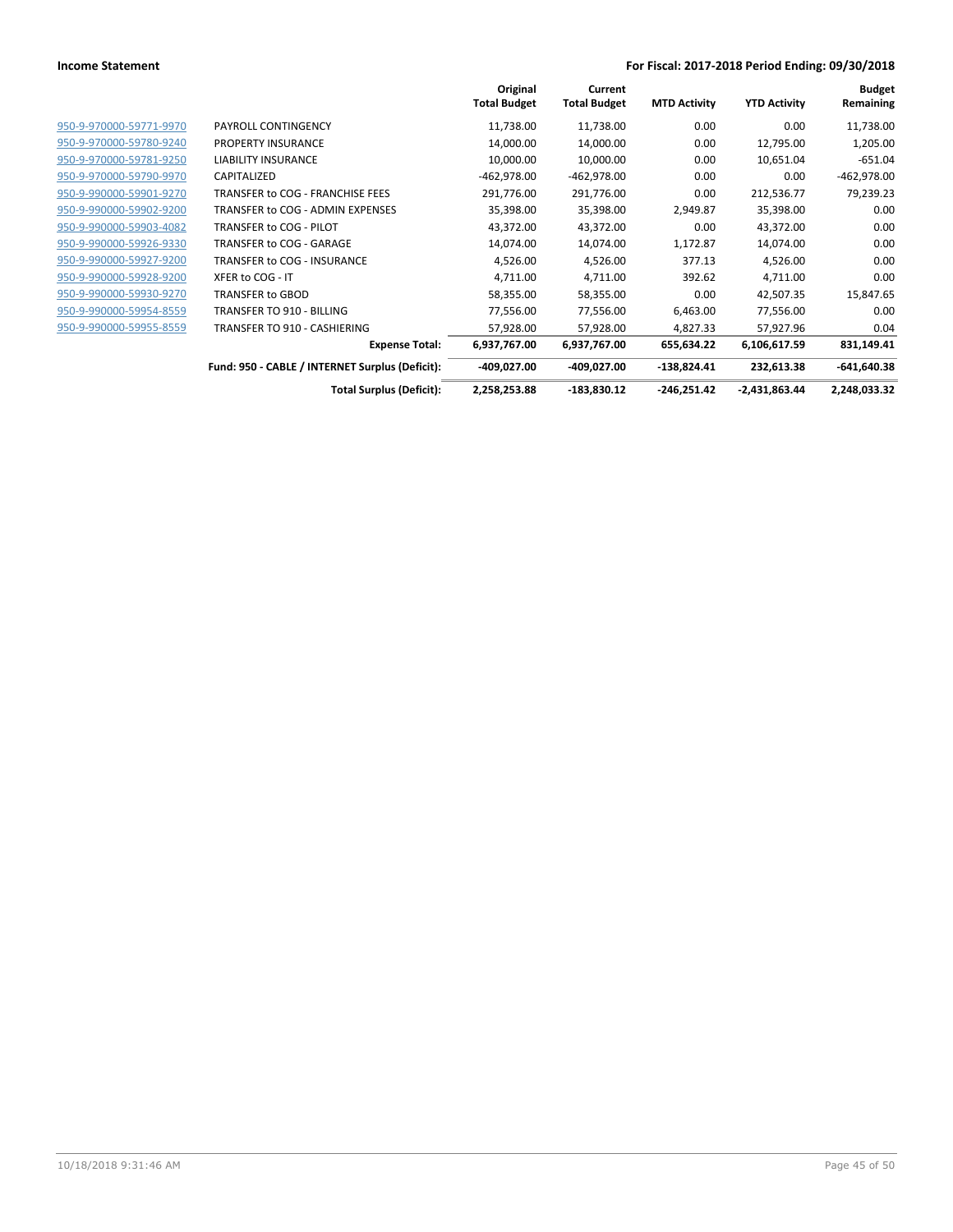# **Group Summary**

|                                                                            | Original<br><b>Total Budget</b> | Current<br><b>Total Budget</b> | <b>MTD Activity</b>          | <b>YTD Activity</b>            | <b>Budget</b><br>Remaining |
|----------------------------------------------------------------------------|---------------------------------|--------------------------------|------------------------------|--------------------------------|----------------------------|
| <b>Account Type</b>                                                        |                                 |                                |                              |                                |                            |
| <b>Fund: 100 - GENERAL FUND</b>                                            |                                 |                                |                              |                                |                            |
| Revenue<br>Expense                                                         | 24,065,743.72<br>25,345,936.65  | 24,070,858.72<br>25,351,051.65 | 1,985,227.56<br>1,964,411.03 | 24,168,779.19<br>24,540,362.46 | $-97,920.47$<br>810,689.19 |
| Fund: 100 - GENERAL FUND Surplus (Deficit):                                | $-1,280,192.93$                 | -1,280,192.93                  | 20,816.53                    | -371,583.27                    | -908,609.66                |
|                                                                            |                                 |                                |                              |                                |                            |
| <b>Fund: 101 - MUNICIPAL COURT BUILDING SECURITY FEES</b>                  |                                 |                                |                              |                                |                            |
| Revenue<br>Expense                                                         | 8,325.00<br>33.00               | 8,325.00<br>33.00              | 561.61<br>3.60               | 9,430.56<br>736.26             | $-1,105.56$<br>$-703.26$   |
| Fund: 101 - MUNICIPAL COURT BUILDING SECURITY FEES Surplus (Deficit):      | 8,292.00                        | 8,292.00                       | 558.01                       | 8,694.30                       | $-402.30$                  |
|                                                                            |                                 |                                |                              |                                |                            |
| Fund: 102 - MUNICIPAL COURT TECH FUND                                      |                                 |                                | 725.08                       | 12,259.68                      | $-639.68$                  |
| Revenue<br>Expense                                                         | 11,620.00<br>10.00              | 11,620.00<br>10.00             | 2.14                         | 14.35                          | $-4.35$                    |
| Fund: 102 - MUNICIPAL COURT TECH FUND Surplus (Deficit):                   | 11,610.00                       | 11,610.00                      | 722.94                       | 12,245.33                      | $-635.33$                  |
|                                                                            |                                 |                                |                              |                                |                            |
| Fund: 103 - MUNICIPAL COURT CHILD SAFETY FUND<br>Revenue                   | 30,010.00                       | 30,010.00                      | 7,667.08                     | 28,737.97                      | 1,272.03                   |
| Expense                                                                    | 28,010.00                       | 28.010.00                      | 7,635.79                     | 35,232.95                      | $-7,222.95$                |
| Fund: 103 - MUNICIPAL COURT CHILD SAFETY FUND Surplus (Deficit):           | 2,000.00                        | 2,000.00                       | 31.29                        | $-6,494.98$                    | 8.494.98                   |
|                                                                            |                                 |                                |                              |                                |                            |
| <b>Fund: 111 - RECREATION ACTIVITIES FUND</b><br>Revenue                   |                                 | 233,639.00                     |                              |                                | 58.700.40                  |
| Expense                                                                    | 233,639.00<br>213,498.00        | 213,498.00                     | 18,480.03<br>12,858.72       | 174,938.60<br>153,943.12       | 59,554.88                  |
| Fund: 111 - RECREATION ACTIVITIES FUND Surplus (Deficit):                  | 20,141.00                       | 20,141.00                      | 5,621.31                     | 20,995.48                      | -854.48                    |
|                                                                            |                                 |                                |                              |                                |                            |
| <b>Fund: 112 - GUN RANGE FUND</b>                                          |                                 |                                |                              |                                |                            |
| Revenue<br>Expense                                                         | 5,050.00<br>33,246.00           | 5.050.00<br>33,246.00          | 350.00<br>2,825.42           | 2,309.18<br>33,070.48          | 2,740.82<br>175.52         |
| Fund: 112 - GUN RANGE FUND Surplus (Deficit):                              | -28,196.00                      | $-28,196.00$                   | -2,475.42                    | -30,761.30                     | 2,565.30                   |
|                                                                            |                                 |                                |                              |                                |                            |
| Fund: 113 - HOTEL / MOTEL OCCUPANCY TAX FUND                               |                                 |                                |                              |                                |                            |
| Revenue                                                                    | 621,800.00<br>787,957.00        | 621,800.00<br>793,072.00       | 51,977.46<br>74,155.47       | 606,915.06<br>790,296.19       | 14,884.94<br>2,775.81      |
| Expense<br>Fund: 113 - HOTEL / MOTEL OCCUPANCY TAX FUND Surplus (Deficit): | -166,157.00                     | -171,272.00                    | $-22,178.01$                 | $-183,381.13$                  | 12,109.13                  |
|                                                                            |                                 |                                |                              |                                |                            |
| Fund: 114 - VENUE MANAGEMENT FUND                                          |                                 |                                |                              |                                |                            |
| Revenue                                                                    | 476,155.00<br>247,152.00        | 476,155.00<br>247,152.00       | 22,179.62<br>11,351.80       | 392,621.33<br>226,591.87       | 83,533.67<br>20,560.13     |
| Expense<br>Fund: 114 - VENUE MANAGEMENT FUND Surplus (Deficit):            | 229,003.00                      | 229,003.00                     | 10,827.82                    | 166,029.46                     | 62,973.54                  |
|                                                                            |                                 |                                |                              |                                |                            |
| Fund: 116 - ROADWAY IMPACT FEE 1                                           |                                 |                                |                              |                                |                            |
| Revenue<br>Expense                                                         | 0.00<br>0.00                    | 0.00<br>0.00                   | 0.00<br>0.00                 | 46.03<br>13,182.29             | $-46.03$<br>$-13,182.29$   |
| Fund: 116 - ROADWAY IMPACT FEE 1 Surplus (Deficit):                        | 0.00                            | 0.00                           | 0.00                         | -13,136.26                     | 13,136.26                  |
|                                                                            |                                 |                                |                              |                                |                            |
| Fund: 117 - ROADWAY IMPACT FEE 2<br>Revenue                                | 0.00                            | 0.00                           | 0.00                         | 0.24                           | $-0.24$                    |
| Expense                                                                    | 0.00                            | 0.00                           | 0.00                         | 65.12                          | $-65.12$                   |
| Fund: 117 - ROADWAY IMPACT FEE 2 Surplus (Deficit):                        | 0.00                            | 0.00                           | 0.00                         | $-64.88$                       | 64.88                      |
|                                                                            |                                 |                                |                              |                                |                            |
| Fund: 118 - ROADWAY IMPACT FEE 3                                           | 0.00                            | 0.00                           | 0.00                         | 0.40                           | $-0.40$                    |
| Revenue<br>Expense                                                         | 0.00                            | 0.00                           | 0.00                         | 110.50                         | $-110.50$                  |
| Fund: 118 - ROADWAY IMPACT FEE 3 Surplus (Deficit):                        | 0.00                            | 0.00                           | 0.00                         | $-110.10$                      | 110.10                     |
|                                                                            |                                 |                                |                              |                                |                            |
| Fund: 119 - ROADWAY IMPACT FEE 4                                           |                                 |                                |                              |                                |                            |
| Revenue<br>Expense                                                         | 0.00<br>0.00                    | 0.00<br>0.00                   | 0.00<br>0.00                 | 0.01<br>4.64                   | $-0.01$<br>$-4.64$         |
| Fund: 119 - ROADWAY IMPACT FEE 4 Surplus (Deficit):                        | 0.00                            | 0.00                           | 0.00                         | -4.63                          | 4.63                       |
|                                                                            |                                 |                                |                              |                                |                            |
| <b>Fund: 123 - PTRAIN - POLICE REIMBURSEMENT GRANTS &amp; CONT EDUCAT</b>  |                                 |                                |                              |                                |                            |
| Revenue<br>Expense                                                         | 0.00<br>0.00                    | 0.00<br>0.00                   | 5.91<br>0.31                 | 4,544.76<br>3,874.40           | $-4,544.76$<br>$-3,874.40$ |
| Fund: 123 - PTRAIN - POLICE REIMBURSEMENT GRANTS & CONT EDUCAT Surp        | 0.00                            | 0.00                           | 5.60                         | 670.36                         | $-670.36$                  |
|                                                                            |                                 |                                |                              |                                |                            |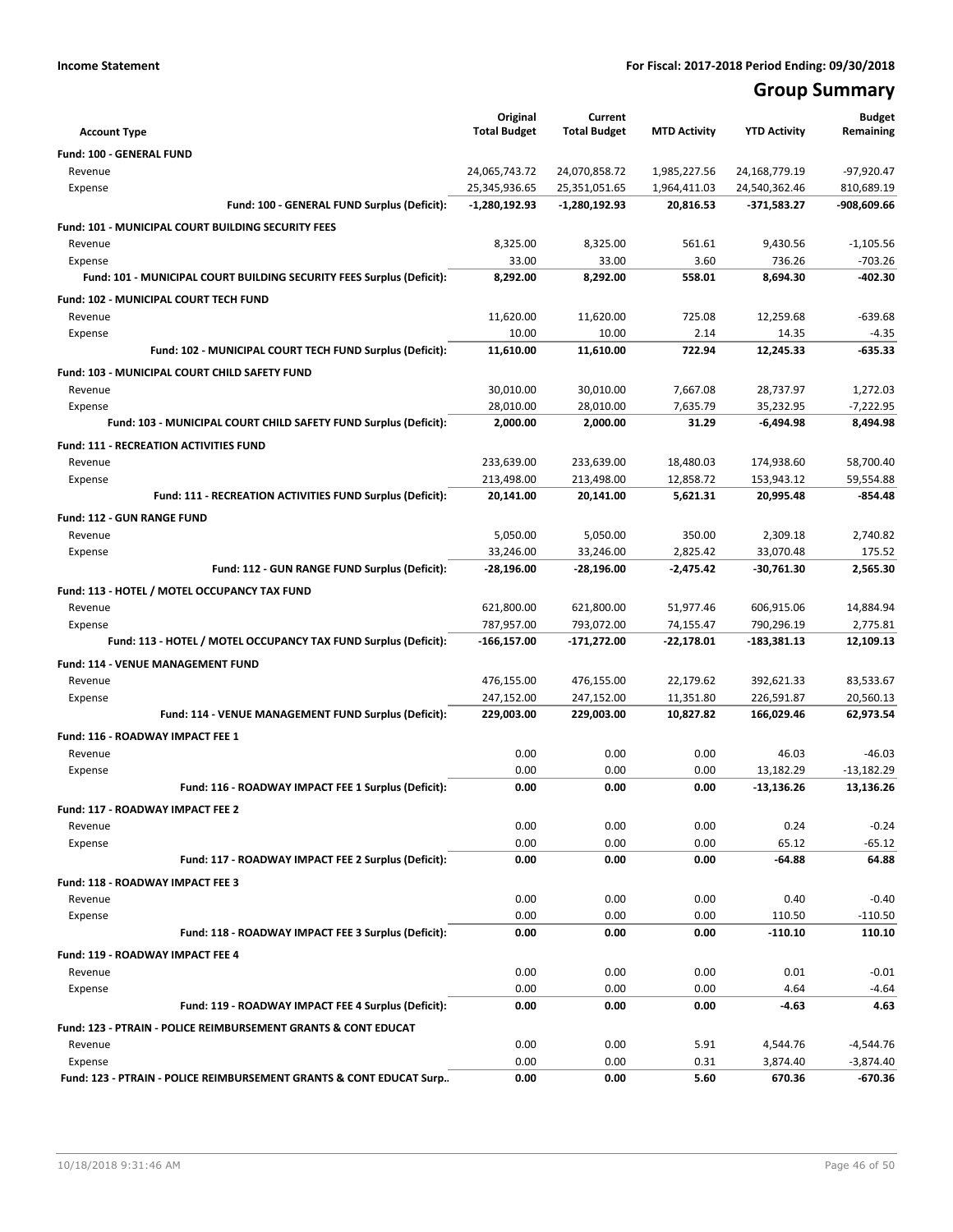|                                                                            | Original                     | Current                      |                           |                              | <b>Budget</b>                |
|----------------------------------------------------------------------------|------------------------------|------------------------------|---------------------------|------------------------------|------------------------------|
| <b>Account Type</b>                                                        | <b>Total Budget</b>          | <b>Total Budget</b>          | <b>MTD Activity</b>       | <b>YTD Activity</b>          | Remaining                    |
| <b>Fund: 126 - TIFMAS MOBILIZATION</b>                                     |                              |                              |                           |                              |                              |
| Expense                                                                    | 0.00                         | 0.00                         | 0.00                      | $-521.73$                    | 521.73                       |
| Fund: 126 - TIFMAS MOBILIZATION Total:                                     | 0.00                         | 0.00                         | 0.00                      | $-521.73$                    | 521.73                       |
| <b>Fund: 140 - DEBT SERVICE FUND</b>                                       |                              |                              |                           |                              |                              |
| Revenue                                                                    | 6,072,791.25                 | 6,072,791.25                 | 151,459.87                | 6,134,836.00                 | $-62,044.75$                 |
| Expense                                                                    | 6,044,591.45                 | 6,044,591.45                 | 53.11                     | 5,960,669.53                 | 83,921.92                    |
| Fund: 140 - DEBT SERVICE FUND Surplus (Deficit):                           | 28,199.80                    | 28,199.80                    | 151,406.76                | 174,166.47                   | $-145,966.67$                |
| Fund: 160 - GENERAL CAPITAL IMPROVEMENT FUND                               |                              |                              |                           |                              |                              |
| Revenue                                                                    | 3,146,243.00<br>3,206,243.00 | 3,146,243.00<br>4,716,243.00 | 260,605.31                | 3,205,421.75                 | $-59,178.75$<br>2,743,894.11 |
| Expense<br>Fund: 160 - GENERAL CAPITAL IMPROVEMENT FUND Surplus (Deficit): | $-60,000.00$                 | -1,570,000.00                | 895,873.51<br>-635,268.20 | 1,972,348.89<br>1,233,072.86 | -2,803,072.86                |
|                                                                            |                              |                              |                           |                              |                              |
| Fund: 161 - STREET CONSTRUCTION FUND<br>Revenue                            | 500.00                       | 500.00                       | 481.57                    | 6,366.79                     | $-5,866.79$                  |
| Expense                                                                    | 0.00                         | 0.00                         | 53.94                     | 417.17                       | $-417.17$                    |
| Fund: 161 - STREET CONSTRUCTION FUND Surplus (Deficit):                    | 500.00                       | 500.00                       | 427.63                    | 5,949.62                     | $-5,449.62$                  |
| Fund: 164 - 2013 CO CAPITAL FUND                                           |                              |                              |                           |                              |                              |
| Revenue                                                                    | 200.00                       | 200.00                       | 21.39                     | 269.61                       | $-69.61$                     |
| Expense                                                                    | 0.00                         | 0.00                         | 2.02                      | 15.61                        | $-15.61$                     |
| Fund: 164 - 2013 CO CAPITAL FUND Surplus (Deficit):                        | 200.00                       | 200.00                       | 19.37                     | 254.00                       | $-54.00$                     |
| Fund: 165 - 2014 GO FUND                                                   |                              |                              |                           |                              |                              |
| Revenue                                                                    | 50,000.00                    | 50,000.00                    | 1,295.96                  | 12,189.44                    | 37,810.56                    |
| Fund: 165 - 2014 GO FUND Total:                                            | 50,000.00                    | 50,000.00                    | 1,295.96                  | 12,189.44                    | 37,810.56                    |
| Fund: 170 - LAW ENFORCEMENT GRANT - CAPITAL PURCHASES                      |                              |                              |                           |                              |                              |
| Expense                                                                    | 0.00                         | 0.00                         | 0.00                      | 194.66                       | $-194.66$                    |
| <b>Fund: 170 - LAW ENFORCEMENT GRANT - CAPITAL PURCHASES Total:</b>        | 0.00                         | 0.00                         | 0.00                      | 194.66                       | $-194.66$                    |
| Fund: 171 - MAIN STREET SPECIAL REVENUE                                    |                              |                              |                           |                              |                              |
| Revenue                                                                    | 0.00                         | 0.00                         | 0.00                      | 25,000.00                    | $-25,000.00$                 |
| Expense                                                                    | 0.00                         | 75,000.00                    | 9,186.95                  | 51,856.07                    | 23,143.93                    |
| Fund: 171 - MAIN STREET SPECIAL REVENUE Surplus (Deficit):                 | 0.00                         | $-75,000.00$                 | $-9,186.95$               | $-26,856.07$                 | -48,143.93                   |
| <b>Fund: 172 - MINOR GRANTS FUND</b>                                       |                              |                              |                           |                              |                              |
| Revenue                                                                    | 15,000.00                    | 15,000.00                    | 0.00                      | 20,476.00                    | $-5,476.00$                  |
| Expense                                                                    | 0.00                         | 0.00                         | 0.00                      | 18,874.76                    | $-18,874.76$                 |
| Fund: 172 - MINOR GRANTS FUND Surplus (Deficit):                           | 15,000.00                    | 15,000.00                    | 0.00                      | 1,601.24                     | 13,398.76                    |
| Fund: 174 - FEMA GRANT                                                     |                              |                              |                           |                              |                              |
| Expense                                                                    | 0.00                         | 0.00                         | 0.00                      | 1.08                         | $-1.08$                      |
| Fund: 174 - FEMA GRANT Total:                                              | 0.00                         | 0.00                         | 0.00                      | 1.08                         | $-1.08$                      |
| Fund: 175 - JUSTICE ASSISTANCE GRANT - JAG                                 |                              |                              |                           |                              |                              |
| Revenue                                                                    | 0.00                         | 0.00                         | 0.00                      | 13,731.00                    | $-13,731.00$                 |
| Fund: 175 - JUSTICE ASSISTANCE GRANT - JAG Total:                          | 0.00                         | 0.00                         | 0.00                      | 13,731.00                    | -13,731.00                   |
| <b>Fund: 177 - SAFE ROUTES TO SCHOOL GRANT</b>                             |                              |                              |                           |                              |                              |
| Expense                                                                    | 0.00                         | 0.00                         | 0.00                      | 0.02                         | $-0.02$                      |
| Fund: 177 - SAFE ROUTES TO SCHOOL GRANT Total:                             | 0.00                         | 0.00                         | 0.00                      | 0.02                         | $-0.02$                      |
| Fund: 200 - WATER / WASTEWATER FUND                                        |                              |                              |                           |                              |                              |
| Revenue                                                                    | 13,213,170.00                | 13,213,170.00                | 1,346,905.75              | 13,977,820.54                | -764,650.54                  |
| Expense                                                                    | 10,205,614.13                | 10,236,819.13                | 1,031,350.74              | 11,416,362.29                | $-1,179,543.16$              |
| Fund: 200 - WATER / WASTEWATER FUND Surplus (Deficit):                     | 3,007,555.87                 | 2,976,350.87                 | 315,555.01                | 2,561,458.25                 | 414,892.62                   |
| <b>Fund: 210 - WATER IMPACT FEES</b>                                       |                              |                              |                           |                              |                              |
| Revenue                                                                    | 0.00                         | 0.00                         | 0.00                      | 0.12                         | $-0.12$                      |
| Expense                                                                    | 0.00                         | 0.00                         | 0.00                      | 36.98                        | $-36.98$                     |
| Fund: 210 - WATER IMPACT FEES Surplus (Deficit):                           | 0.00                         | 0.00                         | 0.00                      | -36.86                       | 36.86                        |
| <b>Fund: 211 - WASTEWATER IMPACT FEES</b>                                  |                              |                              |                           |                              |                              |
| Revenue                                                                    | 0.00                         | 0.00                         | 0.00                      | 6.53                         | $-6.53$                      |
| Expense                                                                    | 10.00                        | 10.00                        | 0.00                      | 1,869.99                     | $-1,859.99$                  |
| Fund: 211 - WASTEWATER IMPACT FEES Surplus (Deficit):                      | $-10.00$                     | $-10.00$                     | 0.00                      | $-1,863.46$                  | 1,853.46                     |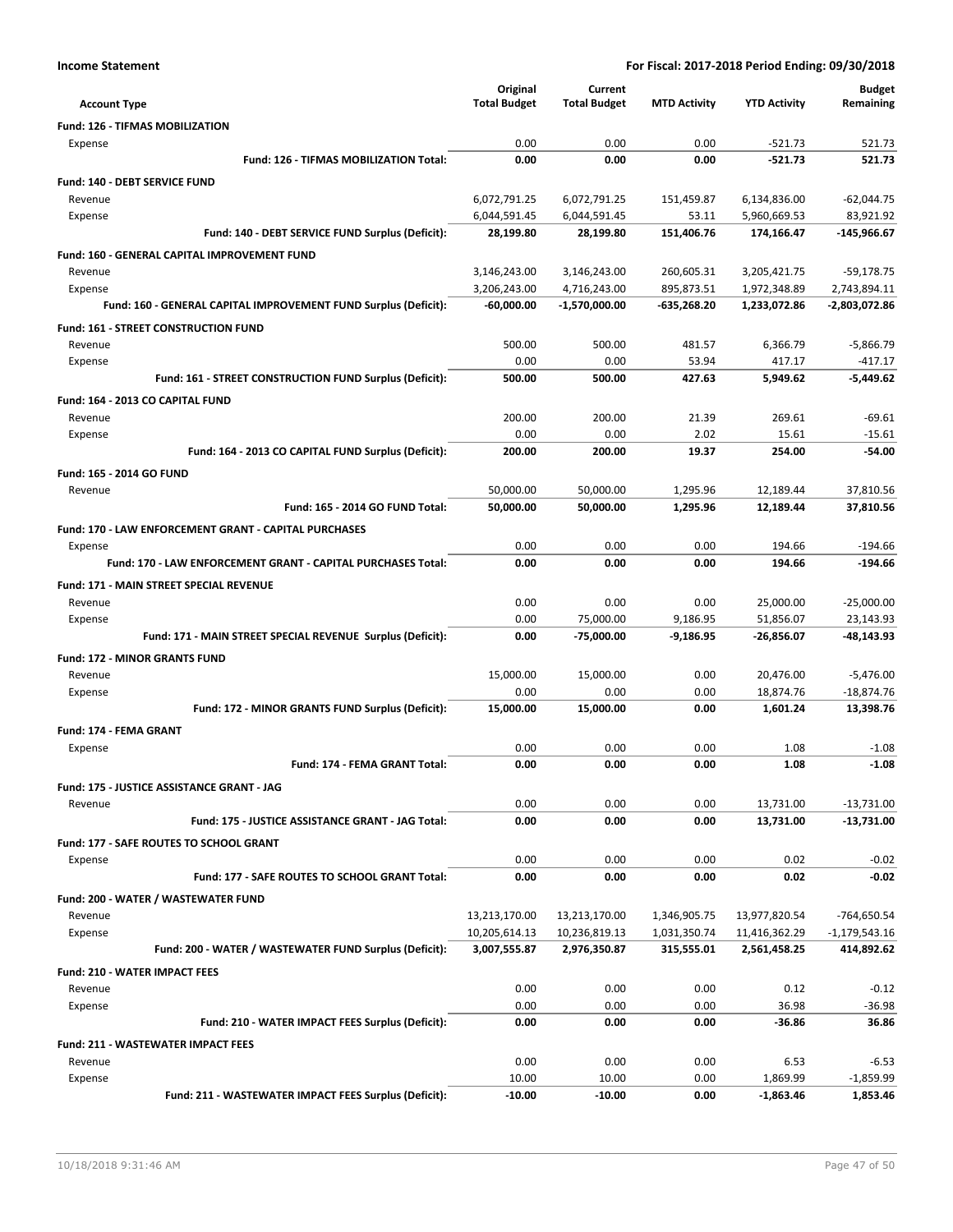| <b>Account Type</b>                                               | Original<br><b>Total Budget</b> | Current<br><b>Total Budget</b> | <b>MTD Activity</b>       | <b>YTD Activity</b>         | <b>Budget</b><br>Remaining |
|-------------------------------------------------------------------|---------------------------------|--------------------------------|---------------------------|-----------------------------|----------------------------|
| Fund: 212 - TX COMMUNITY DEV SWR SYSTEM IMPROV PROG GRANT         |                                 |                                |                           |                             |                            |
| Revenue                                                           | 0.00                            | 306,205.00                     | 0.00                      | 130,667.15                  | 175,537.85                 |
| Expense                                                           | 0.00                            | 330,000.00                     | 1,500.00                  | 123,247.03                  | 206,752.97                 |
| Fund: 212 - TX COMMUNITY DEV SWR SYSTEM IMPROV PROG GRANT Surplus | 0.00                            | -23,795.00                     | $-1,500.00$               | 7,420.12                    | $-31,215.12$               |
| Fund: 216 - UTILIITY CIP FUND                                     |                                 |                                |                           |                             |                            |
|                                                                   | 13,368,117.00                   |                                |                           |                             | 12,978,778.61              |
| Revenue<br>Expense                                                | 13,499,717.00                   | 13,368,117.00<br>14,296,686.00 | 30,259.75<br>1,913,174.08 | 389,338.39<br>10,573,519.30 | 3,723,166.70               |
| Fund: 216 - UTILIITY CIP FUND Surplus (Deficit):                  | $-131,600.00$                   | -928,569.00                    | -1,882,914.33             | -10,184,180.91              | 9,255,611.91               |
|                                                                   |                                 |                                |                           |                             |                            |
| <b>Fund: 217 - WASTEWATER RECLAMATION FUND</b>                    |                                 |                                |                           |                             | $-6,716.55$                |
| Revenue<br>Fund: 217 - WASTEWATER RECLAMATION FUND Total:         | 5,000.00<br>5,000.00            | 5,000.00<br>5,000.00           | 1,257.22<br>1,257.22      | 11,716.55<br>11,716.55      | $-6,716.55$                |
|                                                                   |                                 |                                |                           |                             |                            |
| Fund: 300 - AIRPORT FUND                                          |                                 |                                |                           |                             |                            |
| Revenue                                                           | 720,740.00                      | 720,740.00                     | 59,079.24                 | 767,191.42                  | $-46,451.42$               |
| Expense                                                           | 174,632.00                      | 174,632.00                     | 10,409.87                 | 156,125.33                  | 18,506.67                  |
| Fund: 300 - AIRPORT FUND Surplus (Deficit):                       | 546,108.00                      | 546,108.00                     | 48,669.37                 | 611,066.09                  | $-64,958.09$               |
| Fund: 320 - AIRPORT TXDOT GRANT                                   |                                 |                                |                           |                             |                            |
| Expense                                                           | 0.00                            | 0.00                           | 0.00                      | 14,975.00                   | $-14,975.00$               |
| Fund: 320 - AIRPORT TXDOT GRANT Total:                            | 0.00                            | 0.00                           | 0.00                      | 14,975.00                   | $-14,975.00$               |
| Fund: 360 - AIRPORT CAPITAL FUND                                  |                                 |                                |                           |                             |                            |
| Revenue                                                           | 62,000.00                       | 62,000.00                      | 709.57                    | 75,150.31                   | $-13,150.31$               |
| Expense                                                           | 1,500.00                        | 1,500.00                       | 79.47                     | 292,507.30                  | $-291,007.30$              |
| Fund: 360 - AIRPORT CAPITAL FUND Surplus (Deficit):               | 60,500.00                       | 60,500.00                      | 630.10                    | -217,356.99                 | 277,856.99                 |
| Fund: 362 - AIRPORT FBO FUEL                                      |                                 |                                |                           |                             |                            |
| Revenue                                                           | 60.00                           | 60.00                          | 35,819.59                 | 411,525.90                  | $-411,465.90$              |
| Expense                                                           | 50.00                           | 50.00                          | 1,383.16                  | 307,438.90                  | -307,388.90                |
| Fund: 362 - AIRPORT FBO FUEL Surplus (Deficit):                   | 10.00                           | 10.00                          | 34,436.43                 | 104,087.00                  | -104,077.00                |
| Fund: 400 - GOLF FUND                                             |                                 |                                |                           |                             |                            |
| Revenue                                                           | 272,201.00                      | 272,201.00                     | 14,710.45                 | 232,033.10                  | 40,167.90                  |
| Expense                                                           | 275,668.00                      | 275,668.00                     | 23,922.71                 | 262,520.69                  | 13,147.31                  |
| Fund: 400 - GOLF FUND Surplus (Deficit):                          | $-3,467.00$                     | $-3,467.00$                    | $-9,212.26$               | $-30,487.59$                | 27,020.59                  |
| <b>Fund: 500 - SANITATION FUND</b>                                |                                 |                                |                           |                             |                            |
| Revenue                                                           | 3,952,000.00                    | 3,952,000.00                   | 324,403.35                | 3,882,789.28                | 69,210.72                  |
| Expense                                                           | 3,771,072.25                    | 3,771,072.25                   | 389,857.03                | 3,575,266.94                | 195,805.31                 |
| Fund: 500 - SANITATION FUND Surplus (Deficit):                    | 180,927.75                      | 180,927.75                     | $-65,453.68$              | 307,522.34                  | -126,594.59                |
| Fund: 601 - CENTRAL SERVICE FUND                                  |                                 |                                |                           |                             |                            |
| Revenue                                                           | 889,545.00                      | 889,545.00                     | 74,128.64                 | 889,545.00                  | 0.00                       |
| Expense                                                           | 903,210.00                      | 903,210.00                     | 62,423.55                 | 893,590.00                  | 9,620.00                   |
| Fund: 601 - CENTRAL SERVICE FUND Surplus (Deficit):               | $-13,665.00$                    | $-13,665.00$                   | 11,705.09                 | $-4,045.00$                 | $-9,620.00$                |
| Fund: 602 - INSURANCE FUND                                        |                                 |                                |                           |                             |                            |
| Revenue                                                           | 5,829,718.50                    | 5,829,718.50                   | 470,731.22                | 5,618,982.96                | 210,735.54                 |
| Expense                                                           | 5,660,214.00                    | 5,660,214.00                   | 22,420.01                 | 5,006,869.54                | 653,344.46                 |
| Fund: 602 - INSURANCE FUND Surplus (Deficit):                     | 169,504.50                      | 169,504.50                     | 448,311.21                | 612,113.42                  | -442,608.92                |
| Fund: 604 - MIS FUND                                              |                                 |                                |                           |                             |                            |
| Revenue                                                           | 831,113.00                      | 831,113.00                     | 69,259.38                 | 831,113.00                  | 0.00                       |
| Expense                                                           | 856,480.00                      | 856,480.00                     | 73,037.41                 | 798,622.95                  | 57,857.05                  |
| Fund: 604 - MIS FUND Surplus (Deficit):                           | $-25,367.00$                    | $-25,367.00$                   | $-3,778.03$               | 32,490.05                   | -57,857.05                 |
|                                                                   |                                 |                                |                           |                             |                            |
| <b>Fund: 660 - VEHICLE REPLACEMENT FUND</b>                       |                                 |                                |                           |                             |                            |
| Revenue                                                           | 820,348.00                      | 820,348.00                     | 69,408.53                 | 1,025,496.59                | $-205,148.59$              |
| Expense                                                           | 1,060,348.00                    | 1,060,348.00                   | 12,115.25                 | 897,864.50                  | 162,483.50                 |
| Fund: 660 - VEHICLE REPLACEMENT FUND Surplus (Deficit):           | $-240,000.00$                   | -240,000.00                    | 57,293.28                 | 127,632.09                  | -367,632.09                |
| Fund: 800 - SPENCE FUND                                           |                                 |                                |                           |                             |                            |
| Revenue                                                           | 600.00                          | 600.00                         | 973.18                    | 9,090.63                    | $-8,490.63$                |
| Expense                                                           | 600.00                          | 600.00                         | 50.00                     | 600.00                      | 0.00                       |
| Fund: 800 - SPENCE FUND Surplus (Deficit):                        | 0.00                            | 0.00                           | 923.18                    | 8,490.63                    | $-8,490.63$                |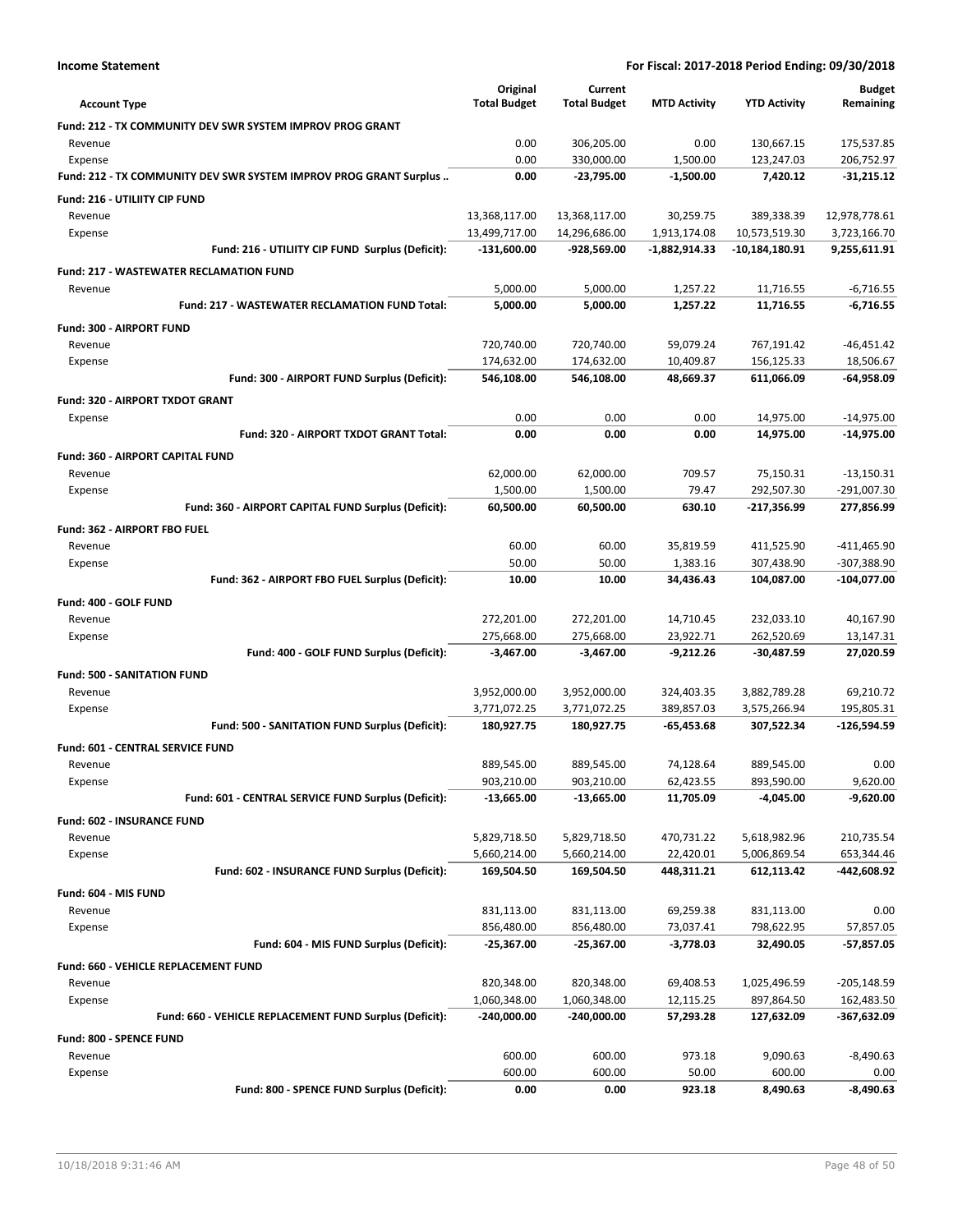| <b>Account Type</b>                                                        | Original<br><b>Total Budget</b> | Current<br><b>Total Budget</b> | <b>MTD Activity</b> | <b>YTD Activity</b> | <b>Budget</b><br>Remaining |
|----------------------------------------------------------------------------|---------------------------------|--------------------------------|---------------------|---------------------|----------------------------|
| Fund: 801 - JONES LIBRARY TRUST                                            |                                 |                                |                     |                     |                            |
| Revenue                                                                    | 10.00                           | 10.00                          | 8.78                | 116.06              | $-106.06$                  |
| Expense                                                                    | 0.00                            | 0.00                           | 0.99                | 7.53                | $-7.53$                    |
| Fund: 801 - JONES LIBRARY TRUST Surplus (Deficit):                         | 10.00                           | 10.00                          | 7.79                | 108.53              | $-98.53$                   |
| Fund: 809 - GREENVILLE IDC (L-3)                                           |                                 |                                |                     |                     |                            |
| Revenue                                                                    | 0.00                            | 0.00                           | 445,085.99          | 6,316,188.11        | $-6,316,188.11$            |
| Expense                                                                    | 0.00                            | 0.00                           | 820,755.58          | 6,632,256.16        | $-6,632,256.16$            |
| Fund: 809 - GREENVILLE IDC (L-3) Surplus (Deficit):                        | 0.00                            | 0.00                           | -375,669.59         | $-316,068.05$       | 316,068.05                 |
| Fund: 810 - SEIZURE FUNDS - STATE RULES                                    |                                 |                                |                     |                     |                            |
| Revenue                                                                    | 148.00                          | 148.00                         | 150.74              | 4,311.81            | $-4,163.81$                |
| Expense                                                                    | 0.00                            | 0.00                           | 16.88               | 194.72              | $-194.72$                  |
| Fund: 810 - SEIZURE FUNDS - STATE RULES Surplus (Deficit):                 | 148.00                          | 148.00                         | 133.86              | 4,117.09            | $-3,969.09$                |
| Fund: 811 - SEIZURE FUNDS - FED RULES                                      |                                 |                                |                     |                     |                            |
| Revenue                                                                    | 100.00                          | 100.00                         | 168.95              | 142,400.43          | $-142,300.43$              |
| Expense                                                                    | 0.00                            | 0.00                           | 18.92               | 110.21              | $-110.21$                  |
| Fund: 811 - SEIZURE FUNDS - FED RULES Surplus (Deficit):                   | 100.00                          | 100.00                         | 150.03              | 142,290.22          | $-142,190.22$              |
| Fund: 820 - TIRZ FUND (Tax Increment Reinvestment Zone)                    |                                 |                                |                     |                     |                            |
| Revenue                                                                    | 624,433.00                      | 624,433.00                     | 4,110.26            | 582,914.80          | 41,518.20                  |
| Expense                                                                    | 114,822.11                      | 114,822.11                     | 109.39              | 122,851.07          | $-8,028.96$                |
| Fund: 820 - TIRZ FUND (Tax Increment Reinvestment Zone) Surplus (Deficit): | 509,610.89                      | 509,610.89                     | 4,000.87            | 460,063.73          | 49,547.16                  |
| Fund: 899 - POOLED CASH                                                    |                                 |                                |                     |                     |                            |
| Revenue                                                                    | 0.00                            | 0.00                           | $-0.02$             | $-1.06$             | 1.06                       |
| Fund: 899 - POOLED CASH Total:                                             | 0.00                            | 0.00                           | $-0.02$             | $-1.06$             | 1.06                       |
| Fund: 910 - ELECTRIC OPERATING FUND                                        |                                 |                                |                     |                     |                            |
| Revenue                                                                    | 60,325,342.00                   | 60,325,342.00                  | 5,674,458.68        | 60,510,138.27       | $-184,796.27$              |
| Expense                                                                    | 60,559,922.00                   | 60,559,922.00                  | 4,210,137.28        | 58,460,332.39       | 2,099,589.61               |
| Fund: 910 - ELECTRIC OPERATING FUND Surplus (Deficit):                     | -234,580.00                     | -234,580.00                    | 1,464,321.40        | 2,049,805.88        | $-2,284,385.88$            |
| Fund: 911 - ELECTRIC DEBT REDUCTION                                        |                                 |                                |                     |                     |                            |
| Revenue                                                                    | 850.00                          | 850.00                         | 1,530.35            | 21,291.71           | $-20.441.71$               |
| Fund: 911 - ELECTRIC DEBT REDUCTION Total:                                 | 850.00                          | 850.00                         | 1,530.35            | 21,291.71           | $-20,441.71$               |
| <b>Fund: 912 - ELECTRIC DEBT SERVICE</b>                                   |                                 |                                |                     |                     |                            |
| Revenue                                                                    | 3,840,000.00                    | 3,840,000.00                   | 320,000.00          | 3,840,000.00        | 0.00                       |
| Expense                                                                    | 3,834,880.00                    | 3,834,880.00                   | 500.00              | 3,815,379.03        | 19,500.97                  |
| Fund: 912 - ELECTRIC DEBT SERVICE Surplus (Deficit):                       | 5,120.00                        | 5,120.00                       | 319,500.00          | 24,620.97           | $-19,500.97$               |
| Fund: 913 - ELECTRIC CONSTRUCTION FUND                                     |                                 |                                |                     |                     |                            |
| Revenue                                                                    | 125.00                          | 125.00                         | 51.07               | 710.52              | $-585.52$                  |
| Fund: 913 - ELECTRIC CONSTRUCTION FUND Total:                              | 125.00                          | 125.00                         | 51.07               | 710.52              | $-585.52$                  |
| Fund: 950 - CABLE / INTERNET                                               |                                 |                                |                     |                     |                            |
| Revenue                                                                    | 6,528,740.00                    | 6,528,740.00                   | 516,809.81          | 6,339,230.97        | 189,509.03                 |
| Expense                                                                    | 6,937,767.00                    | 6,937,767.00                   | 655,634.22          | 6,106,617.59        | 831,149.41                 |
| Fund: 950 - CABLE / INTERNET Surplus (Deficit):                            | -409,027.00                     | -409,027.00                    | -138,824.41         | 232,613.38          | -641,640.38                |
| <b>Total Surplus (Deficit):</b>                                            | 2,258,253.88                    | $-183,830.12$                  | $-246,251.42$       | -2,431,863.44       | 2,248,033.32               |